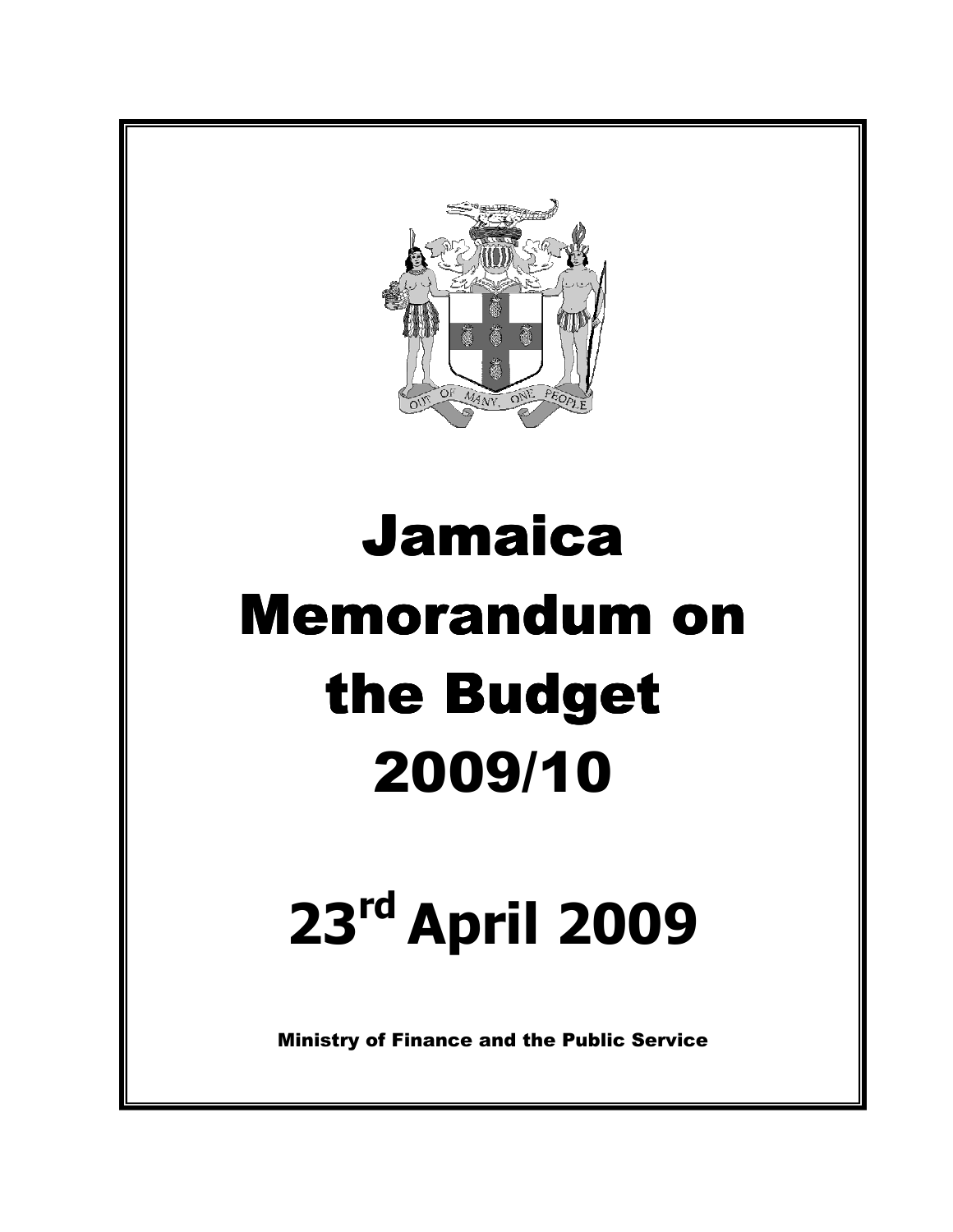# **TABLE OF CONTENTS**

Foreword by the Financial Secretary

Macroeconomic Overview

- Chapter 1 Central Government Budget Performance FY 2008/09
- Chapter 2 Central Government Budget FY 2009/10
- Chapter 3 Public Sector Entities
- Chapter 4 Review of Selected Projects
- Chapter 5 Debt and Capital Market Developments
- Appendix 1 Public Service Establishment Programme
- Appendix 2 Public Sector Reform
- Appendix 3 Developments in the Financial Sector
- Appendix 4 Tax Administration

**Charts** 

Glossary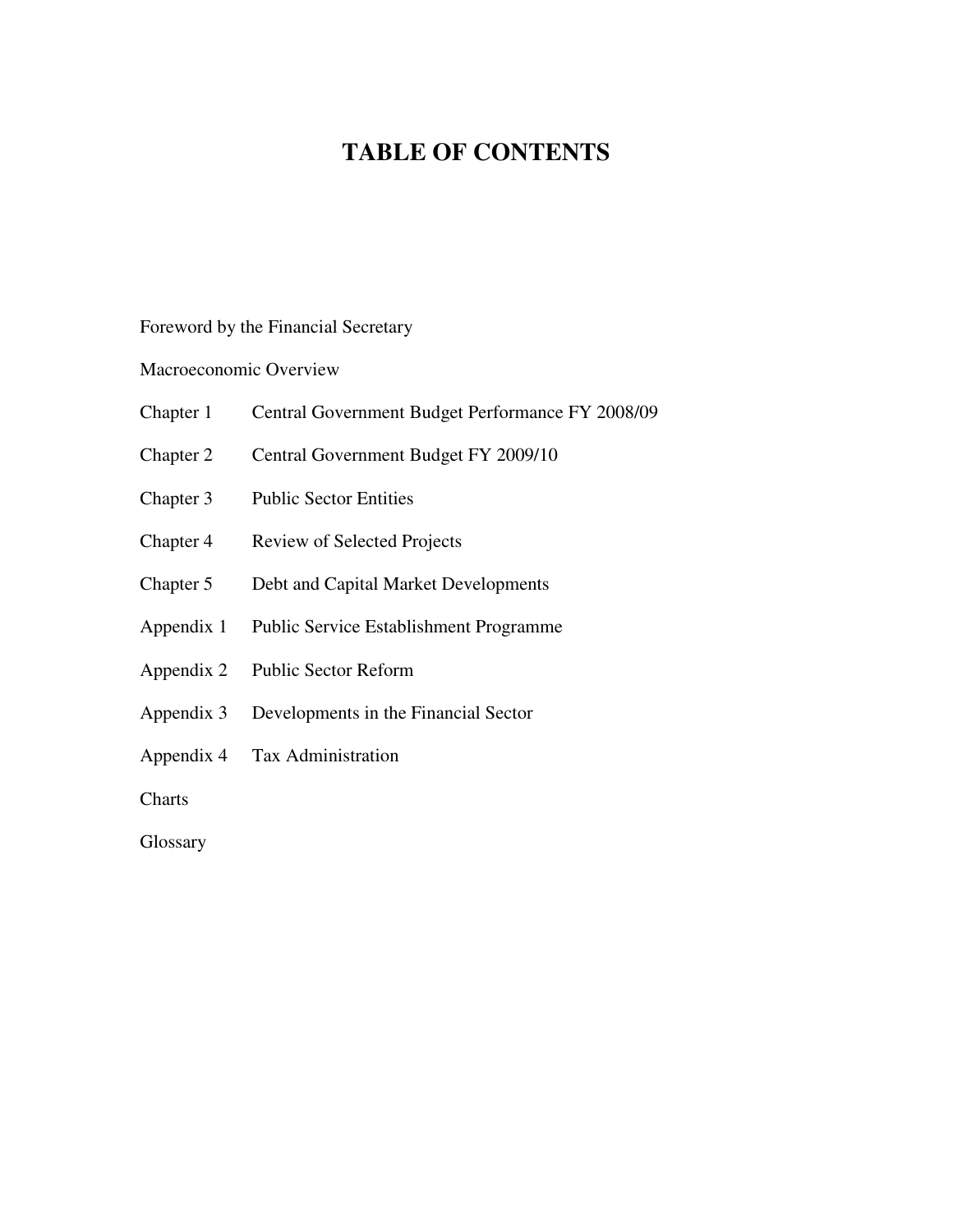#### **BUDGET MEMORANDUM 2009/10**

#### **FOREWORD**

In fiscal year 2008/09, adverse developments in the global economy presented unprecedented challenges in the management of the fiscal deficit within budget. The recession that arose in the major developed economies had an adverse impact on Government spending, while revenue inflows fell below expectations. Additionally, inflation rose above the targeted level, the rate of economic growth slowed considerably and there was deterioration in the value of the Jamaica Dollar against the major currencies of the world.

The Country's debt management strategy was somewhat derailed as debt was raised at higher interest rates than projected in the domestic market within the framework of a tightening in credit conditions and a volatile foreign exchange market. However, on the external side, the Government was able to secure lower cost debt from the Multilateral Lending Agencies to satisfy its external borrowing requirements.

Notwithstanding the ongoing fiscal pressures occasioned by negative economic growth and reduced export earnings, every effort has been made to ensure that budgetary allocations are appropriately aligned with the Government's strategic and policy priorities. Importantly, the Government is taking needed adjustments to ensure that the fiscal balance does not become unsustainable. By containing the fiscal deficit, the Government will do its part in assisting the process of a gradual reduction.

It is my hope that this publication will provide a better understanding of the challenges that the Fiscal Authorities faced in 2008/09 and of the budget and fiscal strategy for 2009/10.

> Sharon A. Crooks Financial Secretary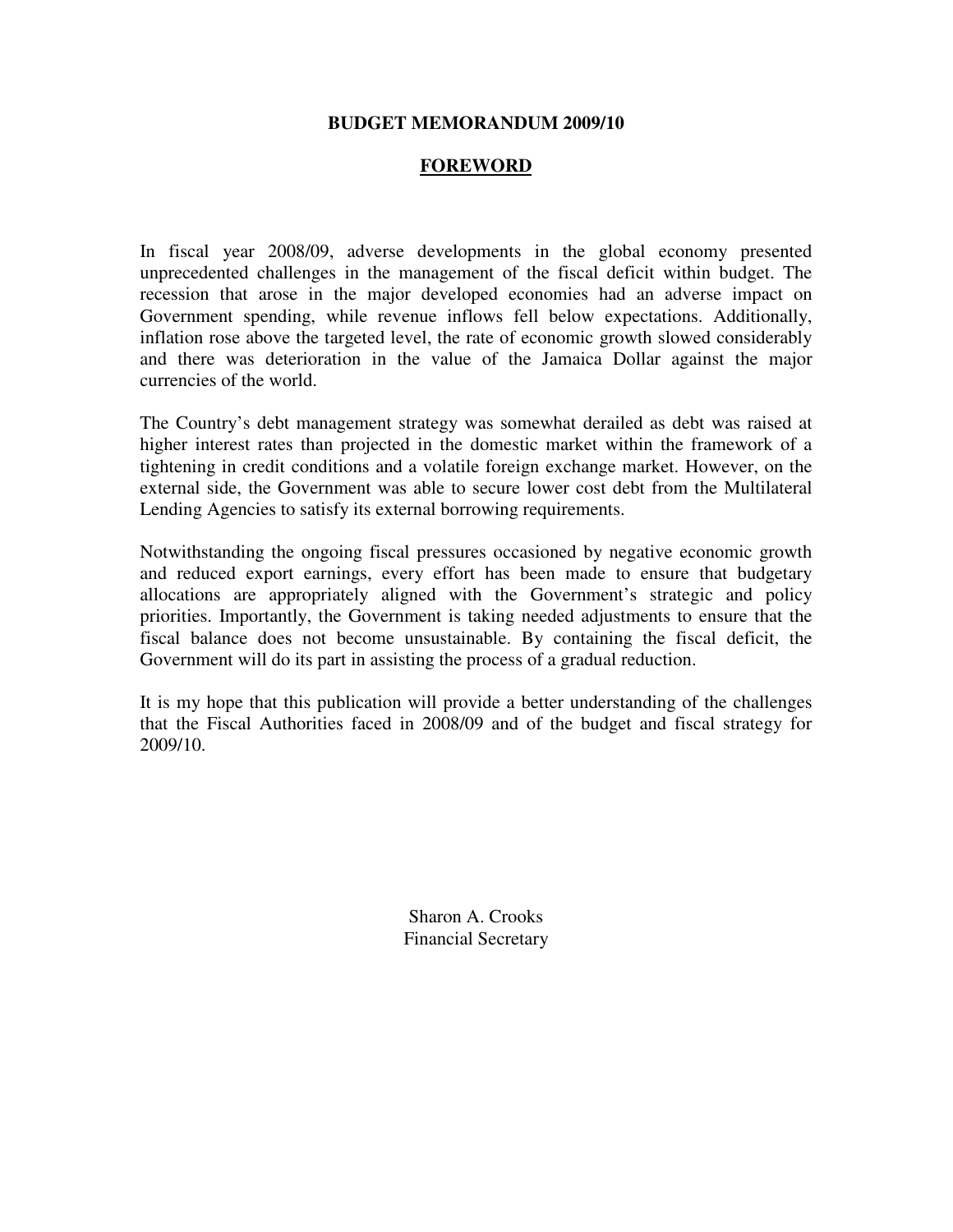## **OVERVIEW**

The macroeconomic programme for FY 2008/09 encapsulated the preservation of relative exchange rate stability within a competitive market environment, economic growth of 3%, a fiscal deficit of 4.5% of Gross Domestic Product (GDP), inflation in the range of  $9\%$  -10.0% and a strong net international reserves (NIR) position of US\$1.5bn.

Provisional data for FY 2008/09 indicates that the Central Government generated a fiscal deficit of \$75,321.6mn, or 6.8% of GDP. This represents a deterioration over the 4.0% recorded for FY 2007/08. The unfavourable performance relative to target occurred primarily as a result of revenue and Grants of \$276,199.8bn being \$29,847.0mn, or 9.8% lower than budgeted while spending of \$351,521.4mn was \$2,279.0mn, or 0.7% higher than budgeted.

The primary surplus (revenue and grants less non-debt expenditure) was also lower than programmed as the primary surplus of \$49,983.6mn represented 4.5% of GDP, compared to the target of 8.4% of GDP.

The anticipated improvements in economic activities during FY 2008/09 were compromised by damage to infrastructure and agriculture from Tropical Storm Gustav in August as well as the vagaries of an increasingly challenging international economic environment, which worsened during the second half of the fiscal year. This unfavourable external environment had its genesis in the United States (US) sub-

prime market meltdown. The negative repercussions of the subsequent international financial crisis have reverberated through all developed and developing economies. Jamaica, being an open, import-dependent and vulnerable economy, has seen its growth efforts thwarted by the resultant fallouts spawned from these rapidly unfolding developments in the international financial marketplace.

Rising oil and other commodity prices, particularly in the first half of the year led the Bank of Jamaica (BOJ) to adjust their inflation forecast upward on two occasions in FY 2008/09. With a considerable slowing in price movements over the second half of the year, inflation for the FY 2008/09 was 12.4%.

Excessive demand pressures in the foreign exchange market that resulted largely from the global financial market fallout, necessitated interest and foreign exchange (FX) intervention measures by the monetary authorities to counteract the heightened US\$ demand and sharp depreciations in the value of the local currency. The value of the Jamaica dollar depreciated by approximately 25% against the United States dollar over the course of FY 2008/09.

Real GDP declined by 0.6% in CY 2008, the first annual decline in 10 years, compared to 1.4% growth rate recorded in CY 2007. The Planning Institute of Jamaica (PIOJ) estimates that the economy contracted in real terms by 1.0% in FY 2008/09, in contrast to real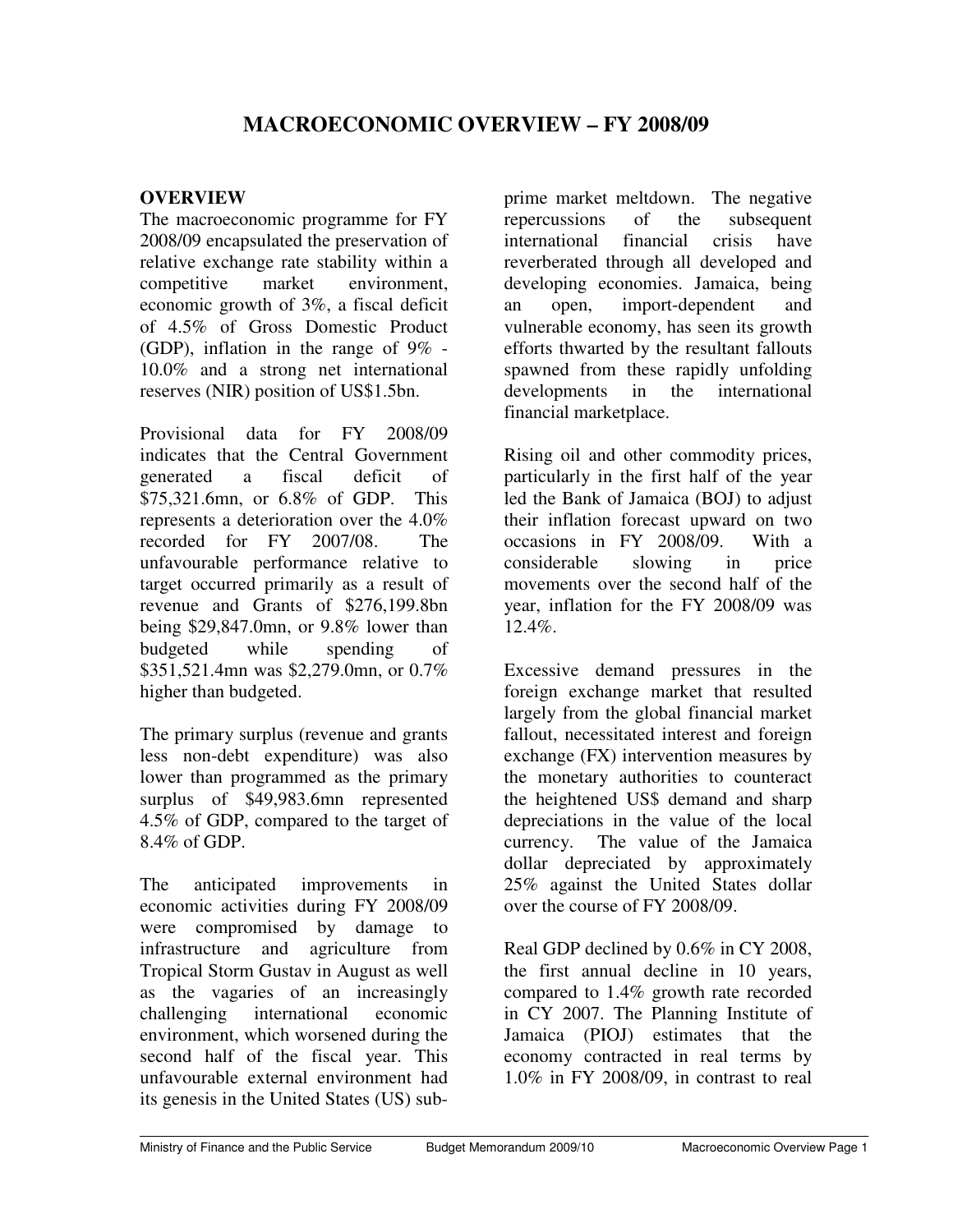economic growth of 0.7% in FY 2007/08.

# **MONETARY DEVELOPMENTS**

The BOJ maintained its firm commitment toward the containment of strong inflationary impulses, the preservation of a strong NIR position and relative exchange rate stability. This was evidenced by frequent foreign currency market interventions as well as upward adjustments to interest rates on the full spectrum of instruments at discrete intervals during the year. Additionally, fallouts in tourism and remittance flows exacerbated the demand/supply imbalances in the FX market and as such the thrust of the BOJ's policy measures were concentrated on containing inflationary impulses and maintaining macroeconomic stability.

In light of the global financial market meltdown, the BOJ joined other central banks around the world in providing liquidity support to domestic financial institutions. The provision of US\$300.0mn liquidity support window in October served to offset the exposure of financial institutions to overseas margin calls and repurchase payments on Government of Jamaica (GOJ) global bonds. These liquidity support facility, along with other monetary tightening measures, were applied to induce stability in the local financial and foreign exchange market.

On December 1, 2008, the BOJ sought to contain demand pressures in the FX market by increasing interest rates on all tenors of their repos, with rates ranging from 17.0% (30-days) to 24.0% (365 days), up from rates of 14.65% and

16.70%, respectively. These demand pressures stemmed from the financial fallout in the US market, as local brokerage houses exposed to the crisis received margin calls after massive declines in share values in overseas markets.

As a result of the more restrictive monetary policy environment, interest rates on 6-month Treasury bills (T/bills) increased to a high of 24.45% in December 2008, from 15.35% in September. Consequent on these market demand/supply dynamics, the nominal value of the J\$ depreciated by 18.2% to J\$88.82=US\$1.00 at end-March 2009 relative to its position at end-September 2008 (J\$72.67=US\$1.00), while the NIR position declined by US\$622.5mn to US\$1,628.6mn at end-March 2009 relative to end-September 2008 (US\$2,251.1mn). However, relative order and stability were restored in the FX market and interest rates began to trend slowly downward in the last quarter of FY 2008/09 as the interest rates on 6-month T/bills issued in January, February and March were 24.26%, 23.13% and 21.77%, respectively.

# **Inflation**

The pace of inflation slowed markedly to 1.9% for the seven-month period from September 2008 to March 2009 and compares favourably with a 14.6% inflation rate for the corresponding period to March 2008. This occurred within the context of the combined influences of more restrictive monetary initiatives and relatively lower oil and commodity prices, which served to temper the pace of inflation to 12.4% for FY 2008/09, compared to 19.9% in FY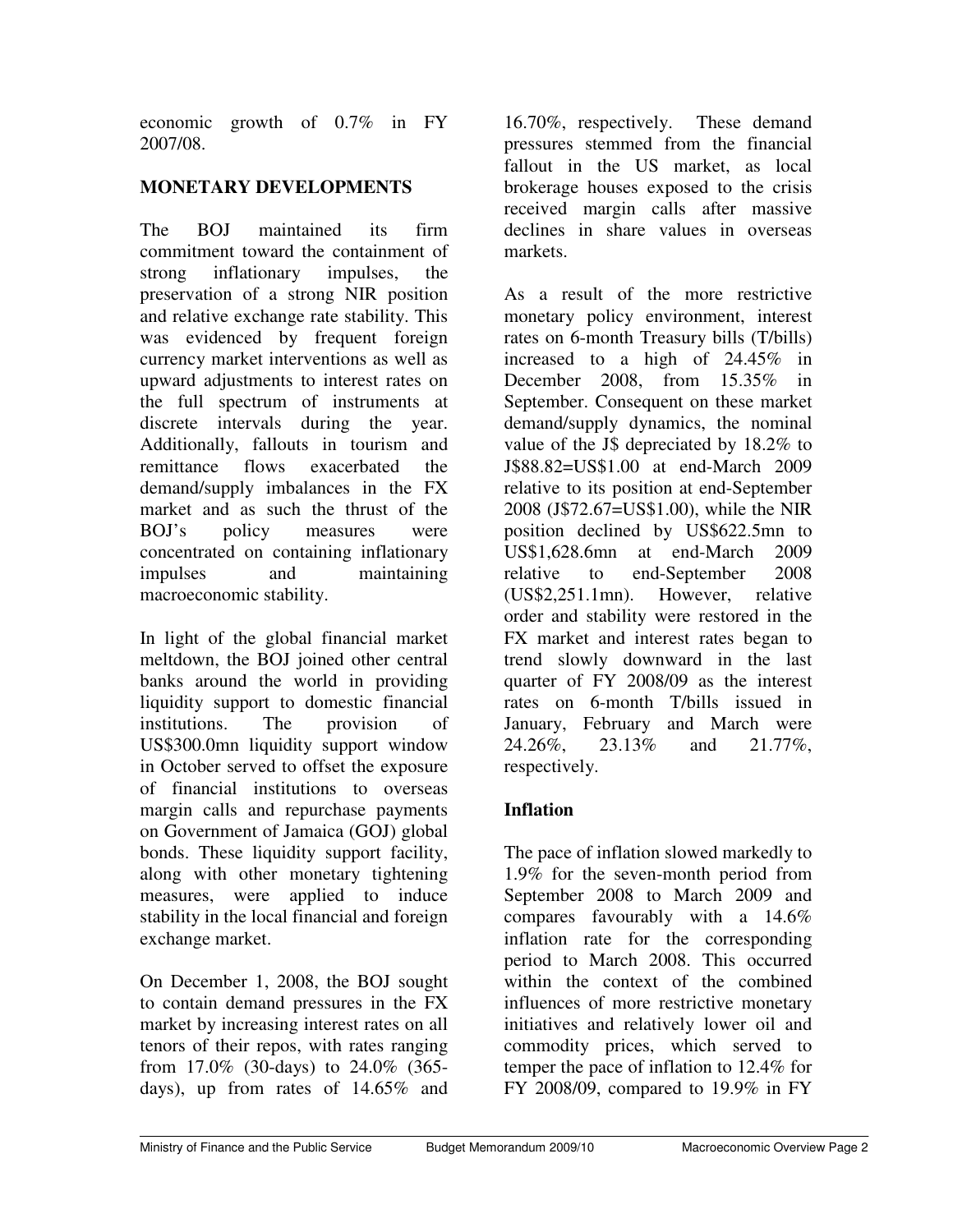2007/08. Inflation for CY 2008 and 2007 were similar at 16.8%.

For FY 2008/09, prices within the "Food & Non-Alcoholic Beverages" group increased by 17.4% mainly induced by higher prices for bread & cereals, oils & fats as well as vegetables & meat. This main group carries the heaviest weighting in the overall CPI and therefore provides the strongest impetus for inflationary impulses. "Housing, Water, Electricity, Gas & Other Fuels" prices edged upward by 4.6% as a result of higher water supply & miscellaneous service charges (up 41.9%) and increased maintenance & repair costs (up 14.9%), while "Transport" costs grew by 8.2% during FY 2008/09.

 The impact of the global economic slowdown assisted in containing oil and other vital commodity price pressures on the domestic inflation front, as average inflation in the economies of Jamaica's main trading partners (US, UK and Canada) for the 12-month period to March 2009 was 1.2% relative to a 2.6% outturn for the corresponding period to March 2008. Similarly, average consumer prices for the 12-month period to March 2009 were lower at 1.2% in the Euro zone economies when compared with a 3.3% annual average inflation outturn to March 2008.

#### **EXTERNAL SECTOR DEVELOPMENTS**

## **Balance of Payments**

Provisional data for April-October 2008 indicate a current account deficit of US\$2,293.9mn, which represents a US\$1,032.1mn widening relative to the corresponding period of FY 2007/08.

This higher deficit resulted from deteriorations in the balances on the goods and services accounts, while the net transfers and income accounts improved by US\$58.1mn and US\$42.6mn, respectively.

The merchandise account deficit grew by US\$1,008.2mn to US\$3,258.9mn. This was influenced by a US\$1,382.3mn increase in imports which far outweighed the US\$374.1mn increase in export earnings. Higher import spending was registered for mineral fuel, machinery & transport equipment, food, chemicals and miscellaneous manufactured goods, in the services account, there was a US\$124.6mn decline in the surplus, which resulted primarily from the relatively higher freight costs associated with increased imports. The income account revealed a US\$45.0mn decrease in net income outflows to US\$384.5mn, related to reductions in profit remitted by foreign investment companies to their parent organizations, while a US\$58.1mn increase in current transfers, mainly represented growth in private inflows through remittance companies and building societies.

Within the financial account, net private and official investment inflows were insufficient to finance the deficit on the current account, thus necessitating a US\$280.7mn drawdown in the NIR for the April-October period of FY 2008/09.

## *External Trade*

The trade deficit widened by US\$1,145.7mn  $(41.7\%)$  to US\$3,891.6mn in the April-October period of FY 2008/09 relative to the position recorded in the corresponding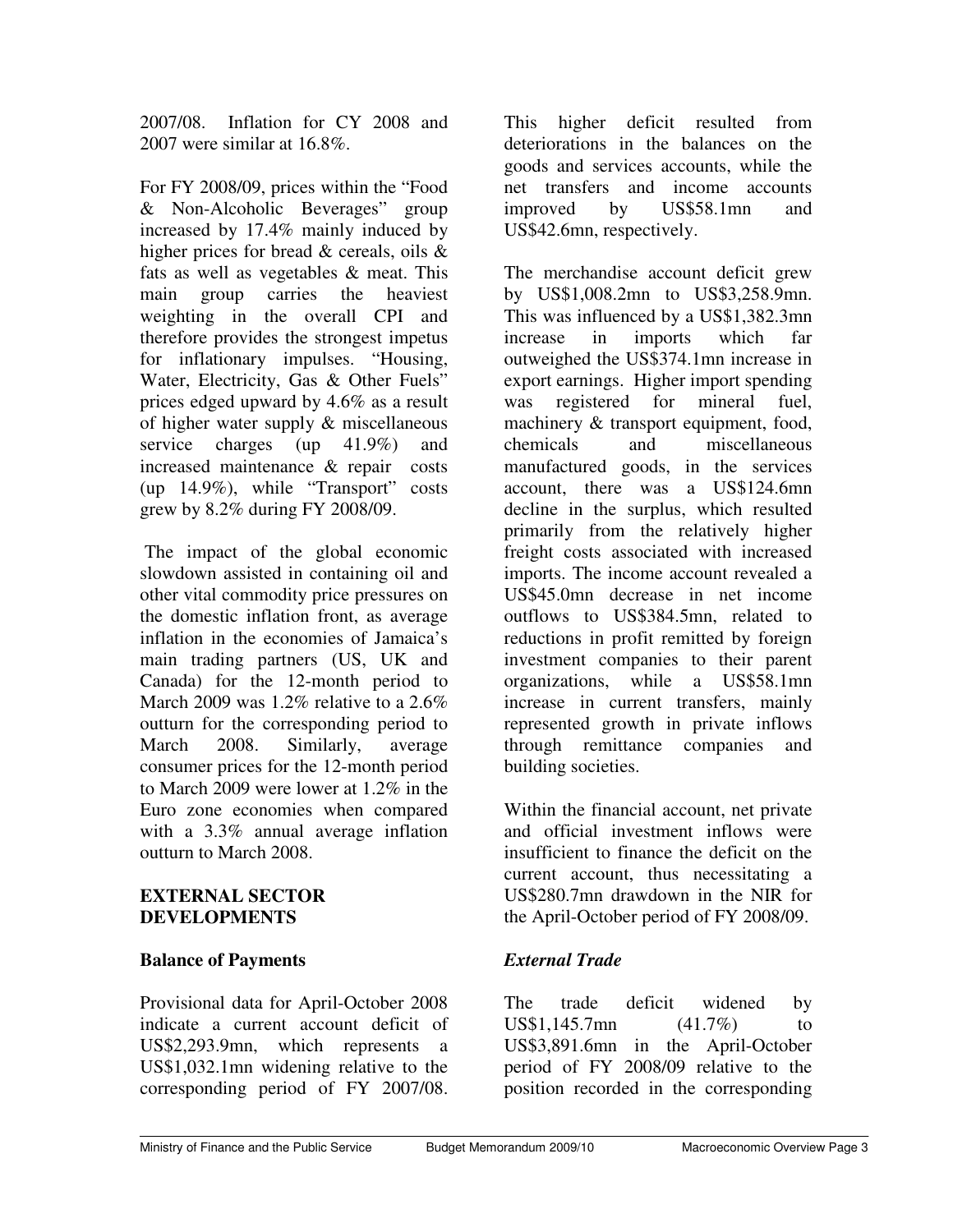period the previous fiscal year. This deterioration was largely due to higher import spending that was only partially offset by improved export earnings. Imports (cif) increased by US\$1,520.1mn (37.1%) largely as a result of higher spending on fuel, food, machinery & transport equipment, chemicals and manufactured goods, which outweighed the US\$374.4mn (27.6%) improvement in export (fob) earnings.

For the first ten months of CY 2008, the trade deficit widened by US\$1,540.3mn or 41.1% when compared to the corresponding period of CY 2007 as a result of the combined effects of a US\$521.7mn (26.7%) increase in export earnings (fob) that was more than offset by a US\$2,062.0mn (36.2%) increase in imports (cif).

# *Exports*

Total export earnings for the April-October period of FY 2008/09 amounted to US\$1,729.0mn, which represented an increase of US\$374.4mn (27.6%) when compared with the corresponding sevenmonth period in FY 2007/08. Major traditional export earnings increased by US\$87.1mn (10.9%) to US\$889.0mn, largely as a result of higher earnings from alumina (up US\$92.1mn or 13.7%) and bauxite (up US\$2.0mn or 3.0%) outweighing declines in other traditional exports. Other traditional exports improved by US\$4.6mn (8.9%), while non-traditional export earnings increased by US\$216.4mn (56.5%).

# *Imports*

Total spending on imports amounted to US\$5,620.5mn in the seven-month

review period of FY 2008/09, representing a US\$1,520.1mn  $(37.1\%)$ growth relative to the corresponding period of FY 2007/08. This increased level of spending was dominated by fuel imports, as well as from increased import prices for food, machinery and transport equipment, chemicals and manufactured goods.

## *Tourism*

Provisional data from the Jamaica Tourist Board (JTB) indicate that up to February of FY 2008/09, total visitor arrivals of 2,462,264, declined by  $6.0\%$ relative to the corresponding period in FY 2007/08. This resulted from a 1.2% increase in stopover arrivals being outweighed by a 16.8% decline in cruise passenger arrivals. Estimated gross earnings fell 1.1% to US\$1,761.6mn for the FY to February 2008/09 relative to earnings in the corresponding period of FY 2007/08.

For CY 2008, total visitor arrivals amounted to 2,856,172 persons, reflecting a marginal 0.8% decline compared to arrivals in CY 2007. This performance was the result of a 3.9% increase in stopover arrivals being offset by a 7.7% decline in cruise passenger arrivals. However, higher stopover arrivals, evidenced especially in the first five months of CY 2008, was the main factor behind the overall 3.4% increase in earnings over CY 2007. Earnings in CY 2008 amounted to US\$1,975.4mn. .

# **International Commodity Prices**

Jamaica remains a price taker for a variety of internationally traded goods that impact the domestic economy. Commodities such as alumina, coffee,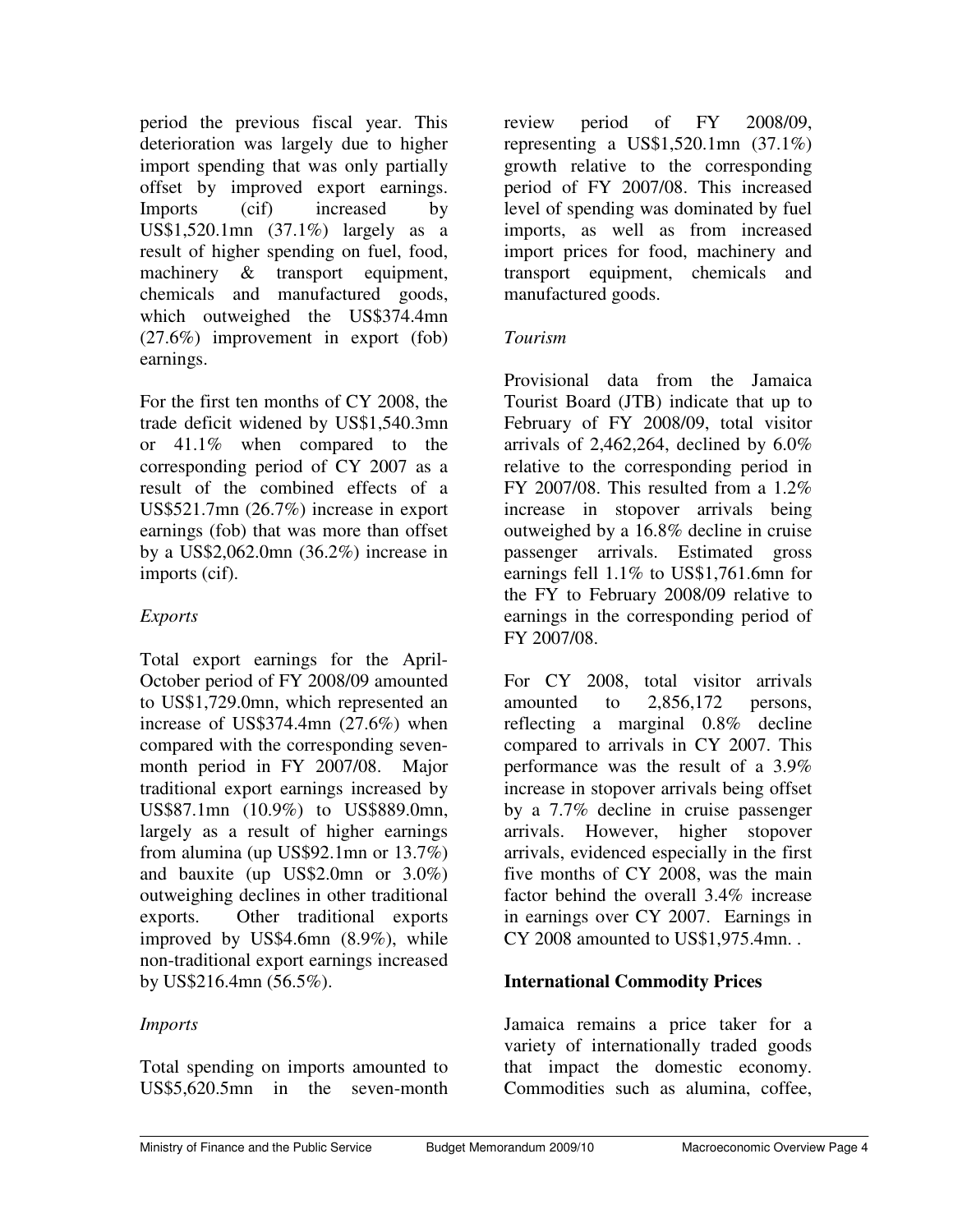cocoa and sugar are important foreign exchange earners for Jamaica. At the same time, Jamaica spends considerable amounts of foreign exchange on commodities such as oil, soybean, corn/maize and wheat.

The prices of soybean meal and maize/corn are of critical importance to Jamaica as these are some of the main inputs in animal feed, especially poultry feed. Poultry (chicken meat) is heavily weighted in the basket of goods and services (Consumer Price Index) and movement in the prices of inputs for poultry feed impact inflation in Jamaica. Crude oil prices are also critical as it affects every aspect of the production process in Jamaica, mainly via electricity costs and fuel at the pumps. When the dimension of adverse J\$ foreign exchange rate movements is added, it brings into sharp focus the need to sustain relative stability in the foreign exchange market.

## *Export Prices*

Cocoa prices moved to an average of US260.41 cents/kilogram (c/kg) in FY 2008/09, representing a 22.8% increase over the US212.06 c/kg average price for FY 2007/08. Coffee prices (Arabica variety, which comprises 95% of the beans grown in Jamaica) declined by 4.5% relative to FY 2007/08, moving from an average of US286.17 c/kg to US273.35 c/kg. Sugar prices in the EU declined by 14.5% when average prices for the FY 2008/09 are compared to prices in the previous year.

## *Import Prices*

The average price of soybean meal increased 17.3% to US\$353.11/mt for FY 2008/09 relative to US\$300.95/mt in FY 2007/08, while maize/corn prices increased by 19.6% to US\$209.96/mt during the review year from US\$175.62/mt last year. Relatively higher corn prices were driven primarily by the increasing demand for corn in ethanol production in the US, which affected the price of Jamaica's imports, as corn is a major input in the manufacture of animal feed. These increases subsequently filter through to higher domestic prices for various food products. However, there was an 8.9% decline in the price of wheat as this commodity's price moved from US\$308.47/mt in FY 2007/08 to US\$281.00/mt in FY 2008/09.

Crude oil prices increased in the current review year, on average, by 3.8% relative to prices in FY 2007/08, moving from US\$81.17/barrel to US\$84.22/barrel. Among the major factors that contributed to the rise in oil prices, were speculation by investors, tension in the Middle East, sabotage of oil pipelines in Nigeria, supply uncertainties in Venezuela, as well as from an Organization of Oil Producing Countries (OPEC) decision not to raise quotas. Oil prices peaked at US\$147.27/barrel in July 2008, and gradually retreated to US\$48.41/barrel by March 2009 on a stronger US\$ and waning thirst for energy in the context of a global economic slowdown.

# **REAL SECTOR DEVELOPMENTS**

## **GDP Performance**

Real GDP declined by 0.6% in CY 2008, the first annual decline in 10 years, compared to 1.4% growth rate recorded in CY 2007. According to preliminary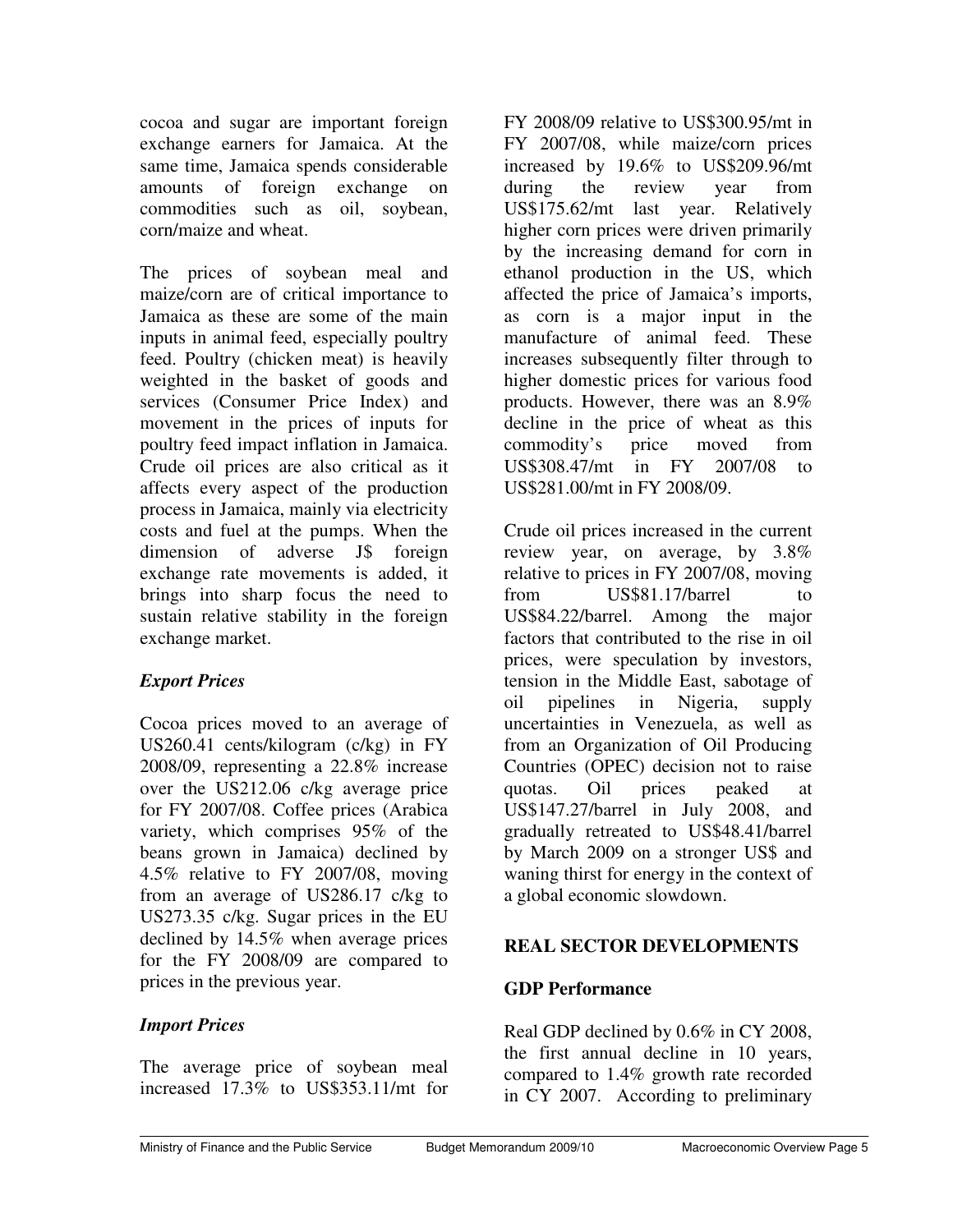estimates from the PIOJ, the Jamaican economy contracted by 1% during FY 2008/09, with declines recorded in the goods producing (3.1%-3.6%) and services (0.1%-0.3%) sectors. Real GDP increased by 0.7% in FY 2007/08.

All industries suffered declines with the exception of agriculture, electricity and real estate which recorded growth within the range  $(1.2\% - 1.9\%)$ ,  $(0.7\% - 0.8\%)$  and (0.4%-0.6%), respectively. The poor overall economic performance was greatly impacted by the downturn in global economic conditions.

# *Mining*

During FY 2008/09, the mining sector operated within an international aluminium marketplace severely impaired by the general fallout in the US automobile and housing industries, as well as discrete intervals of weatherrelated disruptions and equipment failures at some refineries. These external and domestic influences provided the backdrop for declines of 7.7% and 3.8% in crude bauxite output and alumina exports, respectively.

# *Manufacturing*

Preliminary data from the PIOJ indicate a negative output performance in the manufacturing industry during FY 2008/09 relative to FY 2007/08, as lower output especially for sugar, poultry meat, condensed milk, edible oils, cornmeal, molasses and dairy products far outweighed production increases in animal feeds, edible oils and edible fats.

Within the beverages and tobacco subgroup, output was mixed with output of rum & alcohol increasing, while beer

and carbonated beverages suffered production declines. The chemicals and chemical products sub-group experienced declines in the production of fertilizer, paint, sulphuric acid, aluminium sulphate and salt, while output of detergent and sulphonic acid increased. Cement production declined as output activities gradually returned at the plant following disruptions occasioned by adverse weather conditions in August and September. Production of cement was also impacted by the global recession, which has curbed demand for residential and nonresidential properties and curtailed private and public sector projects, as well as competition from cheaper cement imports. Within the rubber & plastic products group, output of boots and other plastic products declined.

All petroleum product lines suffered declines in output levels in FY 2008/09, with the exception of turbo fuel, which increased. Generally lower output of petroleum and its derivates suggests a fall-out in domestic demand and some efforts at conservation as a consequence of the global recession coupled with relatively higher prices for the fuelbased commodities.

# *Agriculture*

Preliminary estimates from the PIOJ indicate that agricultural activities rebounded in FY 2008/09 after suffering from the effects of a spate of weatherrelated phenomena in August and September 2008, as well as the previous year's devastating visitation of Hurricane Dean. Improved weather conditions and significantly lower import costs for fertilizer assisted in restoring output levels in the March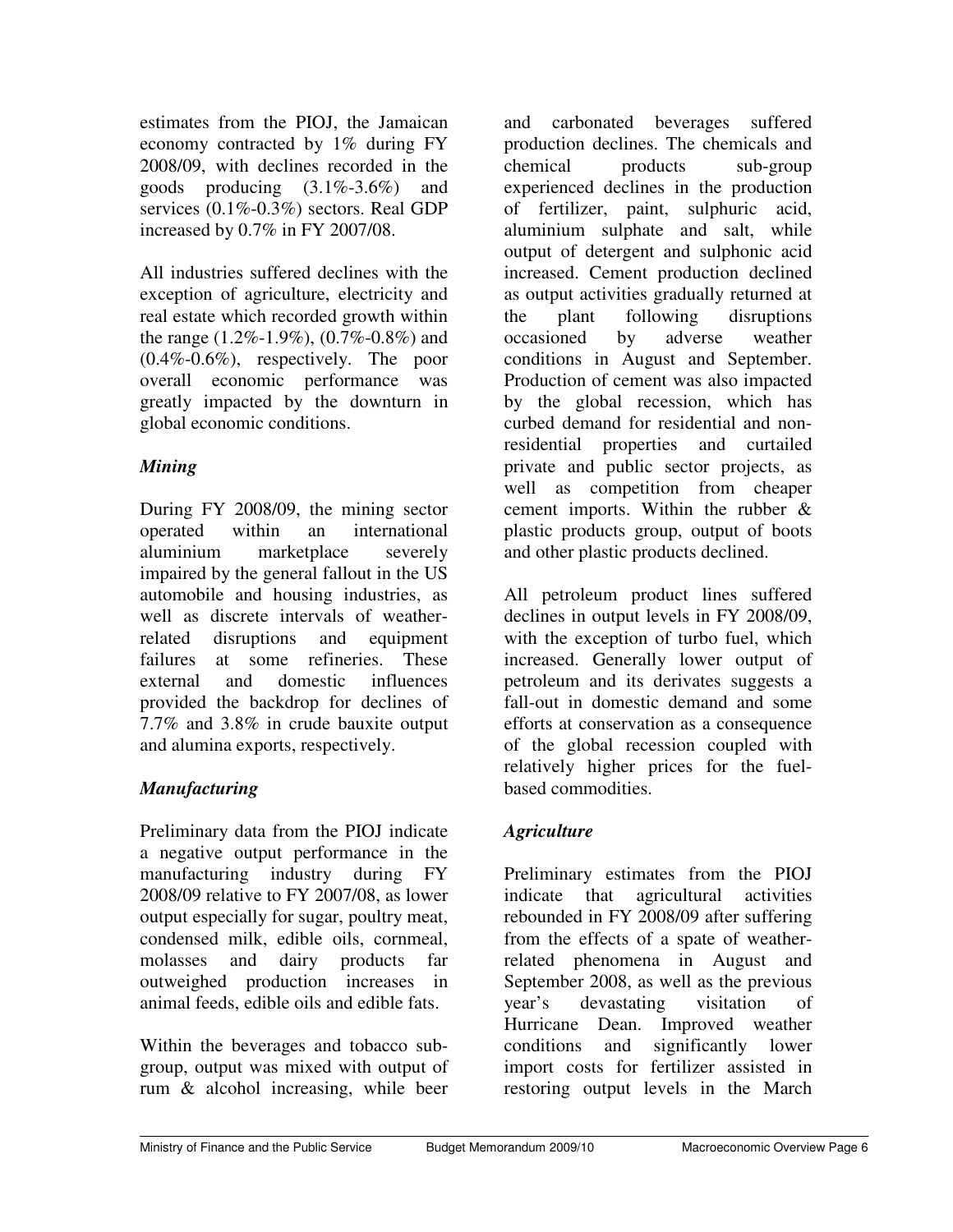quarter to build on some of the gains achieved in the earlier period of 2008.

# **OUTLOOK**

## **International**

The International Monetary Fund (IMF), in a recent report, warned that international financial markets remained under considerable strain despite unprecedented intervention by major central banks and that a troublesome macroeconomic environment has now further compromised this situation. The IMF forecasts that the global recession will be much deeper and more protracted than previously envisaged, with global economic growth now expected to fall to 0.5% in 2009, as advanced economies are expected to suffer their deepest recession since World War II. Collectively, advanced economies are expected to contract by 2.0% in 2009 the first annual contraction in the post-war period, while emerging economies are also expected to slow sharply, growing by 3.3% in 2009.

The IMF revised its economic growth forecast downward for China by almost 2 percentage points to 6.7% for 2009 just half the rapid rate recorded in 2007, while calling on governments around the world to undertake further action to support economic growth. The US Federal Reserve (Fed) slashed a key interest rate to a record low range of 0.0%-0.25% in December 2008 and signalled it would utilize other unconventional tools to turn the economy around. On February 17, US President Barack Obama signed into law a US\$787.0bn stimulus package that provides tax breaks and government

spending designed to resuscitate the economy.

Estimates from the US Bureau of Economic Analysis indicate that real GDP declined by an annual rate of 3.8% in the December 2008 quarter following a 0.5% contraction in the September 2008 quarter. The impact of the shrinking US economy has reverberated throughout the world as Japan, the world's second largest economy, saw its economy contracted by 3.3% in the fourth quarter from the previous quarter, the worst performance since 1974.

# **Domestic**

Global financial market uncertainties and the world economic slowdown have adversely affected the domestic economy. Jamaica's economic performance, inextricably linked to developments in the US markets, and already burdened by sluggish growth over the years, will continue to be exposed to these external uncertainties.

It is against the background of this challenging international environment and in a context of rapidly falling tourism and remittance earnings that "steadied" policy actions are required to deliver workable solutions to unravel the raft of growth inhibiting realities. These include: relatively high interest rates; increased foreign competition; exchange rate instability; a widening merchandise trade deficit; increasing unemployment and underemployment; and, a large debt stock.

The fiscal programme for 2009/10 will be challenged on both the revenue and expenditure fronts. For FY 2009/10 the Central Government is targeting a fiscal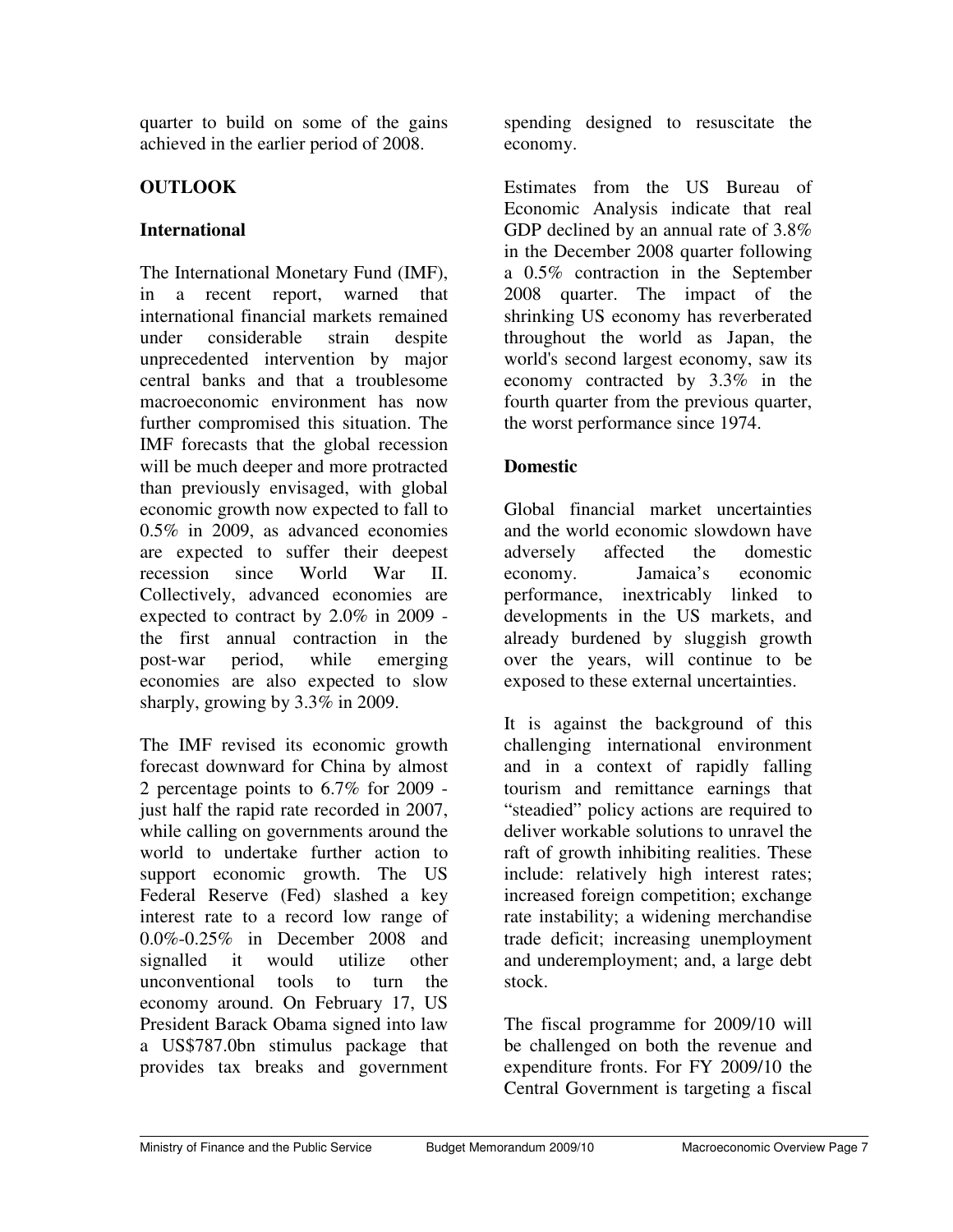deficit of 5.5% of GDP a notable reduction from the 6.8% outturn in FY 2008/09.

Despite these potential and emerging challenges, it is very important that the ground- work be laid for the eventual rebound of the global economy in order to capitalize on the opportunities that will abound when the crisis is over. GOJ must therefore continue to exhibit prudent allocation and utilization of resources. In this regard, where additional and unavoidable spending might have to be accommodated, some reallocation of expenditure within budgeted ceilings would have to be considered. Additionally, the tax authorities must remain resolute in their thrust to expedite the requisite administrative and legislative measures to improve the tax system and boost revenue collections.

Inflation decelerated to 1.2% in the first quarter of 2009 under the combined influences of a 0.3% decline in January and 0.8% increases in February and March, respectively. This was a continuation of the declining inflation trend evidenced since September and followed a flat inflation outturn for December 2008 quarter. However, some

caution must be observed on the inflation front. Benchmark crude oil prices hovered around the US\$50/barrel mark in April on hopes of a possible second-half recovery in crude demand and upbeat US earnings, despite recent dismal economic data and growing US inventories. A possible catalyst for this envisioned upturn in oil prices is the potential production cut by OPEC, which next meets on May 28. OPEC announced output quota reductions of 4.2mn barrels a day since September and prefers prices above US\$70/barrel.

Externally generated influences, including relatively higher international oil prices and the dramatic slowdown in the US economy, will continue to negatively impact the Jamaican economy by way of a further widening in the current account deficit. Additionally, the fallout in earnings from bauxite/alumina, sugar and coffee exports will compound the difficulties posed by the impact of possible higher import costs for oil, food and other commodities. The Balance of Payment (BOP) concerns are further heightened by the slowdown in remittance flows occurring within the context of the slowdown in the world economy, particularly the US economy.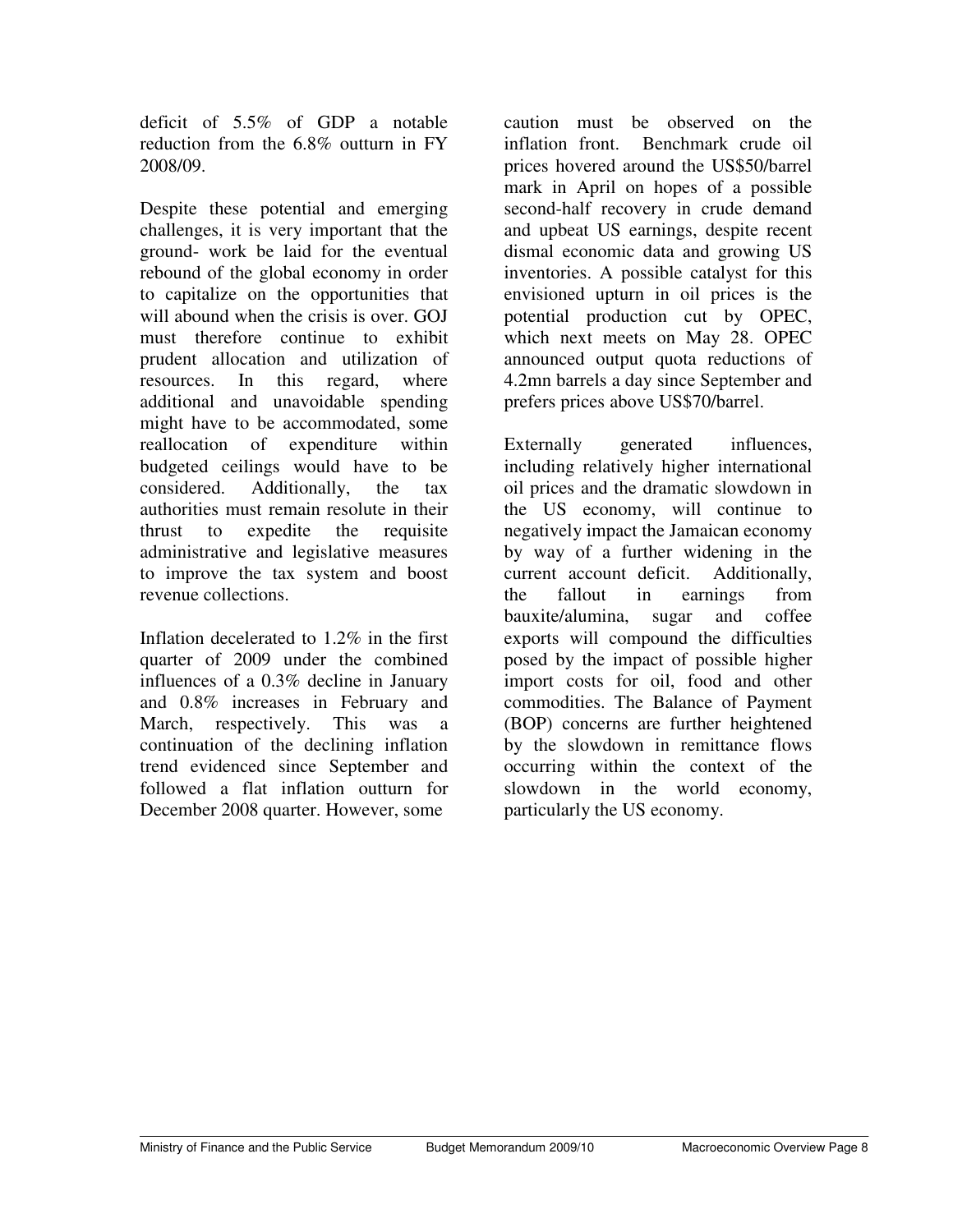# **Chapter 1**

# **CENTRAL GOVERNMENT BUDGET PERFORMANCE FISCAL YEAR 2008/09**

#### **OVERVIEW**

The FY 2008/09 budget was developed within a medium-term framework that sought to build on the real GDP growth momentum from FY 2007/08, moderation in the rate of inflation to 10%, reduced interest rates and sustained foreign exchange market stability. The fiscal programme for FY 2008/09 was geared towards, inter alia, achieving a fiscal deficit of 4.5% of GDP, which would pave the way for a balance budget by FY 2010/11.

The FY 2008/09 budget profile programmed revenue growth of 19.3% over the previous fiscal year. The growth in revenue was predicated on the buoyancy of the tax system and aggressive revenue enhancement measures by the tax authority. These measures included: an improved tax compliance programme; administrative reform with special emphasis on Jamaica Customs Department; reintroduction of the Revenue Protection Division; introduction of a Tax Amnesty programme and a new tax package.

Budgeted expenditure of \$349,242.4 represented an increase of 25.5% over FY 2007/08, comprising \$304,594.1mn for recurrent expenditure, and \$44,648.4mn for spending on capital programmes. The provision for the recurrent budget represented a nominal increase of 27.3% or 17% in real term, when compared to the outturn for FY 2007/08. Budgeted capital expenditure

in FY 2008/09 represented a 7.8% increase over actual capital expenditure for the previous fiscal year. The Government of Jamaica (GOJ) adopted a fiscal stance that was geared, inter alia, towards a sustained reduction in the debt/GDP ratio over the medium term.

Faced with a significant shortfall in revenue flows and higher expenditure outlay, arising from, inter alia, costs associated with increased utility, pensions and infrastructural repairs emanating from hurricane and flood damages the First Supplementary Estimates were tabled on January 27, 2009. These Estimates reflected a revision in the fiscal deficit target to 5.8% of GDP.

For FY 2008/09 Central Government operations generated a fiscal deficit of \$75,321.6mn, or 6.8% of GDP. This represents a deterioration from the 4.0% deficit recorded for FY 2007/08. The deviation from target occurred primarily on the Revenue and Grants side as total receipts of \$276,199.8mn were \$29,847.0mn, or 9.8% lower than budgeted. On the expenditure side, spending of \$351,521.4mn was \$2,279.0mn, or 0.7% higher than budgeted.

The primary surplus (revenue and grants less non-debt expenditure) was lower than programmed with an outturn of \$49,983.6mn, or 4.5% of GDP, compared to the target of \$80,447.8mn (8.4% of GDP).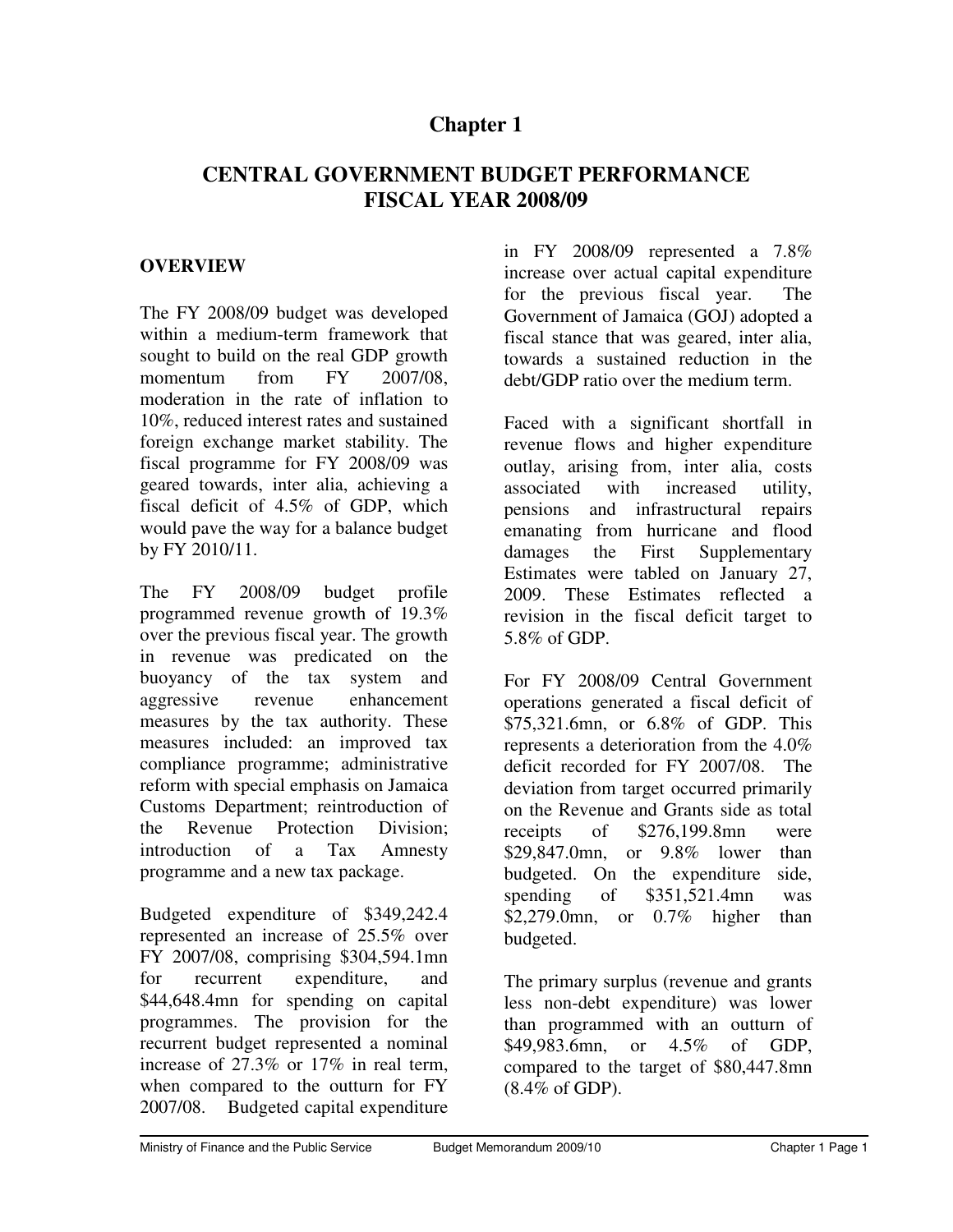#### **NOTABLE FISCAL DEVELOPMENTS**

#### **New Tax Measures**

New tax measures announced for FY 2008/09 programmed additional revenue of \$2,980.0mn. Among the measures was a restructuring of the tax regime for motor vehicles, which entailed introduction of a Special Consumption

Tax (SCT) and simplification of the General Consumption Tax (GCT) rate structure, as part of the general thrust by the GOJ to simplify tax administration overall. There were other revenue enhancing measures; however, the Government also reduced taxes in some areas. The full list of measures is outlined below:

| <b>SUMMARY OF TAX MEASURES</b>                            |              |  |  |  |
|-----------------------------------------------------------|--------------|--|--|--|
|                                                           | <b>J\$mn</b> |  |  |  |
| 1. Tax on Tobacco                                         | 288          |  |  |  |
| 2. Increase in Motor Vehicle Licence                      | 1,165        |  |  |  |
| 3. Increase in Motor Vehicle Examination, Drivers Licence | 250          |  |  |  |
| 4. Increase in Gun Licences                               | 100          |  |  |  |
| 5. Motor Vehicle Rate Structure                           | 985          |  |  |  |
| <b>Revenue Gain</b>                                       | 5,380        |  |  |  |
| 6. Less Threshold Increase                                | 575          |  |  |  |
| 7. Less Reduction in Transfer Tax and Stamp Duty          | 1,525        |  |  |  |
| 8. Less Eliminating Withholding Tax on Dividends          | 130          |  |  |  |
| 9. Less Customs User Fee as Tax Credit                    | 170          |  |  |  |
| <b>Revenue Foregone</b>                                   | $-2,400$     |  |  |  |
| <b>Total of New Tax Measures</b>                          | 2,980        |  |  |  |

#### *Revision to Fiscal Target*

Deviation of key macroeconomic variables from targets emanated mainly from unprecedented increases in the price of oil and other commodities, the global financial crisis exacerbated by a slowdown in global economic activities, Tropical Storm (TS) Gustav and other unfavourable weather conditions. These events had an adverse impact on revenue collections. On the other hand, expenditure, in particular on Wages and Salaries, deviated unfavourably from budget. The planned fiscal programme

was modified and the decision was taken by the Government to revise the fiscal deficit target upwards.

As a result of these developments the First Supplementary Estimates were tabled in Parliament in January 2009. The Estimates entailed an upward revision to the expenditure. The fiscal deficit target of 4.5% of GDP was revised to 5.8% of GDP. These changes also impacted the primary surplus, which was revised to 7.1% of GDP, down from  $8.4\%$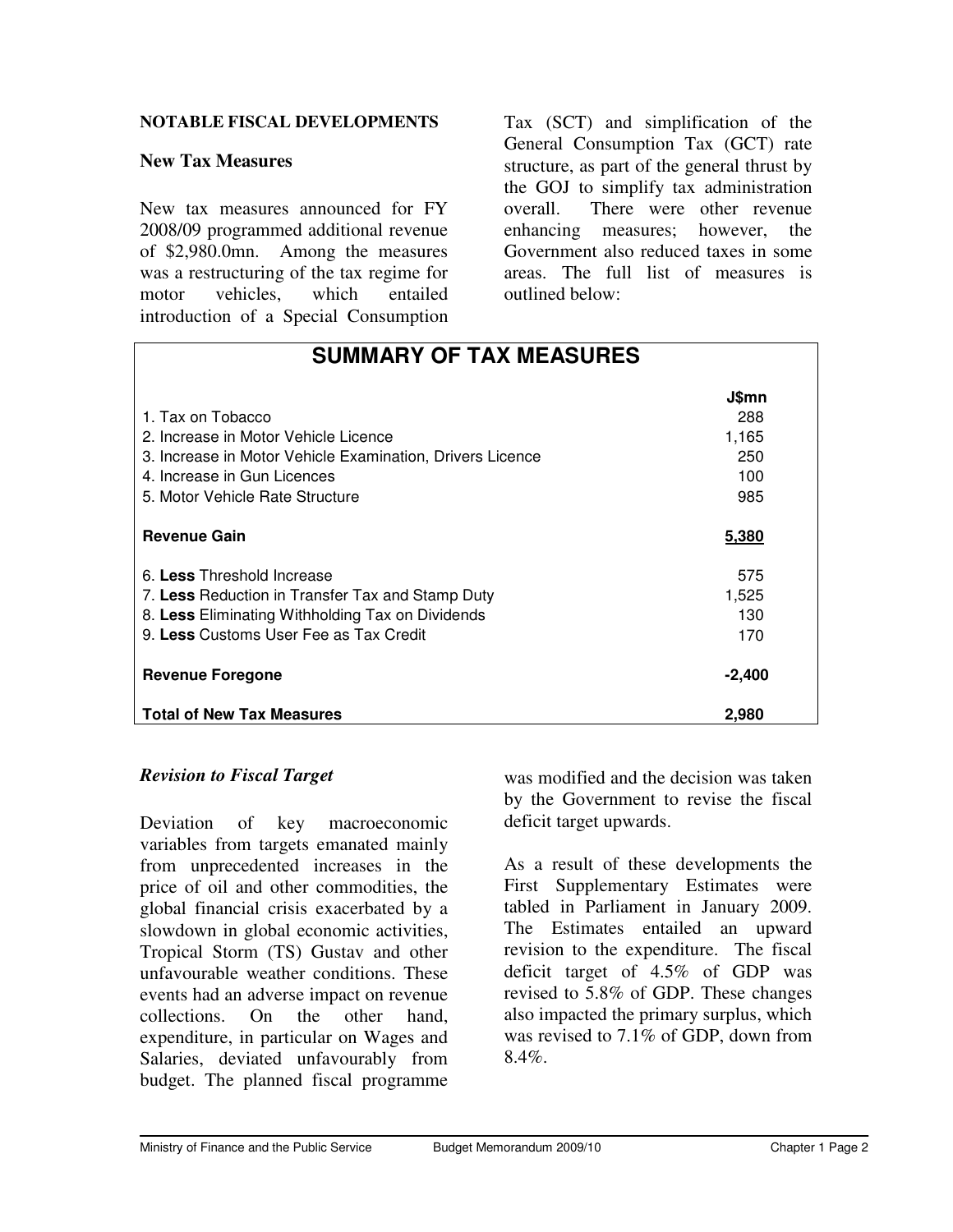#### **BUDGET OUTTURN**

Central Government operations generated a fiscal deficit of \$75,321.6mn, or 6.8% of GDP. This compares unfavourably to the budgeted deficit of \$43,195.7mn or 4.5% of GDP. The larger deficit occurred due to a combination of lower than programmed revenue inflows and higher than budgeted expenditure.

The primary surplus was lower than programmed, with the \$49,983.6mn generated being \$30,464.2mn or 37.9% below target. This level of primary surplus is equivalent to 4.5% of GDP, 3.9 percentage points short of the 8.4% targeted and also lower than the 6.9% recorded in the previous fiscal year. Although the primary surplus has declined significantly from the levels of prior years, it nevertheless remains large by international standards and is testament to the Government's commitment to fiscal consolidation.

#### **Revenue and Grants**

Revenue performance in FY 2008/09 was impaired by the decline in the domestic economy, occasioned by the global financial and economic crisis. Collections underperformed relative to target with total revenue and grants of \$276,199.8mn falling below target by 9.8%. All the major items performed below target with only grants exceeding budget. Despite the shortfall revenue and grants increased by 7.6% over receipts in FY 2007/08.

#### *Tax Revenue*

Tax revenue totalled \$246,216.6mn, which was \$18,885.0mn or 7.1% below the amount budgeted. The decrease was influenced by lower collections from all the major categories of tax revenues. The items chiefly responsible for the decrease in tax revenue collections in absolute terms were: GCT (local and imports), SCT (Imports), Bauxite/Alumina profit taxes, Customs duty and Stamp duty.

When compared to FY 2007/08, there was a nominal increase of 12.2%, representing a very marginal decline in real terms. Most items registered nominal increases over last year, with the notable exceptions being Tax on dividend, Stamp duty (local), Bauxite/Alumina taxes and Travel tax.

Income and Profit tax continues to be the largest tax category, accounting for 43.6% of total taxes for the FY 2008/09. This performance was above the 42.2% recorded in FY 2008/09, and was also above the average contribution of 41.1% over the last three years.

#### *Income & Profits Tax*

Receipts from the Income and Profit tax category amounted to \$107,394.9mn, which was \$1,915.1mn, or 1.8% above target. All items with the exception of Bauxite/alumina taxes and Tax on dividends registered increases, with Tax on interest and Other Companies being the most significant contributors to the favourable performance of this category.

Tax on Interest exceeded the budget by \$2,682.4mn or 16.7%. Collections were also 3.9% above last fiscal year. The increase in Tax on Interest was influenced by higher than programmed interest rates and lower withholding tax refunds.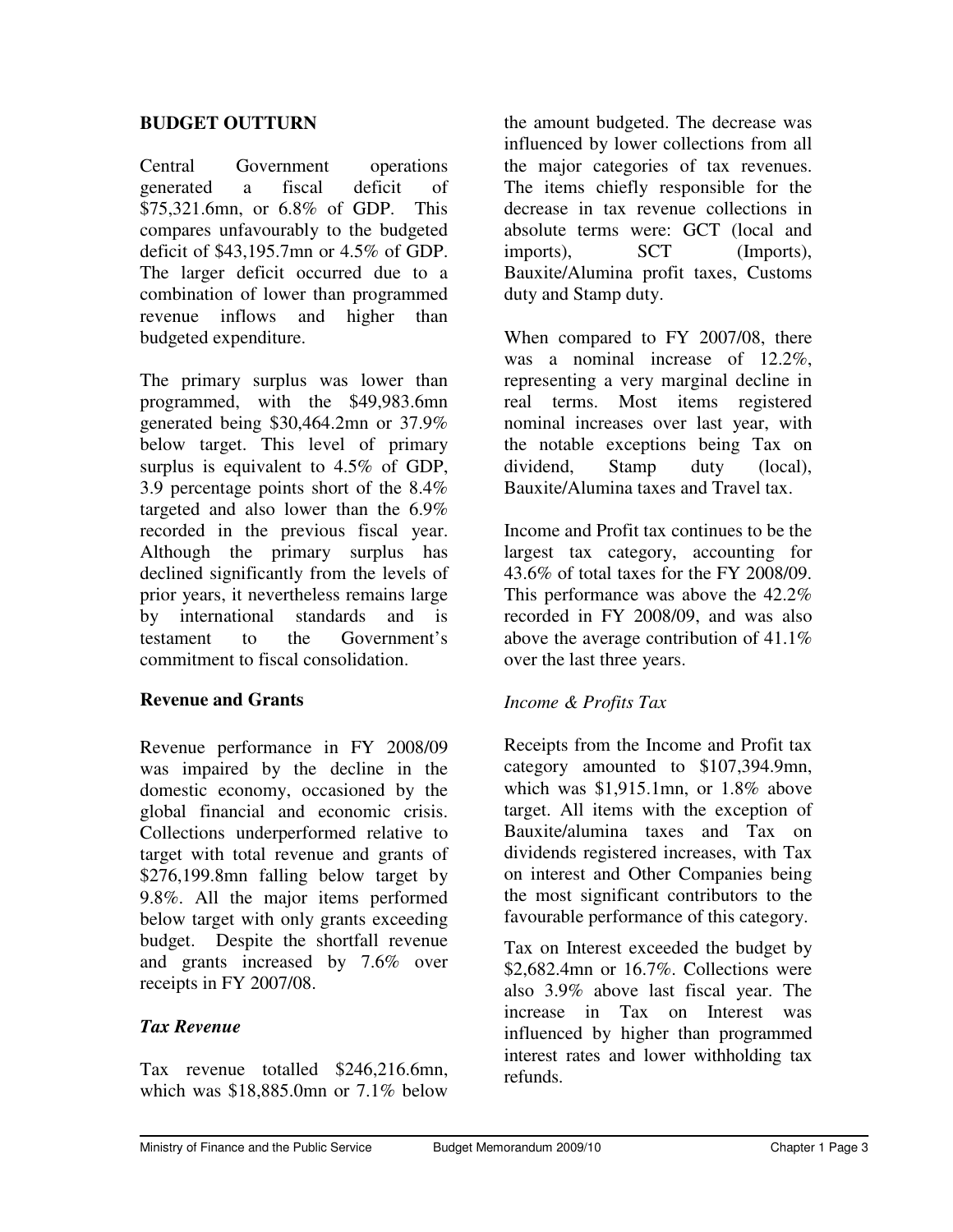Other Companies (corporate) taxes were \$1,506.2mn or 5.9% above budget, and were 31.3% more than collections in FY 2007/08, representing a real increase of about 19%. This over-performance stemmed largely from the Amnesty programme, as well as other administrative efforts of the tax authorities.

Other Individuals (self employed) taxes at \$4,155.7mn was \$77.0mn (1.9%) higher than budget, and,  $$850.4mn$  or  $25.7\%$ above the outturn for FY 2007/08, reflecting a real increase of about 13%. This buoyancy was due largely to the tax Amnesty. Of note the Amnesty programme contributed to the addition of over 7,000 new taxpayers, with a significant number being in the category of Other Individuals.

Bauxite/alumina taxes performed below expectations as receipts fell below target by \$1,767.3mn. The global recession adversely impacted the price, production and demand for bauxite/alumina, and products intensive in the use of aluminium. Collections were \$731.4mn lower than the outturn for FY 2007/08.

With respect to Tax on dividend there was a \$1,763.5mn (91.5%) decline from FY 2007/08 due mainly to the new tax measure which removed withholding tax on dividends payable by local registered companies to their shareholders.

Overall, Income and Profits tax collections increased by \$14,769.2mn, or 15.9% over the previous FY, representing a real increase of 3.5%. The better than programmed performance arose primarily from higher wage income and administrative efforts.

## *Production and Consumption Taxes*

Production and Consumption tax receipts of \$69,253.2mn fell short of target by \$11,827.2mn or 14.6%. With the exception of SCT all other categories from this tax sub-group recorded declines. GCT (local) and Stamp Duty (local) were largely responsible for the shortfall.

Receipts from the GCT amounted to \$40,415.7mn, which were \$9,468.1mn, or 19.0% less than budgeted. The budget forecast for GCT included amounts to be gained from the Amnesty programme, as well as administrative measures through continued strengthening of programmes to improve compliance and collect arrears. However, the slowdown in economic activities coupled with rising commodity prices - including oil contributed to a weakening in consumption. GCT receipts were 7.9% higher than in FY 2007/08. This, however, represents a real decline of about  $4.5\%$ .

Stamp Duty receipts totalled \$8,318.5mn, which were \$1,520.2mn, or 15.5% below target and \$1,327.1mn (13.8%) less than in FY 2007/08. The shortfall was mainly influenced by a slowdown in property transfers, in part due to the contraction in the construction sector.

Collections from the Contractors Levy of \$785.7mn fell below target by 43.0% and were 3.5% less than the amount received in FY 2007/08. This decline occurred as a direct result of a fall-out in construction activities during FY 2008/09.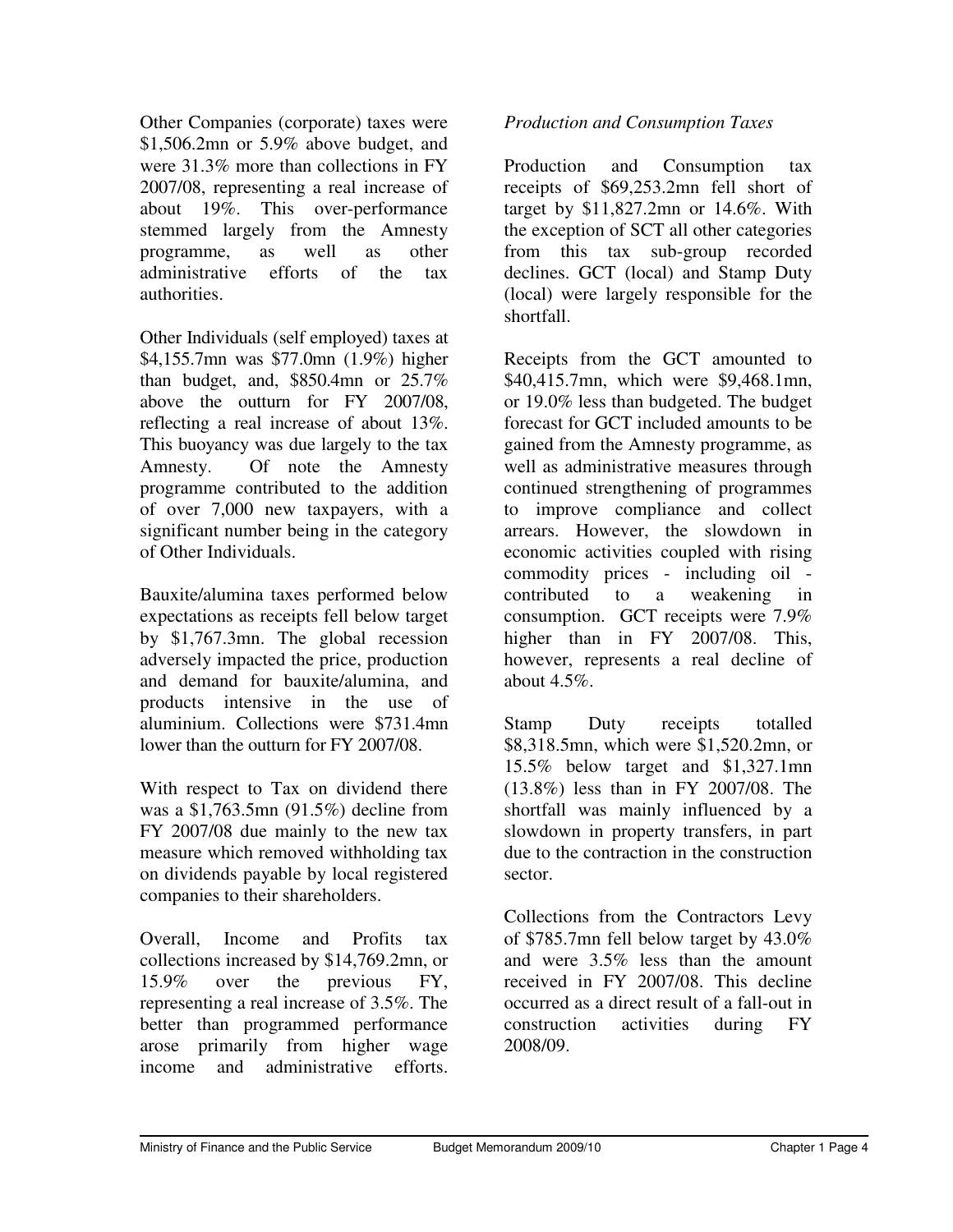Education tax collections amounted to \$11,773.6mn, a shortfall of \$506.1mn (4.1%) below target. Collections were however \$1,512.6mn (14.7%) more than the previous fiscal year, mainly the result of higher salary payments and the positive impact of the Amnesty programme.

Notwithstanding the above-mentioned shortfalls within the Production and Consumption tax category, SCT performed well relative to budget. SCT inflows of \$4,611.8mn were \$892.3mn (24.0%) ahead of target and \$1,088.1mn (30.9%) higher than the outturn in FY 2007/08. A substantial increase in receipts from Petrojam due to greater than anticipated production of refined petroleum products influenced the buoyancy in FY 2008/09.

When compared to collections in the previous fiscal year, collections from Production and Consumption Taxes were \$4,984.2mn (7.8%) higher, with GCT (Local), Education Tax and SCT being the main contributors to the increase.

## *International Trade Taxes*

Collections under the International Trade category totalled \$67,275.3mn, which were \$9,016.4mn (11.8%) below budget, with all sub-categories of taxes recording declines when compared to target. The budget had programmed increased collections from the reintroduction of the Revenue Protection Division (RPD), however activities at the RPD did not get off at the anticipated time and pace, which affected the expected inflows.

With respect to GCT, collections of \$29,352.7mn were below budget by \$3,911.0mn, due in part to lower than expected importation of 'taxable goods', notably motor vehicles. The shortfall in imports was also occasioned by the contraction in the domestic economy, influenced by the fallout in the world economy, and, higher commodity and oil prices during the first half of the year that stymied consumption.

Collections for SCT on imports of \$14,255.2mn were \$2,231.4mn (13.5%) below target. The shortfall in SCT on imports outweighed the increase in SCT (local), resulting in an overall decline in SCT receipts. The shortfall in SCT (imports) resulted from lower than anticipated increases in importation of motor vehicles and refined petroleum products by Petrojam and petroleum marketing companies. Total SCT was \$1,339.1mn (6.6%) behind budget but was \$6,314.3mn (50.3%) above the previous fiscal year, due mainly to the increase in collections from motor vehicle imports occasioned by the imposition of a SCT on motor vehicles, as well as the depreciation in the value of the Jamaica dollar.

Customs duty at \$20,823.0mn was \$1,578.4mn (7.0%) below budget as a result of lower than anticipated imports. Compared to FY 2007/08 Customs duty was \$1,615.5mn (8.4%) higher due primarily to the higher than anticipated movement in the exchange rate (J\$ vis-àvis US\$).

All items within the International Trade category, with the exception of Travel Tax, registered increases in FY 2008/09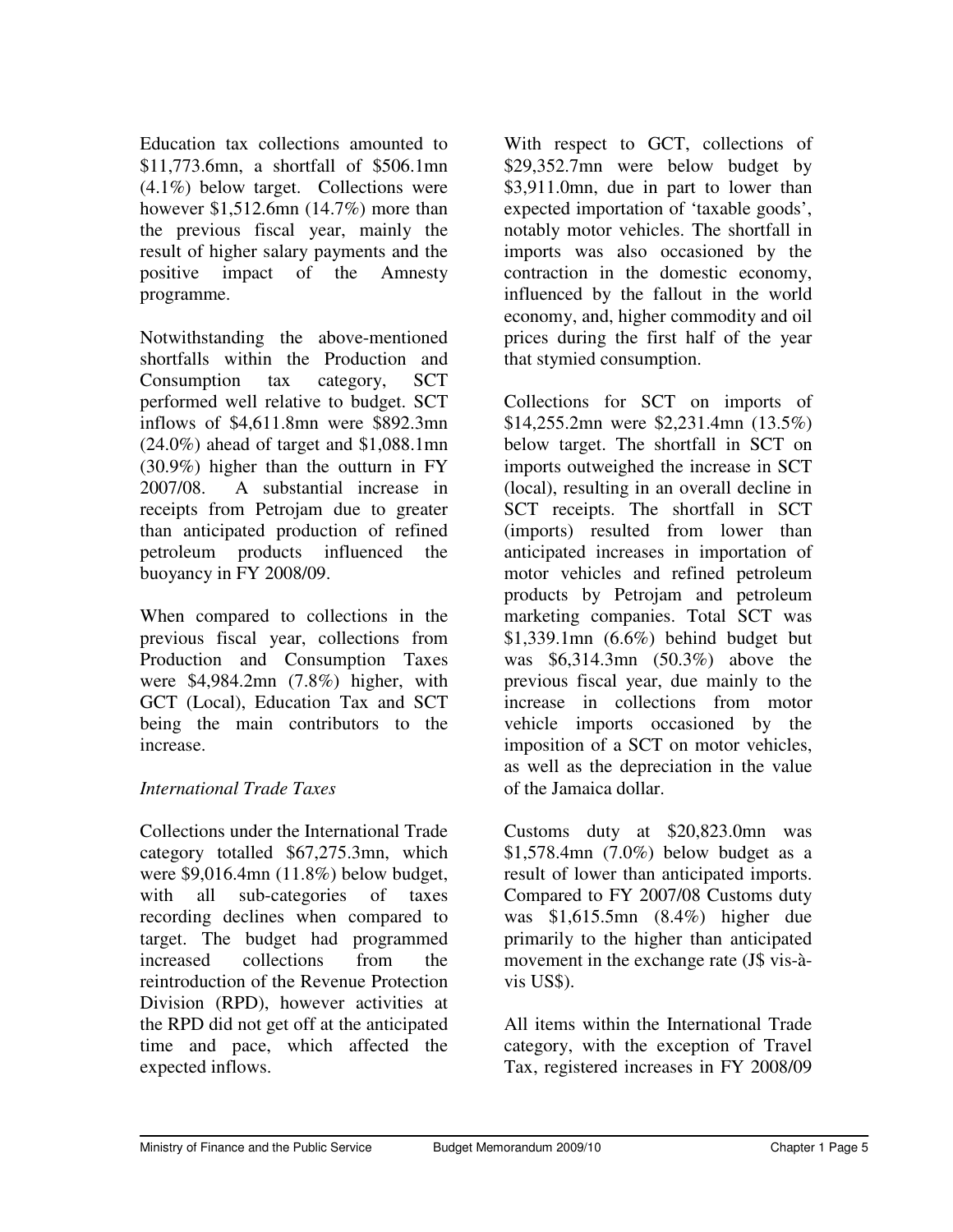over the FY 2007/08. These increases stemmed largely from depreciation in the value of the Jamaica dollar.

# *Environmental Levy*

The Environmental Levy exceeded projections as total collections of \$2,293.6mn, surpassed target by \$73.9mn, or 3.3%. The faster than anticipated depreciation in the value of the Jamaica dollar contributed to the higher intake.

## *Non-tax Revenue*

Non-tax revenue performed below expectations with total collections of \$16,081.3mn falling below target by \$2,148.0mn, or 11.8%. While the 2% Customs User Fee (CUF) contributed approximately 44.3% to total non-tax revenue collections, receipts from departmental and miscellaneous revenues were primarily responsible for the under-performance compared to budget. The CUF fell below target by \$638.5mn or 8.2% as a result of lower than anticipated importation, which stemmed from the slowdown in economic activity and a significant reduction in the price of oil during the second half of the FY.

Compared to FY 2007/08, non-tax revenue decreased by 11.8% however collections in 2007/08 were buoyed by inflows of \$3,518mn from the Universal Access Fund (UAF).

# *Bauxite Levy*

The bauxite/alumina sector has generated significant receipts from the Levy in recent years, but this trend was interrupted during FY 2008/09 as a result of significantly lower prices and demand for the commodity globally. In addition, higher input costs and adverse weather conditions negatively impacted domestic production. The decrease in output and exports was compounded by lower prices on the London Metal Exchange (LME) for the commodity. As a result, Bauxite Levy receipts of \$4,446.7mn fell below budget by \$4,198.5mn (48.6%) and were below collections in FY 2007/08 by \$551.6mn, or  $11.0\%$ .

# *Capital Revenue*

Capital revenue totalled \$1,878.5mn, a shortfall of \$6,690.6mn relative to budget. This shortfall stemmed mainly from the fact that the GOJ was stymied in its efforts to execute some of its planned divestment activities, due partly to the global economic downturn. Collections in FY 2008/09 declined by \$7,472.0mn compared to the previous fiscal year. However receipts in FY 2007/08 included proceeds from the divestment of shares in Petrojam amounting to \$4,541.0mn as well as buoyant proceeds from FINSAC.

# *Grants*

Grant receipts amounted to \$7,576.7mn, an increase over budget of \$2,045.1mn (37.0%). This increase was due mainly to unprogrammed budgetary support from the European Union (EU). The inflows during the review period were \$3,037.3mn higher than the previous fiscal year.

# **Expenditure**

Total spending for FY 2008/09 of \$351,521.4mn was broadly in line with budget, increasing by just 0.7%.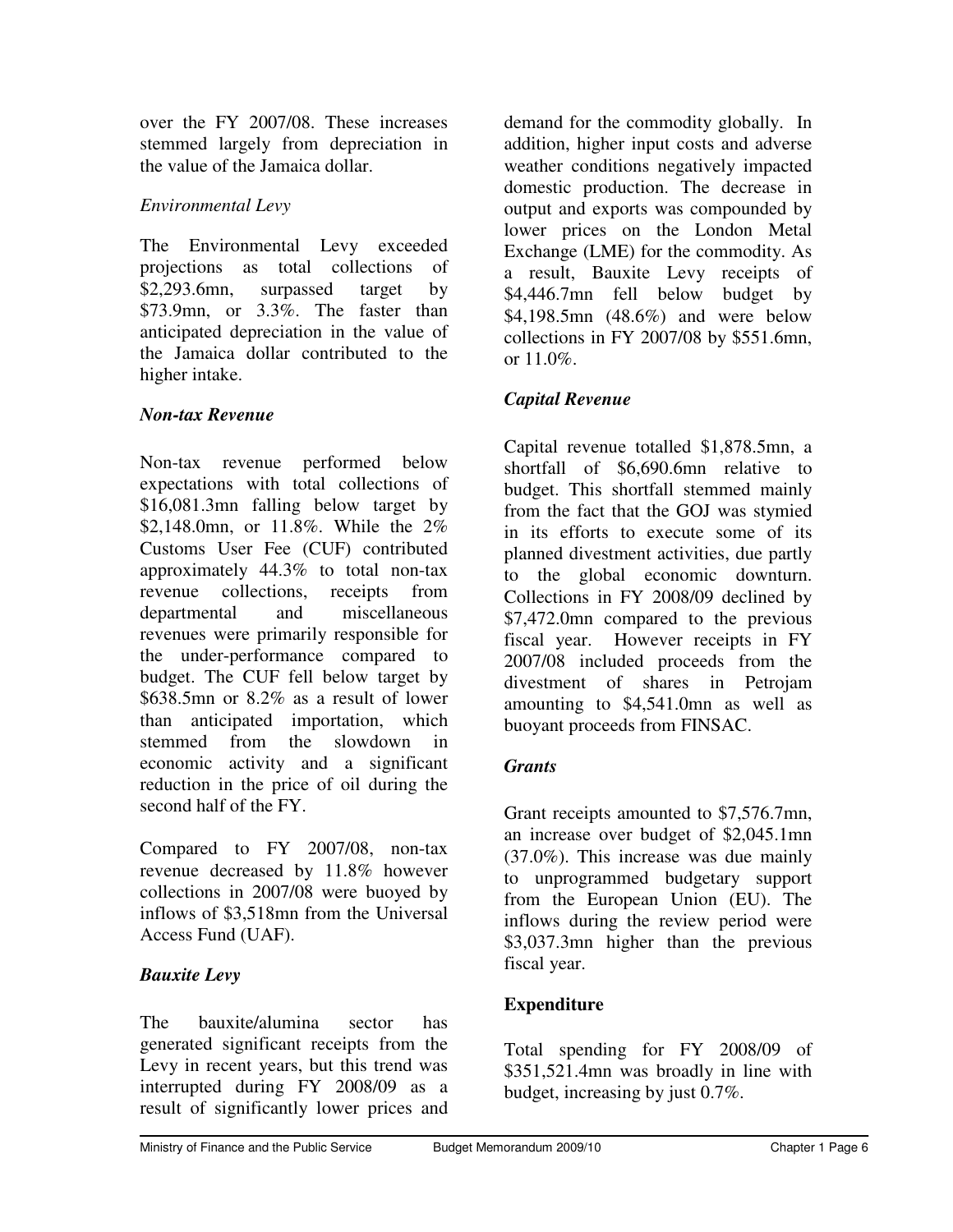Recurrent expenditure increased over budget by 1.8%, which was partly offset by a 7.3% reduction in capital spending. Compared to FY 2007/08 spending during FY 2008/09 increased by 19.5%.

It is important to note that in comparison to the last three (3) fiscal years, capital expenditure in FY 2008/09 (infrastructure spending) constituted a greater share of total expenditure while the share of expenditure on recurrent payments declined. The share of total expenditure devoted to capital projects in FY 2008/09 was 11.8%, compared to an average of 10.7% over FY 2004/05 - 2007/08.

## *Recurrent Expenditure*

Recurrent expenditure totalled \$310,149.5mn, which was \$5,555.4mn or 1.8% more than budget due to higher spending on wages and salaries and interest payments. This level of recurrent spending represented an increase of 22.6% over FY 2007/08, a real increase of approximately 10%.

## *Programmes*

Spending on recurrent programmes of \$73,310.4mn was \$620.0mn (0.8%) less than the amount budgeted and 12.9% above the previous fiscal year.

The higher Recurrent Programme in FY 2008/09 was due in part to higher pension payments, increased subvention to schools, higher payments to public sector traveling officers and higher utility costs.

## *Wages and Salaries*

Expenditure on Wages & Salaries for FY 2008/09 was programmed to increase mainly as a result of the MOU III agreement between the GOJ and the unions representing public sector workers, and the reclassification of health sector workers.

However, while the reclassification exercise of health sector workers did not materialize in FY 2008/09, the GOJ signed agreements with the Jamaica Teachers Association (JTA) which resulted in the movement of teachers' salaries to 80% of market determined rates in the private sector, as well as implemented a 40-hour work week for members of the Jamaica Constabulary force (JCF) and the Island Special Constabulary Force (ISCF). The aforementioned resulted in Wages and Salaries at \$111,533.9mn being \$4,513.8mn (4.2%) above budget.

# *Interest Payments*

Interest cost of \$125,305.20mn was broadly on track with budget, increasing by just \$1,661.7mn (1.3%), with lower than anticipated external payments being outweighed by higher than programmed domestic interest payments. When compared to the previous fiscal year, interest payments increased by 22.8% with domestic and external interest payments increasing by 27.0% and 13.6%, respectively.

Higher domestic interest payments resulted from, inter alia, larger debt stock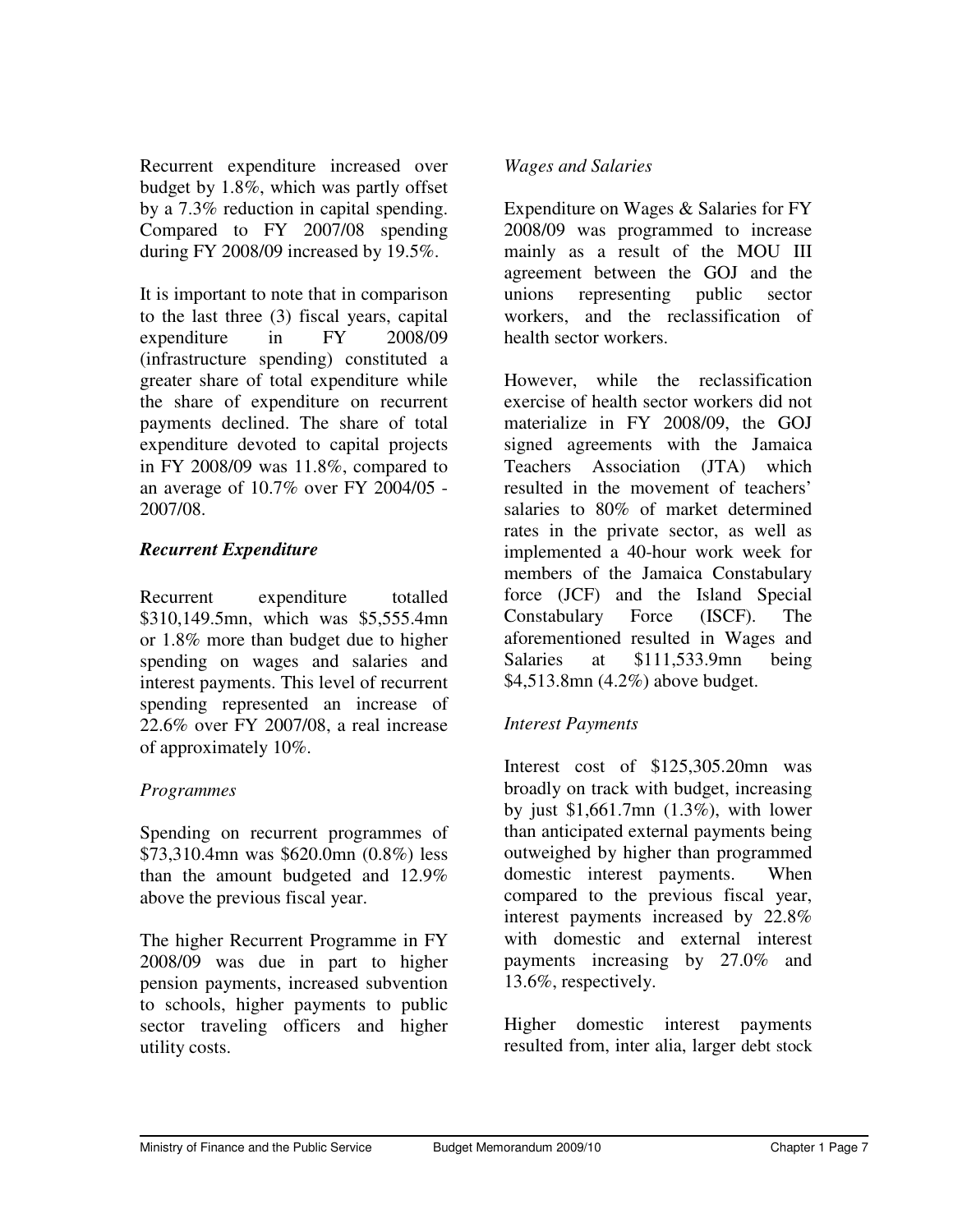due mainly to the need to finance a larger fiscal deficit, higher than anticipated interest rates and depreciation in the value of the Jamaica dollar. Lower external interest payments emanated from lower than anticipated loan raising expenses, as the GOJ had anticipated flows of US\$600.0mn from the international capital markets; however, only US\$350mn was realized as a result of unfavourable conditions in the international capital market during the second quarter and beyond. The external debt stock also benefited from a reduction in international interest rates, mainly on multilateral loans.

Interest costs as a proportion of GDP increased marginally to 11.4% relative to 11.0% recorded in FY 2007/08. However, when compared to the previous three (3) fiscal years (FY 2005/06 - 2007/08), there was a decline in interest costs as a proportion of GDP (from 11.8%). As a share of total expenditure, interest payments stood at 35.6% in FY 2008/09 compared to in FY 2007/08. Interest payments/revenue ratio has trended downwards in recent times. While interest costs consumed 45.4% of total revenue in FY 2008/09 compared to 39.6% in 2007/08, when matched against FY 2005/06 - 2007/08, interest costs in FY 2008/09 fell below the average of 49.1% for those years. This trend is welcomed, as it indicates that more resources have been made available for the provision of public goods and services.

## *Capital Expenditure*

Expenditure on capital programmes of \$41,371.9mn was \$3,276.5mn (7.3%) below budget. The lower capital

expenditure was partly the result of the GOJ's attempt to reign in spending in the face of lower than budgeted revenue. Capital spending was flat relative to FY 2007/08 (\$29.8mn, or 0.1% higher) however, actual cash expenditure in FY 2008/09 was greater than 2007/09 by about \$14,000.0mn. Capital expenditure in FY 2007/08 included the recording of expenditure from previous periods, in conformity with the recommendations of the Auditor General.

#### **Loan Receipts**

In light of the need to finance a larger than programmed fiscal deficit and higher amortization payments, the Government's borrowing requirement for FY 2008/09 exceeded budget by \$28,665.6mn, or 15.6%. Loan inflows totalled \$212,148.6mn, consisting of \$155,786.1mn from domestic sources and external receipts of \$56,362.5mn.

Domestic loan receipts exceeded budget by \$25,034.4mn (19.1%) as the higher fiscal deficit and amortization payments were financed mainly from the domestic market. External loan receipts were above budget by \$3,631.5mn (6.9%) due to higher than programmed loan inflows from multilateral partners.

## **Amortization**

Amortization payments of \$148,733.2mn exceeded budget by \$8,446.2mn (6.0%) with external and domestic payments being above budget. Domestic payments of \$98,907.2mn were \$4,654.3mn (4.9%) above programme due to the early redemption of a Sugar Company of Jamaica (SCJ) debt guaranteed by GOJ. External payments of \$49,826.1mn exceeded budget by \$3,791.9mn (8.2%) as a result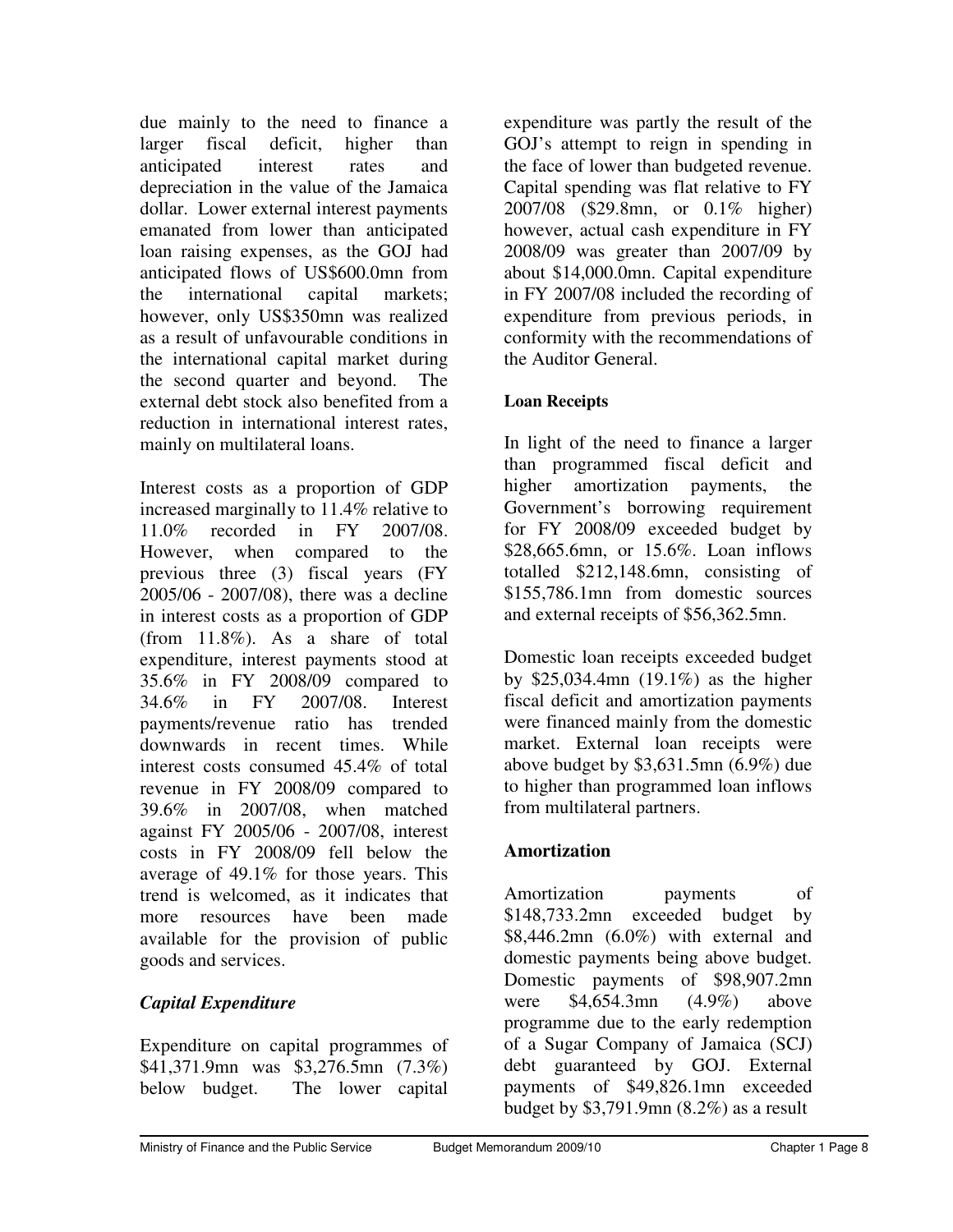of unplanned payments on behalf of Clarendon Alumina Partners (CAP) and higher than anticipated movements in the FX rates.

Overall, amortization payments were \$42,617.8mn (40.2%) higher than in the previous fiscal year.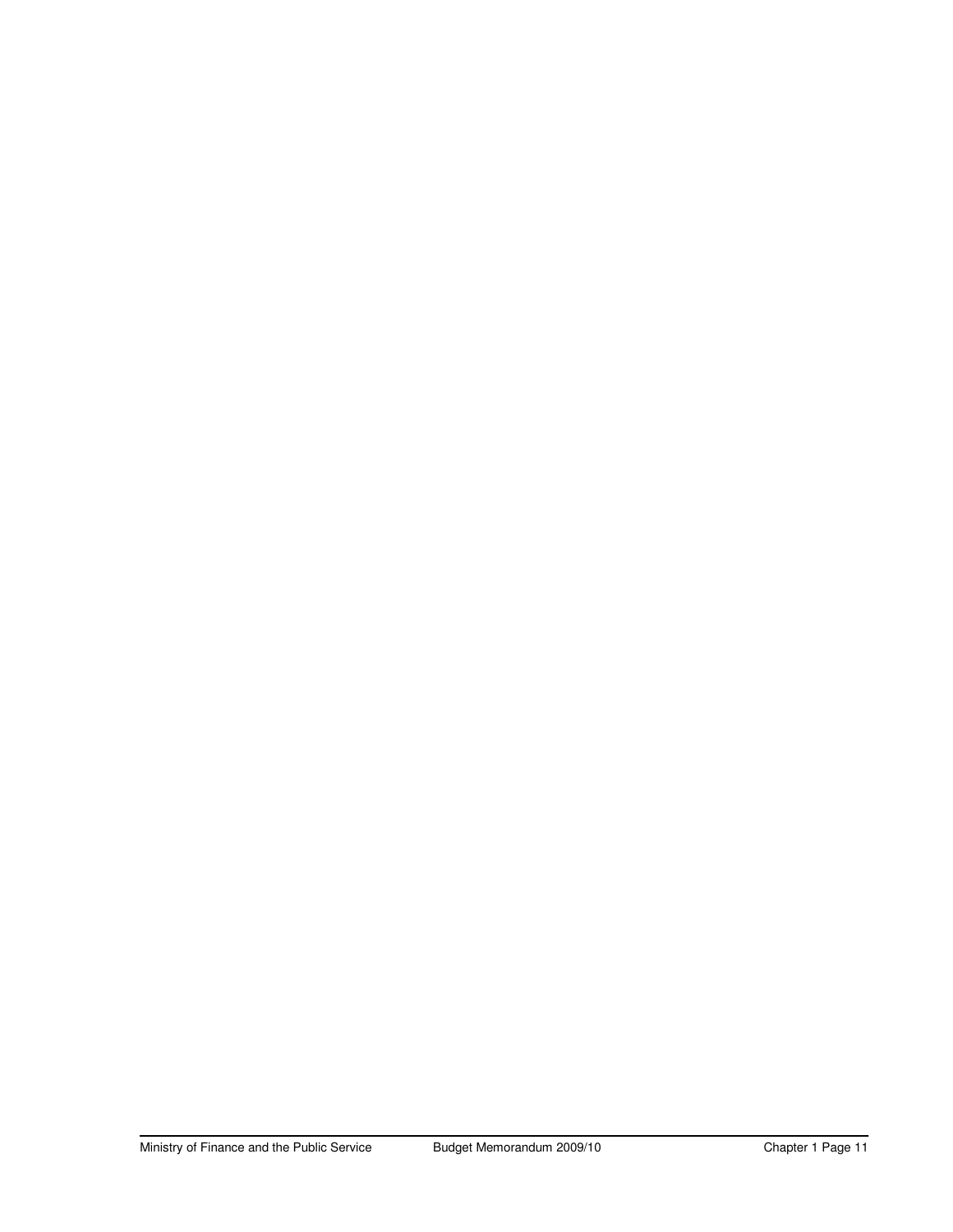#### **CENTRAL GOVERNMENT SUMMARY ACCOUNTS - Fiscal Monitoring TableFY 2008/09**

| (in millions of Jamaica dollars)              |             |             |             |           |             |             |           |
|-----------------------------------------------|-------------|-------------|-------------|-----------|-------------|-------------|-----------|
| <b>FY07/08</b><br>Prov<br><b>Budget</b>       |             |             |             |           |             |             |           |
| <b>Item</b>                                   | Apr-Mar     | Apr-Mar     | <b>Diff</b> | Diff %    | Apr-Mar     | Diff        | Diff %    |
| Revenue & Grants                              | 276,199.8   | 306,046.7   | $-29,847.0$ | $-9.8\%$  | 256,640.7   | 19,559.1    | $7.6\%$   |
| Tax Revenue                                   | 246,216.6   | 265,071.6   | $-18,855.0$ | $-7.1%$   | 219,517.6   | 26,699.0    | 12.2%     |
| Non-Tax Revenue                               | 16,081.3    | 18,229.2    | $-2,148.0$  | $-11.8%$  | 18,235.0    | $-2,153.7$  | $-11.8%$  |
| <b>Bauxite Levy</b>                           | 4,446.7     | 8,645.1     | $-4,198.5$  | $-48.6\%$ | 4,998.3     | $-551.6$    | $-11.0%$  |
| Capital Revenue                               | 1,878.5     | 8,569.1     | $-6,690.6$  | $-78.1%$  | 9,350.4     | $-7,472.0$  | $-79.9%$  |
| Grants                                        | 7,576.7     | 5,531.6     | 2,045.1     | 37.0%     | 4,539.4     | 3,037.3     | 66.9%     |
| <b>Expenditure</b>                            | 351,521.4   | 349,242.4   | 2,279.0     | $0.7\%$   | 294,279.6   | 57,241.8    | 19.5%     |
| <b>Recurrent Expenditure</b>                  | 310,149.5   | 304,594.1   | 5,555.4     | $1.8\%$   | 252,877.9   | 57,271.6    | 22.6%     |
| Programmes                                    | 73,310.4    | 73,930.4    | $-620.0$    | $-0.8%$   | 64,918.7    | 8,391.7     | 12.9%     |
| Wages & Salaries                              | 111,533.9   | 107,020.2   | 4,513.8     | 4.2%      | 86,235.8    | 25,298.1    | 29.3%     |
| Interest                                      | 125,305.2   | 123,643.5   | 1,661.7     | 1.3%      | 101,723.4   | 23,581.8    | 23.2%     |
| Domestic                                      | 89,522.8    | 87,051.3    | 2,471.5     | 2.8%      | 70,022.8    | 19,500.0    | 27.8%     |
| External                                      | 35,782.4    | 36,592.2    | $-809.8$    | $-2.2%$   | 31,700.7    | 4,081.8     | 12.9%     |
| Capital Expenditure                           | 41,371.9    | 44,648.4    | $-3,276.5$  | $-7.3%$   | 41,401.7    | $-29.8$     | $-0.1\%$  |
| <b>Fiscal Balance (Surplus + / Deficit -)</b> | $-75,321.6$ | $-43,195.7$ | $-32,125.9$ | 74.4%     | $-37,638.8$ | $-37,682.8$ | $100.1\%$ |
| <b>Loan Receipts</b>                          | 212,148.6   | 183,482.7   | 28,665.9    | 15.6%     | 135,240.3   | 76,908.4    | 56.9%     |
| Domestic                                      | 155,786.1   | 130,751.7   | 25,034.4    | 19.1%     | 118,404.8   | 37,381.3    | 31.6%     |
| External                                      | 56,362.5    | 52,731.0    | 3,631.5     | $6.9\%$   | 16,835.5    | 39,527.0    | 234.8%    |
| Amortization                                  | 148,733.2   | 140,287.1   | 8,446.2     | $6.0\%$   | 106,115.4   | 42,617.8    | 40.2%     |
| Domestic                                      | 98,907.2    | 94,252.9    | 4,654.3     | 4.9%      | 68,822.1    | 30,085.1    | 43.7%     |
| External                                      | 49,826.1    | 46,034.2    | 3,791.9     | $8.2\%$   | 37,293.4    | 12,532.7    | 33.6%     |
| Overall Balance (Surplus + / Deficit -        | $-11,906.2$ | 0.0         | $-11,906.2$ |           | $-8,514.0$  | $-3,392.2$  | 39.8%     |
| <b>Primary Balance (Surplus + / Deficit</b>   | 49,983.6    | 80,447.8    | $-30,464.2$ | $-37.9%$  | 64,084.6    | $-14,101.0$ | $-22.0%$  |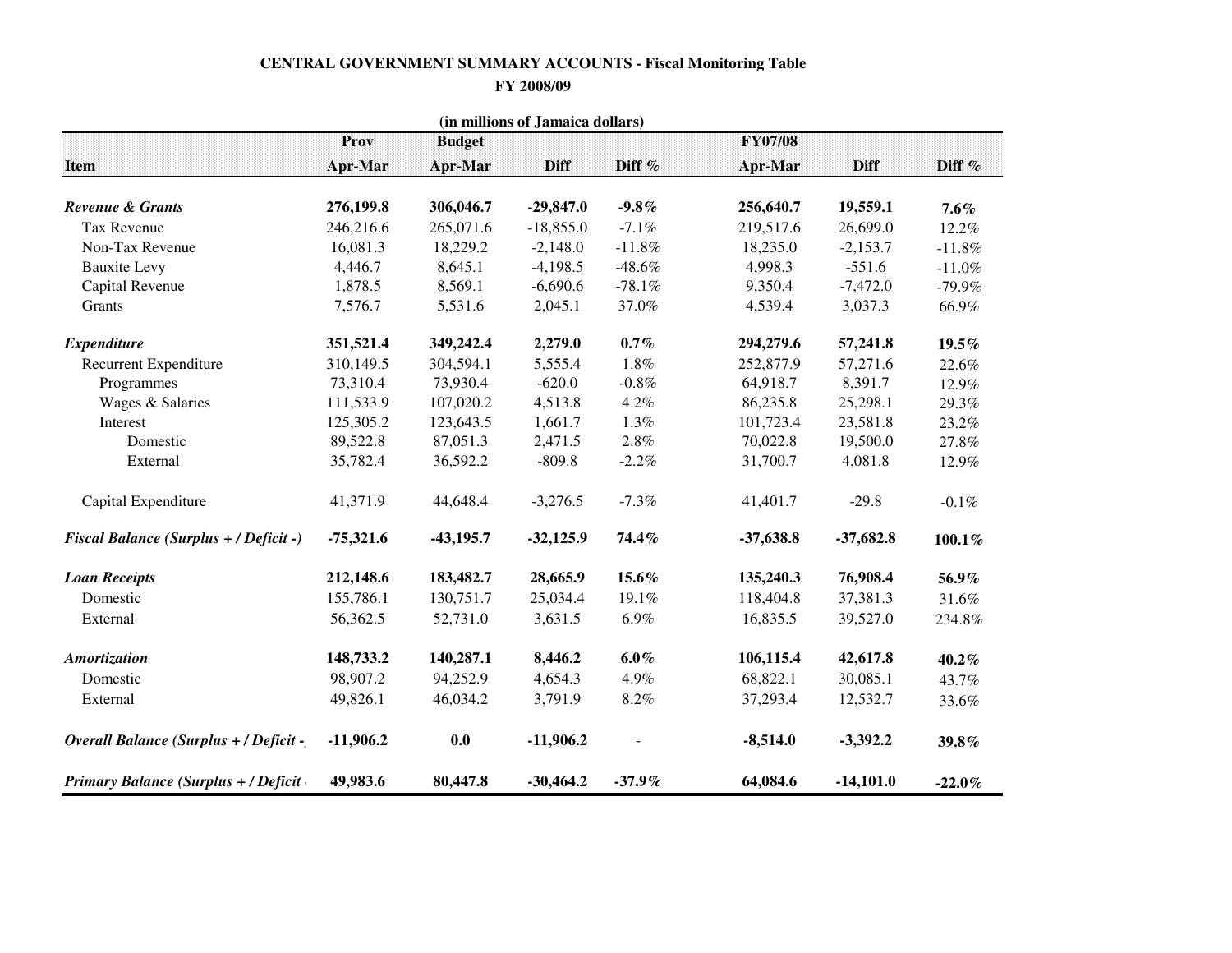#### **DETAILS OF REVENUE FY 2008/09**

| (in millions of Jamaica dollars) |                         |           |                       |           |                           |            |           |
|----------------------------------|-------------------------|-----------|-----------------------|-----------|---------------------------|------------|-----------|
| <b>Item</b>                      | Prov.<br><b>Apr-Mar</b> | Apr-Mar   | <b>Budget</b><br>Diff |           | <b>FY07/08</b><br>Apr-Mar | Diff       | Diff %    |
| Revenue & Grants                 | 276,199.8               | 306,046.7 | $-29,847.0$           | $-9.8\%$  | 256,640.7                 | 19,559.1   | $7.6\%$   |
| <b>Tax Revenue</b>               | 246,216.6               | 265,071.6 | $-18,855.0$           | $-7.1\%$  | 219,517.6                 | 26,699.0   | 12.2%     |
| Income and profits               | 107,394.9               | 105,479.9 | 1,915.1               | 1.8%      | 92,625.7                  | 14,769.2   | 15.9%     |
| Bauxite/alumina                  | 0.2                     | 1,767.5   | $-1,767.3$            |           | 731.5                     | $-731.4$   |           |
| Other companies                  | 26,859.5                | 25,353.4  | 1,506.2               | 5.9%      | 20,463.3                  | 6,396.2    | 31.3%     |
| <b>PAYE</b>                      | 57,473.1                | 57,415.3  | 57.7                  | 0.1%      | 48,160.1                  | 9,313.0    | 19.3%     |
| Tax on dividend                  | 163.3                   | 804.4     | $-641.0$              | $-79.7%$  | 1,926.8                   | $-1,763.5$ | $-91.5%$  |
| Other individuals                | 4,155.7                 | 4,078.7   | 77.0                  | 1.9%      | 3,305.3                   | 850.4      | 25.7%     |
| Tax on interest                  | 18,743.1                | 16,060.7  | 2,682.4               | 16.7%     | 18,038.6                  | 704.5      | 3.9%      |
| Environmental Levy               | 2,293.2                 | 2,219.6   | 73.5                  | 3.3%      | 1,698.0                   | 595.2      | 35.1%     |
| Production and consumption       | 69,253.2                | 81,080.4  | $-11,827.2$           | $-14.6%$  | 64,268.9                  | 4,984.2    | 7.8%      |
| <b>SCT</b>                       | 4,611.8                 | 3,719.5   | 892.3                 | 24.0%     | 3,523.7                   | 1,088.1    | 30.9%     |
| Motor vehicle licenses           | 1,682.3                 | 2,011.7   | $-329.4$              | $-16.4%$  | 1,020.3                   | 662.1      | 64.9%     |
| Other licenses                   | 379.9                   | 479.0     | $-99.2$               | $-20.7\%$ | 313.4                     | 66.4       | $21.2\%$  |
| Betting, gaming and lottery      | 1,285.7                 | 1,489.4   | $-203.7$              | $-13.7%$  | 1,243.8                   | 41.9       | 3.4%      |
| <b>Education Tax</b>             | 11,773.6                | 12,279.6  | $-506.1$              | $-4.1%$   | 10,261.0                  | 1,512.6    | 14.7%     |
| Contractors levy                 | 785.7                   | 1,378.5   | $-592.8$              | $-43.0\%$ | 814.3                     | $-28.5$    | $-3.5%$   |
| GCT (Local)                      | 40,415.7                | 49,883.8  | $-9,468.1$            | $-19.0\%$ | 37,446.9                  | 2,968.9    | 7.9%      |
| Stamp Duty (Local)               | 8,318.5                 | 9,838.7   | $-1,520.2$            | $-15.5%$  | 9,645.6                   | $-1,327.1$ | $-13.8%$  |
| <b>International Trade</b>       | 67,275.3                | 76,291.7  | $-9,016.4$            | $-11.8%$  | 60,925.0                  | 6,350.4    | 10.4%     |
| <b>Custom Duty</b>               | 20,823.0                | 22,401.4  | $-1,578.4$            | $-7.0%$   | 19,207.5                  | 1,615.5    | 8.4%      |
| <b>Stamp Duty</b>                | 1,274.6                 | 1,422.2   | $-147.6$              | $-10.4%$  | 1,190.8                   | 83.9       | 7.0%      |
| <b>Travel Tax</b>                | 1,569.9                 | 2,717.9   | $-1,148.0$            | $-42.2%$  | 2,247.6                   | $-677.8$   | $-30.2%$  |
| GCT (Imports)                    | 29,352.7                | 33,263.7  | $-3,911.0$            | $-11.8%$  | 29,250.1                  | 102.6      | $0.4\%$   |
| SCT (imports)                    | 14,255.2                | 16,486.6  | $-2,231.4$            | $-13.5%$  | 9,029.0                   | 5,226.2    | 57.9%     |
| <b>Non-Tax Revenue</b>           | 16,081.3                | 18,229.2  | $-2,148.0$            | $-11.8\%$ | 18,235.0                  | $-2,153.7$ | $-11.8%$  |
| <b>Bauxite Levy</b>              | 4,446.7                 | 8,645.1   | $-4,198.5$            | $-48.6\%$ | 4,998.3                   | $-551.6$   | $-11.0\%$ |
| <b>Capital Revenue</b>           | 1,878.5                 | 8,569.1   | $-6,690.6$            | $-78.1%$  | 9,350.4                   | $-7,472.0$ | $-79.9%$  |
| <b>Grants</b>                    | 7,576.7                 | 5,531.6   | 2,045.1               | 37.0%     | 4,539.4                   | 3,037.3    | 66.9%     |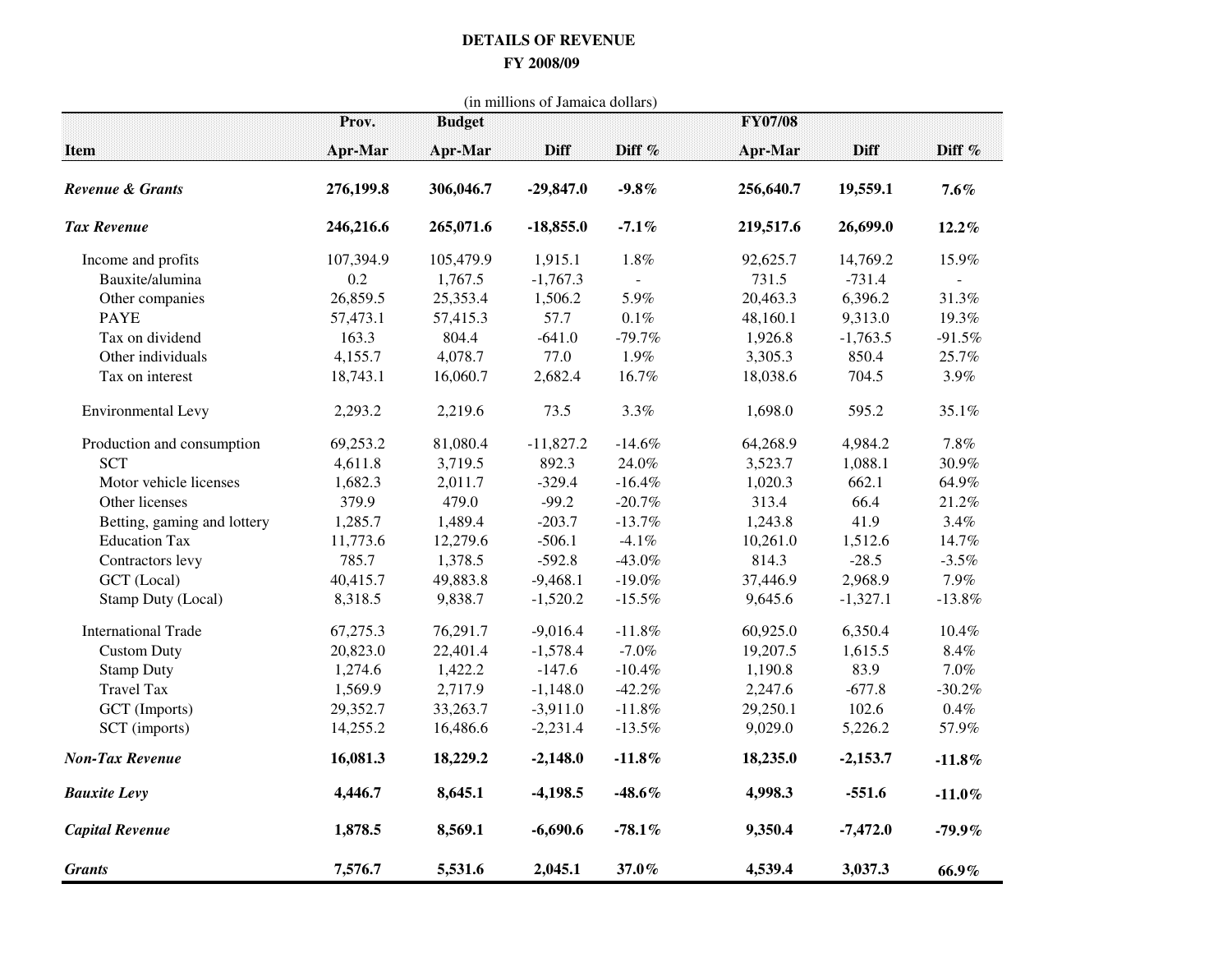#### **Chapter 2**

## **CENTRAL GOVERNMENT BUDGET FISCAL YEAR 2009/10**

#### **OVERVIEW**

The FY 2009/10 Budget amounts to \$555,040.1mn. The Budget reflects above-theline expenditure of \$404,642.6mn and amortization payments of \$150,397.5mn. As in previous years debt servicing accounts for the largest portion of the budget, 55.7%, followed by education services 13.1%, national security services 7.6% and health services 5.5%.

The targeted fiscal deficit for FY 2009/10 is 5.5% of GDP (\$65,388.8mn), which, given the programmed expenditure, requires revenues and grants of \$339,253.7mn**.** Salient features of the budget are presented below:

#### **Expenditure**

#### *Debt Servicing*

Total debt servicing for the fiscal year is projected at \$309,405.0mn or 55.7% of the budget. This compares to \$274,038.4mn or 54.8% for FY 2008/09. The breakout of the debt service is as follows:

|              | 2008/09<br>\$mn | 2009/10<br>\$mn | <b>Variance</b><br>\$mn |
|--------------|-----------------|-----------------|-------------------------|
| Interest     | 125,305.2       | 159,007.5       | 33,772.3                |
| Payments     |                 |                 |                         |
| Amortization | 148,733.2       | 150,397.5       | 1,664.3                 |
| <b>Total</b> | 274,038.4       | 309,405.0       | 35,366.6                |
| % of Budget  | 54.8%           | 55.7%           | $0.9\%$                 |

Total debt service shows an increase of \$35,366.6mn or 12.9% over the FY 2008/09 outturn. This increase is due mainly to a higher debt stock, depreciation in the value of the Jamaica dollar and the Central Government's assumption of contingent liabilities.

#### **Recurrent Expenditure**

The overall recurrent expenditure increased from \$310,149.5mn in FY 2008/09 to \$363,788.1mn in FY 2009/10**,** representing an increase of \$53,638.6mn or 17.2%. Public debt (Interest payments) is expected to move from \$125,305.2mn in FY 2008/09 to \$159,007.5mn in FY 2009/10, an increase of \$33,772.3mn or 26.9%. Non-debt recurrent expenditure has moved from \$184,444.3mn in FY 2008/09 to \$204,780.6mn in FY 2009/10, a 10.8% increase.

A provision of \$9,000.0mn has been made for contingencies and it is expected that this will be utilized for salary settlement for the nurses, retroactive payments for the teachers and the Jamaica Defence Force as well as to minimize the effects of the cost of living on pensioners and other social sector adjustments. It should be noted that this allocation will be transferred to other Heads of Estimates in the First Supplementary Estimates.

#### *Non-Debt (Wages & Salaries/Programmes***)**

The main projected contributors to the increase in the non-debt recurrent expenditure include:

- Provision of \$5,200.0mn for salary settlements;
- Provision of \$500.0mn to minimize the effects of the cost of living to pensioners;
- \$747.0mn for support to the Sugar Company of Jamaica to provide for shortfall in operations for 4 months;
- \$439.0mn to cover Catastrophe Risk Insurance to include flood rains;
- \$509.0mn increase in pension benefits based on the number of persons retiring and at higher salaries;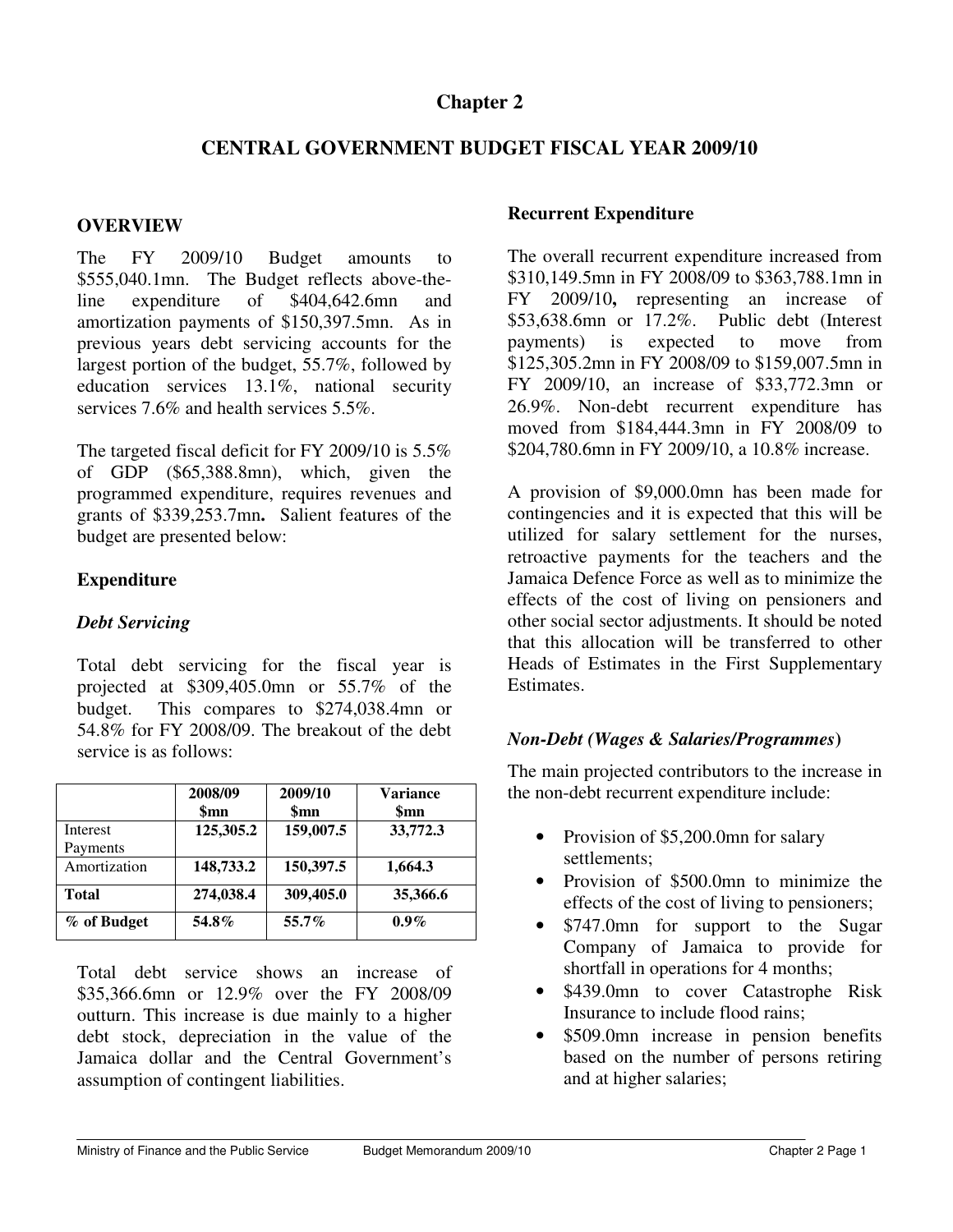- \$3,000.0mn for new rates being paid to the Jamaica Defence Force;
- \$1,000.0mn for the police to cover recruitment of 960 regular police, 300 special constables and 500 district constables;
- \$3,162.5mn to provide for the full cost of tuition in secondary schools;
- \$932.1mn in nutritional grants for schools;
- \$1,094.1mn for provision of primary and secondary school textbooks.

## **Capital Expenditure**

The projected capital payment for FY 2009/10 is \$191,251.9mn, of which \$150,397.5mn is amortization and \$40,854.4mn is for capital programmes. Overall, capital has been increased from \$190,105.1mn in FY 2008/09 to \$191,251.9mn in FY 2009/10, a 0.6% increase. Amortization increased by 1.1% from \$148,733.2mn in FY 2008/09 to \$150,397.5mn in FY 2009/10. Simultaneously, spending on capital programmes is budgeted to fall marginally from \$41,371.9mn to \$40.854.4mn, a \$517.5mn or 1.3% reduction. Some major projects being funded within the capital programmes are listed below.

## *Constituency Development Fund*

An allocation of \$2,400.0mn has been made to undertake work in all 60 constituencies. The main thrust of the fund is to promote human and infrastructure development by catalyzing economic activities at the constituency level; fostering local governance including good environmental stewardship; improving service delivery by bringing Government and the people closer together; and, increasing the effectiveness of the elected representatives.

## *Education Transformation Project (ETP)*

The Ministry of Education (MOE) has aligned its activities to the Task Force recommendations (2004), and is moving apace with the implementation of transformation activities. Modernization of the MOE is the most critical and immediate activity, as this will establish the mechanisms which will guide, direct and contribute to the sustainability of educational improvements. The activities are being implemented through six strategic areas, which are discussed below.

#### *Ministry Modernisation*

 This project will focus on decentralizing the administrative functions of the MOE. The following activities are to be completed in FY 2009/2010:

- The development of a web-enabled infrastructure database (Local Area Network) for the Caenwood Centre and Wide Area Network for the Regional Offices;
- The electrical upgrading of the Head office and Caenwood Centre;
- The development of a web-enabled personnel database to span both central and regional offices.

The heads of the National Education Inspectorate (NEI) and Jamaica Teaching Council (JTC) have been appointed. These are 2 of the 3 new agencies formed under the restructured education system (Curriculum Assessment is the third). Some \$169.0mn in salaries has been provided for staff to facilitate the expansion of both agencies in FY 2009/2010.

The JTC will be the administrative body to oversee quality assurance and regulate the teaching profession. Its function will entail, but is not limited to, licensing, disciplining, standards setting, teacher competencies and performance, recruitment, deployment and conditions of service, as well as advocacy and the promotion of professional development for teachers.

The NEI is the body charged with the responsibility for inspecting schools, and, over time, the regional education authorities (when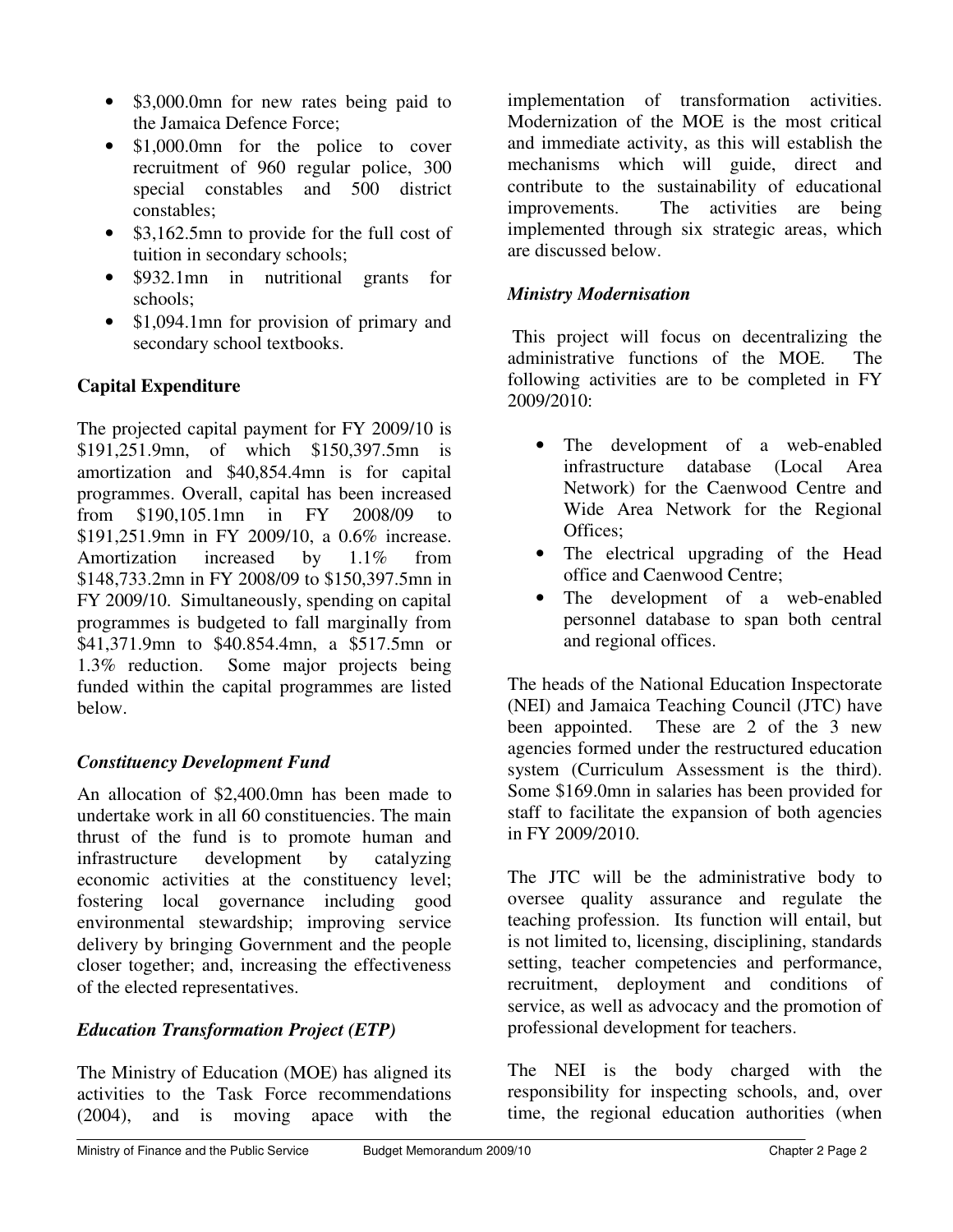established) as well as teacher colleges. The NEI will hold school leadership and management teams accountable for meeting specified goals and standards of operation. The NEI has commenced the development of the framework document for the evaluation of the education system, including the inspection of primary and secondary schools.

#### *Schools Facilities and Infrastructure*

Through the upgrading and expansion of the physical plant, the MOE has been able to begin the process of ending the shift system, reducing class and school sizes and rationalizing the school system into only Primary and Secondary institutions. Activities include schools expansion and construction. There are 50 schools under this programme, of which 12 are new, 16 expanded/upgraded and 22 prototypes, which upon completion will provide an additional 13,860 spaces in the school system.

#### *Governance and Management*

This provision is for training programmes, which are aimed at expanding school leadership competencies. Training will be provided to school boards and principals on delegated authority, i.e. taking responsibility and being fully accountable for the total performance of their schools.

Performance instruments for principals, guidance counselors, education officers and teachers were developed and rolled out in schools in Regions 4 and 5.

*Special Education* – Activities completed include the development of a Special Education Policy, a study on special education needs in the country (which is to be a planning guide for the development of special education programmes), and the engagement of a special education consultant to assist with the implementation of the policy.

Region 1 conducted a 'Child Find', which identified students with undiagnosed learning disabilities in schools in the region. Collaboration was fostered with teachers colleges, with regards to the early identification of special needs.

### *Curriculum, Teaching and Learning*

*Literacy* - The activities are led by a National Literacy Coordinator, 8 regional coordinators and 800 school-based coordinators (or one per school). In addition, 50 cluster based literacy specialists were assigned to 212-targeted poor performing schools to support the classroombased teachers. Workshops have been held, diagnostic testing conducted and the results are used in the planning of customized programmes for underperforming students.

#### *Behaviour Change and Transformation*

Activities to be undertaken under this project include:

- Implementation of Home/School Agreements in 122 schools;
- Student Solution Symposium;
- Behaviour Management workshops for Principals and Teachers

#### *Communication and Stakeholder Participation*

In order to keep teachers, principals, school boards, parents and the community informed, regular meetings are held at the regional levels with these stakeholders. This work stream is linked with the Communications Unit in the Ministry of Education.

## *Rural Electrification*

This allocation of \$150.0mn is to effect the expansion of 50km of distribution power lines in rural Jamaica as follows: wire 900 houses; install 47km of distribution power lines and complete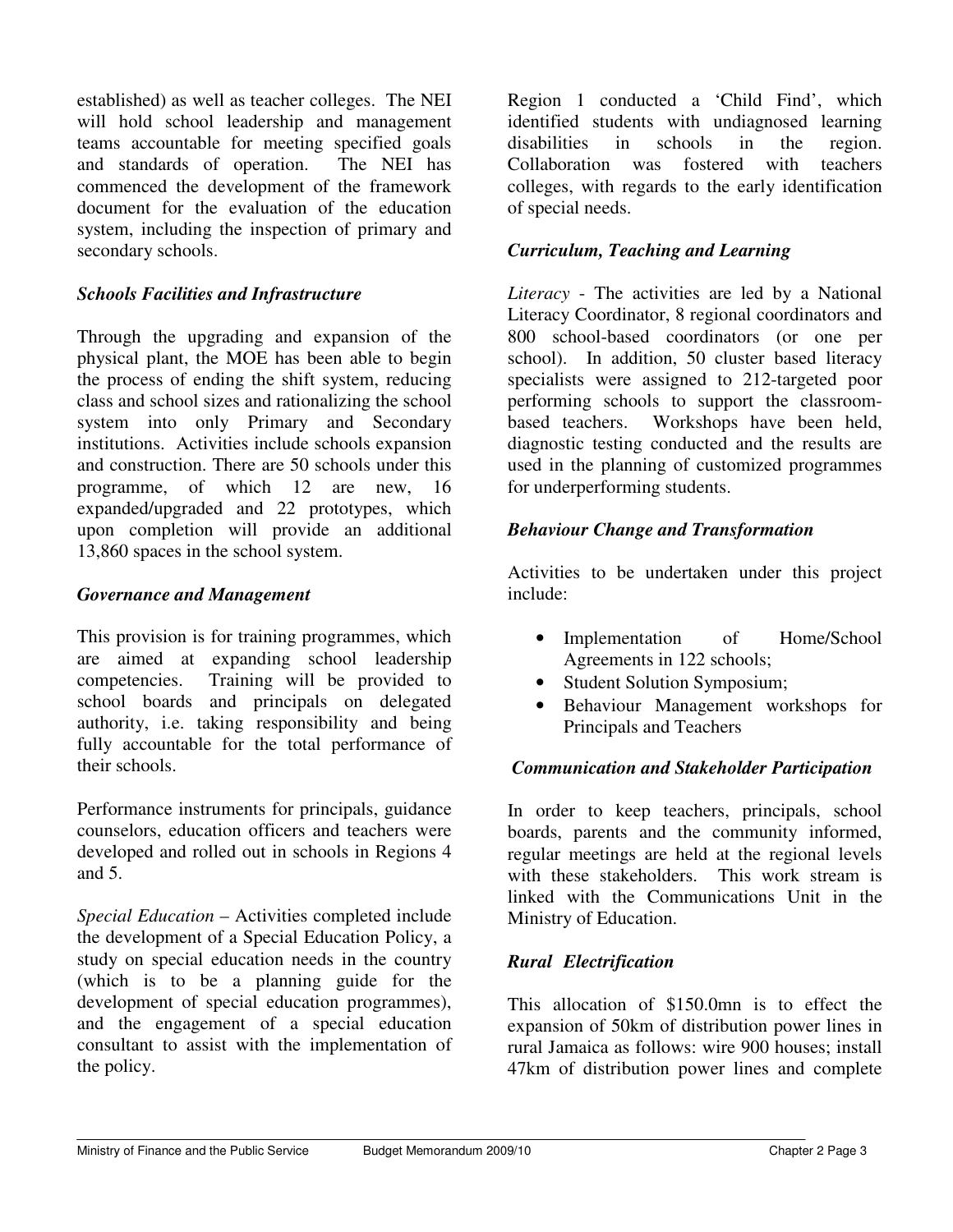wiring of 850 houses currently in progress under the Rural Electrification Programme.

#### *Flood Damage Rehabilitation – River Training*

The FY 2009/10 allocation is to undertake river training works and sea defence where serious erosion has taken place in flood prone areas. The works undertaken will mitigate the human and economic impact of disasters. Implementation of the works will be effected through the National Works Agency.

#### *Bridge Development and Construction Project*

The provision of \$438.7mn to this project is to allow for commencement of work on 5 bridges in 4 parishes, namely – Fairfield Bridge in St James, Martha Brae and Troy Bridges in Trelawny, Springfield Bridge in Clarendon and Waterloo Bridge in St Andrew.

#### **Capital B (Multilateral/ Bilateral Projects)**

#### *Jamaica Social Investment Fund (JSIF)*

A provision of \$1,056.5mn has been made to JSIF to undertake expenditure under the following programmes/activities:

- Inner-city Basic Services;
- Basic Needs Trust Fund;
- Poverty Reduction Programme II;
- National Community Dev Project;
- Special Projects;
- European Banana Project; and
- Hurricane Dean

JSIF was established as an efficient and demand driven mechanism to deliver basic services and infrastructure to the poor; provide resources in the areas of basic social and economic infrastructure and social services and expand the Government's institutional capacity to identify, implement, manage and sustain community-based sub-projects.

During FY 2009/10 JSIF will continue the implementation of the Inner City Basic Services Project**.** This project is aimed at improving access in twelve targeted inner city communities, which have been identified in the parishes of Kingston, St. Andrew, St. James, Clarendon and St. Catherine, to basic services namely - clean water, sanitation, road infrastructure, solid waste management and related community-based services; enhanced public safety through mediation and conflict resolution, vocational and skills training, job placement, youth programmes and family support programmes.

#### *Hurricane Dean (Emergency Relief Programme***)**

This project is a US\$10.0mn emergency recovery loan funded by the World Bank to support the GOJ in implementing its sustainable rehabilitation and reconstruction plan for recovery from the Hurricane Dean disaster, and, to strengthen its ability to respond to future adverse natural disaster. The project will finance rehabilitation of education, healthcare and feeder roads infrastructure facilities. Refurbishing work will continue during FY 2009/10.

#### *Montego Bay Convention Centre*

The FY 2009/10 allocation of \$1,259.2mn for the Convention Centre is to commence the planned implementation of the civil works to achieve approximately 30% completion of the construction.

## *Social Protection Project - (IBRD)*

The objectives of the project are to ensure greater social protection of the poor, vulnerable and atrisk persons by strengthening the long-term impact of social assistance to poor families and establishing a viable effective system for the public sector pensions.

The main areas for the project support will be: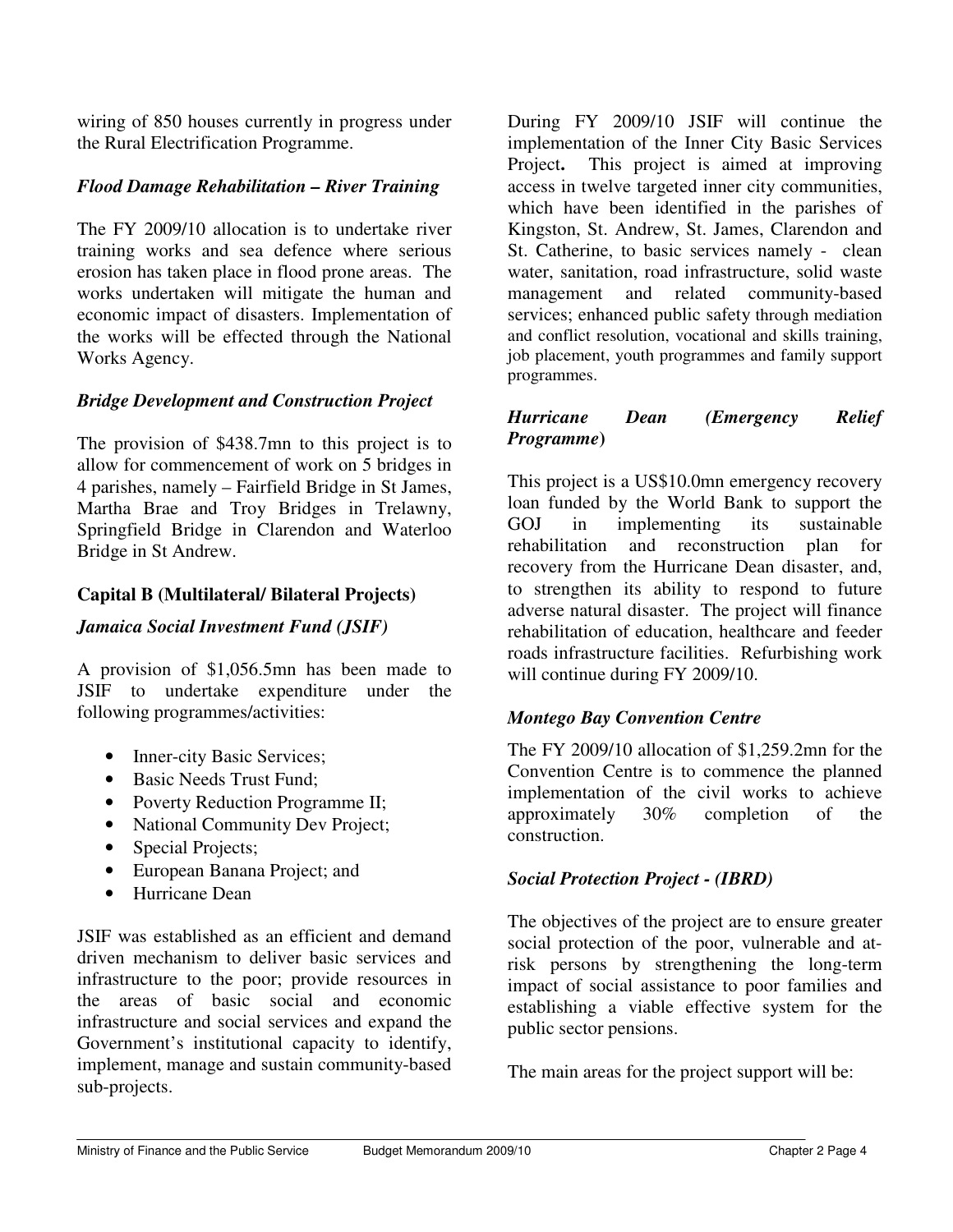- Benefits designed to motivate educational attainment and retention in secondary schools;
- Intervention to enable greater participation of household members in meaningful employment;
- Comprehensive analysis and review of public sector pension systems; and
- Support social investigation of various types, examination of needs assessment methodologies and development of response options.

## *Social Protection Support to Food Price Crisis Project (IDB)*

This is a new project, which is funded by an IDB loan. The duration of the project is January 2009 to January 2011.

The project will contribute to the government's strategy to reduce the intergenerational transmission of poverty by increasing human capital levels of the poor via the further consolidation of its social safety net reform programme. The two objectives of this project are:

- To increase the welfare of PATH beneficiaries by increasing the amount of the subsidy and incorporate additional vulnerable households to the PATH Safety Net; and
- To increase human capital levels of poor families through attendance at school and health clinics.

## *Northern Jamaica Development Project*

The main activities for this project in FY 2009/10 are as follows:

*Segment 1 – Negril to Montego Bay*: - Complete land acquisition inclusive of payments for consultancies.

*Segment 2: Section 1 –* Montego Bay to Greenside – to provide payments for 40 parcels of land that were acquired.

*Segment 2a –* to provide payments for 30 parcels of land that were acquired.

*Segment 3 – Ocho Rios to Port Antonio –* to provide payments for land acquisition, completion of highway and provide payments for engineering consultancy.

#### *Natural Disaster Management – Tropical Storm Gustav Rehabilitation Works*

The aim of this project is to rehabilitate, restore and protect critical sections of physical infrastructure in Jamaica and reduce the vulnerability and difficulties, which have arisen for the entire Kinston Metropolitan Area (KMA).

The FY 2009/10 allocation is to rehabilitate major drainage channels in the KMA. The works will include demolition and removal of damaged retaining walls and base slabs, reconstruction of retaining walls and base invert slabs, back filling and the restoration of adjacent properties, engineering consultancy and project management services.

#### . *Kingston Metropolitan Area (KMA) Water Supply Project*

The objective of this project is to provide an improved water supply system to the Kingston Metropolitan area (including South East St. Catherine, Kingston & St. Andrew) to keep pace with the rapid industrial and housing developments in these areas.

## *Ministry Of National Security – Citizens Security and Justice Project*

The main priorities for the Ministry of National Security for FY 2009/10 as they relate to the Citizens Security and Justice Project are to: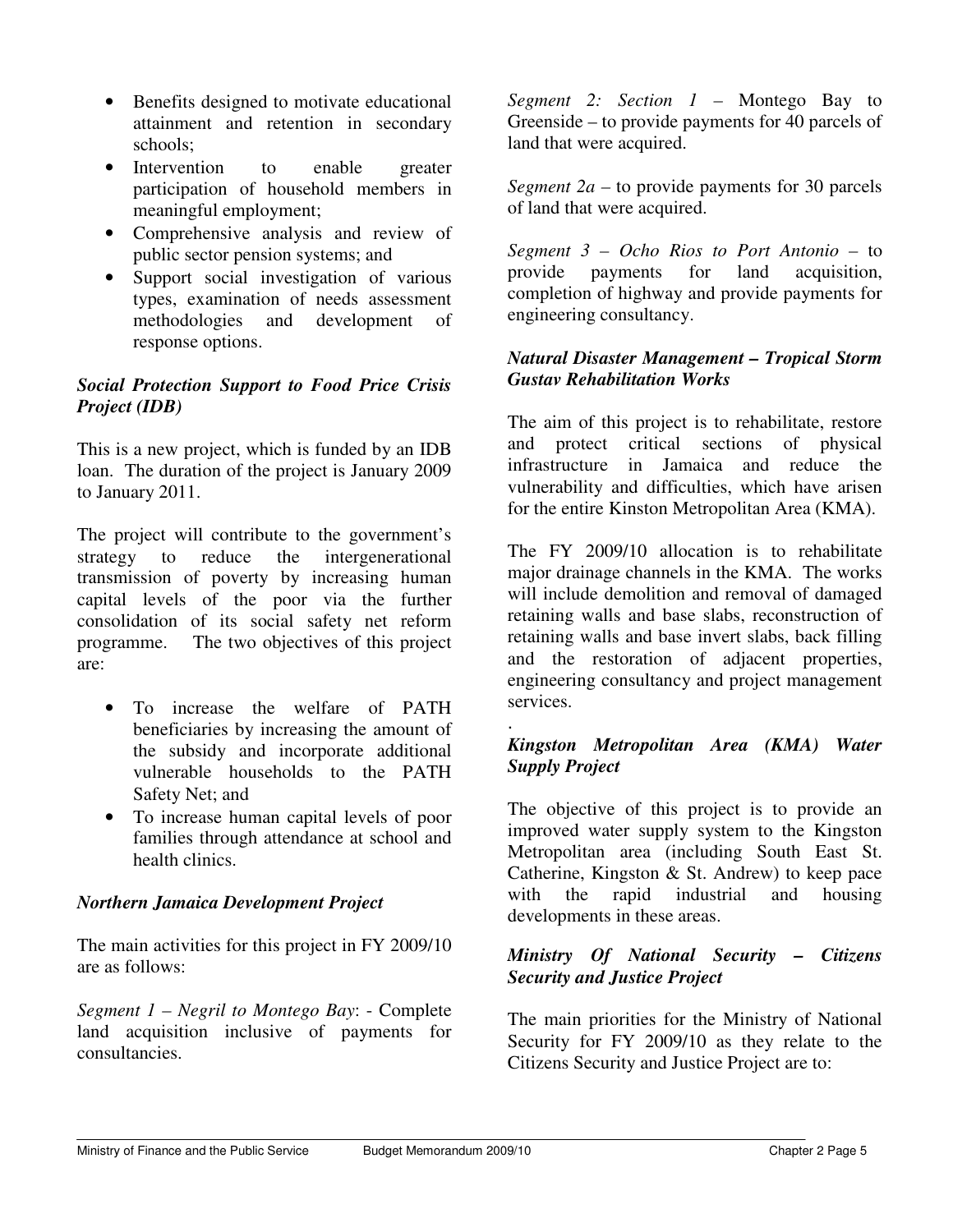- prevent and reduce violence;
- strengthen crime management capabilities; and
- improve the delivery of the judicial services.

The allocation of \$964.6mn for FY 2009/10 is to**:** 

- Complete substantially the implementation of the Integrated Management Information System (IMIS);
- Complete Drewsland Community Multipurpose centre and renovate and equip August Town and Parade Garden's multipurpose centres, and one (1) in Montego Bay;
- Complete seven (7) rapid impact projects;
- Provide certified skills training (HEART/NTA certification) to approximately 1,200 persons taken from all 15 communities;
- Allow 4 NGOs continue to deliver educational/conflict resolution services to approximately 2,000 persons; strengthen ten (10) parenting groups and establish four (4) cultural groups;
- Provide scholarship/ tuition support to approximately 300 secondary and 150 tertiary students in Kingston and 20 tertiary and 100 secondary students in Montego Bay;
- Provide administrative support for 4 community action committees;
- Complete construction of phase 1 works of the transformation centre; and
- Continue similar violence prevention programmes in the communities of Granville, Farm Heights, Mount Salem,

Salt Spring, North Gully and Flankers in St. James and Russia in Westmoreland (zinc fence removal, upgrading of community centres, parenting programmes, etc.).

#### **FINANCING FY 2009/10 BUDGET**

The FY 2009/10 Budget has been the most challenging in decades. These challenges arise against the backdrop of less than favourable international economic developments resulting from recession in the world's largest economies, aggravated by a financial crisis that had its antecedents in the sub-prime mortgage debacle in the United States (US) and relatively high oil and commodity prices.

The expectations of Jamaica's citizenry for the efficient delivery of public goods and services present further challenges for the budget. At the same time multilateral organizations, rating agencies and international financial institutions are paying closer attention to Jamaica's fiscal profile. Access to international financing sources will be severely challenged by the current global<br>financial imbroglio. Consequently, a sound Consequently, a sound programme of fiscal consolidation that entails a reduction of the fiscal deficit is critical to addressing the medium term debt dynamics.

The FY 2009/10 Budget reflects above-the-line expenditure of \$404,642.5mn and accordingly, achievement of the fiscal deficit target of 5.5% of GDP will therefore require revenue & grants of \$339,253.7mn.

#### **Revenue and Grants**

The projection of revenue and grants for FY 2009/10 represents an increase of 16.3% over FY 2008/09 and is broken down as follows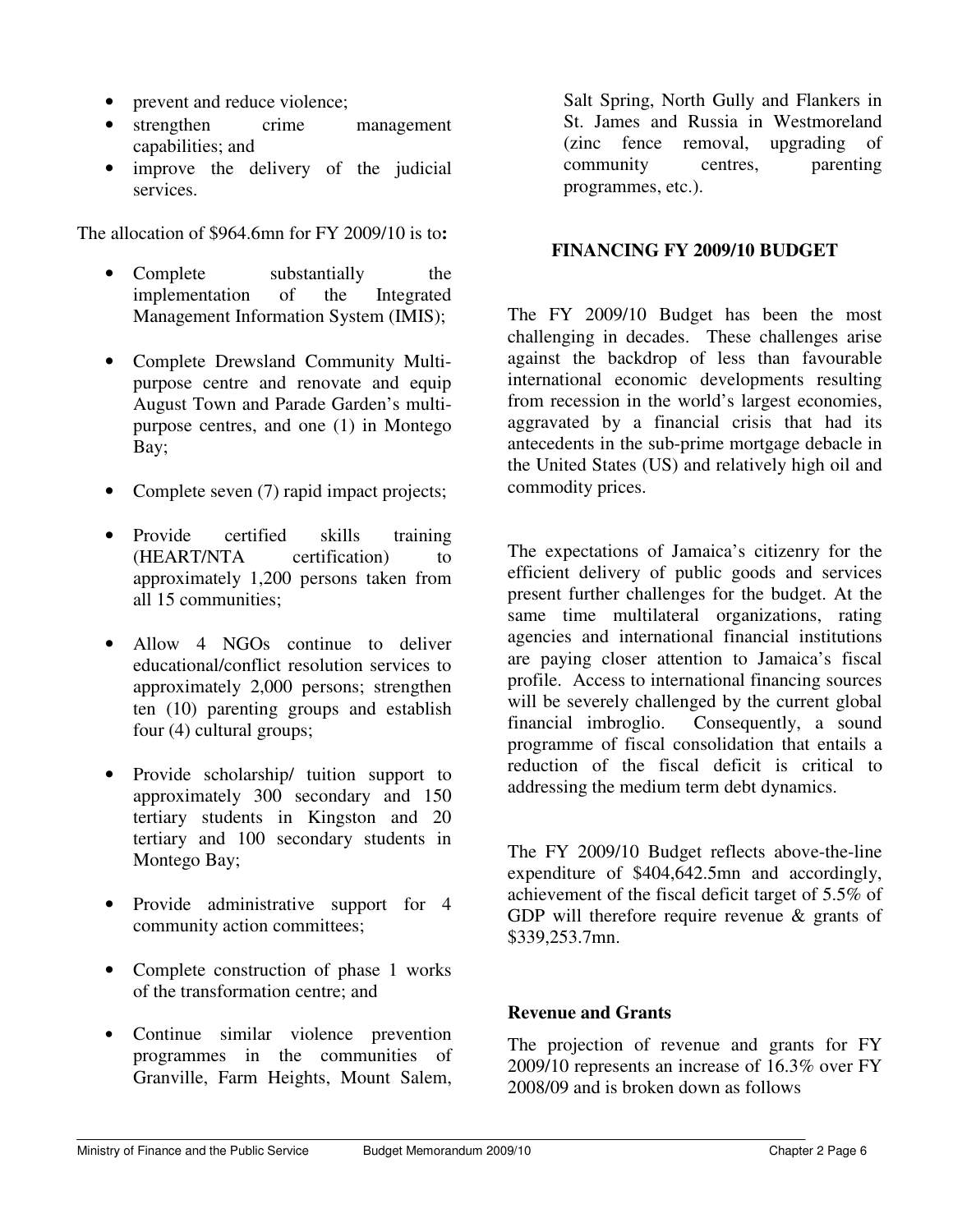| (in millions of dollars)    | 2008/09   | 2009/10   | <b>Change</b><br>$(\%)$ |
|-----------------------------|-----------|-----------|-------------------------|
| <b>REVENUE &amp; GRANTS</b> | 276,199.8 | 321,122.7 | 16.3                    |
| <b>Tax Revenue</b>          | 246,216.6 | 274,943.5 | 11.7                    |
| Non-tax Revenue             | 16,081.3  | 15,457.2  | $-3.9$                  |
| <b>Bauxite Levy</b>         | 4,446.7   | 139.4     | $-96.9$                 |
| Capital Revenue             | 1,878.5   | 20,336.9  | 982.6                   |
| Grants                      | 7,576.7   | 10,245.8  | 35.2                    |

The revenue and grant estimate for FY 2009/10 is 27.0% of GDP, compared to 25.1% in FY 2008/09.

#### **Tax Revenue**

Tax revenue of \$274,943.5mn is budgeted to grow by 11.7% over collections in FY 2008/09. The estimated tax revenue for FY 2009/10 is about 23.2% of GDP, marginally higher than the 22.4% in the previous fiscal year. This projected growth in tax revenue is underpinned by (i) the elasticity of the tax system, (ii) implementation of an intensive and profound tax administration programme.

The programme will focus on:

- Improving Compliance;
- Improving Information & Communication Technology;
- Improving Organization and Management;
- Enforcement

#### **Non-tax Revenue**

Non-tax revenue is projected at \$15,457.2mn, which is \$624.1mn below collections in FY 2008/09. Receipts in FY 2008/09 are expected to be lower as a result of: (a) projected decline in the CUF and some of the other fees charged at Customs, arising from lower imports, (b) lower interest income on GOJ balances in the banking system (c) reduced buoyancy in miscellaneous receipts across some Ministries, Departments and Agencies.

#### **Bauxite Levy**

The downturn in the bauxite/alumina industry that occurred in FY 2008/09 occasioned largely by the fallout in global demand and prices, as well as higher input costs, is expected to accelerate in FY 2009/10. This anticipated decline will translate into decreased levy inflows. Projections are for a 96.9% decrease in levy receipts to \$139.4mn.

#### **Capital Revenue**

Capital revenue estimates of \$20,336.9mn are \$18,458.4mn more than collections in the previous fiscal year. The collections in FY 2008/09 were below budget as the anticipated flows from the divestment of various government entities, which were projected at \$6,000.0mn, did not materialize. While the capital revenue base is projected to decline relative to FY 2008/09, this reduction will be outweighed by flows from divestment proceeds, loan repayments from the Development Bank of Jamaica (DBJ) and receipts from the Financial Institution Services (FIS).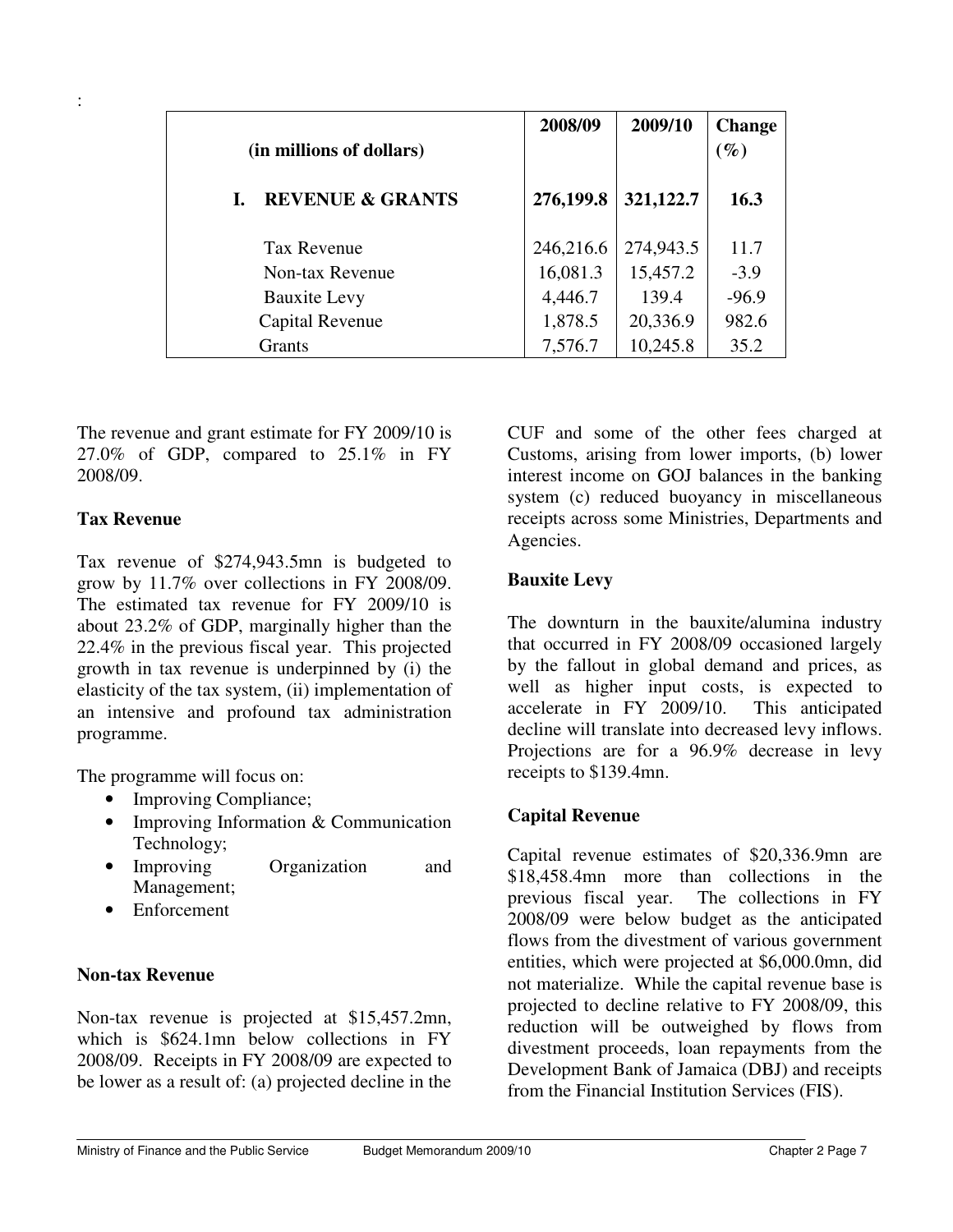#### **Grants**

The FY 2009/10 forecast for Grants amounts to \$10,245.8mn. This forecast represents a 35.2%

increase over receipts in FY 2008/09, including grants for budgetary support. The major grantfunded investment projects budgeted for FY 2009/10 are:

|                                                    | J\$mn |
|----------------------------------------------------|-------|
| Sugar Transformation (EU)                          | 922.4 |
| Banana Support (EU)                                | 720.1 |
| Northern Jamaica Development – Segment III         | 700   |
| Rehabilitation/Improved Governance<br>ТS<br>Gustav |       |
|                                                    |       |

#### **Loan Receipts**

In FY 2009/10, the Government proposes to borrow \$215,786.4mn to cover the fiscal deficit and amortization payments. Of this total \$186,378.5mn is programmed to be raised from the domestic market. The remainder of \$29,407.9mn is to be raised from external sources, in the form of investment project loans and policy based/development policy loans.

The borrowing profile for FY 2009/10 represents a marginal 1.7% increase in gross receipts over the previous fiscal year.

#### **New Revenue Measures**

The combination of the revenue forecast outlined above and the expenditure budget approved by Parliament leaves a fiscal gap of \$18,131.0mn or 1.5% of GDP. Achievement of the 5.5% of GDP fiscal deficit target will therefore require additional revenue enhancement measures. Consequently, a revenue package of this amount has been identified and will be implemented to enhance the revenue flows and close the fiscal gap.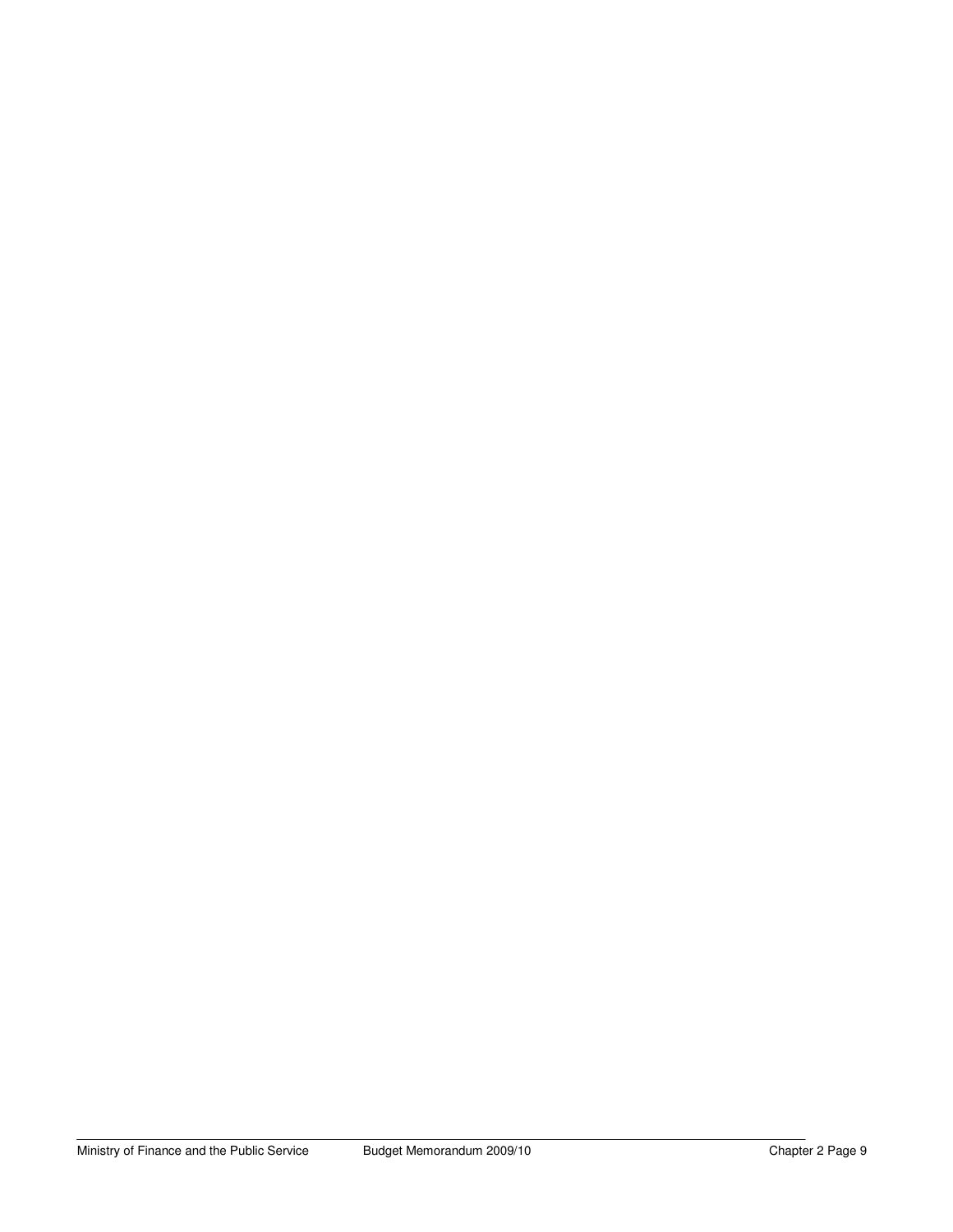# **Chapter 3**

# **PUBLIC SECTOR ENTITIES**

# **Overview**

Public Bodies, comprising statutory bodies, statutory authorities and Government owned companies, are an important segment of the public sector. The Public Bodies represent a diverse group undertaking activities in virtually every sector of the economy, under the umbrella of broad Government policies and objectives. As instruments of public policy, Public Bodies, have the critical role of stimulating economic activity and promoting development. These entities have made significant contributions to improvement of the physical and social landscape of Jamaica either as active participants in the development process, or in the role of facilitator or regulator.

Investment in infrastructure and development by the twelve (12) Selected Public Bodies (SPBs) over the last five years exceeded \$100,000mn. Over \$41,385mn was spent during the same period on social welfare - (NIS benefits) and skills training (HEART Trust/NTA). Projections for the fiscal year ending March 2010 indicate that the SPBs will have gross total assets of \$427,069mn, an increase of \$58,546mn over the March 2009 asset level.

Of the 200 Public Bodies on register at the end of FY 2008/09, 95 or 47.5% are characterized as self-financing. Sixty-five (65) of these self-financing Public Bodies are subject to close monitoring by the Ministry of Finance and the Public Service (MOFPS). Summarized corporate plans and budgets of 54 of these self-financing Public Bodies are contained in the Jamaica Public

Bodies Estimates of Revenue and Expenditure.

The MOFPS in its continued efforts to strengthen its monitoring capacity has obtained assistance through the World Bank to increase the coverage and scope of monitoring of the Public Bodies. Collaborative efforts with the Cabinet Office to improve the accountability and governance framework for Public Bodies also continues under the Inter American Development Bank's (IDB) second *Program to Implement the External Pillar of the Medium Term Action Plan for Development Effectiveness (PRODEV II).* 

#### **Contribution by Public Bodies**

The Estimates of Revenue and Expenditure of Public Bodies for the year ending March 2010, project that the 54 Public Bodies should have combined total assets of \$604,147mn (FY 2008/09: \$525,241mn) and a labour force of 12,583 persons. With the utilisation of these resources, the group is expecting to generate total revenues of \$224,475mn from which profits before tax of \$16,036mn will be derived and \$12,661.9mn transferred to Government as corporate and other taxes.

The Public Bodies' contribution to Jamaica's development is expected to continue to grow in FY 2009/10 with expenditure on infrastructure and other capital projects programmed to exceed \$65,000mn. The outlay on infrastructure by seven (7) Public Bodies, namely the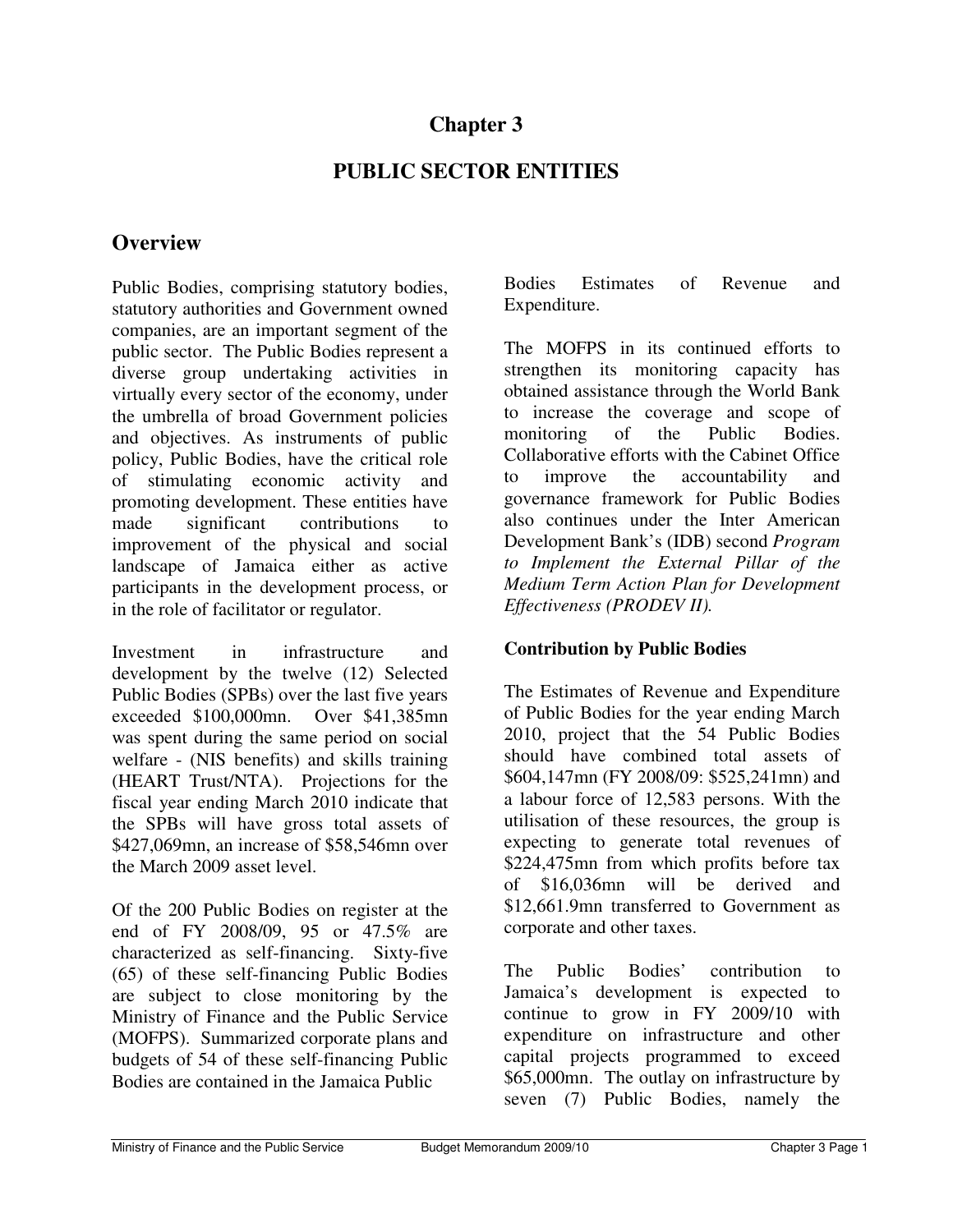National Housing Trust (NHT), the Port Authority of Jamaica (PAJ), Petrojam Limited (Petrojam), Airports Authority of Jamaica (AAJ), National Water Commission (NWC), National Road Operating and Constructing Company Limited (NROCC) and the Urban Development Corporation (UDC), is budgeted at \$54,288mn for the year.

The NHT's mission is the provision of quality, affordable housing solutions for the Jamaican population. During FY 2009/10, the Trust plans to spend approximately \$22,000mn on housing. Expenditure will be focussed in the areas of Non-home Owners' Loans (\$10,880mn), Joint Mortgage Financing (\$5,000mn) and Project Financing (\$3,367mn). Included in the expenditure is funding for the commencement of construction on 6,456 housing solutions. The NHT targets 7,001 new mortgages during the fiscal year.

The PAJ will continue to pursue implementation of its Infrastructure Development Programme to increase capacity to meet anticipated increases in demand and to facilitate modernization of Jamaica's ports to world-class standards. Capital works to complete Phase V of the expansion of the Kingston Container Terminal (KCT) is budgeted at \$618.0mn and is expected to facilitate the final stages of land reclamation and acquisition.

An agreement was signed between the PAJ and Royal Caribbean Cruise Line (RCCL) for a joint venture arrangement to develop a cruise ship pier in Falmouth, Trelawny to facilitate docking of Genesis Class vessels as of May 2010. This project is budgeted at \$11,666mn, 91% of PAJ's capital expenditure for the year.

Petrojam was negatively impacted during FY 2008/09 by the volatility in world oil prices. Measures are currently being implemented to improve operational efficiency and profitability, as this will help to reduce the impact of oil price volatility. In order to enhance competitiveness and secure long-term viability, Petrojam is upgrading its refinery. This involves the expansion of refinery capacity from 35,000 barrels/day to 50,000 barrels/day. Total capital expenditure for the year is programmed at \$3,894mn. The project is expected to be concluded in FY 2011/12.

The AAJ has been implementing transformation of the Norman Manley International Airport (NMIA) into a worldclass facility under its 20-year Capital Development Programme (CDP). Phase 1A of the project, which commenced in FY 2003/04, should be completed in FY 2009/10. Expenditure on this project for the year is budgeted at \$1,115mn and accounts for 76% of the AAJ's total capital expenditure. The AAJ's capital expenditure also includes the upgrading of the Boscobel Airport in St. Mary to an international port of entry. Phase 1 of this project is budgeted at \$80.0mn for the year.

The NWC will continue to improve its customer service standards as well as develop long-term programmes for growth, sustainability and the replacement of aged infrastructure. A new Customer Information System is scheduled to be rolled out in August 2009. The new system is expected to reduce business inefficiencies and provide improvements in billing, collections and timely responses to customers' requests. The Kingston Metropolitan Area (KMA) Water Supply and the Port Antonio Water Supply Projects are the two major projects to be undertaken during FY 2009/10 at a projected cost of \$1,497mn. The Kingston Water and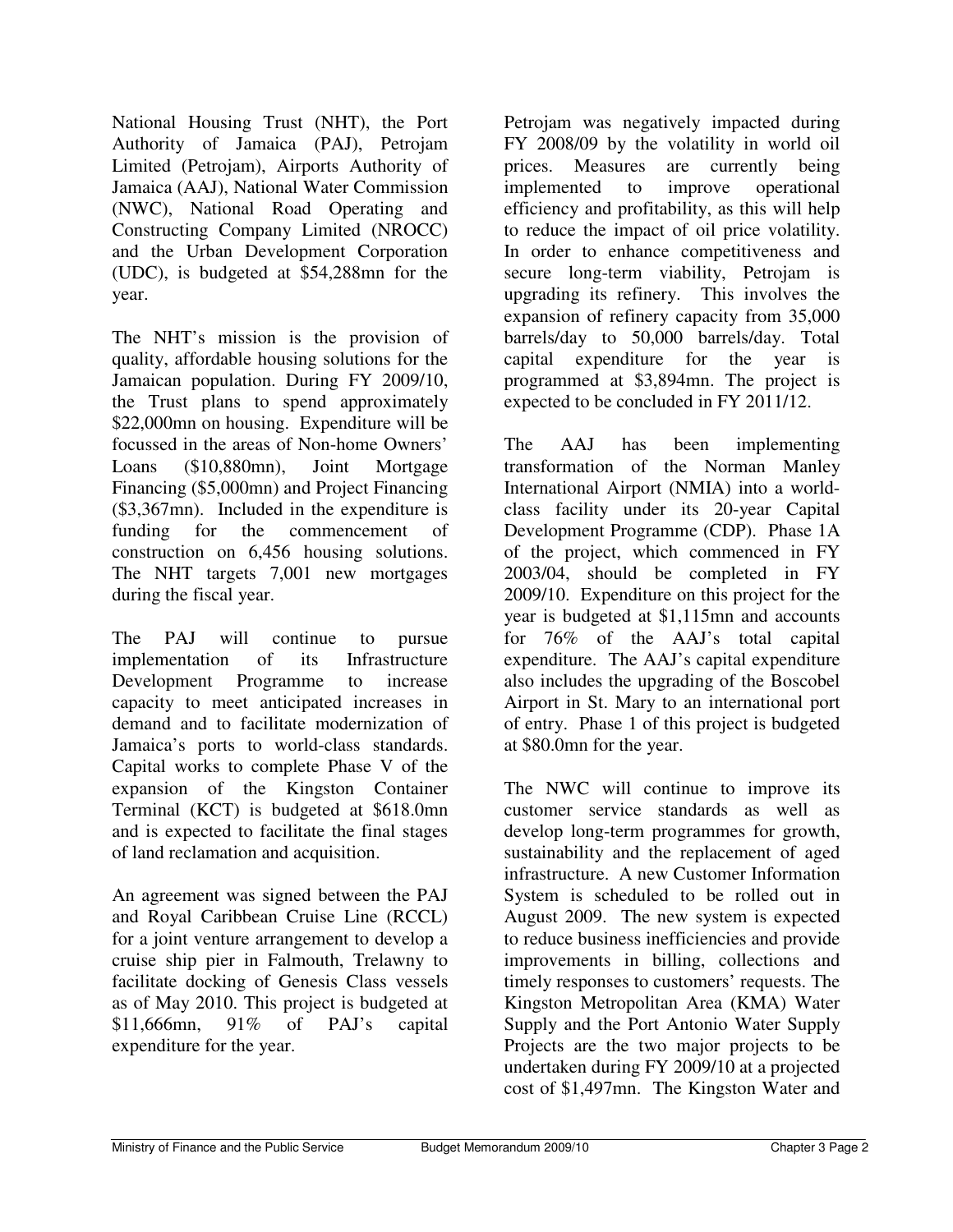Sanitation Project is programmed to receive funding of \$418.0mn to rehabilitate water supply infrastructure and sewage treatment facilities.

The NROCC represents the Government of Jamaica as "*grantor*" of the toll concession for Highway 2000. Phase 1A of the Highway 2000 project, which has already been completed, consist of the highway from Kingston to Sandy Bay. Construction of the Mount Rosser By-pass (25 km), which commenced in FY 2007/08, is more than 25% complete while construction of the Sandy Bay to Williamsfield (37.7 km) segment is projected to commence during the first quarter of FY 2009/10. These two segments comprise Phase 1B of the project which is estimated at US\$296.0mn (US\$126.0mn for Mount Rosser and US\$170.0mn for Sandy Bay). Expenditure on Phase 1B during the year is projected at US\$45.0mn.

The UDC, under its strategic thrust to focus on its core business, will pursue the development and implementation of a comprehensive plan for designated areas with the goal of stimulating economic development. The provision of housing solutions, resort attractions, commercial and community development projects are targeted.

The UDC's programmed capital expenditure of \$6,155mn for the year includes joint venture and specially funded projects (\$2,106mn) and GOJ/Agency Projects (\$2,109mn). GOJ/Agency projects to be funded include Montego Bay Convention Centre, Montego Bay Sports Complex, Port Maria Civic Centre, Simon Bolivar Cultural Centre and refurbishing of the Jamaica Convention Centre. The specially funded projects will involve mainly housing developments such as Caymanas Village,

Cardiff Hall developments and Success South Housing.

### **Corporate Governance**

The need to improve the governance framework within which Public Bodies operate led to the development of the Public Bodies Management and Accountability (PBMA) Act in 2001 and its subsequent amendment in 2003. The Act targets improvement in the corporate governance practices of Public Bodies through the provision of transparent operational procedures and the requirement for higher levels of accountability by Public Bodies through their directors and managers.

Further amendments to the Act will be submitted for Parliamentary approval during FY 2009/10. Approval will also be sought for at least four Regulations: the Financial Distribution Policy; Acquisition of Shares; Code of Conduct for Directors; and Code of Audit Practices. Both sets of legislative changes will enhance the governance framework within which Public Bodies operate.

FY 2009/10 marks the fifth anniversary of the implementation of the PBMA Act. Over the five-year period, the MOFPS has promoted awareness of the Act and signaled the need for compliance. The MOFPS has provided training in corporate governance to the leadership of Public Bodies since FY 2007/08. During the twelve month period to December 2008, the MOFPS conducted governance workshops with ten Ministries and over 100 Public Bodies. At least 250 participants attended these workshops, including directors and other senior management of Public Bodies as well as Ministry officials.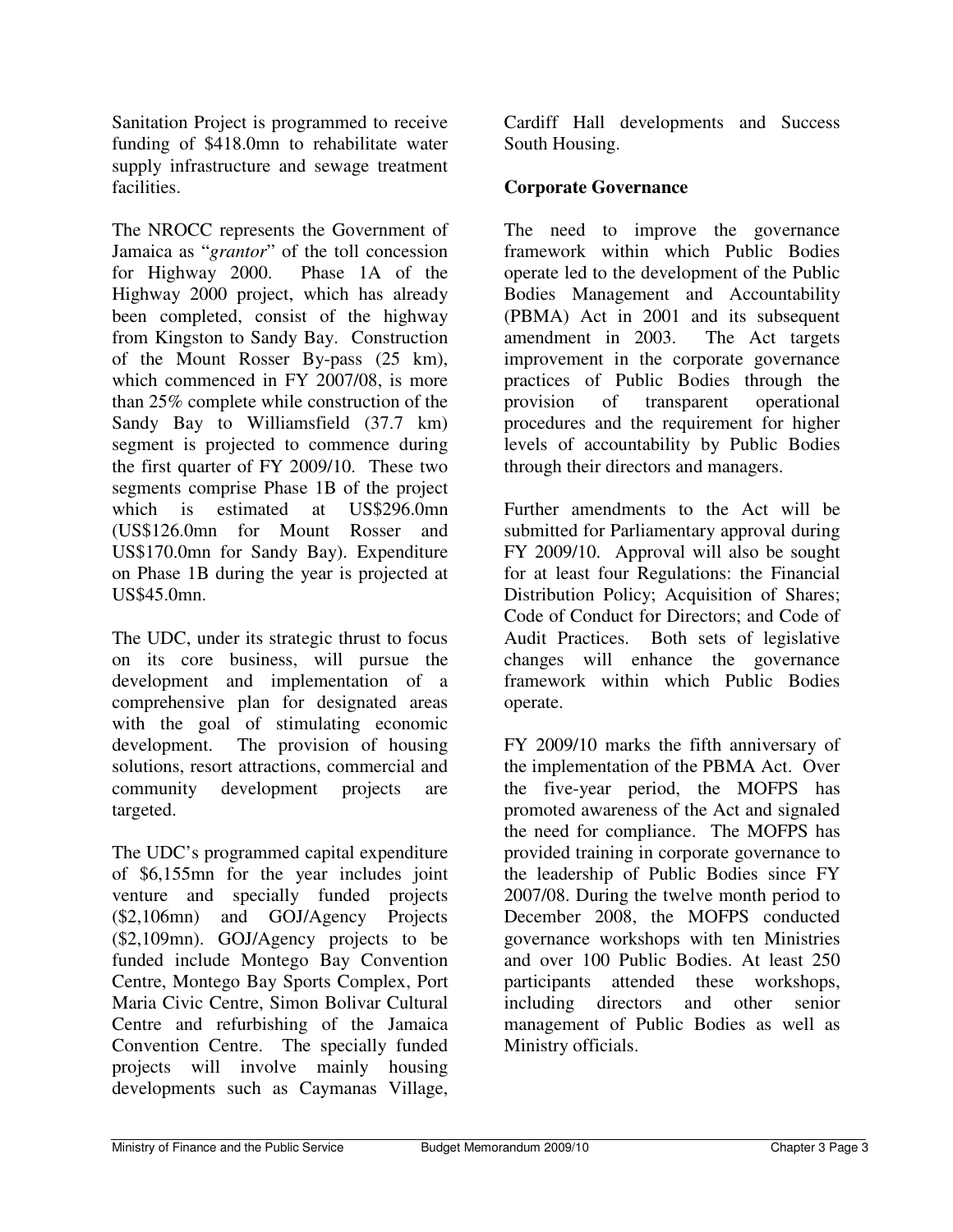During FY 2009/10, improving the level of compliance, especially as it relates to the reporting requirements will be pursued by the MOFPS.

### **Rationalisation and Restructuring**

There has been a renewed focus on rationalization and restructuring of Public Bodies. Improving efficiency and effectiveness of Public Bodies and reducing dependence on the Central Government are critical objectives of the rationalization and restructuring effort. The Rationalization Plan developed in FY 2008/09, classifies Public Bodies under three action areas: to be wound up; to be merged; or to be privatized. Under these areas, 52 inactive Public Bodies have been identified to be wound-up, 35 to be merged and 21 to be privatized. The remaining Public Bodies will be subject to on-going reviews aimed at improving operational efficiency.

Efforts to privatize Air Jamaica Limited and Sugar Company of Jamaica Limited (SCJ) will continue in FY 2009/10.

### **Sustainable Development Strategy**

In FY 2006/07, the MOFPS began sensitisation of Public Bodies to the need for identification and incorporation of sustainable development strategies in their corporate plans. The MOFPS, in FY 2009/10, will continue efforts to increase Public Bodies incorporation of environmental awareness. Public Bodies are expected to continue training staff in identifying and developing environmental preservation measures, including pollution prevention, appropriate waste disposal, energy efficiency and conservation measures**.**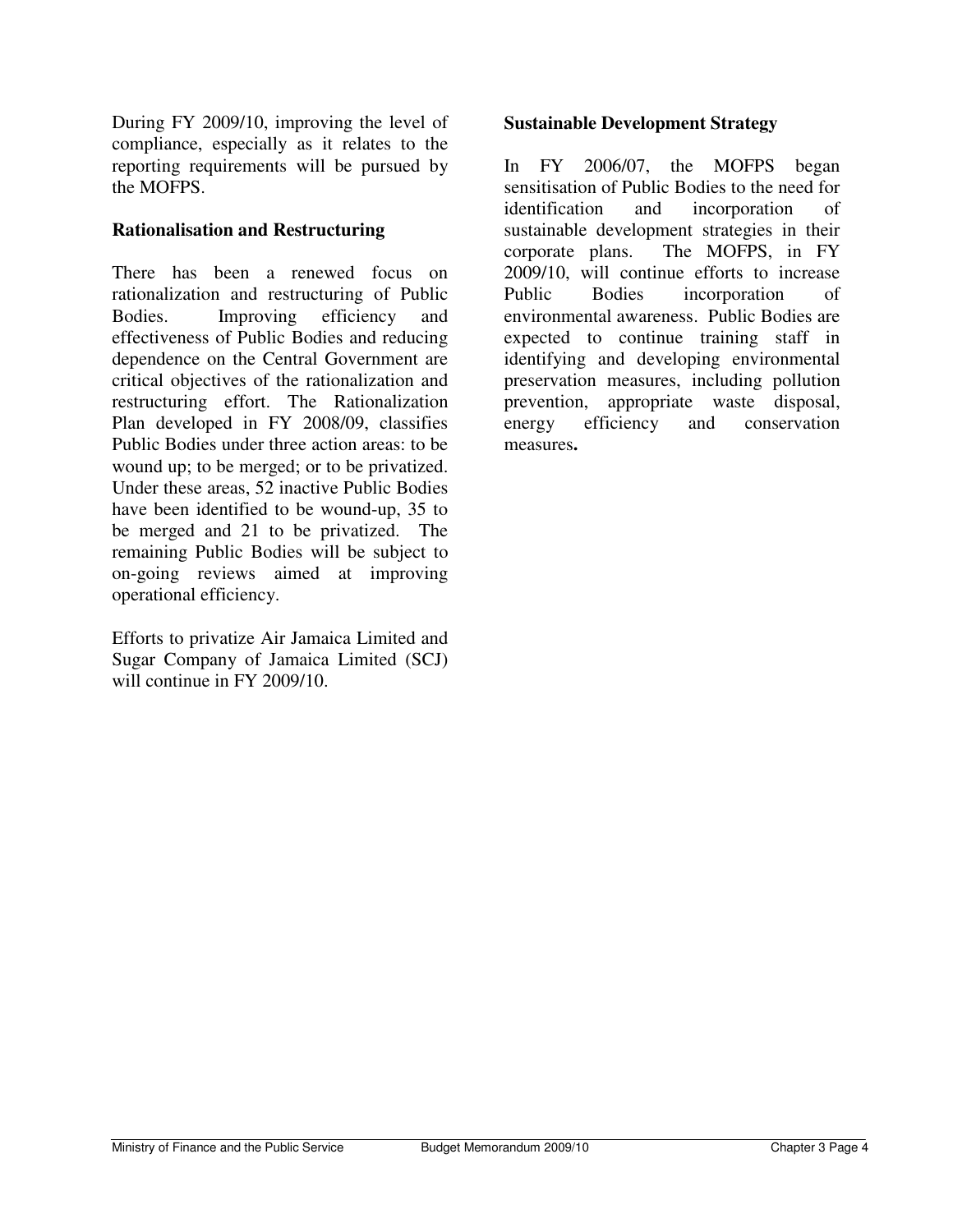## **CHAPTER 4**

## **REVIEW OF SELECTED PROJECTS**

Notwithstanding the downturn in the Jamaican economy due mainly to the global recession the Government of Jamaica (GOJ), with the continued assistance of Multilateral and Bilateral Agencies is committed to continue its mandate of improving the social sector, the infrastructure network and reducing poverty. A brief review of some of the projects being undertaken is presented below.

### **SOCIAL SECTOR**

### **Education**

### *Primary Education Support Programme (PSEP)*

The GOJ will continue with projects geared at improving the performance, efficiency and equity of the primary education system. This will be done through institutional development and the construction and rehabilitation of school facilities. The PSEP was started in CY 1997 with an Inter-American Development Bank (IDB) Loan of US\$59.5mn.

Significant improvements have been made under the programme including:

- The training of 730 principals under the Principal's Diploma Programme;
- Completion of construction of five Schools: Gordon Town and Guy's Hill All Age, Branley Primary, Mayfield Primary and Christiana Primary;

• Construction work is in progress on the following five schools: Fruitful Vale, Chester Castle and Sheffield All-Age, as well as Mansfield and Lucea Primary.

The funds approved for the project were exhausted by December 2008, with remaining activities to be completed. A Supplemental Loan Agreement of US\$14.0mn was signed with the IDB in January 2009. The supplemental funds will finance the remaining activities under the programme in FY 2009/10 as follows:

- Complete construction of five schools: Fruitful Vale, Chester Castle and Sheffield All-Age, and Lucea and Mansfield Primary.
- Commence construction of Hellshire and Red Hills Road Primary Schools.

### *Early Childhood Development Project*

A Loan Agreement of US\$15.0mn was signed between the International Bank for Reconstruction and Development (IBRD) and the Government of Jamaica (GOJ) in June 2008 for the financing of the Early Childhood Development Programme. This will be implemented over an approximate five-year period from February 2009 – September 2013.

The objectives of the programme are:

• To improve the monitoring of children's development, the screening of household risks affecting such development and early intervention systems to promote such development.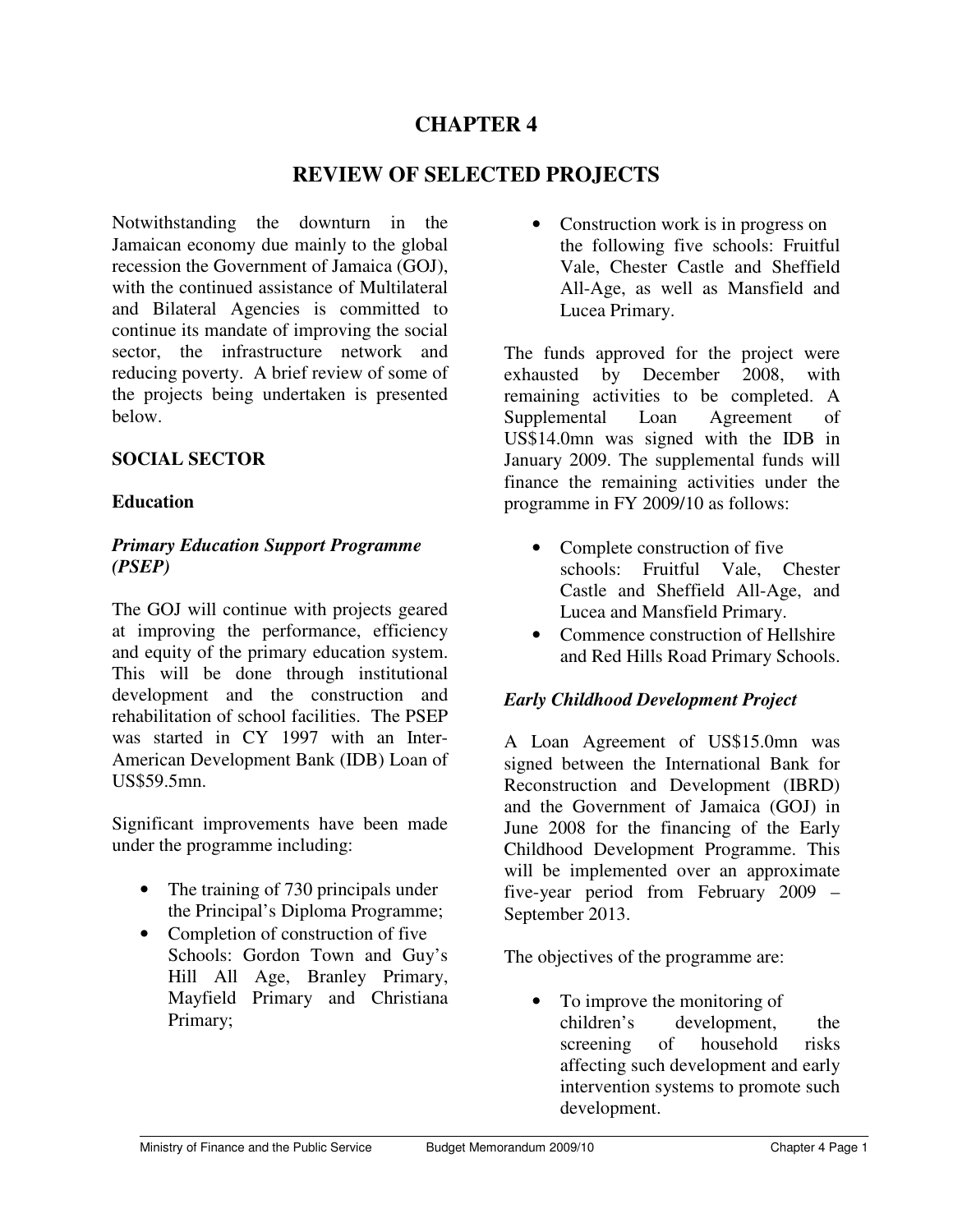- To enhance the quality of Early Childhood schools and care facilities.
- To strengthen Early Childhood organizations and institutions.

Implementation of the programme will commence in FY 2009/10 with the following activities:

- Effective parenting educational activities and support for early childhood development, example public awareness campaign.
- Provision of preventative health care for 0-6 years old, the organization of child clinics and nutritional programmes to sustain achievements in reducing malnutrition.
- Screening, diagnosis and early intervention for at-risk-children and households.
- Ensuring availability of safe learnercenters and well maintained early childhood facilities.

## *Enhancement of Basic Schools*

This project was designed to enable young children to learn and develop optimally.

Several activities have been undertaken since inception in CY 2002, including:

- Renovation of the Manchester Resource Centre;
- Construction of the Yallahs Basic, Hope Village Basic and DRB Grant Basic Schools;
- Ninety Five (95.0%) completion of construction of the St. Catherine Resource Centre, while Shortwood Practising is 50.0% complete. The project is expected to be completed by December 2009 with the following activities:
- Construction of the Shortwood Infant Department, and Shortwood Practising School;
- Furnish and equip the Fern Grove and Shortwood Basic Schools.

### **Health**

## *HIV/AIDS Prevention and Control Programme*

The objective of this programme is to assist in curbing the spread of HIV through improved treatment, care and support. A second Loan of US\$10.0mn was signed between the Government and the IBRD in June 2008 for the continued financing of the HIV Programme.

Since its commencement in CY 2003, there has been increased awareness of the HIV/AIDS epidemic. Under the programme:

- An estimated 30,000 pregnant women have been tested for HIV;
- Approximately 80.0% of the HIV infected pregnant women and 90.0% of HIV exposed infants received anti-retroviral drugs (ARVs);
- The diagnostic capacity for regional laboratories has improved;
- The National Strategic Plan 2007 to 2012 was drafted and circulated;
- Workshops for training of Health Community workers in treatment and prevention of HIV have been held.
- The National Waste Management Policy was drafted and waste disposal supplies procured.
- Close to 100.0% of clinic attendees have been screened for syphilis.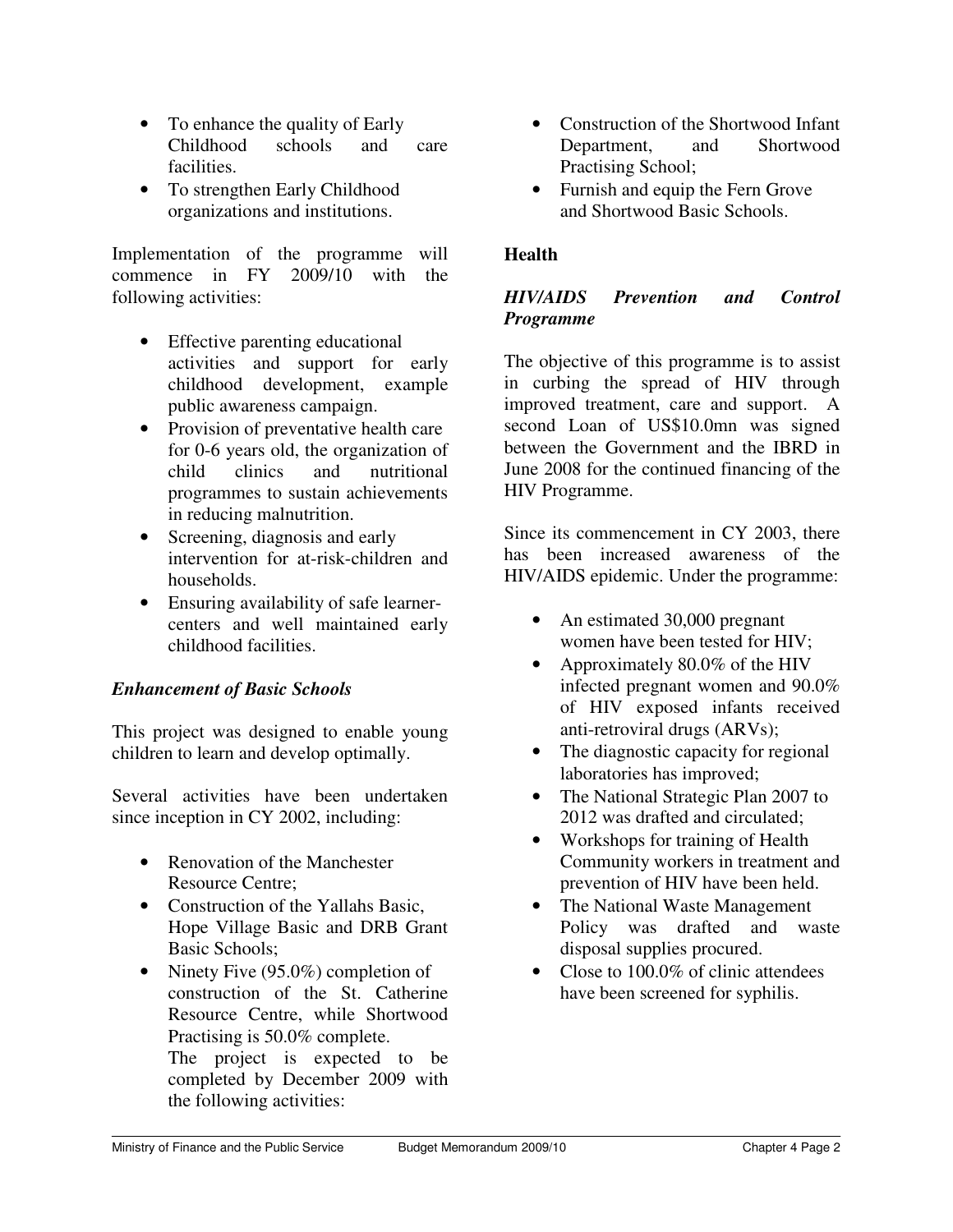Activities to be undertaken in FY 2009/10 include:

- Provision of ARVs for HIV infected pregnant women and at least 90.0% of HIV exposed infants;
- Outreach activities to be held for approximately one million adults;
- Continuation of HIV testing for attendees in the public clinics;
- Distribution of two million condoms at various intervention sites;
- Improving the diagnostic capacity of the health systems by training Health Community workers and lab technicians;

## **Social Safety Net/Social Protection Support Project**

This project seeks to enhance the GOJ's social protection programme and is being financed by loans of US\$40.0mn from the IBRD and US\$15.0mn from the IDB.

The objectives are:

- To further improve the effectiveness of the Programme of Advancement through Health and Education (PATH), to increase welfare of the current beneficiaries by increasing the amount of subsidy and to incorporate additional vulnerable households to the PATH Safety Net;
- To increase the levels of human capital development of poor families through attendance at schools and health centres;
- To develop a structured system for assisting working age members of PATH households to seek and retain meaningful employment;
- To enable a comprehensive analysis/review of the public sector pension system.

The following activities of the project will be undertaken in FY 2009/10:

- Payments will be made to 360,000 registered PATH beneficiaries on a quarterly basis;
- Provision of bonus payments to 2,500 students;
- The retraining of 200 Social Workers in the general operational areas of PATH, including the certification process;
- Conducting refreshers' course in forms management and customer service;
- Training 400 Medical Records officers on administration of PATH at Ministry of Social Security sponsored Parish Workshops;
- Reviewing of the Public Sector Pension System.

## **Jamaica Social Investment Fund (JSIF)**

JSIF was established to assist in improving the needs of the most vulnerable groups in the society by:

- Establishing an efficient and demand –based mechanism to deliver basic services to the poor;
- Providing resources to areas of social and economic infrastructure;
- Expanding the government's institutional capacity to identify, implement, manage and sustain community based sub-projects.

The success and achievements of JSIF can be measured islandwide. The lives of thousands of Jamaicans have been improved through social services, social and economic infrastructure and organizational strengthening.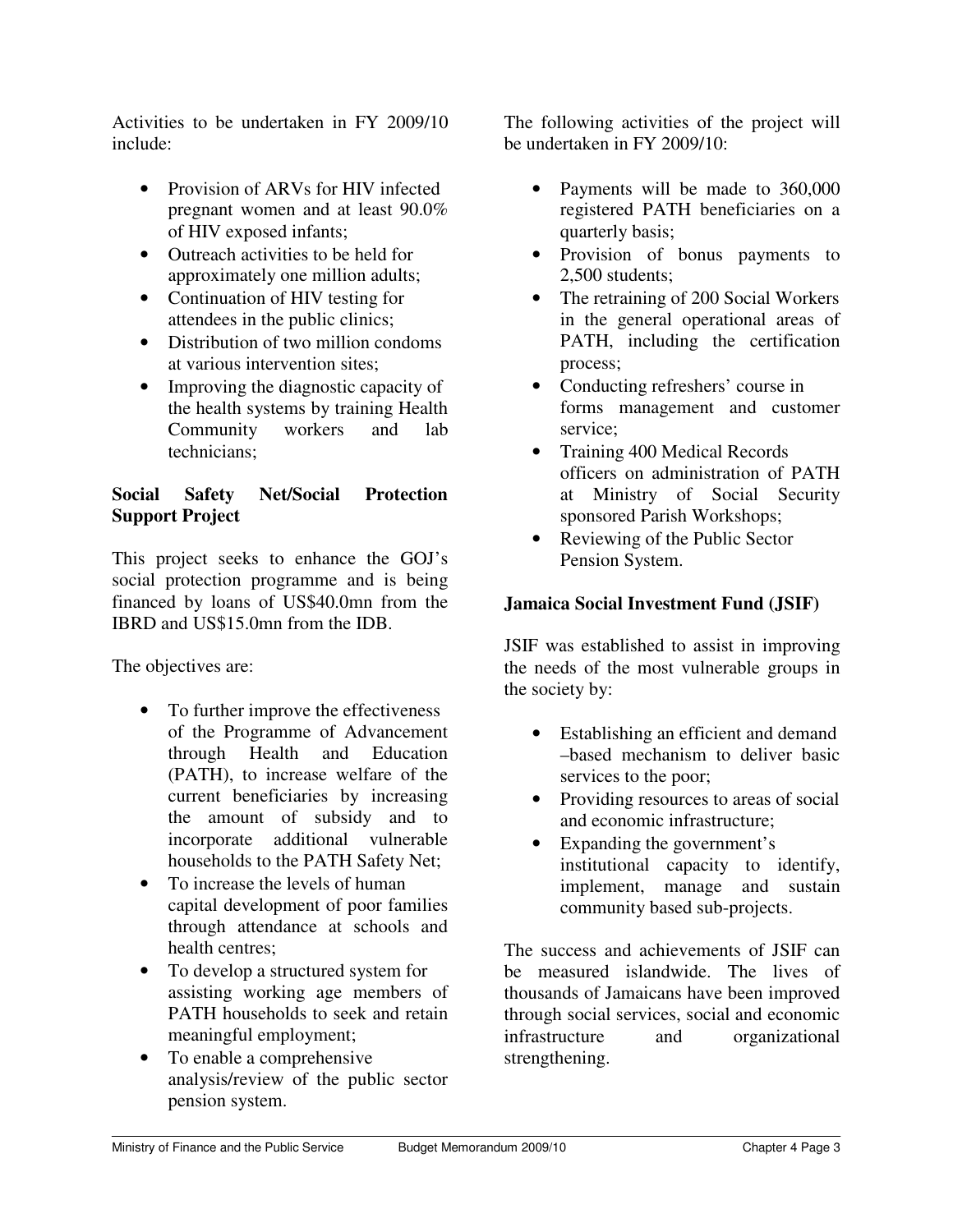The second National Community Development Programme is aimed at reducing rural poverty by increasing the earning potential of rural communities. This project will be implemented in two phases - (i) projects in agriculture and (ii) community-based tourism.

As at February 2009, 1,127 projects valued at J\$4.8bn have been approved, of which, 762 have been completed.

It is projected that in FY 2009/10, nine (9) projects valuing approximately US\$2.0mn will be completed under the second phase of the Poverty Reduction Programme. In addition, one hundred and twelve (112) projects valuing approximately US\$6.0mn are expected to be completed under the Hurricane Dean Emergency Recovery programme.

## **NATIONAL SECURITY**

## *Citizens Security and Justice*

The objectives of this programme are to:

- Prevent and reduce crime and violence;
- Strengthen crime management capabilities;
- Improve the delivery of the Judicial **Services**

This programme was started in CY 2001 and was scheduled to be completed by March 2009. In light of the continuing crime challenge the GOJ has taken the decision to continue the programme into FY 2009/10.

Significant strides have been made and notably among these are:

The former Jamintel building at

Duke Street has been refurbished to facilitate the relocation of the Kingston Family Court;

- Conflict Resolution Services were delivered to approximately 7,000 persons in 15 communities;
- Four thousand eight hundred  $(4,800)$ persons were provided with training opportunities;
- Violence prevention programmes were implemented in six (6) communities in St. James and one (1) in Westmoreland;
- Nine hundred and fifty (950) out- ofschool youth (high school graduates) have been enrolled in skills training programmes.

The programme will continue in FY 2009/10 with:

- Continuing violence prevention programmes in the St. James communities of Granville, Farm Heights, Mount Salem, Salt Spring and Russia in Westmoreland;
- The provision of certified skills training (HEART/NTA) to approximately 1,200 persons;
- The completion of the Drewsland Community Multi-purpose Centre and renovation and refurbishing of the August Town and Parade Garden's Multi-purpose Centres.

## **AGRICULTURE**

## **Agricultural Support Services (ASSP)**

The project was designed to improve the quality of agricultural research, upgrade the existing system for safeguarding animal and plant health and stimulating agribusiness development in rural areas.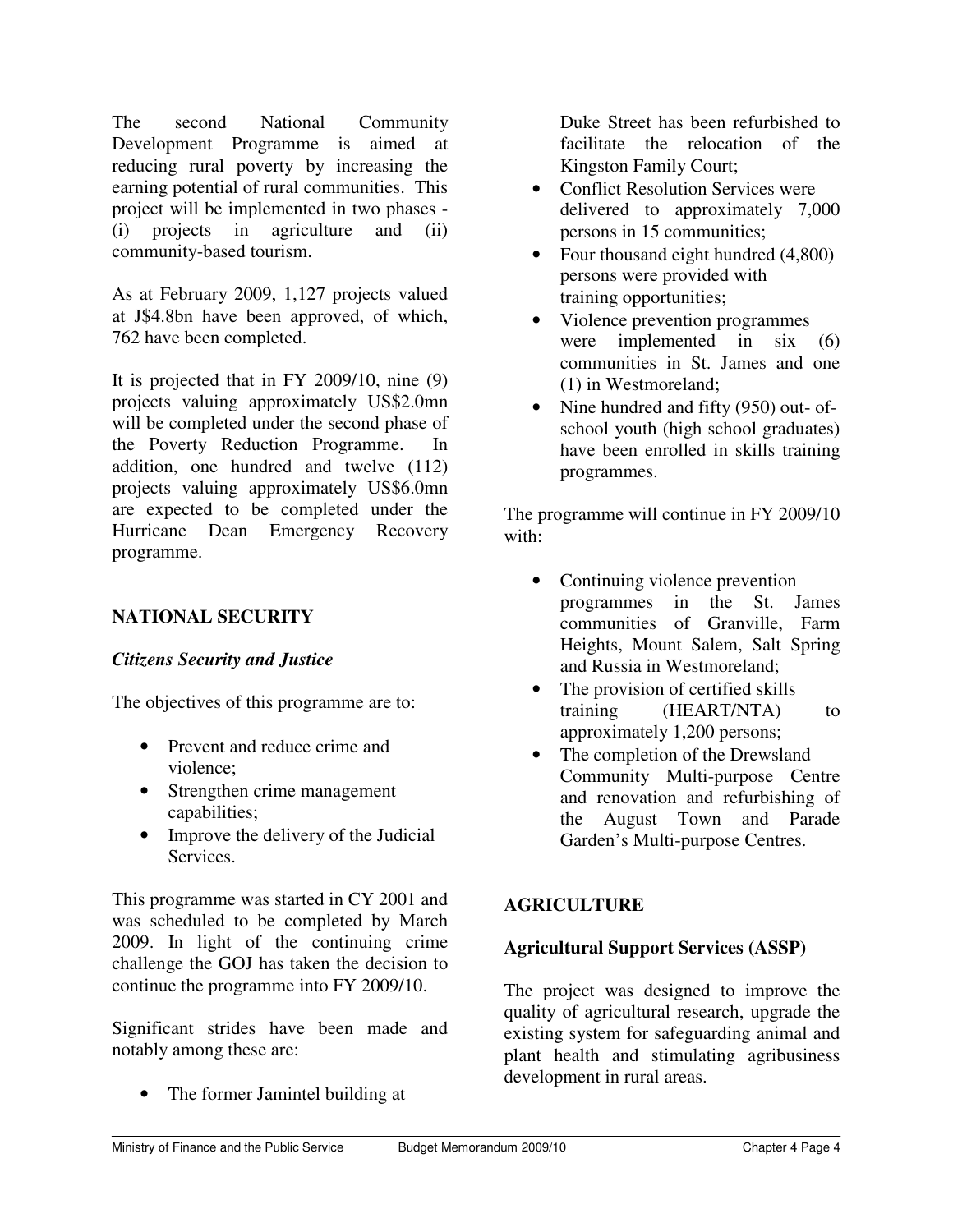This project was slated for completion in March 2009 but had been extended to May 2009.

The Agricultural Sector has benefited significantly from this project in several ways, including:

- Approximately 1,584 farmers, marketers, agro-processors and producers organizations have been strengthened;
- Computers and equipment have been acquired and distributed to the Veterinary Services Division;
- Electronic plant health surveillance and pest-response database have been installed in Kingston and Montego Bay;
- The establishment of a "One Stop" Shop" at the port in Kingston to deal with food safety matters.

The extension of this project to May 2009 will allow for the completion of activities and procurement procedures that are at advanced stages. Some of these are:

- Completion of the expansion of the fumigation facility at the Montego Bay Export Complex.
- Complete construction of a Pepper/Escallion Mash Semiprocessing Facility in Clarendon.
- Completion of the establishment and functioning of the Investment Centre to develop business plans and provide support to investors.

### **INFRASTRUCTURE**

### **Transportation Infrastructure Rehabilitation Programme**

The objective of this programme is to rehabilitate the main road system, ensuring physical continuity of the primary network, and minimizing the impact of flooding on the road system. Implementation will begin in FY 2009/10 with rehabilitation work on the Hope River Bridge.

### **Washington Boulevard Corridor Widening**

The aim is to improve the carrying capacity of the corridor thus reducing the travel time for motorists.

The achievements at the end of FY 2008/09 include:

- The acquisition of 37 parcels of land to facilitate the civil works;
- Completion of prequalification of contractors.

The project will continue in FY 2009/10 with the following activities:

- Completion of construction of boundary fences;
- Completion of utilities relocation;
- Awarding of civil works contract;
- Commencement of civil works.

#### **Kingston Metropolitan Water Supply**

It is expected that this project will provide improved water supply to the Kingston Metropolitan Area (including Greater Spanish Town, South East St. Catherine, Kingston and St. Andrew).

Works on the project is progressing satisfactorily, as reflected in the following achievements:

The National Water Commission (NWC) diagnostic study and improvement plan are completed;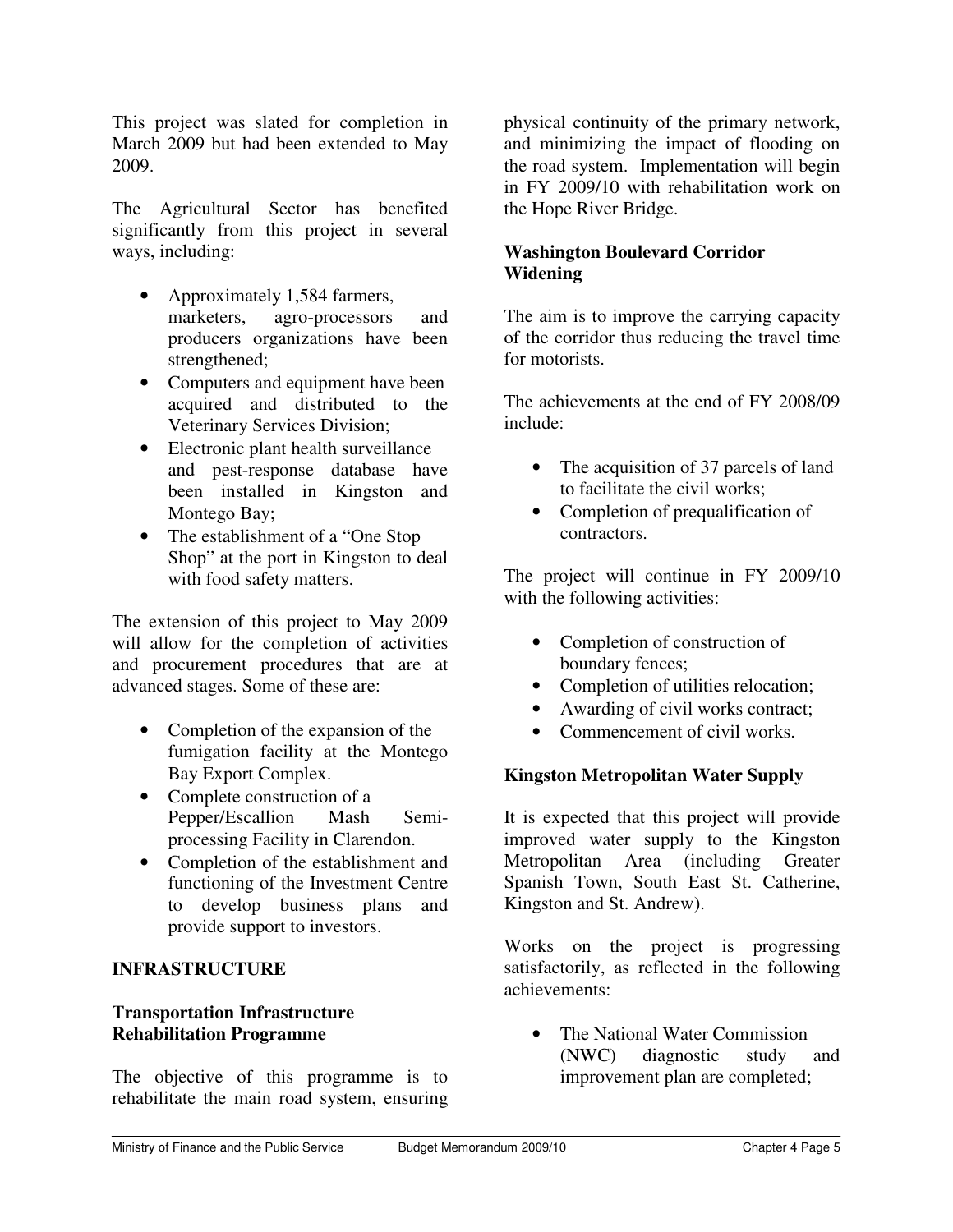- The detailed engineering designs and tender documents for Lot 2B (South East St. Catherine) are completed;
- The 95 Bulk Flow meters for non-Revenue Water Reduction and Control Programme have been procured;
- Thirty-one (31) of the 95 Bulk Flow meters for non-revenue water reduction and control programme have been installed;
- Contract for Lot 2A Development of New Ground Water has been awarded.

Activities for FY 2009/10 will include:

• The tendering and award of contract for Lot 2B;

- Commencement of civil works on Lot 2B:
- Installation of the remaining Bulk Flow meters.

### **Northern Jamaica Development Project**

The Northern Jamaica Development Project was designed to improve the road infrastructure from Negril to Port Antonio. Segment I of the Highway from Negril to Montego Bay and Segment II from Montego Bay to Ocho Rios have been completed.

Construction work on Segment III from Ocho Rios to Port Antonio is still in progress and is projected to be completed in FY 2009/10.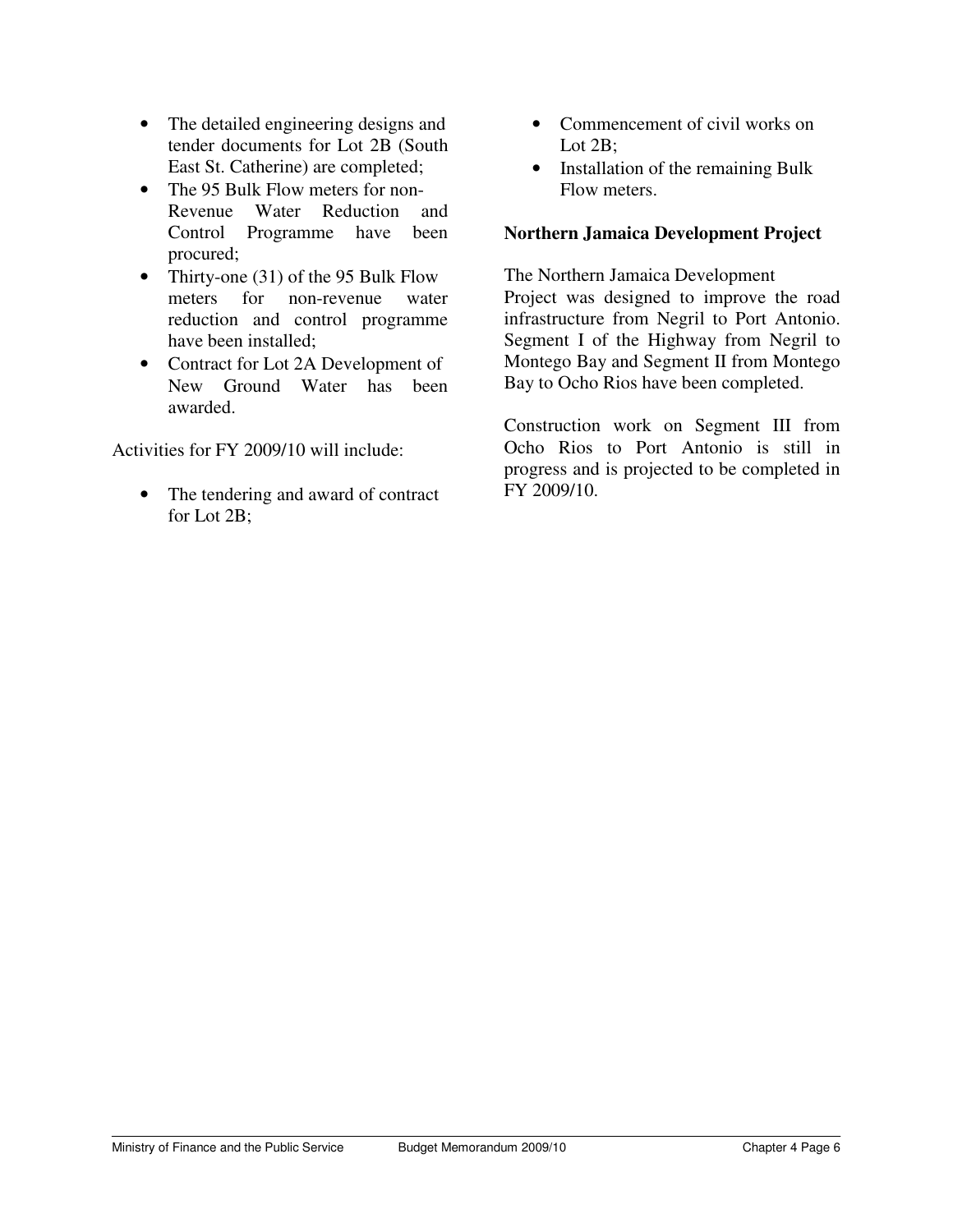## **Chapter 5**

## **DEBT AND CAPITAL MARKET DEVELOPMENTS**

### **INTRODUCTION**

The Government's medium term *Debt Management Strategy* is designed to attain and maintain public debt sustainability, and, ensure that the overall borrowing requirements are not only met at minimum cost but are also achieved with a prudent degree of risk.

Although there was some degree of success in attaining certain of the targets set in its *Debt Management Strategy* for FY 2008/09, the Government closed the fiscal year with limited achievements in its execution. One of the achievements of the Government's *Debt Management Strategy* was meeting its principal objective of financing its budgetary requirements.

On the domestic side, the Government was able to issue a higher proportion of longer term debt than in the previous year. On the external side, within the first quarter of the fiscal year the Government was able to raise US\$350mn of its targeted US\$600mn financing. Against the background of a virtual shut down of the financial markets caused by the global financial meltdown the Government was able to achieve its total external borrowing requirements at relatively low interest rates and long maturities by having engaged the multilateral institutions as part of its funding strategy.

These achievements were, however, overshadowed by the impact of the global economic crisis which resulted in a volatile foreign exchange market and unfavourable domestic and external capital market environments.

In the domestic market, relative interest rate stability early in the fiscal year subsequently gave way to significant interest rate increases resulting in higher than projected interest costs. In the face of the uncertainty underlying the macroeconomic fundamentals, investors in general demonstrated a reluctance to invest in longterm fixed rate instruments.There was an increase in the foreign currency component of the domestic debt portfolio, which exceeded the target established in the debt strategy.

The management of the external debt was also challenged, primarily by the effects of the global recession and in particular the financial melt down in the United States of America. During the fiscal year, there was heightened focus by the three major credit rating agencies, which all revised Jamaica's credit rating downwards, following the actual and perceived unfavourable effects on Jamaica's fiscal and external accounts by the deteriorating economic situation.

The nominal value of the public debt grew by 20.0% in FY 2008/09, compared to 8.4% in FY 2007/08. The stock of public debt at the end of FY 2008/09 was \$1,200,325.9mn compared to the \$1,000,676.5mn recorded at the end of FY 2007/08.

The main factors contributing to the nominal increase in the stock were:

Financing of the fiscal deficit;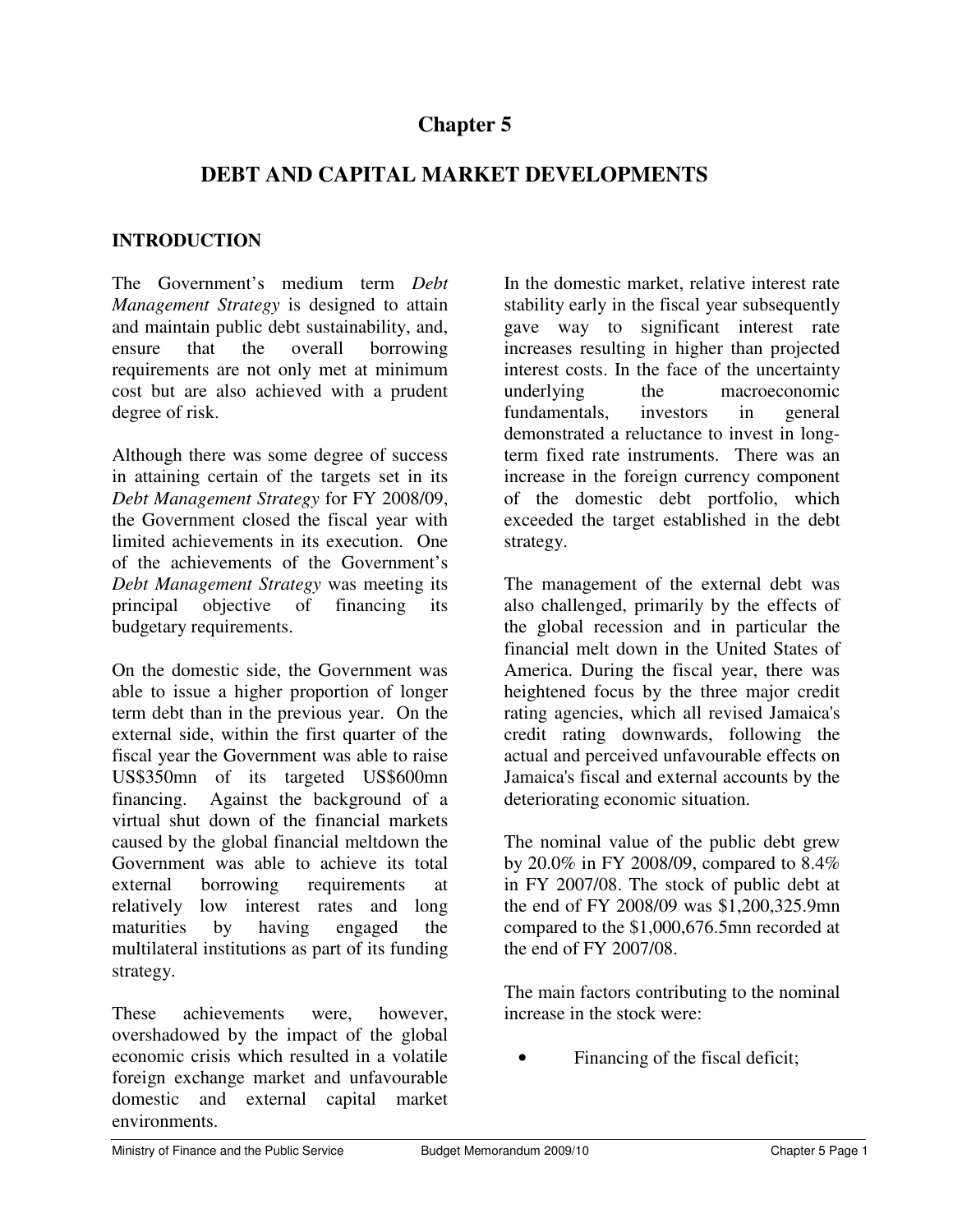- Adverse movements in the foreign currency rates vis-à-vis the J\$; and
- The assumption by the Government of liabilities of the Sugar Company of Jamaica.

During the fiscal year the Government, through the Statistical Institute of Jamaica (STATIN) revised the System of National Accounts and the Gross Domestic Product (GDP) was rebased. The rebasing of the GDP revealed that the size of the economy was actually larger than previously recorded. This meant that as a percentage of GDP, total public debt at the end of FY 2007/08 was revised to 108.2% from 126.1%. At the end of FY 2008/09 this ratio had slipped slightly to 108.9%.

### **DOMESTIC DEBT**

### **Performance Summary**

FY 2008/09 was characterized by a deepening global economic crisis, which manifested itself in local investors holding short positions and choosing to remain liquid. Relative interest rate stability in the first half of the fiscal year gave way to significant increases in interest rates, resulting in a higher than programmed cost of debt financing and a subsequent rise in interest costs.

In the face of persistent high interest rates and the uncertainty underlying the macroeconomic fundamentals, the market continued to exhibit a preference for shortterm variable rate instruments. These developments, coupled with a lowering of Jamaica's credit ratings, had a negative impact on the cost and structure of domestic financing and consequently the achievement of many of the objectives of the *Debt Management Strategy.* 

Despite the constraints and challenging market conditions, the Government was able to satisfy its budgetary financing requirements and issue a higher proportion of longer term debt than in the previous year.

### **Stock Composition**

The stock of domestic debt moved from \$562,108.1mn at the end FY 2007/08 to \$651,657.4mn at the end of the review period, representing a net increase of \$89,549.3mn or 15.9%. The average monthly movement in the stock for the period was approximately 1.3%.

The main factors contributing to the increase were:

- Financing of the fiscal deficit;
- Loans of the Sugar Company of Jamaica assumed by the Government;
- The adverse foreign exchange rate movements during the review period; and
- The consolidation of loan financing made by PetroCaribe Development Fund to Central Government.



**Domestic Debt Stock**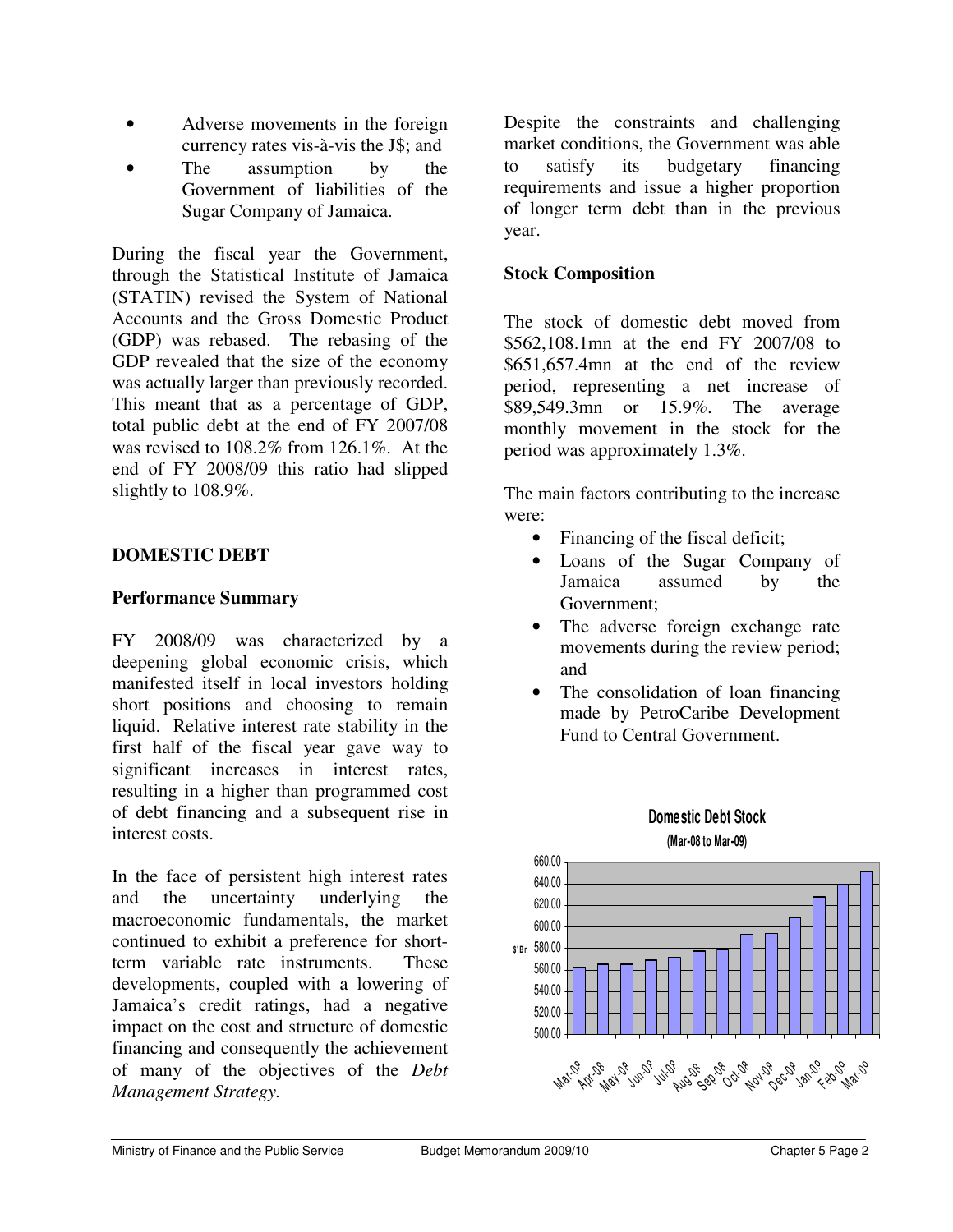There was a continuation, from the previous year, of the shift in the structure of the domestic debt portfolio from medium term instruments to short term instruments. Of significance was the increase in the category of Debenture/Bonds, which moved from 46.5% at the start of the fiscal year, to 50.4% at the end of the review period. The corollary of this change was the decrease in the holdings of Local Registered Stocks, which moved from 39.8% at the start of the fiscal year to 31.0% at the end of the review period.

Similarly, there was an increase in the stock of US\$ local denominated and US\$ indexed bonds by 61.4%. The combined stock of US\$ denominated local bonds and US\$ indexed bonds increased from 12.1% at the start of the fiscal year to 16.8% of the portfolio at the end of FY 2008/09. These changes will potentially increase both roll over and foreign exchange risks of the portfolio.

#### **Structure of the Domestic Debt Portfolio March 2008 – March 2009**

|                                     | <b>Mar-08</b> | $\%$  | Mar-09     | $\%$  |
|-------------------------------------|---------------|-------|------------|-------|
| <b>LRS</b>                          | 223,581.6     | 39.8  | 201,936.1  | 31.0  |
| Debentures/<br><b>Bonds</b>         | 261,459.9     | 46.5  | 328,268.2  | 50.4  |
| <b>Treasury Bills</b>               | 4,200.0       | 0.8   | 4.094.5    | 0.70  |
| US\$ Indexed<br><b>Bonds</b>        | 17,843.2      | 3.2   | 29,743.4   | 4.6   |
| US\$<br>Denominated<br><b>Bonds</b> | 49,894.3      | 8.9   | 79,567.4.1 | 12.2  |
| Commercial<br>Bank & Other<br>Loans | 5,129.1       | 0.8   | 8,047.6    | 1.2   |
| Total<br><b>Domestic</b><br>Debt    | 562,108.1     | 100.0 | 651,657.4  | 100.0 |





### **Holdings**

Merchant banks, trust companies and brokers remained the main holders of Government securities. Their holdings however, decreased from 37.8% at the end of FY 2007/08 to 35.2% at the end of FY 2008/2009. The Bank of Jamaica was the second largest holder accounting for 13.5%. Commercial banks accounted for 13.2% of the portfolio. Holdings by insurance companies and pension funds, including the National Insurance Fund, decreased from 25.2% at the end of FY 2007/08 to 20.4% at the end of FY 2008/09 while holdings by individuals increased from 1.8% at the end of FY 2007/08 to 3.7% at the end of FY 2008/09.

#### **Maturity Profile**

In spite of the market environment and investor preference for short and liquid investment, the Government was able to increase the issue of new debt with maturities greater than 10 years. At the end of FY 2008/09 the issue of new debt securities with maturities greater than 10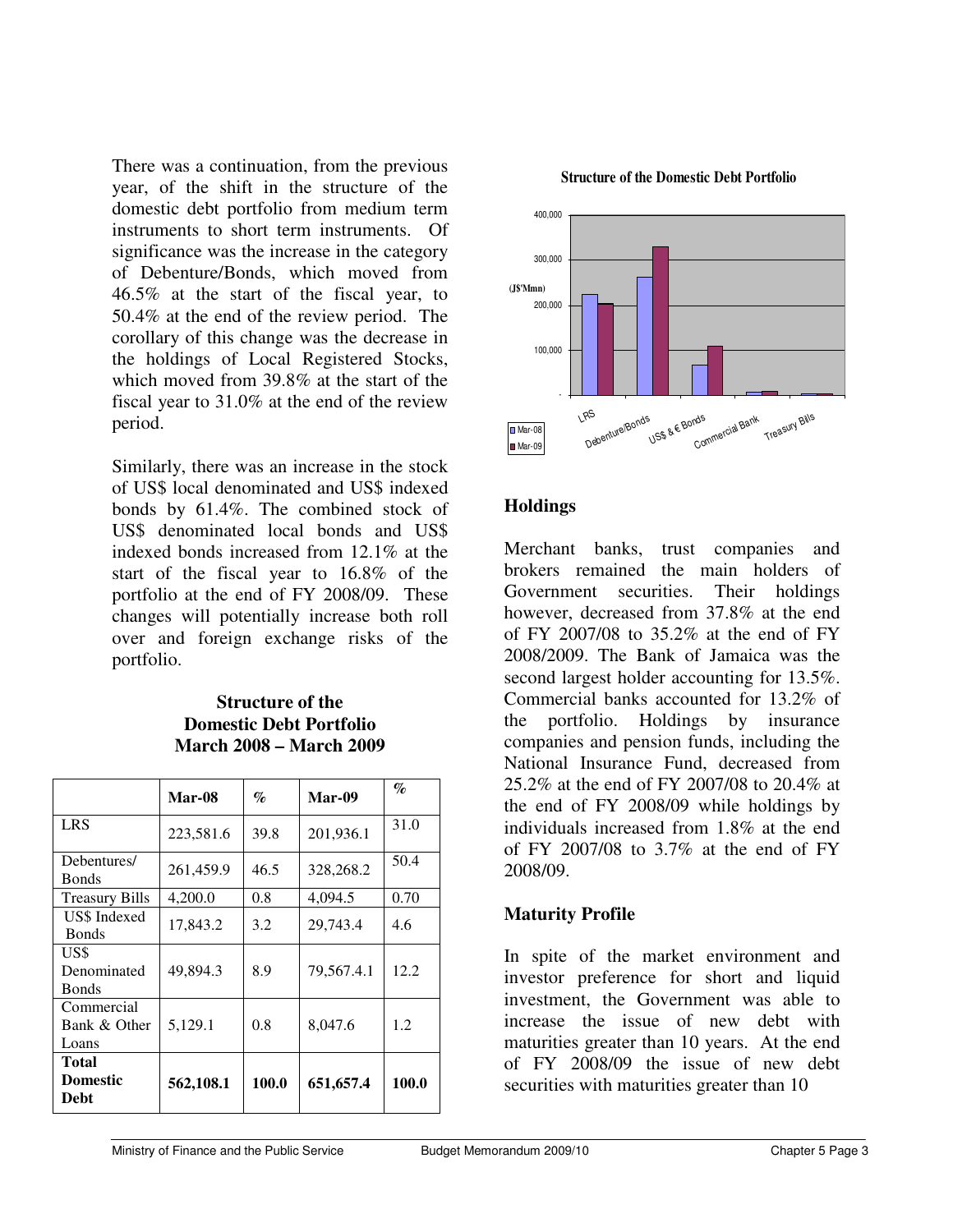years had increased to 14.4% compared with 8.0% at the end of FY 2007/08.

The Government was also successful in meeting its target of 3-4% of new issues with maturities of 20 years and over. The issuance of these securities provided investors with long term investment solutions to support their asset/liability needs.

A total of \$41,568.4mn or 25.5% of the new debt issues had maturities in excess of five (5) years, compared with 36.9% at end FY 2007/08. New domestic debt issued in FY 2008/09, had 74.5% maturing within 5 years, compared with 63.4% in FY 2007/08. Within this five-year period, 70.0% will mature within 3 years, while 4.5% will mature in 3-5 years. Debt issues with maturities between 5 and 10 years decreased to 11.1% from 28.6% in FY 2007/08.

### **Maturity Structure of New Debt By Original Maturities (%)**

| <b>Years to</b><br><b>Maturity</b> | F/Y<br>2006/07 | F/Y<br>2007/08 | F/Y<br>2008/09 |
|------------------------------------|----------------|----------------|----------------|
| Up to 5 yrs                        | 22.9           | 63.4           | 74.5           |
| Of which up<br>to $3 \gamma r s$   | 8.4            | 28.0           | 70.0           |
| Of which $3-5$<br><i>vrs</i>       | 14.5           | 35.4           | 4.5            |
| $5-10$ yrs                         | 36.1           | 28.6           | 11.1           |
| $10 - 20$ yrs                      | 37.6           | 4.9            | 11.1           |
| $20 - 30$ yrs                      | 3.4            | 3.1            | 3.3            |
| <b>Total</b>                       | 100.0          | 100.0          | 100.0          |

Of the total domestic debt outstanding at the end of FY 2008/09, 67.4% had maturities of up to 5 years, compared with 62.4% in FY 2007/08, while 14.5% had maturities of 10 years and over, a decrease when compared with 16.1% at the end of FY 2007/08.

The weighted average maturity of the domestic debt at the end of the review period was 5.2 years. This compared with the 5.5 years reported at the end of FY 2007/08.

## **Debt Raising**

Gross new debt issued during FY 2008/09 amounted to \$162,714.84mn, compared with budgeted financing of \$130,751.7mn. The total recorded during this period represented an increase of \$31,963.1mn or 24.4% over the budgeted financing when compared with the 14.9% increase at the end of FY 2007/08.

Guided by the objective of greater transparency, \$131,789.5mn or 81.0% was issued directly to the market, while \$30,925.3mn or 19.0% represented nonmarket issues (Non-market issues related to loans from the PetroCaribe Development Fund, and financial institutions for budgetary financing and the assumption of the Sugar Company of Jamaica loans). Debt raised for budgetary financing totaled \$145,564.0 or 89.5%, while non-budgetary financing represented the remaining 10.5%.

The issuance of US\$ denominated and US\$ indexed bonds totaled \$38,824.1mn or 23.9% of the new debt issued during the period.

The total stock of foreign currency denominated debt represented 16.8% of the domestic debt portfolio. This resulted in an increase in the risk inherent in the foreign currency exposure of the domestic debt portfolio and was a reversal of the proposed reduction in the foreign currency component of the debt. The specific factors contributing to the increase were: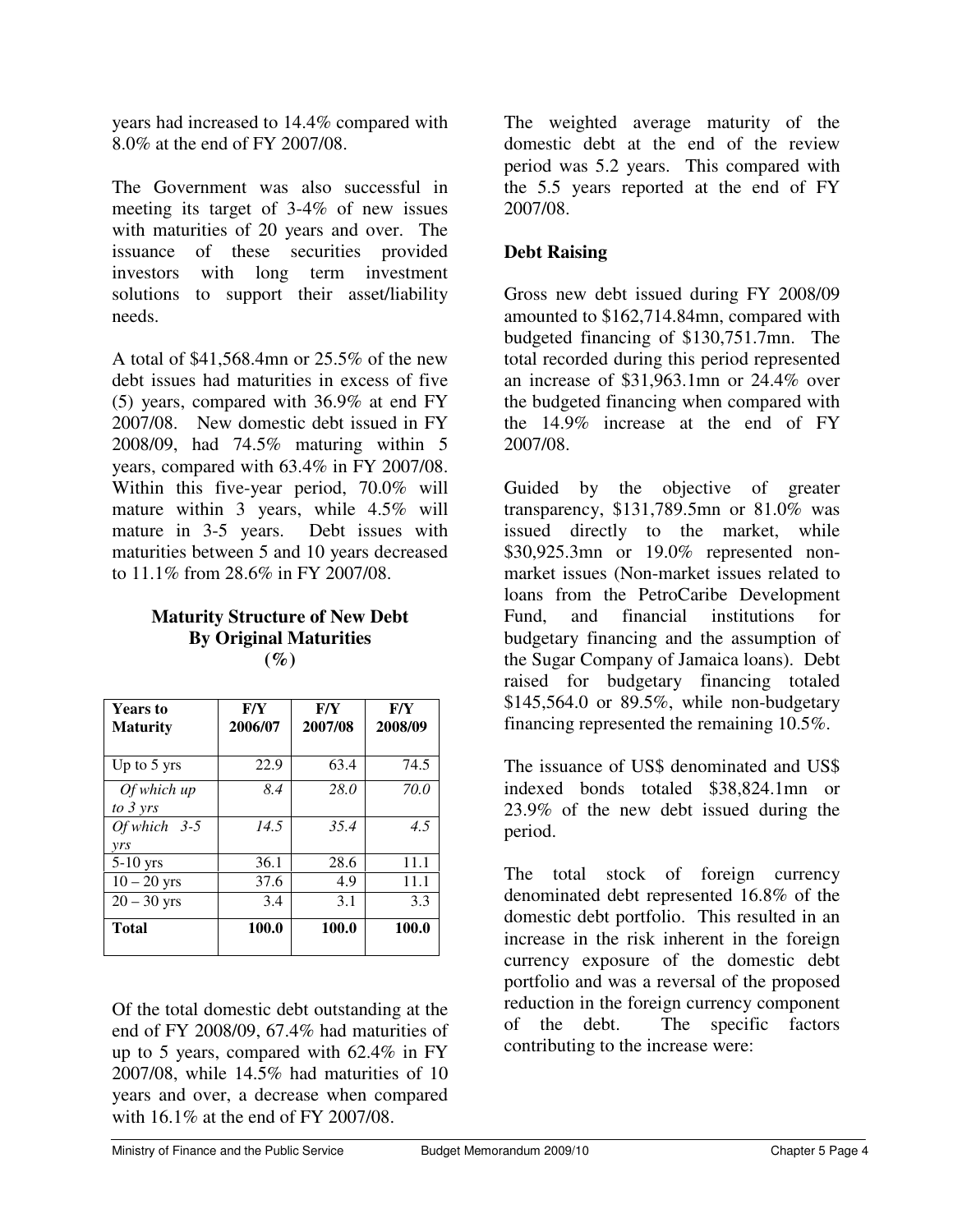- The requirement to partially finance the repayment of the maturing  $\epsilon$ 200 million bond from
- the domestic market in the context of the closure of the international capital markets;
- Consolidation of loan financing made by PetroCaribe Development Fund to Central Government ;
- Loans from PetroCaribe Development Fund for budgetary financing; and
- The assumption of liabilities of the Sugar Company of Jamaica.

A total of \$88,605.7mn or 54.5% was issued as fixed rate debt, while \$74,109.1mn or 45.5% was issued as variable rate. Despite strong demand for variable rate debt, the share of fixed rate debt issued during the year increased to 54.5%, from 34.1% in FY 2007/08.

### **Interest Rate Structure**

During FY 2008/09 debt management was faced with challenging market sentiments and preferences that affected the debt strategy objective of increasing the ratio of fixed rate to variable rate debt of the portfolio. Of the total outstanding domestic debt at the end of FY 2008/09, 40.8% had been contracted on a fixed interest rate basis up from 37.6% at the end of FY 2007/08 and 40.0% at the end of March 2007.

The weighted average interest rate of J\$ debt in the portfolio at the end of the review period was 15.32% p.a., up from 14.76% p.a. at the end of FY 2007/08. However, for the US\$ denominated local bonds and the US\$ indexed bonds, the weighted average interest rate fell to 8.49% p.a. at the end of FY 2008/09 from 9.42% p.a. at the end of FY 2007/08.

# **Interest Rate Composition March 2007 – March 2009**

 $($ %)<sup> $)$ </sup>



### **New Domestic Debt March 2009**

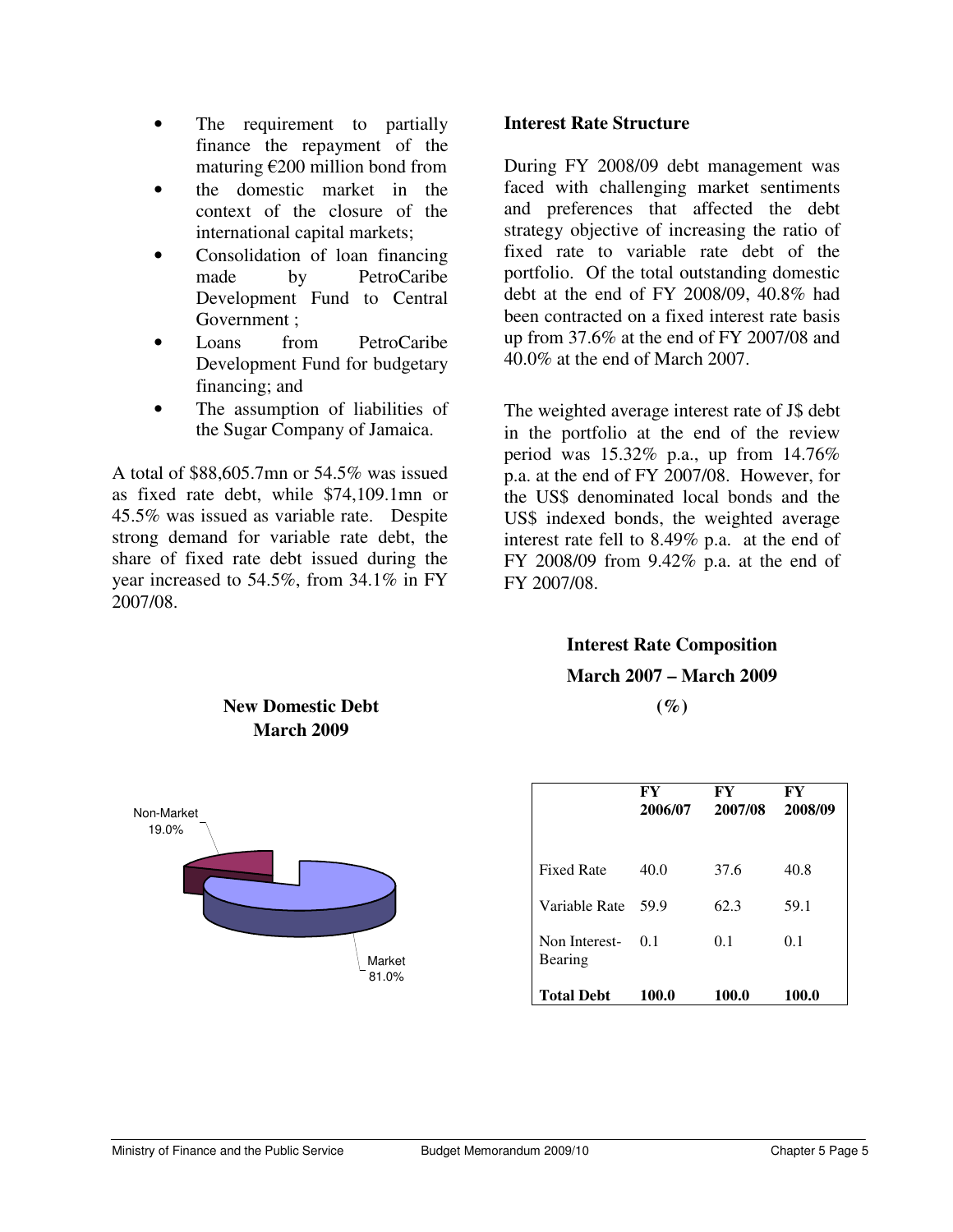### **Interest Rates**

During the first half of FY 2008/09, the average yields on the 3 and 6-month Treasury Bills remained relatively stable showing a trend of very moderate increases.

The average yield moved from 13.97% p.a. and 14.22% p.a. on the 3 and 6-month Treasury Bills, respectively at the end of FY 2007/08, to 20.51% p.a. and 21.77% p.a. respectively at the end of FY 2008/09. The global economic crisis had an unfavourable impact on both the foreign exchange market and the domestic interest rate environment. In an effort to contain inflation and maintain macroeconomic stability the Bank of Jamaica adjusted interest rates on its Certificate of Deposit on December 1, 2008. The 3-month Treasury Bill peaked at 22.33% p.a. in January 2009 and the 6 month Treasury Bill peaked at 24.45% p.a. in December 2008.

### **EXTERNAL DEBT**

### **Performance Summary**

External debt management was challenged in its fundraising efforts in the International Capital Market (ICM) in FY 2008/09, due mainly to the global recession and in particular the financial melt down in the United States of America. Notwithstanding, due to a proactive approach and proper timing, the Government with a sovereign credit rating of "B", was able to access US\$350mn of the planned amount of US\$600mn in June 2008 from the ICM. Consequently, before the end of the first quarter of the fiscal year, the Government successfully raised over 58.3% of its external financing requirement for the year. Given prevailing market conditions the bond issue was attractively priced and the Government was again able to achieve

the lowest coupon of 8% for its external bonds, having first done so in FY 2006/07. The issuance of the bond also offered the Government the opportunity of maintaining a presence in the markets and widening its investor base, despite unfavourable market conditions.

Preparatory to approaching the markets and in order to expedite the fund raising process, the Government completed the annual updating of its base prospectus filed with the United States Securities and Exchange Commission.

In response to the challenge and in light of the outlook for future debt issuances, the Government effected its strategy for raising the additional amount to include that of engaging the multilateral institutions for financing under the policy based/development policy loan facilities. This proved beneficial to the Government, as these loans were contracted at tenors at the longer end of the yield curve and at interest rates lower than those obtainable by other "B" rated issuers on the ICM.

The Government achieved its policy objective of raising external funding for FY 2008/09 to the extent of external amortization from a mix of funds from both the ICM and multilateral institutions and was able to maintain a prudent debt structure by the realignment in the proportion of commercial and official creditor debt categories.

During FY 2008/09 the major economies, in the face of a deepening economic crisis, implemented measures aimed at stabilizing their economies and providing stimuli to foster growth and productivity. One of the principal tools used was interest rates, which resulted in several rounds of rate reductions. The external debt portfolio benefited from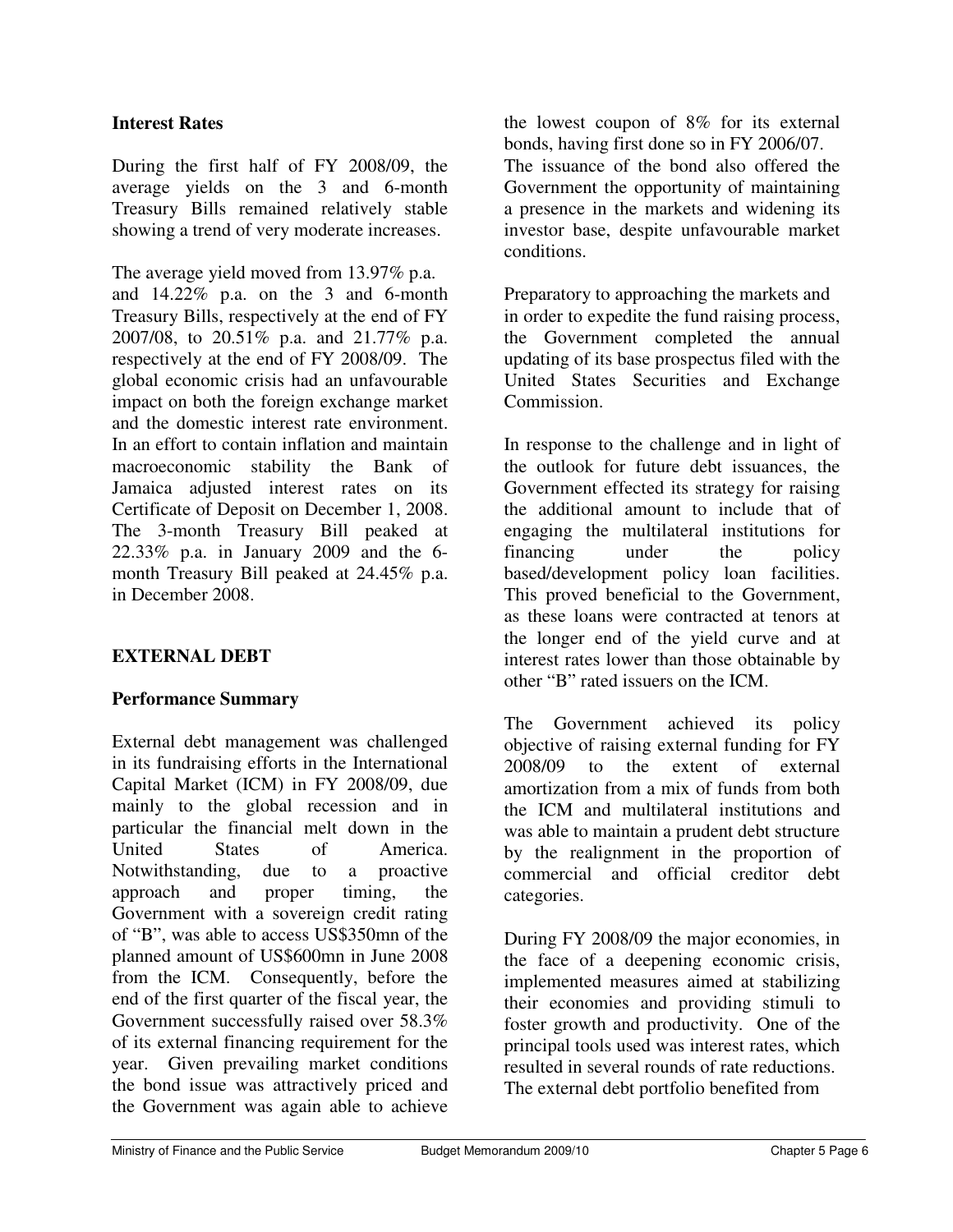this decline as evidenced by a marginal reduction in interest costs.

## **Stock Composition**

At the end of FY 2008/09 the stock of public and publicly guaranteed external debt stood at \$548,668.5mn (US\$6,177.6mn) compared with \$438,568.1mn (US\$6,169.3mn) at the end of FY 2007/08. In US\$ terms the stock remained relatively flat compared with an increase of 2.2% at the end of FY 2007/08 over FY 2006/07. The external debt to GDP ratio increased to 49.8% at the end of FY 2008/09 from 47.4% at the end of FY 2007/08. In February 2009 the Government retired its €200mn 10.625% Bond, the single largest amortization for the fiscal year. This was achieved by a combination of external and local commercial bank financing.

During FY 2008/09 the Government contracted new loans for social, economic and infrastructure projects. Among those contracted were loans for the:

- Fiscal & Debt Sustainability Development Project;
- Early Childhood Development and Social Protection Project;
- Liquidity Programme for Growth Sustainability;
- Transportation Infrastructure Rehabilitation Programme;
- Education Reform Programme;
- Youth Development Programme;
- Jamaica Competitiveness Enhancement Programme; and
- Public Financial and Performance Management Programme.

In J\$ terms the growth rate of the external debt was 25.1% in FY 2008/09 over FY 2007/08 compared with 7.2% in FY 2007/08 over FY 2006/07.

### **Currency Composition**

The US\$ remained the principal currency in which external loans were denominated. By maintaining a large component of the debt in US\$ currency, the portfolio is insulated against the risks associated with the cross currency parity changes. At the end of FY 2008/09 the US\$ accounted for 81.9% of the debt compared with 73.3% at the end of FY 2007/08. The proportion of the debt denominated in Euro decreased to13.0% from 20.8% at the end of FY 2007/08. The decrease resulted from the maturity of Euro 200mn bond in February 2009. Yen denominated loans represented 2.8%, while other currencies accounted for 2.3%, compared with 2.9% and 1.6% respectively in FY 2007/08.



## **Creditor Composition**

At the end of FY 2008/09 the proportion of the debt held by Official Creditors, comprising multilateral and bilateral creditors represented 32.8% of the debt stock compared with 30.8 % at the end of FY 2007/08. The increase in this component comes against the background of Jamaica's re-engagement of the multilateral financial institutions.

In previous years the Government placed heavy reliance on the ICM for budgetary support. During the year there was a shift to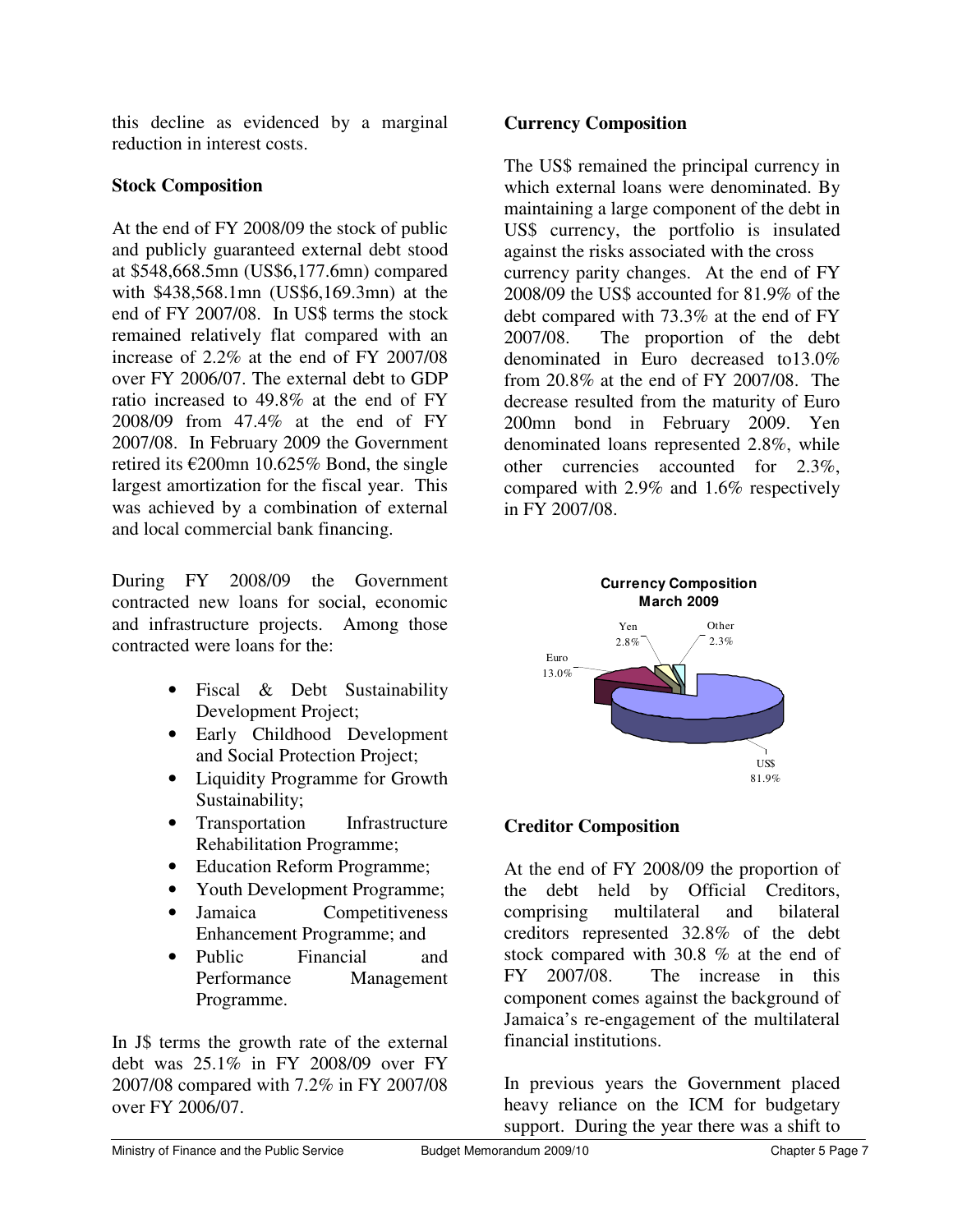securing financing from the multilateral institutions, which coincided with the multilaterals' review of their lending policies. The rationale for this was to improve the maturity and interest rate

profiles of the external debt portfolio, which would result from the longer tenors and lower interest rates usually offered by these institutions.

At the end of FY 2008/09 Private Creditors consisting of bondholders, commercial banks and suppliers credits represented 67.1% of the external debt stock compared with 69.2% at the end of the previous year. The reduction in the share of this category reflects the Government's focus on securing more funding from official sources, in particular from the multilaterals. Eurobonds issued in the ICM continued to represent the major component of the external debt stock, even though it declined from 64.0% at the end of FY 2007/08 to 61.9% at the end of the review period. Commercial bank credits represented 4.6 % of the stock.



At the end of FY 2008/09 the external debt continued to be heavily skewed towards fixed rate instruments, albeit with a slight reduction, with 76.9% fixed and 23.1% variable, compared with 81.2% and 18.8%

respectively at the end of FY 2007/08. The mix of fixed and variable rate debt reflects the *Debt Management Strategy* objective of maintaining an appropriate mix of fixed and variable rate debt and provides a level of protection to the portfolio against adverse interest rate movements. The variable rate component of the portfolio had a positive impact on interest payments, as the Government benefited from the downward movement of international interest rates with base rates such as US\$ 6-month LIBOR, trending downward reaching a low of 1.7% in February 2009. This resulted in lower than projected interest payments during the period.

The average interest rate on bilateral and multilateral loans at the end of the period was 3.81% p.a., compared with 3.99% p.a., while international bonds was 9.83% p.a., compared with 9.98% at the end of FY 2007/08.

#### **External Debt Interest Rate Structure March 2007 – March 2009**

|--|--|

|                        | FY<br>2006/07 | <b>FY</b><br>2007/08 | <b>FY</b><br>2008/09 |
|------------------------|---------------|----------------------|----------------------|
| Fixed-<br>Rate<br>Debt | 78.9          | 81.2                 | 76.9                 |
| Variable<br>Rate       | 21.1          | 18.8                 | 23.1                 |
| <b>Total</b>           | 100.0         | 100.0                | 100.0                |

#### **Interest Rate Structure**

**Maturity Structure**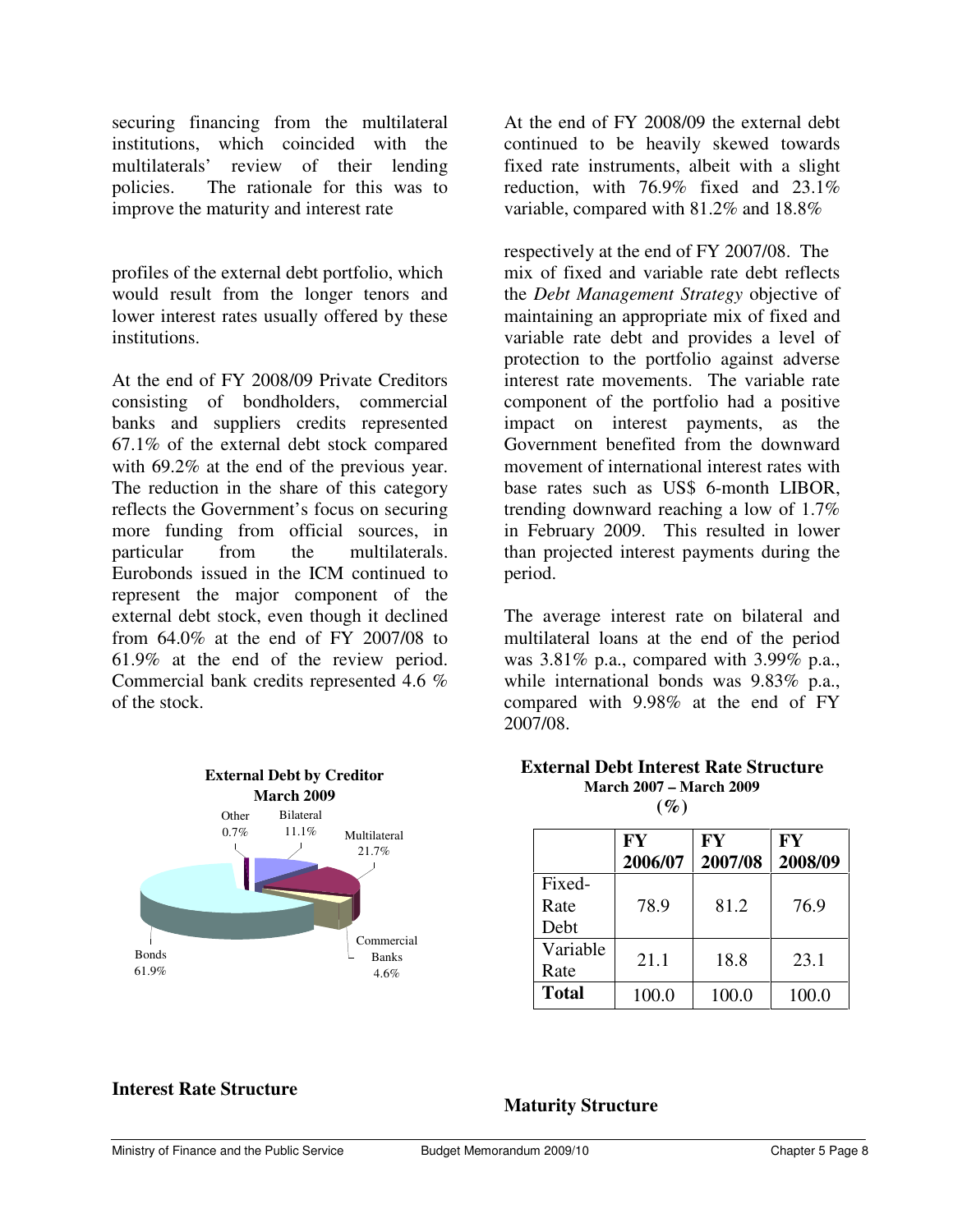In keeping with the debt strategy of extending maturities, the external debt was contracted mainly on a long term basis during FY 2008/09. As a result, the external

debt portfolio remained predominantly longterm. This effectively lowers the cost of the stock in present value terms and also reduces potential rollover risk. Of the total external debt outstanding at the end of FY 2008/09 18.9% had maturities of up to 5 years compared with 21.9% at the end of FY 2007/08; 30.6% had maturities of 5-10 years down from 30.8% in FY 2007/08 and 50.5% had maturities in excess of 10 years up from 47.3% in FY 2007/08.

## **Debt Forgiveness**

The Government of Jamaica has over the years benefited from debt forgiveness from a number of bilateral creditors. Jamaica and the United Kingdom have on an annual basis agreed on specific parameters for the granting of debt forgiveness as outlined in the Medium Term Socio-Economic Policy Framework document. Accordingly, with Jamaica having satisfied most of the mutually agreed targets and in recognition of its commitment to the internationally agreed Millennium Development Goals and policies debt forgiveness was granted. These policies seek to promote a transparent and accountable Government and sustainable development.

During FY 2008/09 the Government of the United Kingdom provided debt forgiveness to the value of ₤4.9mn under the renewed Commonwealth Debt Initiative (CDI). The programme covers all principal and interest payments due in the fiscal year to both the United Kingdom Government's Overseas Development Assistance (ODA) Programme

and the Commonwealth Development Corporation (CDC).

Of the amount forgiven, ₤2.6mn was in respect of ODA loans while ₤2.3mn represented payments due to CDC. This ₤4.9mn forgiven compared with an amount of ₤5.4mn which was eligible and forgiven in the previous year.

## **International Capital Markets and Developments**

During FY 2008/09 the ICM was characterized by uncertainty, volatility and instability precipitated by the collapse of key financial institutions and power brokers in the major economies of the world. The resulting financial crisis imposed constraints and challenges upon both issuers and investors. Despite the adverse international financial environment, in June 2008 the Government of Jamaica aggressively and successfully tapped the international capital markets for US\$350mn, representing 56% of its projected financing requirements. The bond carries a coupon of 8.0% p.a. and will be amortized over the last three years of the tenor, with final maturity in June 2019. By September 2008, the financial meltdown had caused a virtual shut down of the financial market especially for "B" rated issuers such as Jamaica.

As part of its funding strategy the Government of Jamaica had early in the fiscal year engaged the multilaterals for external financing. A combination of ICM and multilateral sources achieved the debt strategy objective of satisfying the external borrowing requirements. The process was timed to coincide with the single largest amortization for the fiscal year which occurred in February 2009. Jamaica's impeccable record of debt servicing was maintained and this supported investors' confidence in Jamaica's credit.

At the beginning of FY 2008/09 Jamaica's sovereign bonds enjoyed robust trading activity with prices above par. Consequent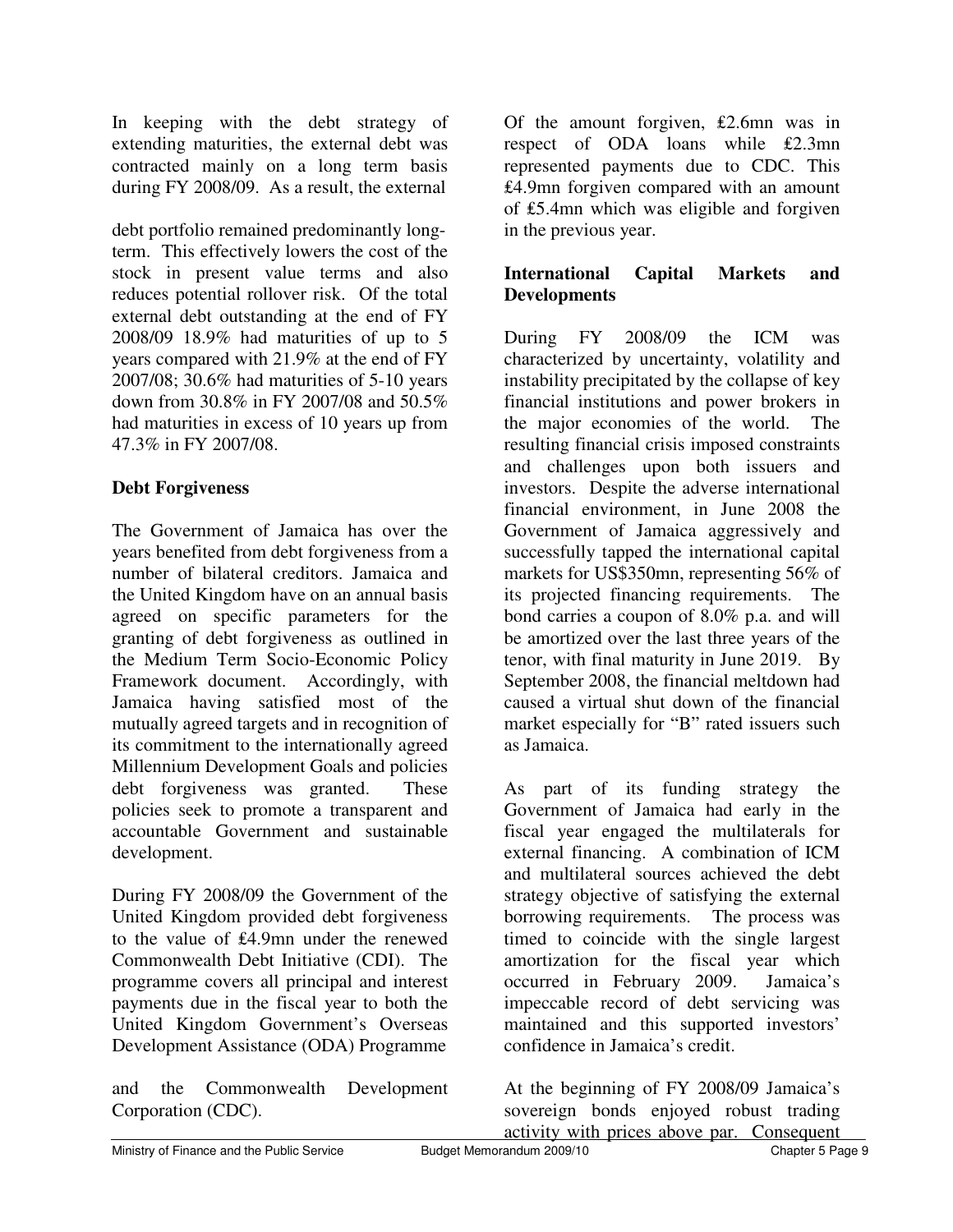on the financial difficulties which affected the external investment brokers the credit lines to some local investment institutions were withdrawn leading to margin calls and depressed values on the Government's bonds.

The bonds closed the fiscal year at consistently lower and weak trading levels, but nevertheless performed better than a number of other emerging market issuers.

During the fiscal year under review Jamaica's credit rating was reviewed six times by the rating agencies: Standard and Poors (S&P) (three times), Moody's Investor Services (Moody's) (two times) and Fitch Ratings (once).

In May 2008 S&P reaffirmed Jamaica's long-term foreign currency rating of "B" and maintained its "Stable" outlook. However, in October the rating agency revised the rating outlook from "Stable" to "Negative" and in March 2009 lowered its long-term foreign and local currency sovereign credit ratings to "B-". The rating on the short term debt was also lowered to "C" from "B".

In November 2008, Moody's reviewed Jamaica's performance and placed the credit on a downgrade watch. The pending rating action was effected in March 2009, when the agency revised Jamaica's country ceiling rating for foreign currency bonds and notes from "B2" to "B3". The local currency denominated bond issuer rating was also revised to "B2" from "Ba2". A "Stable" outlook was maintained on all ratings.

In November 2008, Fitch also revised Jamaica's long-term foreign and local currency Issuer Default Ratings to "B" from"B+".

A "Negative" rating outlook was also assigned.

The rating agencies have all recognized that Jamaica has demonstrated a strong willingness to service its debt in a timely manner. However, the deteriorating economic situation and its increasing spillover into Jamaica's fiscal and external accounts have been the basis for the rating action taken by the agencies.

## **DEBT INDICATORS**

In October 2008 the Statistical Institute of Jamaica carried out a revision of the Jamaican System of National Accounts, which among other things provided a rebasing of the Gross Domestic Product (GDP) that showed the size of the Jamaican economy larger than previously reported. Prior to the revision, the total debt as a percentage of the GDP at the end of FY 2007/08 was 126.1%, down from 132.4% at end of FY 2006/07.

At the end of FY 2008/2009 the total debt as a percentage of GDP was estimated at 108.9%, slightly above the revised ratio of 108.2% reported at the end of last fiscal year. When disaggregated in debt component terms, the domestic debt as a percentage of GDP at the end of FY 2008/09 was approximately 59.1%, an improvement over the revised 60.8% at the end of FY 2007/08, while the external debt as a percentage of GDP at the end of FY 2008/09 was 49.8%, a marginal increase over the revised 47.4% at the end of FY 2007/08.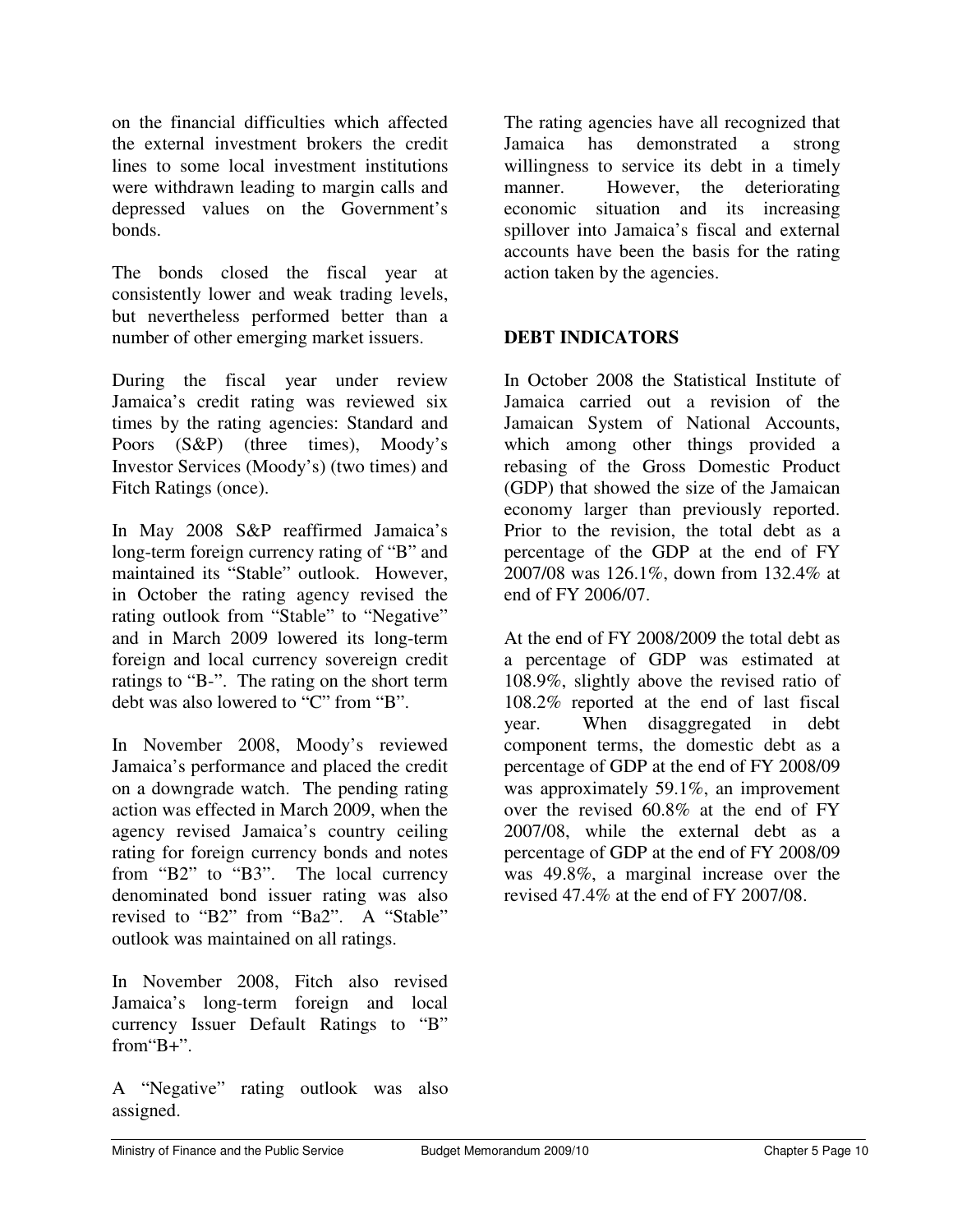#### **THE DEBT MANAGEMENT STRATEGY FY2009/10**

The objective of the Debt Management Strategy will continue to be:

*"To raise adequate levels of financing on behalf of the Government of Jamaica at minimum costs, to develop and implement strategies to ensure the long-term sustainability of the public debt while maintaining risk at an acceptable level".* 

The *Debt Management Strategy* will:

- Seek to aggressively reduce the interest rate impact on the debt portfolio;
- Address aspects of realignment of the portfolio;
- Maintain the fixed-rate proportion of the domestic debt portfolio;
- Extend and smooth the maturity profile of the debt;
- Minimise foreign currency exposure of the domestic debt portfolio;
- Increase the use of the bid auction mechanism for issuance of domestic securities:
- Increase the transparency and predictability of debt issuance and operations;
- Re-engage the bilateral creditors and continue to engage the multilateral institutions;
- Maintain the level of new issuance of external debt equivalent to the level of external amortization; and
- Implement the dematerialization of securities.

#### **Medium-term Goals**

Strategies aimed at cost minimization and reduction of risk to the debt portfolio will be pursued. Liability management, in the form of replacing high cost debt with more concessionary type financing and extension of the maturity profile of the domestic debt, will be the main focus of cost containment thereby providing fiscal space for social development issues.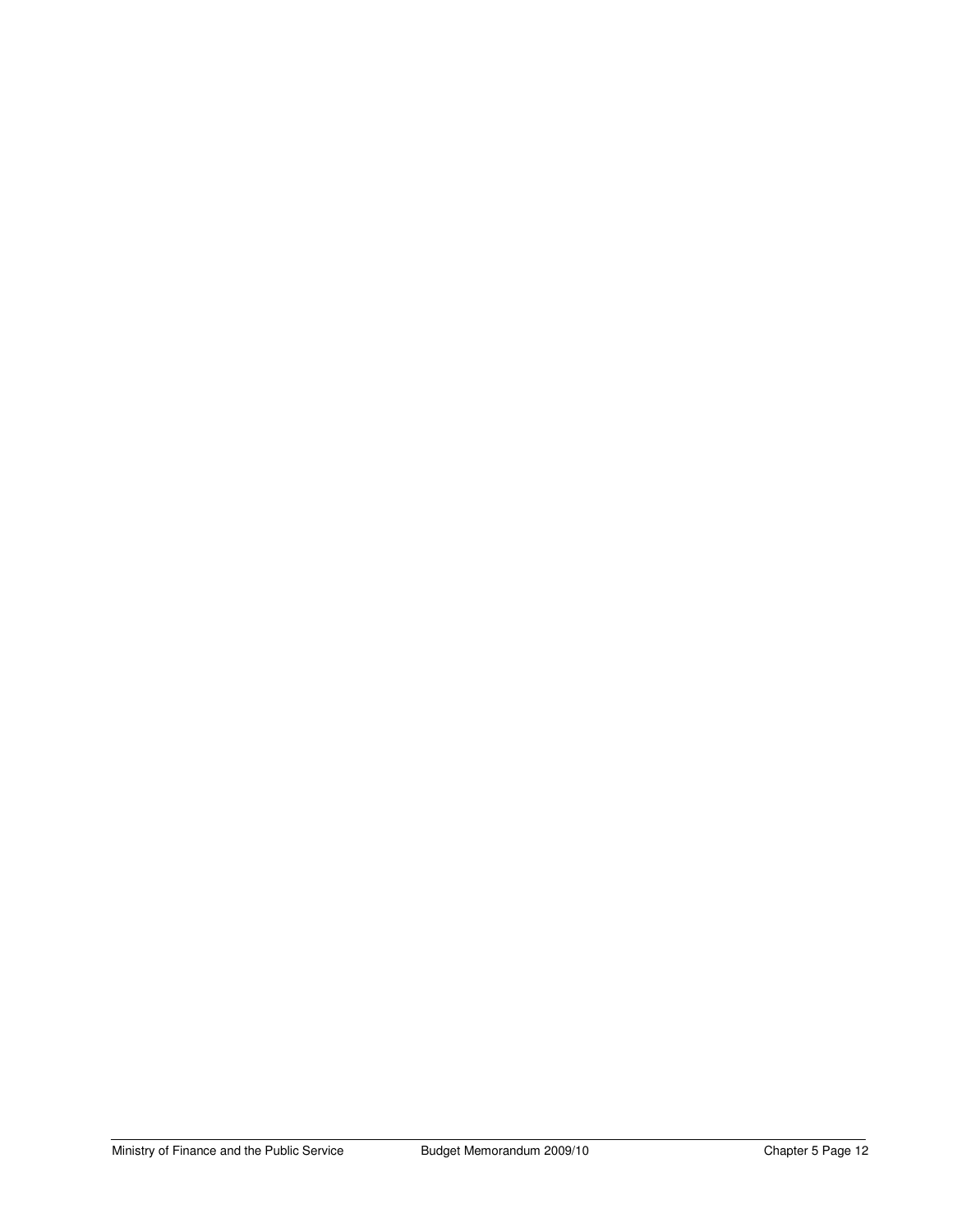## **MATURITY PROFILE OF THE DEBT (Remaining Maturity)**

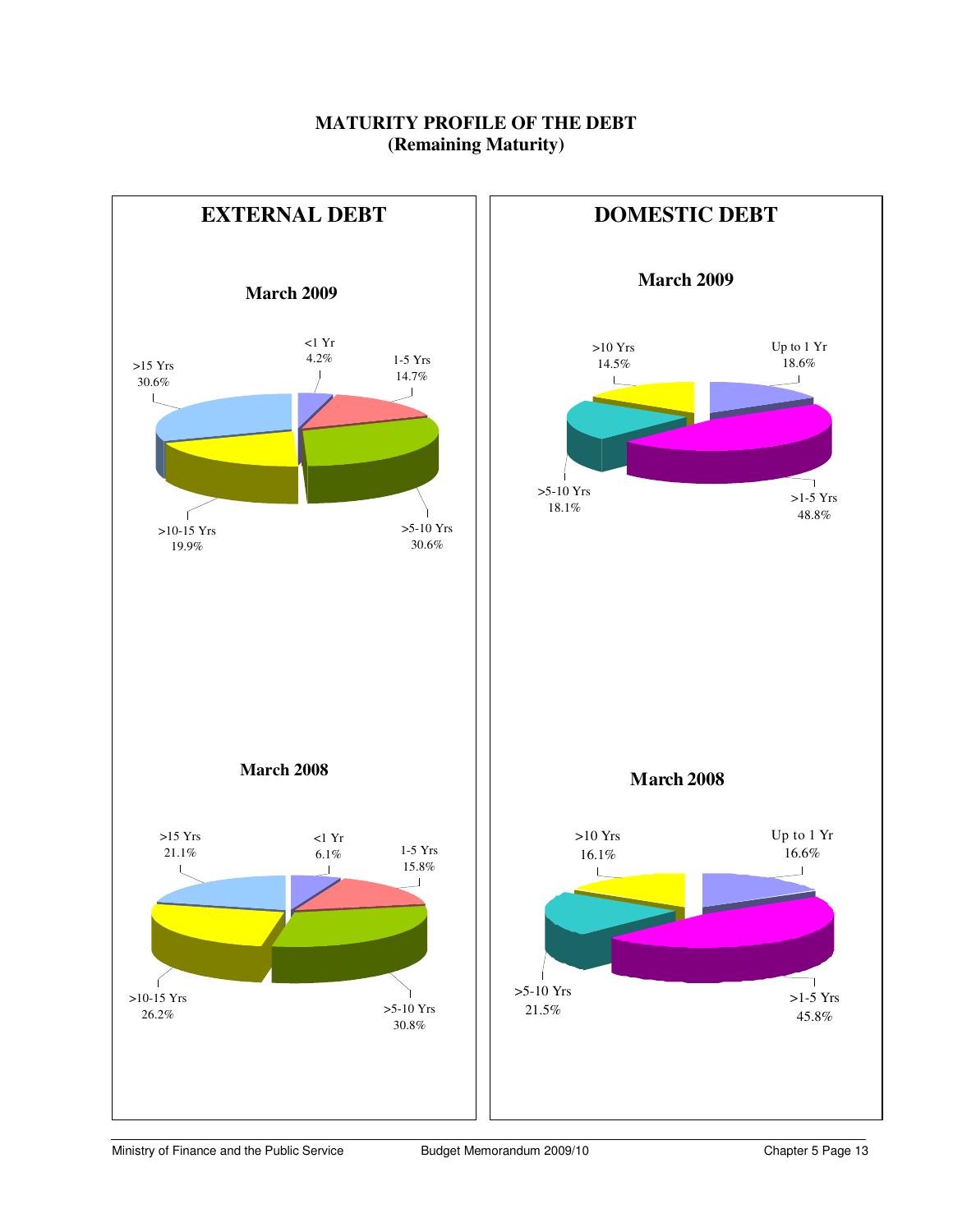

#### **HOLDINGS OF GOJ REGISTERED SECURITIES**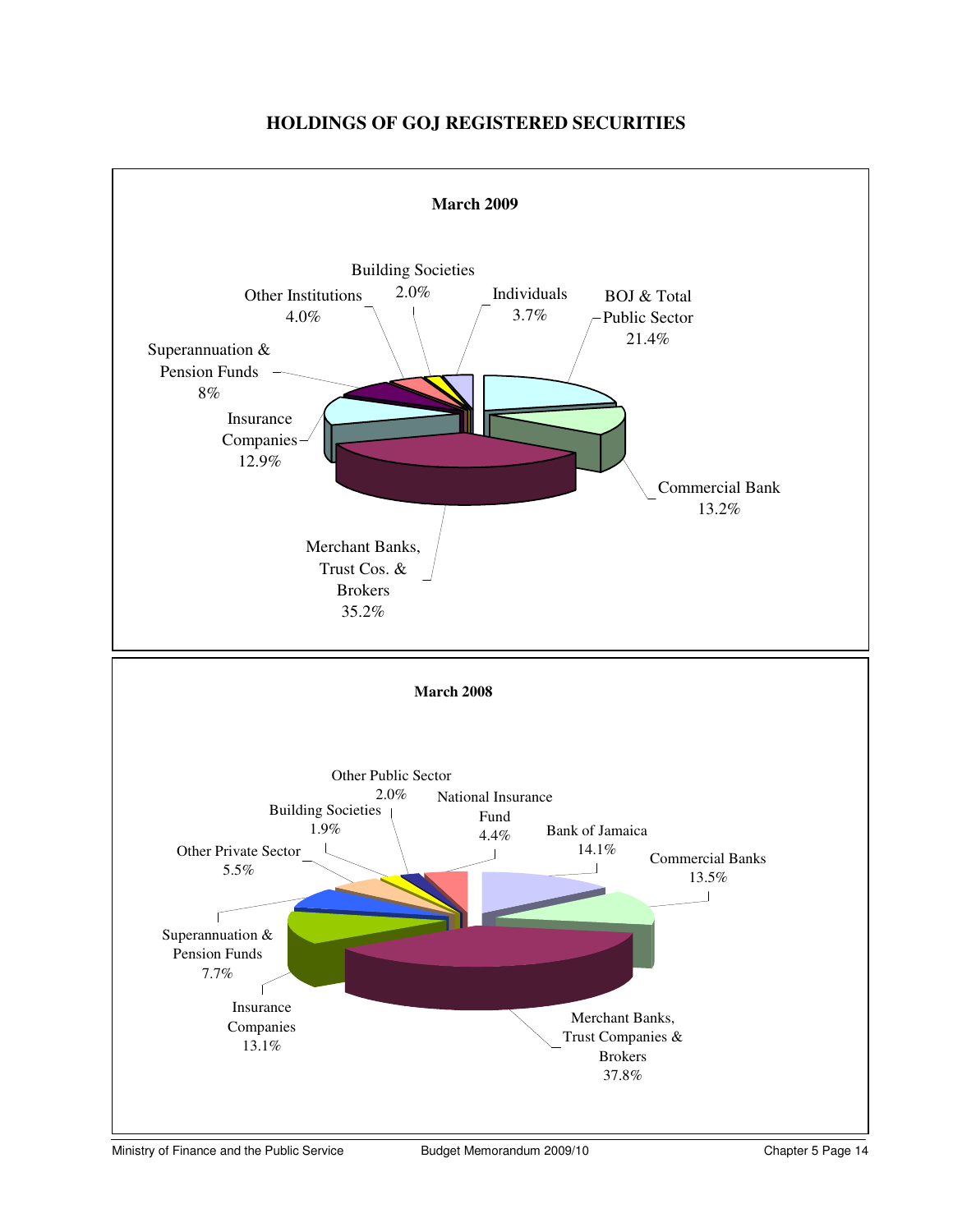## **Appendix 1**

## **PUBLIC SERVICE ESTABLISHMENT PROGRAMME**

Public Sector employment policies are supported by human resource management (HRM) strategies geared toward the delivery of efficient and cost effective public services. The policies are implemented through the Public Service Establishment Division (PSED) of the Ministry of Finance and the Public Service (MOFPS). The Public Service Establishment Programme encompasses compensation and industrial relations policies, employee benefits programmes, research and establishment control programmes, pensions administration, scholarships and assistance, and secretariat services for the Memorandum of Understanding (MOU) between the Government of Jamaica (GOJ0 and the Joint Confederation of Trade Unions (JCTU).

### **COMPENSATION**

During FY 2008/09, two major projects were undertaken with respect to compensation strategy, namely (i) the development of Points Factor Job Evaluation System (PFJES) for the health sector, and (ii) the Market Study for public sector teachers.

The development of the PFJES for the health sector was aimed at establishing a rational and sustainable methodology for classifying and compensating jobs within the sector. The tool is expected to facilitate cross group comparisons and thereby establish rational pay relationships across all professional groups.

The market study for teachers was aimed at bringing public sector teachers to within 80% of private sector salaries. The market rates were effective April 2007, and, further adjusted by 15% for FY 2008/09 in line with the third MOU.

In addition to these two major projects, job classification standards were reviewed for (a) the Auditing Series and (b) the Accounting Series of public officers.

### **INDUSTRIAL RELATIONS**

The Industrial Relations function of the MOFPS is aimed at maintaining and enhancing industrial harmony within the public sector through the establishment and implementation of sound industrial relations (IR) policies and practices. In fulfilling one of the protocols under MOU III, the MOFPS, in collaboration with the Management Institute of National Development (MIND), coordinated the "Human Resource Management in the Public Sector" training programme, which was launched on January 13, 2009. The programme will provide training for 3,000 public sector workers over an 18-month period.

Additionally, the Industrial Relations Unit of the MOFPS led and provided technical advice at a number of conciliation hearings at the Ministry of Labour and Social Security (MLSS). Since April 2008, a fairly stable industrial relations environment has been maintained in the Public Sector, with only one (1) case of industrial action reported.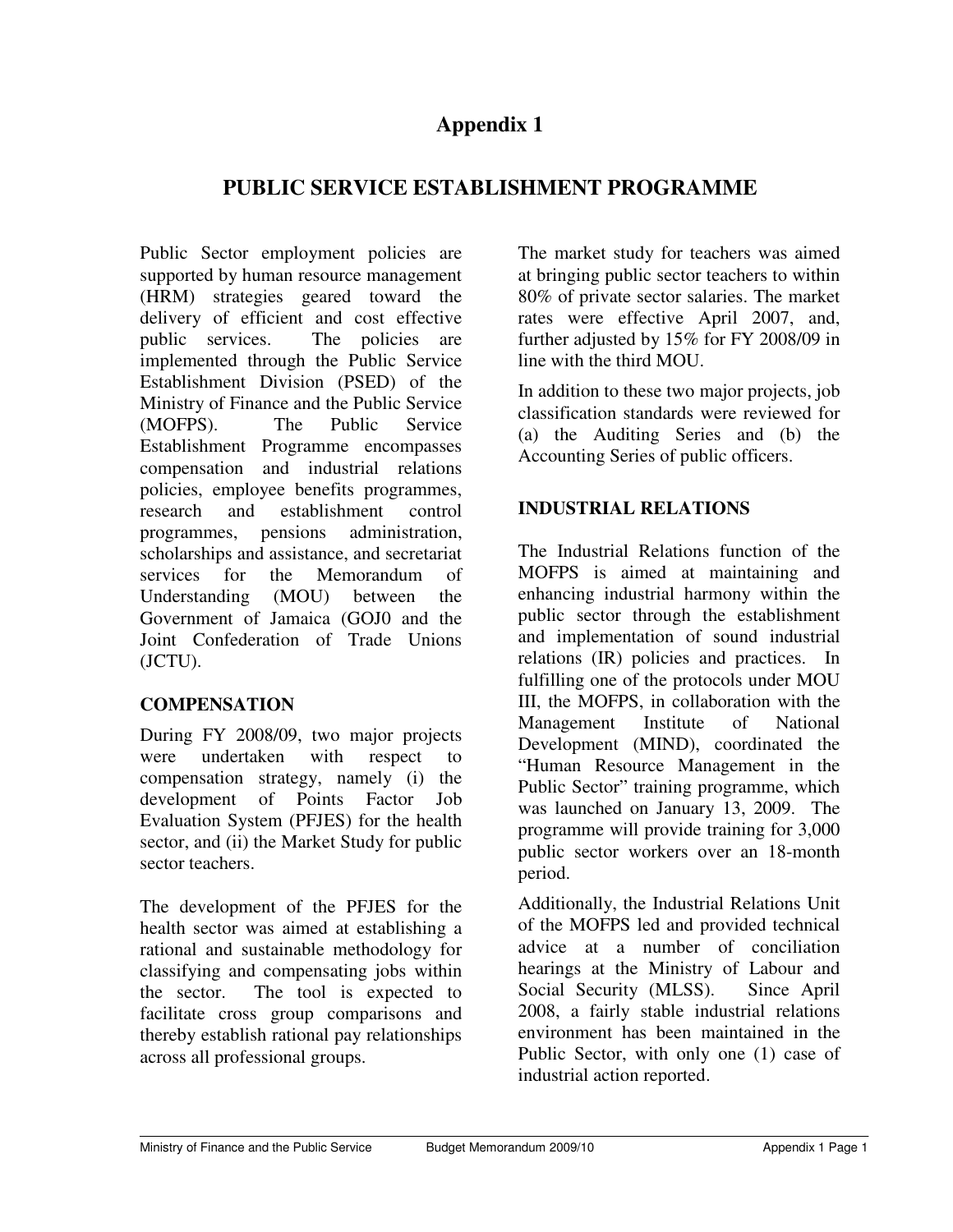### **Processing of Claims**

For the FY 2008/10 contract period, thirty (30) claims from Central and Local Government groups and twelve (12) claims from bargaining units within parastatal bodies have so far received Requests for salary increase ranged from 45% to 100%. However, based on the recognition of the Partners to the MOU that there was a need to ensure that increases granted was within the realm of Government's wages policy in light of the imperative to attain fiscal and macroeconomic medium term targets, increases for the FY 2008/10 contract period were agreed at 15% in year 1 and 7% in year 2.

Negotiations within Central and Local Government have so far resulted in the signing of seventeen (17) Heads of Agreements (52% of the claims received) with bargaining units in the public sector.

## **EMPLOYEE BENEFITS**

Throughout FY 2008/09, public sector employees continued to access benefits in relation to loans, grants, health insurance and staff transportation. Under the Tertiary Assistance Programme, a total of \$394.0mn has been disbursed to tertiary institutions since the inception in September 2006. The tuition refund programme was implemented during FY 20008/09, and a total of \$57.0mn was refunded. There was also an increase in the number of applications and approvals for computer loans during the fiscal year.

### **RESEARCH AND ESTABLISHMENT CONTROL**

The MOFPS has responsibility for management of the establishment level of Central Government in order to maintain the optimum size of Government while

allowing for the delivery of efficient service.

During FY 2008/09, one (1) Civil Service Establishment (CSE) (General) Order was published. The Civil Service Establishment (Amendment) Order 2008 is far advanced in preparation and will be printed as soon as the Administrative Order is available. Thereafter it will be tabled in Parliament.

The CSE (General) Order, 2008 was tabled in Parliament on November 25, 2008. The (General) Order reflected changes that took place in Ministries Departments and Agencies (MDAs), that is, the creation and reclassification of posts in some cases and the abolition of posts in others. The Establishment now stands at 41,353, reflecting a modest increase of 0.1% relative to the 41,308 in the CSE (General) Order, 2007. This demonstrates the Government's resolve in ensuring that employment levels in MDAs remain at an optimum level.

Censuses conducted to ascertain the status of employment and posts in the public sector, Executive Agencies and Parish Councils, as well as field work for educational institutions between FY 2007/08 to FY 2008/09 have led to the production of a database (employment and post) which is at an advanced stage of development (approximately 90%) and is expected to be completed during FY 2009/10.

The main establishment control activities for FY 2009/10 will include:

• Post and employment censuses to be undertaken in Central Government (Ministries and Departments); and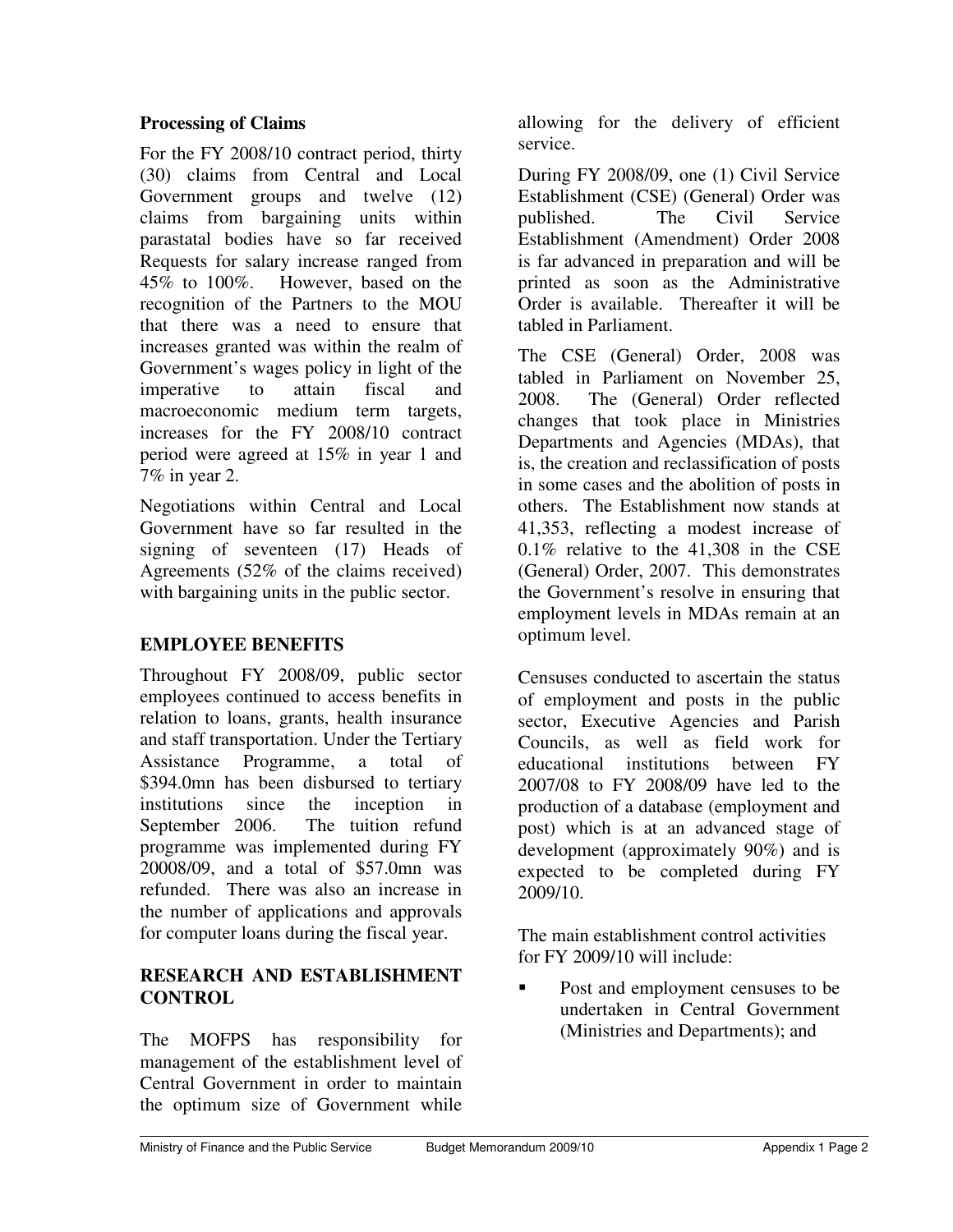Finalizing preparation of the CSE (Amendment) Order 2009 publications and one (1) CSE (General) Order 2009.

## **PENSIONS ADMINISTRATION**

The Public Sector Pension Reform project commenced in FY 2008/09. The main objective is to improve the pensions administration system in order that processing can be executed in a more timely manner. It is also geared towards the improvement of record-keeping and the payment system. The project will entail the following:

- Development of a computerized database to track the career history of public sector workers;
- Re-design of the current payment process and supporting information technology (IT) infrastructure; and
- A review of existing legislation for public sector workers with a view to making amendments to harmonize the pension schemes for such workers.

A part-time consultant has been hired with responsibility to co-ordinate the various aspects of the project and to oversee the progress of the reform. Currently, individuals are being identified for training in Cash Flow Forecasting and to participate in a pension Study Tour.

## **Amendment to Laws/Regulations**

During FY 2008/09 the following amendments were made, to reflect improved benefits and/or standardization of benefits**:** 

• The Bill regarding the amendment to the Constables (Special) Act to allow for retirement after thirty (30) years of service was enacted in July 2008.

• An amendment to the Retiring Allowances (Legislative Service) Act in December 2008, to allow for a Legislator to repay refunded contribution in order to qualify for retiring allowance.

### **Increase to Pensioners**

For FY 2008/09, an amount of \$450.0mn was provided for pension increases, with over 20,000 pensioners benefiting from the increase. Notably, the minimum pension for persons age 55 and over was increased as follows:

- Persons with service of between 10 & 20 years – from \$72,000 per year to \$96,000 per year ; and
- Persons with service of 20 or more years – from \$120,000 per year to \$144,000 per year.

## **SCHOLARSHIPS & ASSISTANCE**

During the period under review, various Scholarships and Assistance programmes were undertaken in relation to: Civil Service Training Programme, Donor Programmes, Skills Training/Capacity Building under the MOU and Bonding and Compliance.

## **Civil Service Training Programme**

Assistance was provided for persons already with awards to continue benefiting from these (on-going awards), as well as to provide book grants and tuition assistance for new awards. A total of 300 on-going and 150 new awards were administered during FY 2008/09.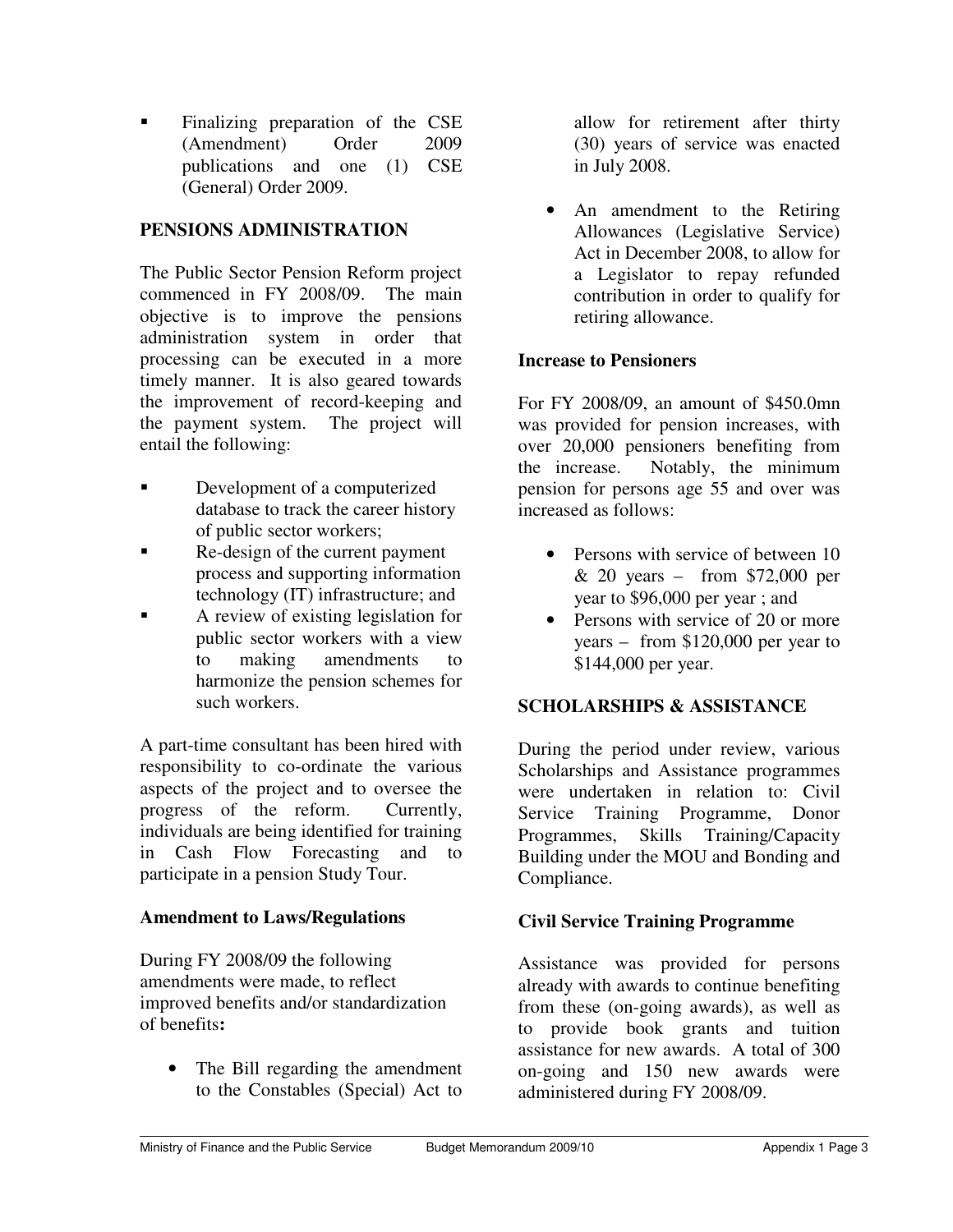### **Donor Programmes**

For the period under review scholarship offers were received from approximately 20 countries with the most coming from Singapore, Malaysia, India, Japan, China, Cuba and Russia. Scholarships were advertised in the press and posted on the scholarships page of the MOFPS' website, as well as sent directly to interest groups.

The Cuban and Russian scholarships continued to take a significant portion of the budget. Stipends for students in Cuba were increased from US\$100.00 per month to US\$125.00 per month, and, incorporated non-government sponsored scholars who were previously not paid stipends. There are approximately 280 scholars currently in Cuba.

Acceptance of awards from Russia had ceased for three years due to difficulties encountered previously, however, the programme resumed in 2008 with five (5) new awardees taking up scholarships. There are currently 9 scholars in Russia.

### **Skills Training and Capacity Building**

During FY 2008/09, 66 courses were delivered with 1,100 participants attending. Training was offered in Cosmetology, Cake Baking, Food Preparation, Computer Graphics, Computer Repairs, Web Page Design, Computer Literacy, Advanced Microsoft, Entrepreneurship, Customer Service, Interior Decorating, Drapery Making, Note Taking, Strategic Negotiations, Floral Arranging and Garment Construction. The duration of these courses is six months. Persons who complete these courses attain National Council on Technical, Vocational,

Education and Training (NCTVET) Level 1 certification.

### **Bonding and Compliance**

In FY 2008/09 Cabinet gave approval for an amendment to the Bonding Policy and the Bonding regulations. The amended policy and regulations came into effect on January 01, 2009.

### **MOU SECRETARIAT**

In order to ensure that the provisions of the MOU are kept, the Public Sector Monitoring and Evaluation Committee was created in CY 2004 by Cabinet and vested with the responsibility to oversee the process. Provision was also made for the Monitoring Committee to be served by a Secretariat located at the MOFPS. The successor MOU III came into effect on April 1, 2008 and will expire on March 31, 2010.

During FY 2009/10, operations of the Secretariat will continue to focus on the programmes for the MOU III, which will include the following activities:

- 1. Partnering with the Jamaica Productivity Centre (JPC) to develop, promote and monitor a productivity enhancement programme for the public sector;
- 2. Partnering with the Jamaica Employers Federation (JEF) to formulate and launch a cross training programme with the private sector;
- 3. Continue the partnership with the MIND to train human resources practitioners in the public sector;
- 4. Produce a bi-annual newsletter; and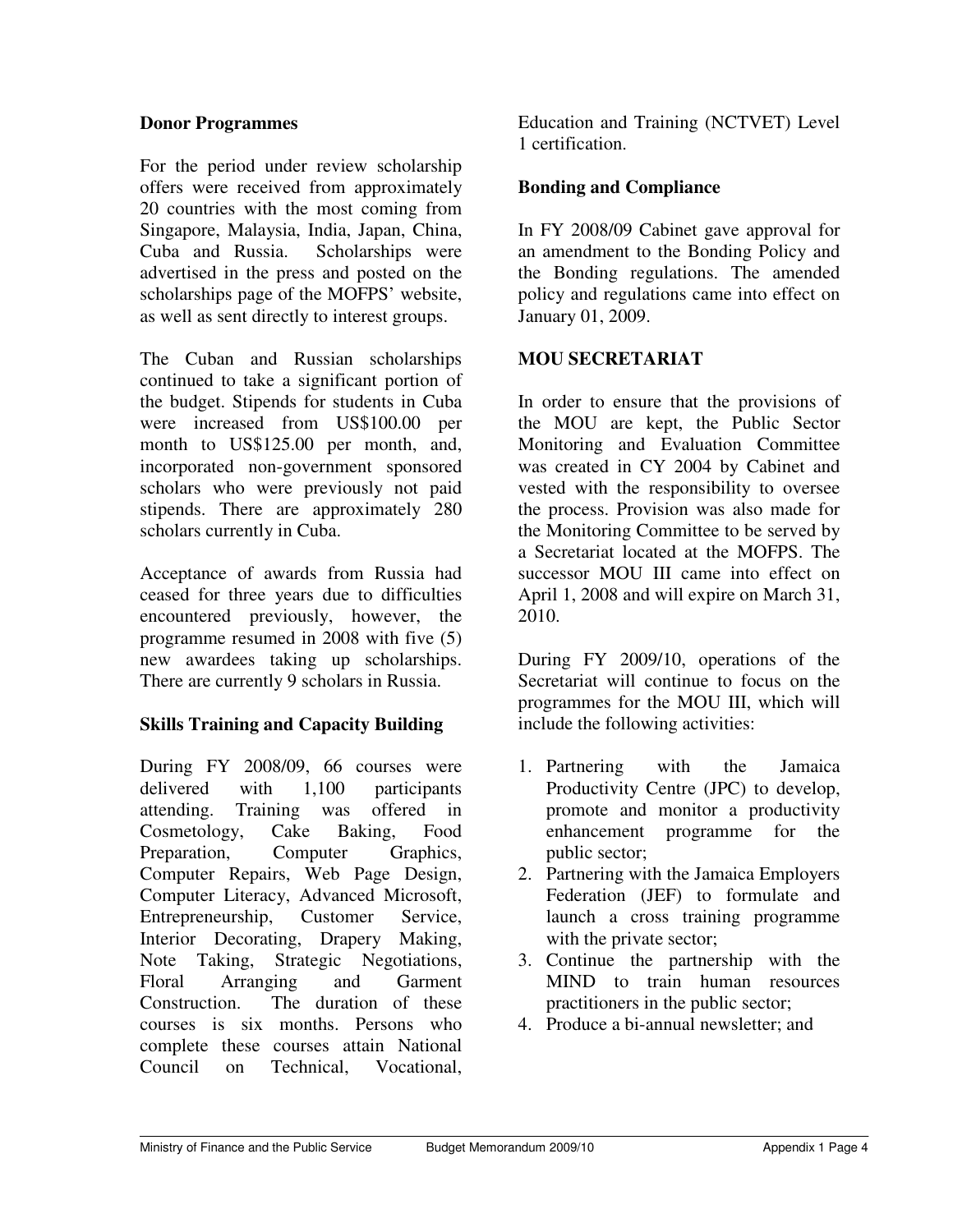5. Research activities aimed at significantly improving the significantly improving the Secretariat's database and thereby enhancing its decision-making capability.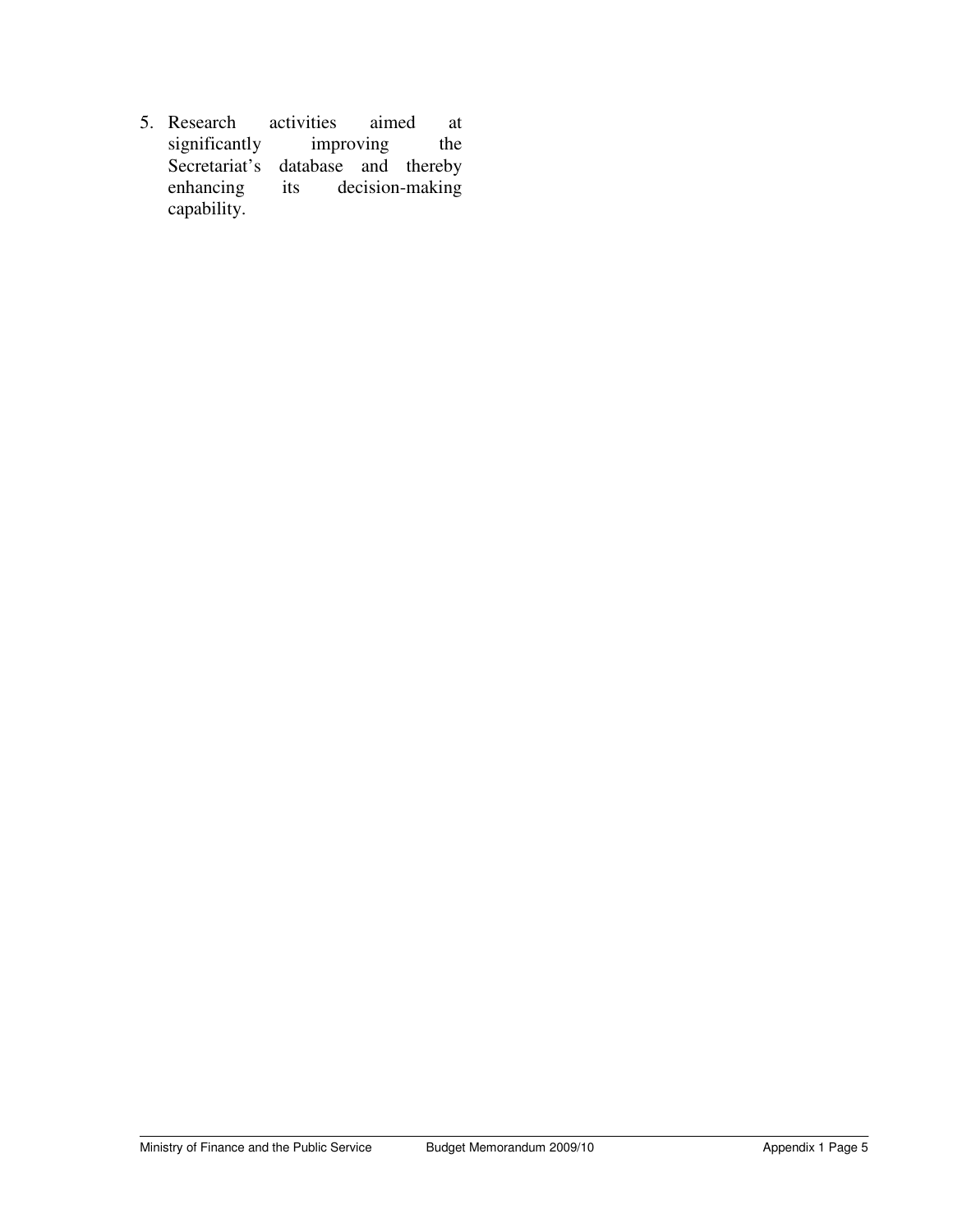## **Appendix 2**

## **PUBLIC SECTOR REFORM**

The Public Sector Modernisation Vision and Strategy 2002-2012 has completed its sixth year of implementation, having commenced in FY 2003/04. The commissioned review of Ministry Paper 56/2002 provided a consolidated report on the status of achievements of the modernisation program since inception. The review proposed a new Medium Term Action Plan (MTAP), which will sharpen its focus on the priority actions aligned to the overall development agenda. It is important to note that the modernization programme has made significant achievements as highlighted in annual reports available on line at http://www.cabinet.gov.jm/docarchive.asp.

This new MTAP is better prioritized, more focused on the objectives of modernization and will be better communicated within government and among the citizenry, in order to undergo regular and fundamental reviews. It is also expected that this new MTAP, driven by clear targets and expected outcomes, will assist with the achievement of the many national goals articulated in Vision 2030 Jamaica: National Development Plan, which are similar to the goals articulated in Ministry paper 56/2002. The priorities of the modernisation programme and the MTAP encompass four key strategic directions, which are expected to contribute to national development as follows:

### *A. Focusing on Service Delivery*

The key focus of modernisation programme for the next five years and beyond will be to improve the provision and quality of service delivery to citizens whilst being realistic about what can be achieved within existing resource constraints. This will require localized public sector management innovation to constantly re-examine the way in which resources are utilized and to generate savings for use in improving service delivery.

### *B. Improving Governance and Accountability*

The MTAP for implementation of the modernization programme emphasizes a comprehensive approach to issues of governance and accountability including interrelated strategies and activities on enhancing performance management systems; strengthening accountability across government; decentralizing functions; increasing citizen participation and oversight; improving human resource management and performance; and promoting a performance culture.

## *C. Managing for Results*

This is a comprehensive concept that means improving efficiency, effectiveness and probity in the utilization of scarce resources by adopting modern financial, audit,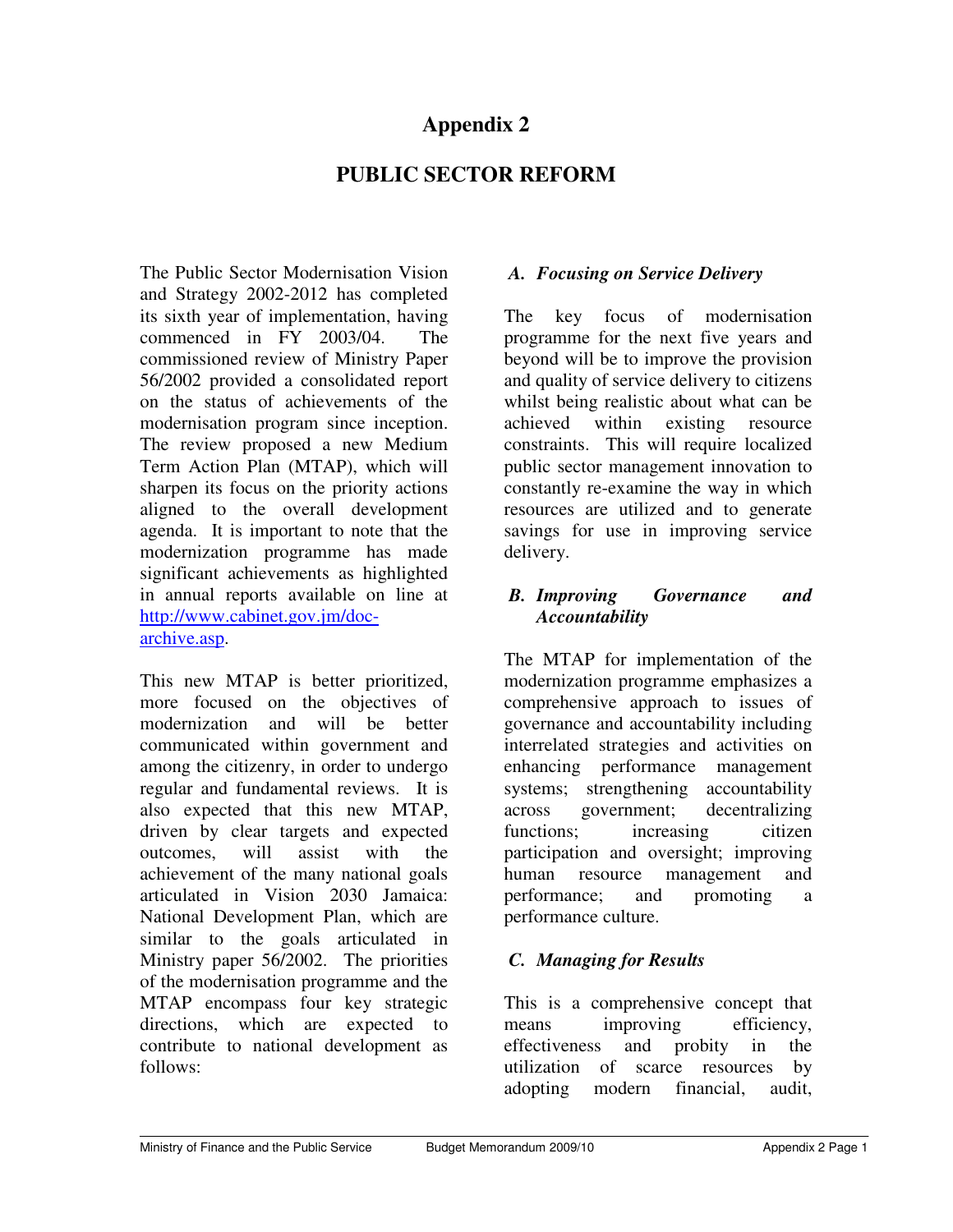planning and monitoring systems and greater decentralization of management decision making.

## *D. Improving Change Management and Communication*

As a means of increasing the Government's capacity for modernization, there will be increased communication of good practice and innovation. The engagement of citizens and civil society in modernization efforts will also be enhanced.

## **FY 2008/09 REVIEW**

Below is an outline of the Public Sector Modernisation Division's (PSMD) performance in implementing the modernisation programme during FY 2008/09.

## **a. Focusing on Service Delivery**

### *Establishment of Performance-Based Institutions (PBIs)*

Under the modernization programme, a number of performance based institutions (PBI's) have been established throughout government (as executive agencies, policy-focussed ministries or other entities).

The PSMD, during FY 2007/08, had established the newest executive agency, Passport Immigration & Citizenship Agency (PICA), and commenced the transformation of the Ministry of National Security (MNS) into a policyfocused ministry. The Division built on these gains and in the first quarter of FY 2008/09, the Forestry Department of the Ministry of Agriculture commenced its

transition towards becoming an executive agency, while the Fisheries Division is expected to commence this process in April 2009.

The PSMD also commenced the implementation of the modernisation plans for the Ministry of Justice (MOJ), starting with the establishment of the new Court Services Agency, as part of the continuing modernization programme and implementation of recommendations of the Jamaican Justice System Reform Task Force. Work has commenced and is at an advanced stage with respect to:

- The transformation of the MOJ into a Policy Ministry;
- Establishment of a Modernisation Division within the MOJ to drive the implementation of the modernization plan;
- Establishment of a Courts Services Agency to facilitate more efficient operations of the Court system by relieving the Judiciary of administrative services;
- Introduction of the Case Management System - Justice Enforcement Management System (JEMS) - to be replicated across all courts.

Similarly, new PBIs are being established through the implementation of modernisation plans for the Ministry of Education (MOE). Significant work has been completed towards the establishment of the National Education Inspectorate to establish, monitor and enforce standards, and link pay to performance. Recruitment for the core structure has commenced and a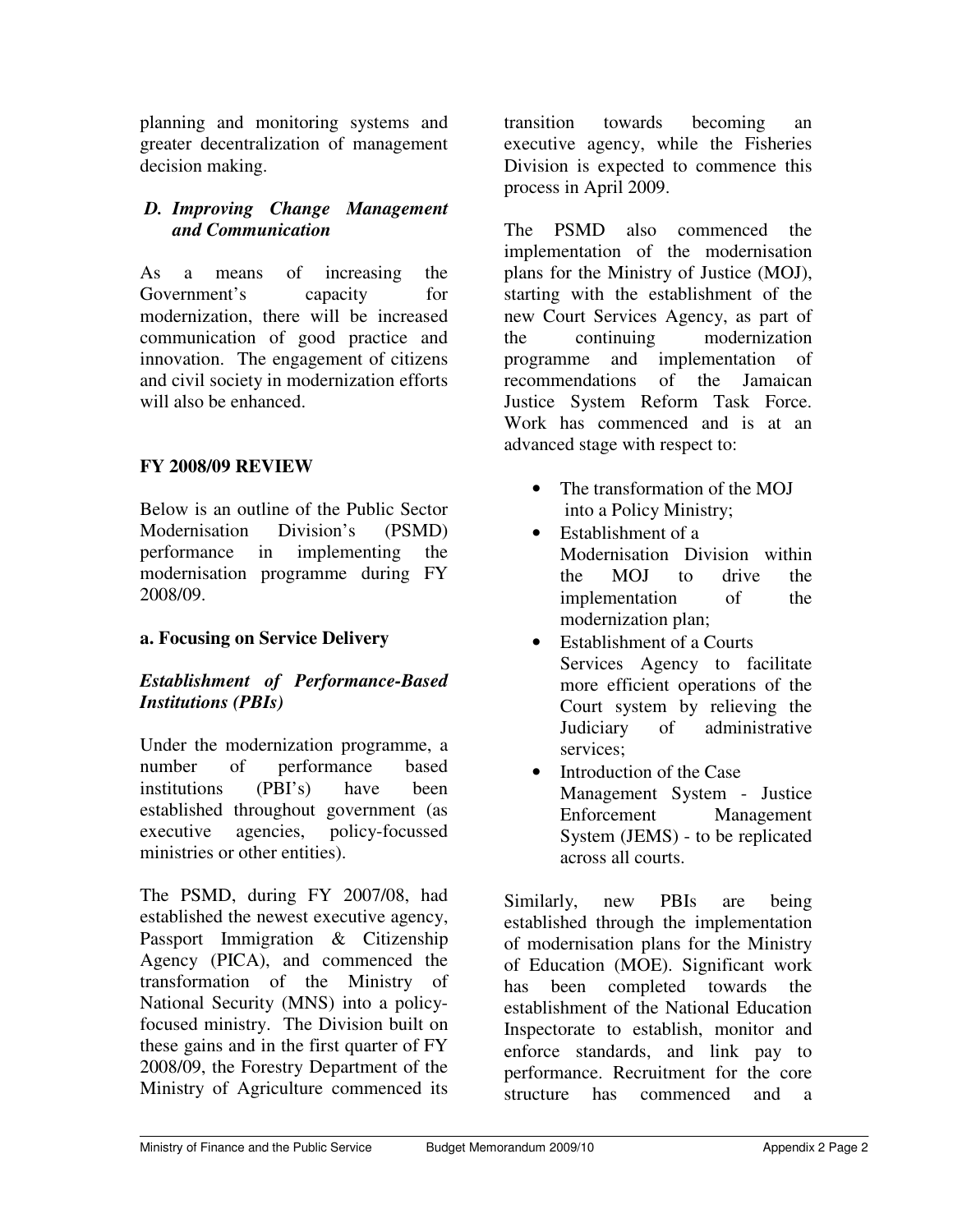significant body of work had been completed on the semi-autonomous Regional Education Authorities*.* These entities are scheduled to be fully established over the course of the FY 2009/10 – FY 2011/12 period.

Modernisation plans have been developed for the National Public Health Laboratory, the Immunology Laboratory, and the Blood Bank to ultimately operate as a single performance-based, modernized entity.

The PSMD has also assisted the University of the West Indies (UWI) to procure computer-aided education/learning tools to facilitate a Virtual Learning Environment (VLE) geared at providing practical learning experience. This project will deliver a VLE for medical physics, accessible via the Internet. The users will be able to perform various diagnosis and medical imaging studies, as well as carry out radiotherapy on virtual patients and to investigate the scientific principles behind this innovative technology. Learning will be achieved both through the completion of built-in tasks and through free interactions. Assessment of competency in achieving prescribed tasks will be included and available to both the learner and the academic teaching staff.

Additionally, the PSMD worked closely with the Ministry of Finance and the Public Service (MOFPS) to rationalize the revenue administration function. With the introduction of the *Medium Term Expenditure Framework (MTEF),* a number of important outcomes will be facilitated, including: improved inter/intra sectoral resource allocation; greater budgetary predictability for ministries and agencies and more

efficient use of public funds, which should contribute to improved macroeconomic performance.

## *Customer Service Improvement & Business Facilitation*

The simplification of business processes to facilitate speedy service delivery and greater customer satisfaction forms the primary basis for re-engineering of a number of government services. In line with this principle, some services have been "joined up" and "One Stop Shop" facilities created to reduce the number of agencies and agents with which/whom a customer has to interface.

Work has been advanced to streamline the inspection processes related to the export and import of food items through the establishment of a Jamaica Import/Export Inspection Centre One Stop Shop (for health and food safety, initially). The centre is now in partial operation (for food imports) at APM Terminal (Berth 11 - Customs). The new facility, which is being implemented on a phased basis, allows for speedier transactions by reducing the number of visits traders are required to make to various agencies and significantly shortens the time taken for goods to be inspected and released. Once completed, the centre will serve as a central location where agency representatives are readily available to coordinate and expedite all import and export inspection processes.

The facility is to be fully operational by June 2009 and will provide electronic linkages among all three Government regulatory agencies and the Jamaica Customs Department.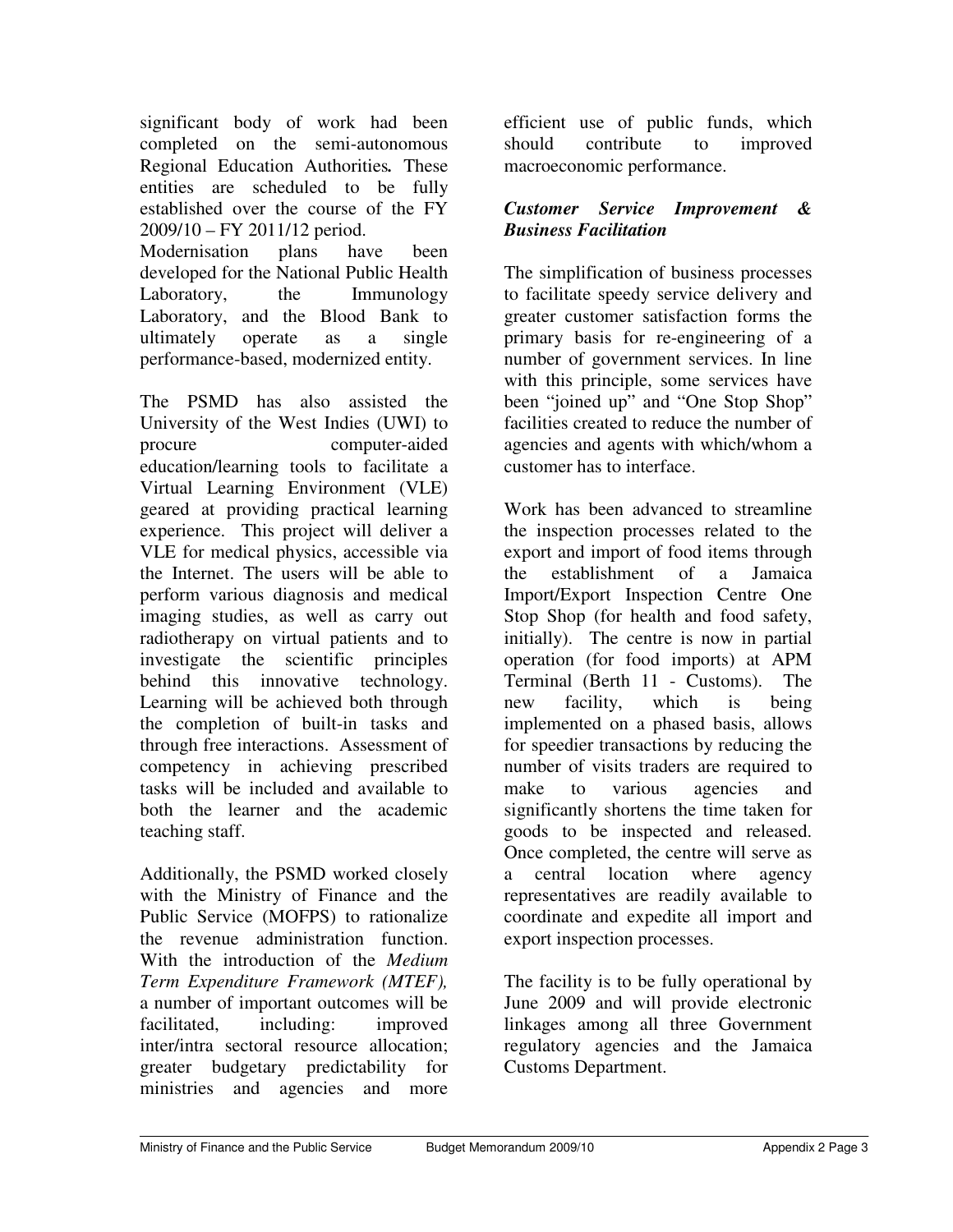### *Citizens Charters*

The PSMD continued to lead the introduction and monitoring of Citizens Charters across the public sector. There has been considerable revision of reporting arrangements in order to encourage accountability to Charter commitments, improve complaints management systems and identify trends in system strengths and weaknesses. The introduction of Service Risk Registers has also aided Ministries, Departments and Agencies (MDAs) in evaluating risks to the delivery of quality services, and in formulating pro-active solutions.

As part of developing systems to measure and improve on quality of service delivery, a comprehensive Customer Service Monitoring and Evaluation Framework for public sector entities has been developed and is currently being tested at the MOFPS Pension's Unit, Cornwall Regional Hospital, the Constant Spring and Montego Bay centres of the Inland Revenue Department, Registrar General's Department and Office of Disaster Preparedness and Emergency Management (ODPEM). The framework provides detailed and measurable information, which will:

- Aid closer monitoring of quality of service;
- Ensure evidence-based performance measurement to inform service improvements and inform policy changes;
- Provide greater opportunities for customers to influence the improvement of government services.

### *Data Sharing and Pricing Policy*

The development of the *Data Sharing and Pricing Policy* is one approach to improving the ability of the public sector to deliver quality and timely service to citizens. When completed, it will provide a sustainable approach for the sharing of data among entities, enhance decision-making and support the delivery of "joined-up" public services. Several consultations have been held with stakeholders resulting in: (a) a Draft Gap Analysis Position Paper that identifies major administrative, legislative and policy obstacles to data sharing in government; and (b) a Harmonization Framework that establishes basic standards and procedures that will enable data sharing across government.

### **b. Improving Governance and Accountability**

The Government will work to improve the accountability of public servants to ensure probity in their management of public resources. This is important as public servants are being asked to take on more responsibility with respect to managing for results. The Government will seek to ensure that public service managers are given the necessary power to make decisions and carry out activities in pursuit of national goals, and, that they are recognized by being rewarded for success or sanctioned for failure.

Strategies have been implemented to encourage citizens to take responsibility for their own governance through greater involvement in decision-making and service delivery. Towards this end, a **Comprehensive Sustainability**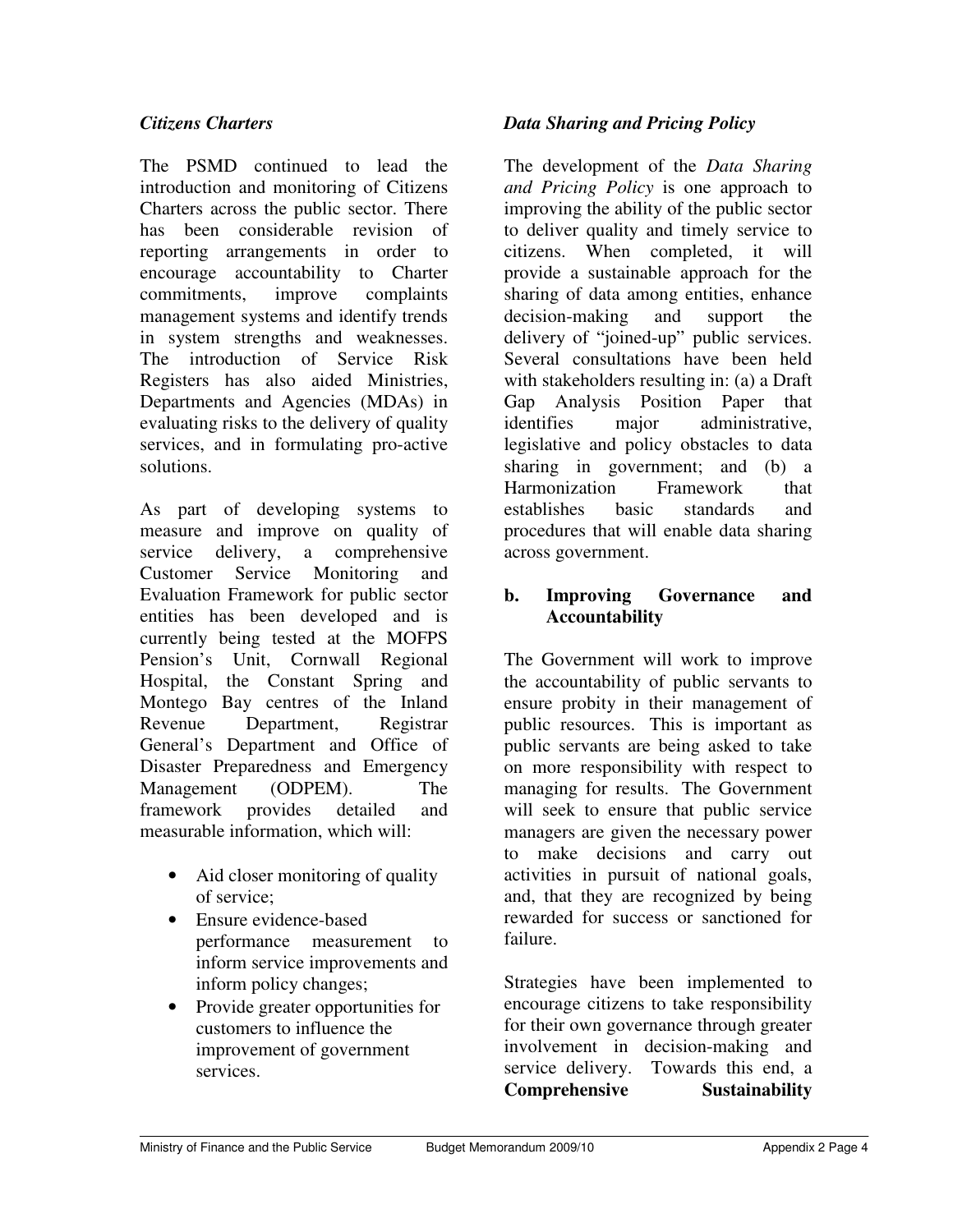**Assessment Policy (CSAP)** has been developed to improve responsiveness of pubic policies to the needs of the public. The CSAP Tool establishes a standard for ensuring public policies across ministries are comprehensive and reflect consistently high quality. The tool also guides ministries in assessing the sustainability of policies prior to approval and implementation and identifies the most critical social, economic, governance and environmental considerations that should be taken into account in the formulation of government policies. Current efforts are being pursued for widespread dissemination across ministries.

Over a period of five years (2002-2007), the Jamaica Social Policy Evaluation Project (JASPEV) has supported and promulgated a wide range of innovations and mechanisms for participatory development that has generated significant results. Following the completion of this project, a number of practices have been identified for institutionalization across government, including mechanisms for:

- Effective joined-up and participatory policy development and programme analysis;
- Policy impact monitoring;
- Community participation in policy implementation and monitoring; and
- Engaging relevant stakeholders across ministries to participate in rationalizing state resources against established government priorities.

## **c. Managing For Results**

### *Public Financial Management*

A central element of the Public Sector Modernisation Vision and Strategy is the establishment of a performance culture across the operations of the public sector. Managing for Results/Program for Development (PRODEV), Government of Jamaica (GOJ) and Inter-American Development Bank (IDB) partnership, is focused on putting systems in place to optimize the use of resources and increase government's capacity to assess and monitor organizational and individual performance. The first phase of PRODEV 1 commenced in June 2007 and ended in December 2008 while a second phase was started in June 2008.

Some of the activities from the MTAP for Managing For Results will be implemented with funds provided under a second phase of the project (PRODEV II). The activities will build on diagnostic studies completed under PRODEV I and include support for development of new systems and frameworks to strengthen internal and external financial management controls. Related activities to be finalized and implemented during FY 2009/10 are:

- Development of technical requirements for an integrated financial management information system (FMIS) to support the roll-out of accrual accounting and results based expenditure management;
- Redesign of the Government's Chart of Accounts;
- Development of a framework for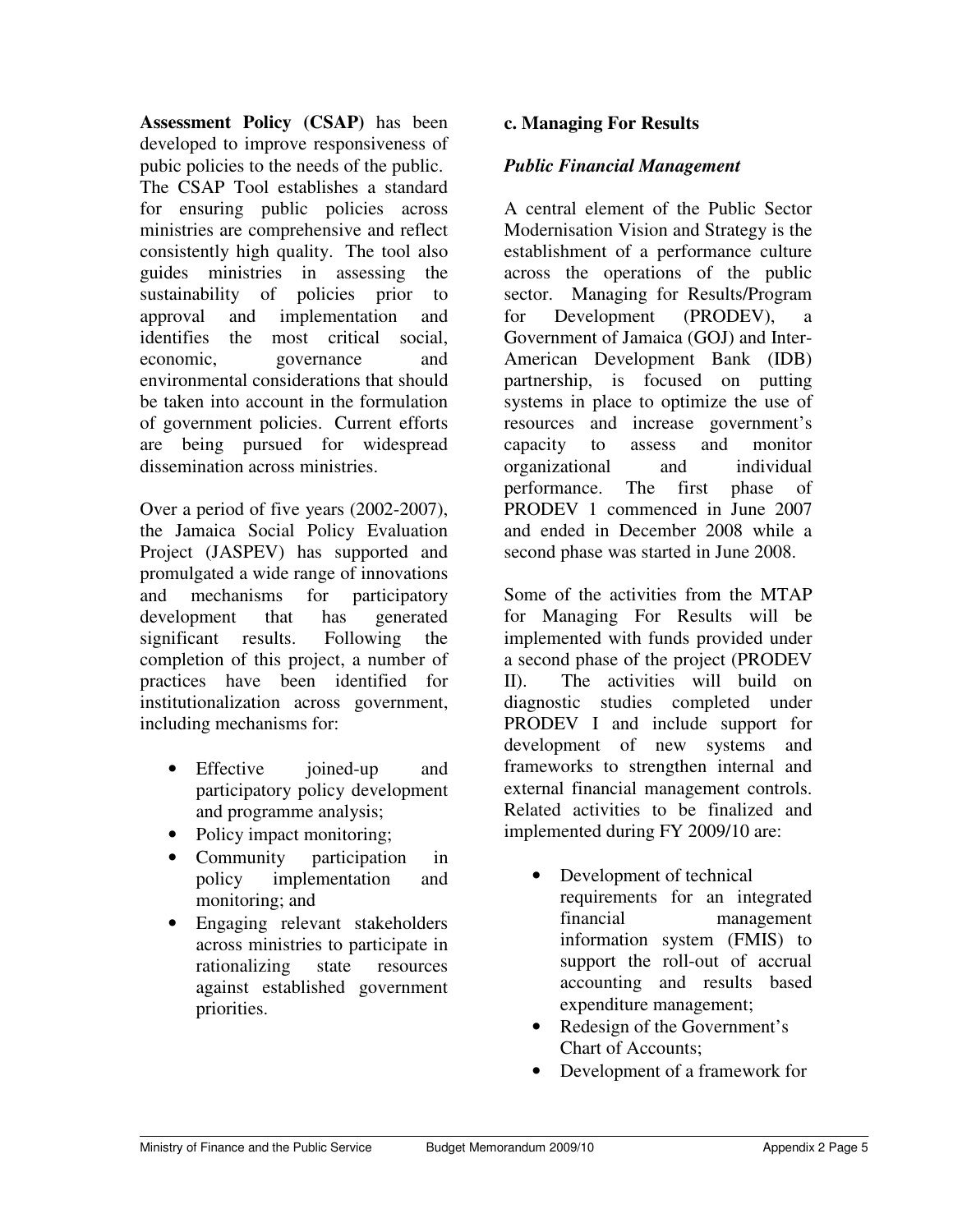operationalizing information technology (IT) and Value for Money (VFM) Auditing;

- Selection of an E-procurement System;
- Development of regulations for the Financial Administration and Audit (FAA) Act to support move towards E-procurement.

### *Managing Human Resources*

In 2004, the Government developed and began implementing the Performance Management and Appraisal System (PMAS) for the Public Sector. During FY 2008/09, the Institute of Jamaica and the MNS implemented the PMAS. Post and Telecommunications Department and the National Library of Jamaica are in the process of implementing the system.

### **d. Improving Change Management and Communication**

Efforts to promote the achievements and activities of the modernization programme continued through FY 2008/09 by way of greater utilization of the mass media. These efforts include print publications on service delivery improvements, highlighting the role and functions of Executive Agencies.

Activities initiated through the PSMD have received wider media coverage including print and electronic, and, media personnel have expressed considerably greater interest in accessing information on modernization of the public sector. Communication campaigns have been carried out around key activities such as the Public Sector Customer Service Competition, and, the Vision 2030 and its accompanying

National Development Plan. This has resulted in wider public support and interest. The PSMD has also sought to maximize use of other multi-media mechanisms to better engage its stakeholders, as video recordings of PSMD workshops and conferences have been utilized for widespread dissemination to aid in capacity building and knowledge transfer.

Considerable work has been done to revamp the Cabinet office website and more specifically the representation of information on the modernisation programme. The information has been re-packaged and updated to make it more current and reader-friendly. Work is currently underway to further refine the website and to create 'fora' to accommodate public feedback and PSMD responses.

Dissemination of the PSMD's quarterly newsletter, 'Transformation Pages', is being continuously widened to include a greater cross-section of recipients. The newsletter has been redesigned to be more reader friendly and attractive.

### **KEY ACTIVITIES FOR THE MODERNISATION PROGRAMME IN FY 2009/10**

### **(i) Focusing On Service Delivery**

*The Ministry of Education* **–** The modernisation of the MOE has been identified as a priority activity by Cabinet, the National Planning Summit (NPS), as well as under the European Union (EU) General Budget Support programme.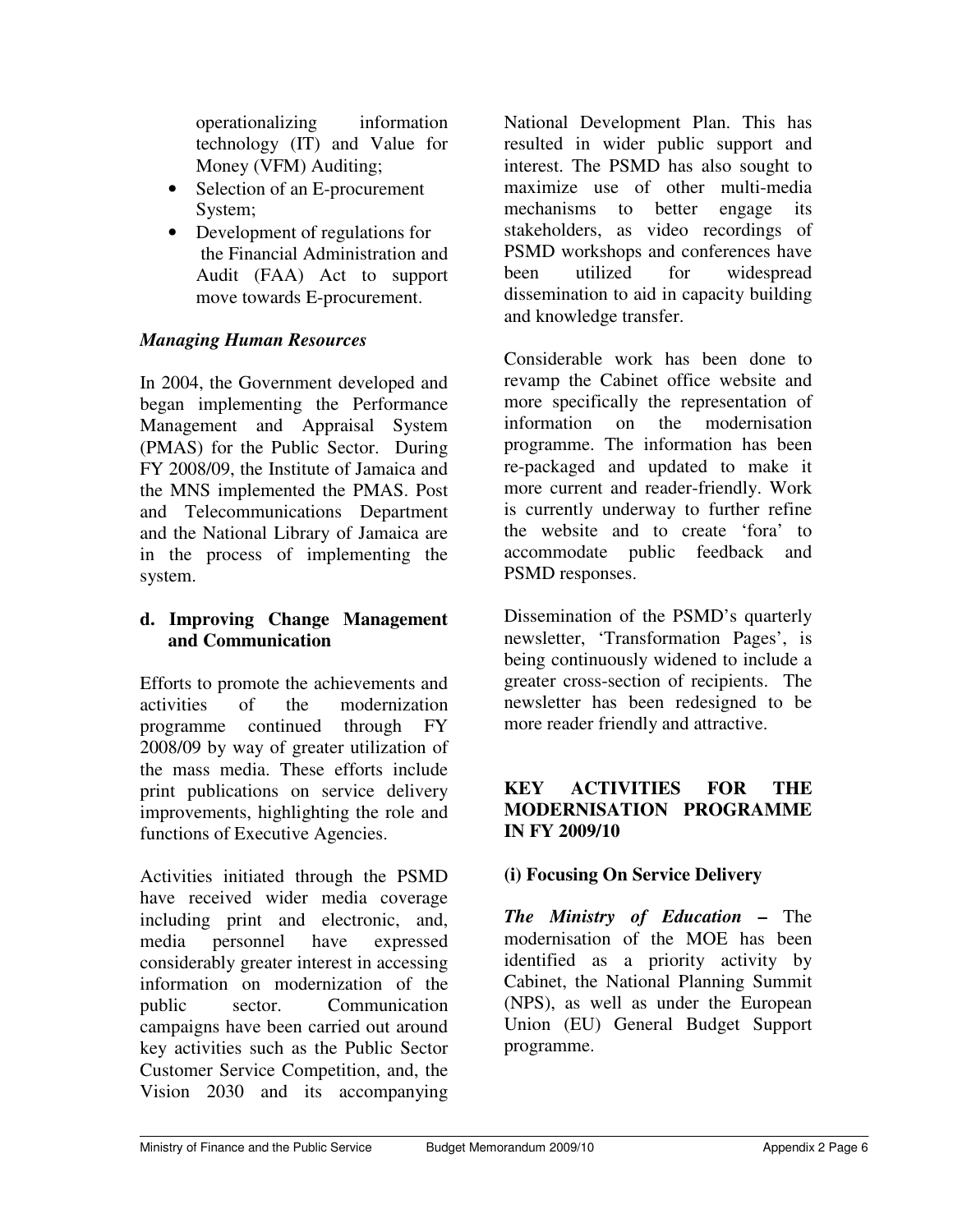Between FY 2009/10 and FY 2011/12, the PSMD will support the MOE in the implementation of its modernisation programme by providing technical support required to:

- Establish the Ministry as a policy-focused ministry which will allow for the strengthening of its capacity to develop, monitor & evaluate the policies and programmes in the educational sector to meet the needs of students (via schools);
- Devolve service delivery to regional education authorities which will manage key functions in support of ensuring school/student performance and providing for greater responsiveness of the education sector to local education priorities and needs;
- Establish the National Education Inspectorate which will be responsible for holding school leadership and management teams accountable for meeting specified goals and standards of operation.

*Development Applications Process* **-** The PSMD, in collaboration with the Local Government Department in the Office of the Prime Minister and National Environmental Planning Agency (NEPA), *et al,* have commenced the redesign of the Development Applications Process as a means of attracting investment and promoting business development. This initiative has also been supported by the Jamaica Chamber of Commerce/USAID Regulations and Legislation Committee. A model Local Planning Authority Framework has been developed. The

model identified best practices to be replicated across all Parish Councils. Over the years the GOJ has undertaken a range of initiatives in relation to the approval process in order to achieve sustainable development. These initiatives, such as Local Sustainable Development Planning (LSDP), were aligned to the implementation of the "Local Agenda 21" at the World Summit on Sustainable Development (Rio 1992) and the Local Government Reform Programme (1993).

The collaborative effort has supported the introduction of a two-tiered system for application processing in NEPA to differentiate large/high-value and smallvalue applications, with provisions for the latter to be processed by the Local Authorities.

The establishment of the National Building Code and related training has also been undertaken. The National Building Code will be fully utilized by all relevant approving agencies. The New Building Act will create the legislative framework to support the building code and activities towards the re-engineering of process flows for all categories and types of development applications will be completed in FY 2009/10.

The PSMD has directly supported the implementation of Automated Management Database Application (AMANDA) in pilot entities in the Manchester Parish Council and the Kingston and St. Andrew Corporation, which is scheduled for completion in the first quarter of FY 2009/10*.* AMANDA is a software utilized for tracking the development approval process in the local authorities.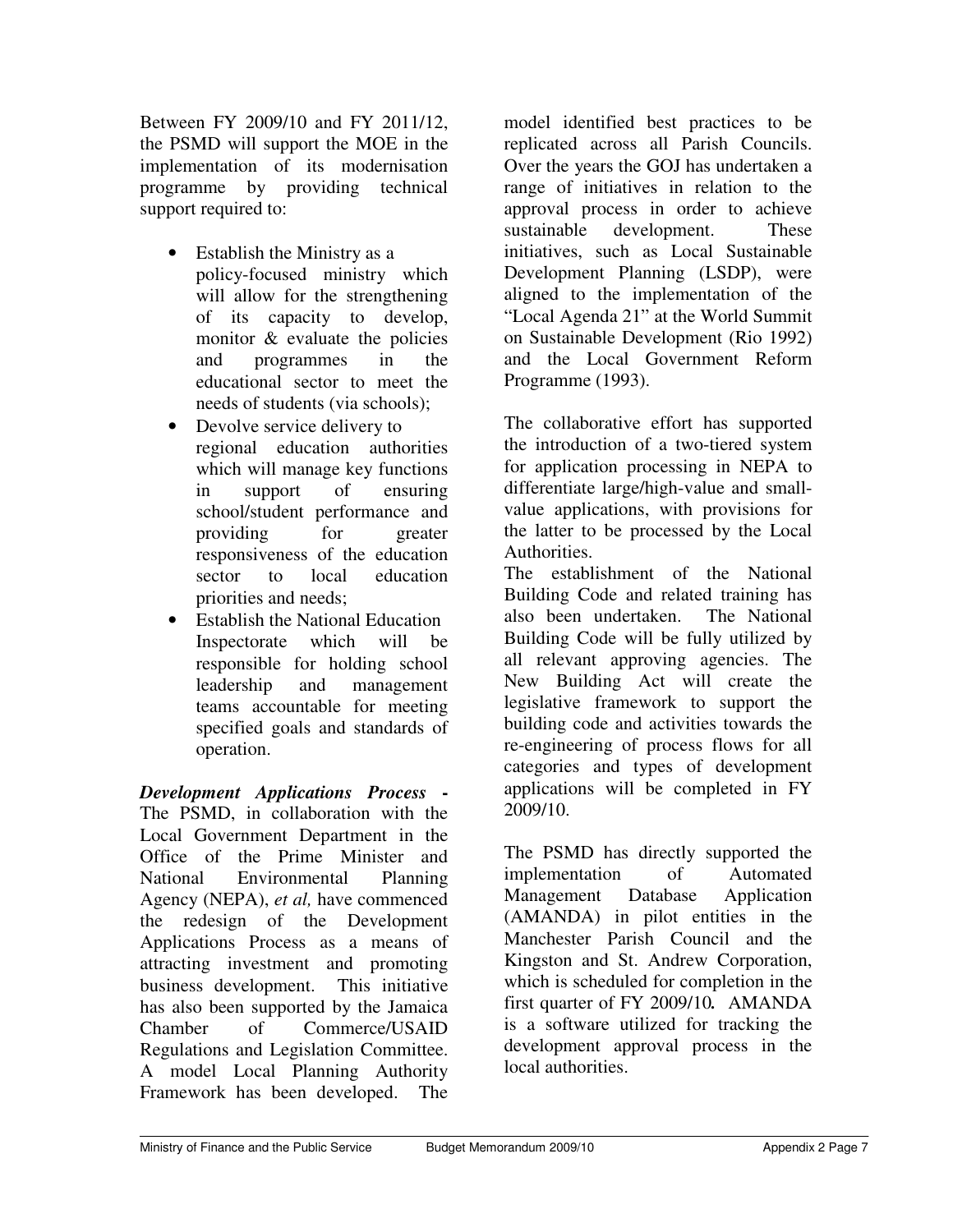The PSMD will also undertake the following in FY 2009/10:

- Completion of a concept and project proposal for the collection of *geo-spatial data* for the preparation of a National Spatial Plan (NSP) for Jamaica, aligned with and supporting the Vision 2030 National Development Plan objectives. This project will be completed in FY 2009/10 and will inform the finalization of the NSP.
- The establishment of the *Environmental Regulatory Authority (ERA)* – As part of the government's thrust to improve the planning and environment framework, the Cabinet Office is spearheading the establishment of the Environment Regulatory Authority (ERA). The ERA will ensure effective environmental policing, compliance monitoring and enforcement.

It is expected that the establishment and operation of the ERA will be spread over a minimum of two (2) years. This will be complemented by the establishment of NEPA as a One Stop Shop, and, the related work in streamlining the Development Applications Processes (DAP). These initiatives will realize efficiencies across the system and promote/support investment, job creation, growth and development.

The *National Public Health Laboratories (NPHL***)** and the blood transfusion facilities provide critical services to the health sector. Improved efficiency and strengthened capabilities in these organizations will directly

impact productivity in the health sector, and implementation of the modernization plans will commence in FY 2009/10.

*Jamaica Customs* – Building on the World Customs Organization (WCO) Time Release Study conducted in FY 2008/09, work should commence during FY 2009/10 with the aim of transforming the Customs Department into an Executive Agency.

## **(ii) Improving Governance and Accountability**

In an effort to improve governance and accountability in the management of public resources the following activities are to be implemented in FY 2009/10:

- Development of Regulations for the Executive Agencies Act;
- Development of a Corporate Governance Framework for public sector entities;
- Formalization and implementation of an accountability framework for Permanent Secretaries, CEOs, and Heads of Agencies and Public Bodies;
- Development and rollout of a framework for regionalizing public sector service delivery.

## **(iii) Improving Change Management and Communication**

In FY 2009/10, the PSMD will implement a strategy that will support the continuous sharing of information on all elements of the modernization programme across the public sector and with the wider society. The following will be finalized in FY 2009/10: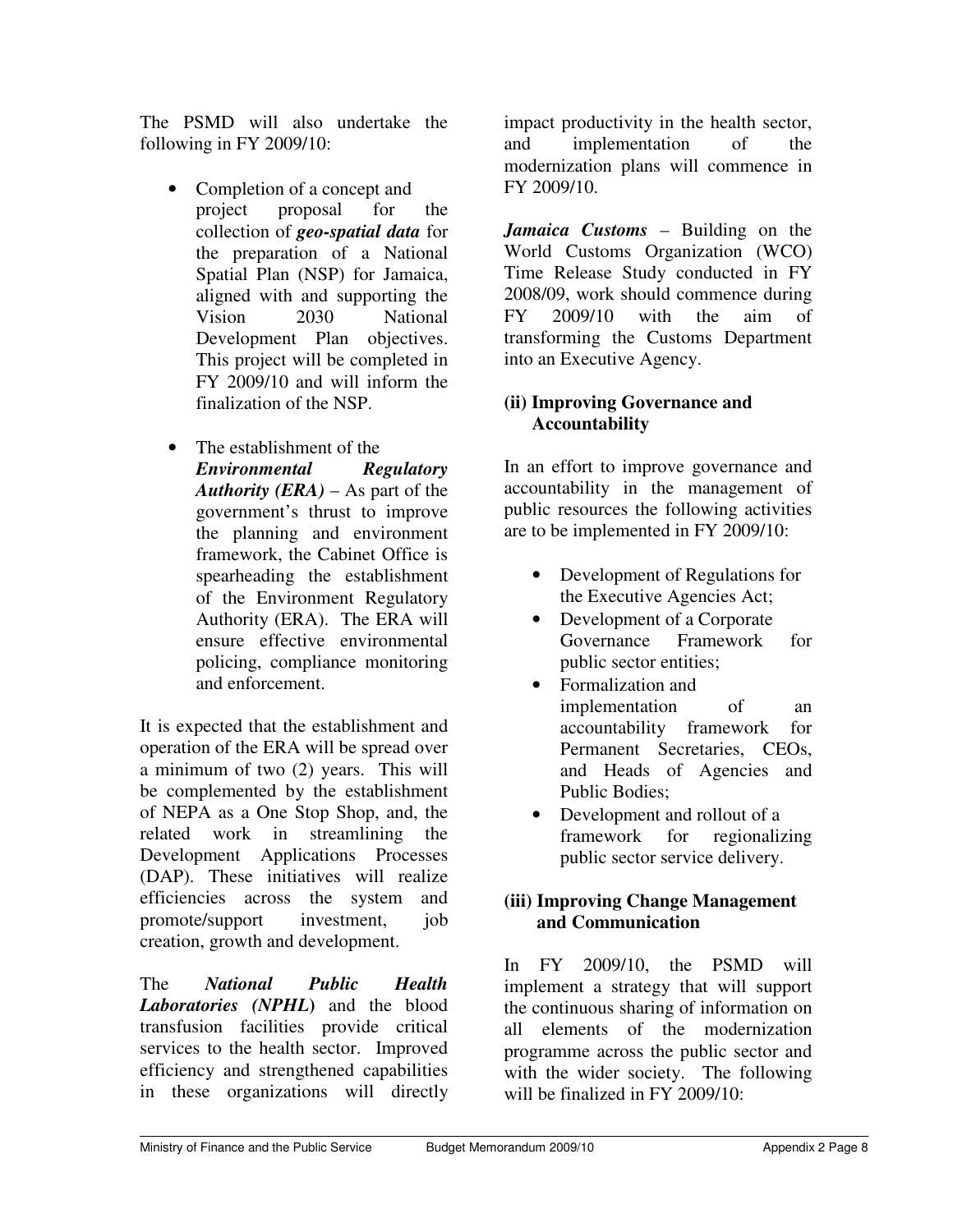- Development of a modernization video to explain in brief the modernization programme and its achievements to date. The video is intended for internal dissemination in order to reacquaint public sector workers with the modernization programme and therefore support efforts to promote greater buy-in. The video will also be structured in a way to allow for public dissemination where necessary.
- The holding of a public-wide logo competition towards development of the modernization brand.
- The production and dissemination of modernization brochures around the key strategic areas of the programme.

### **(iv) Managing For Results**

*Human Resource Information System (HRIS)* – The implementation of this system will facilitate more effective management of human resources across the public sector, with benefits including:

- Timely and more accurate calculation of employee benefits such as pension and leave entitlement;
- Improved management of personnel records;
- Better human resource management and succession planning.

The proposed investment for FY 2009/10 includes definition of the user requirements for the system and the implementation of a pilot in two ministries. The system will eventually be rolled out across the public sector and will be linked with the planned implementation of an Integrated Financial Management Information System led by the MOFPS and supported by PRODEV and the Cabinet Office.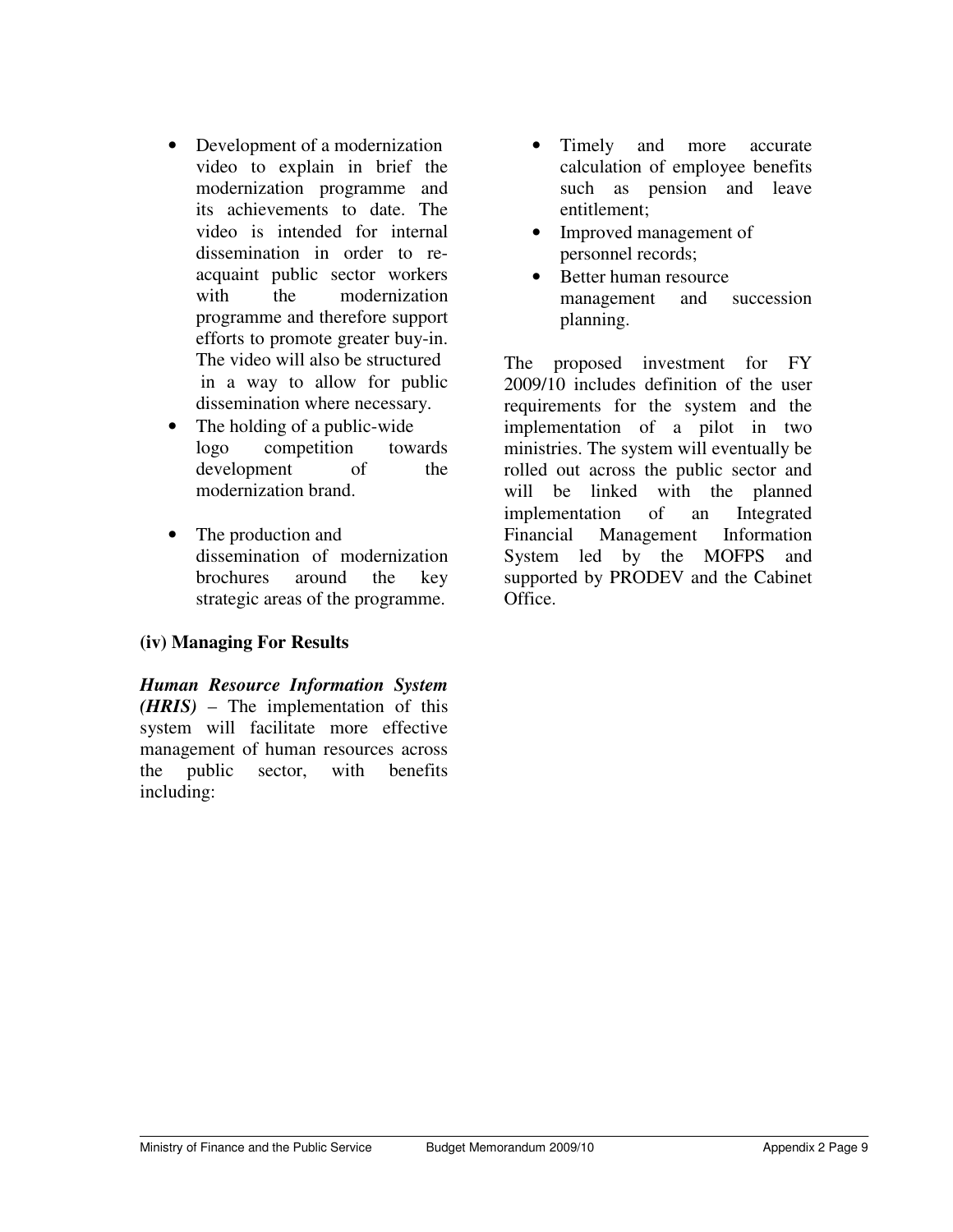## **APPENDIX 3**

## **DEVELOPMENTS IN THE FINANCIAL SECTOR**

FY 2008/09 was challenging, as the global economy entered a period of recession that has been widely considered the worst since the 1930s. Jamaica's financial sector has not been immune or spared from instability in the major financial institutions in the United States and the tightening of credit conditions in the global financial markets. Reduced sources of credit in the international capital markets affected the demand for 'riskier' emerging market debt, and therefore resulted in increased prices on Jamaica's global bonds. This led to some domestic financial institutions being faced with calls for increased collateral on loans secured with the Country's global bonds, which contributed to the demand pressures that developed in the foreign exchange market.

To reduce the vulnerabilities and minimize the level of exposure of the sector, the Bank of Jamaica (BOJ) offered a temporary US dollar loan facility to affected institutions and a committee comprising members from the supervisory authorities, namely Ministry of Finance and the Public Service (MOFPS), BOJ, Financial Services Commission (FSC), as well as the Planning Institute of Jamaica (PIOJ), was established to monitor the developments in the financial markets.

Jamaica's financial institutions remain relatively sound and well capitalized, as the Government continues to strengthen the regulatory framework governing the financial sector.

### **Strengthened Legislative Framework**

Committed to maintaining stability in the financial sector during FY 2008/09, the MOFPS and the regulatory authorities continued their efforts to improve the legislative framework for the financial sector in the following areas:

### *Enactment of Credit Reporting Legislation*

During FY 2008/09, the Credit Reporting Bill was tabled in the Houses of Parliament. The Bill is presently before a Joint Select Committee of Parliament. The Credit Reporting Legislation will facilitate the establishment of a Credit Bureau as this is seen as an important element in managing credit risk in the financial sector.

### *Reform of the National Payments System*

Legislation has been drafted to facilitate the regulation of the National Payments System and to provide the Bank of Jamaica (BOJ) with regulatory oversight, in keeping with the objectives to reform and upgrade Jamaica's National Payments System. The first draft of the Bill has been reviewed by stakeholders. The next step is for submission to the Legislation Committee of Cabinet for consideration.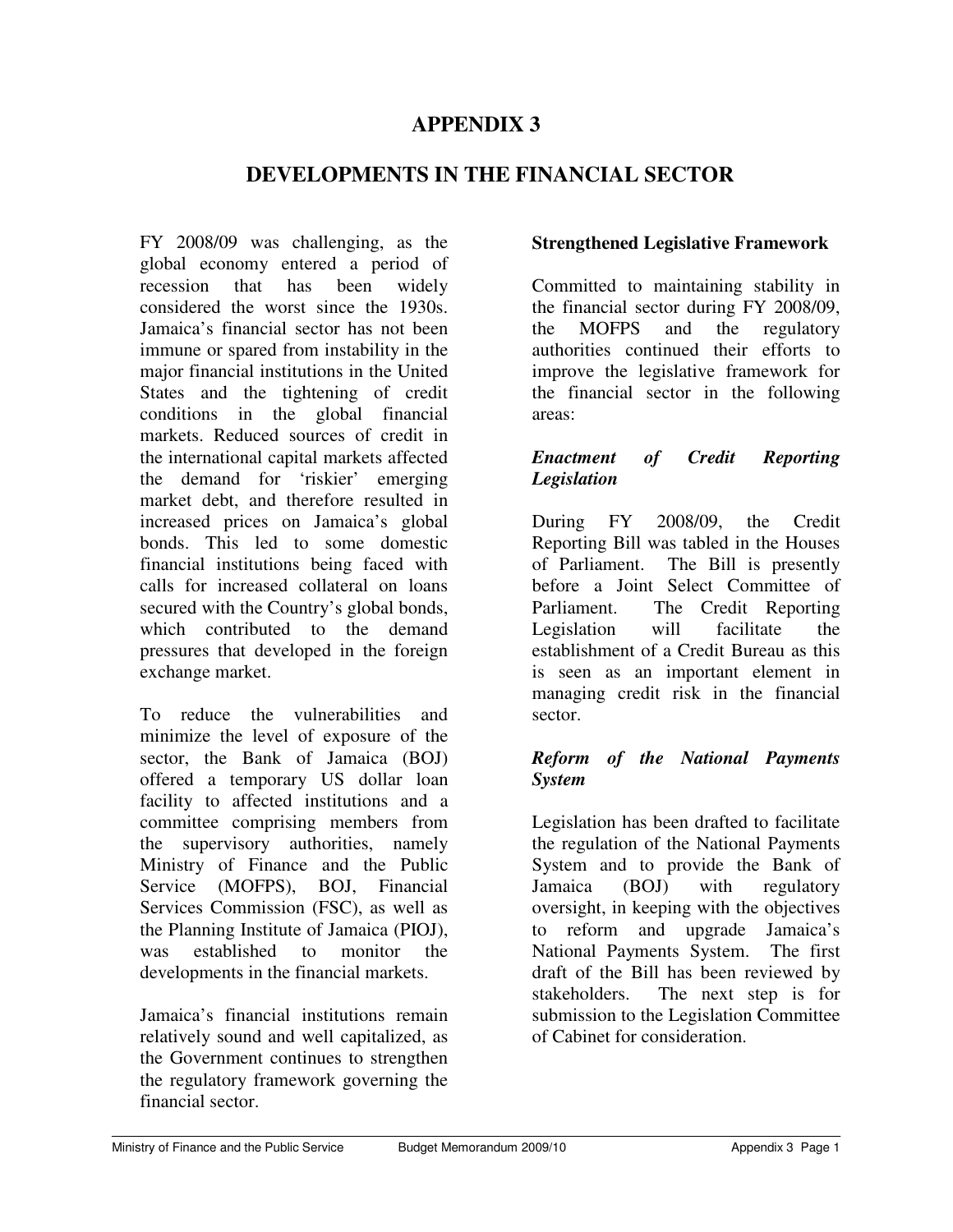### *Pension Reform*

During FY 2008/09**,** Phase II of the Pension Reform initiative was further advanced following the approval from Cabinet for the continuation of drafting of legislation to amend the Pension (Superannuation Fund and Retirement Schemes) Act 2004 and accompanying Regulations. A first draft of the Regulations has been prepared and is being reviewed by stakeholders. The next step is for the Bill to be finalized and submitted to the Legislation Committee for consideration.

The mandatory licensing and registration of all superannuation funds, retirement schemes and pension providers, which began in September 2006 is continuing. The need for amendments to constitutive documents in order to accord with the legislation has resulted in a slower than anticipated approval rate. As at end FY 2008/09, the Financial Services Commission (FSC) received 66 applications for the licensing of administrators and investment managers and 2,846 applications for the registration of responsible officers, superannuation funds, retirement schemes and trustees. Two hundred and seventy six (276) applications were withdrawn due to decisions taken to wind-up some schemes.

As at March 2009, the FSC received 547 applications for the registration of Superannuation Funds and Retirement Schemes. However, only 202 or 37% were properly completed and satisfied the requirements as set out in the Act. With respect to the registration of individual trustees, the FSC received 1,448 properly completed applications and has processed 1,361. The FSC

approved 46 applications for licensing, 23 for investment managers and 23 for pension administrators.

Notwithstanding the large number of applications, the receipt of a significant number of incomplete applications hampered the approvals process.

### *Combating Terrorist Financing*

As it relates to preventing the financing of terrorism, a first draft of the Terrorism Prevention (Reporting Entities) Regulations was prepared and circulated to stakeholders during the review period. As one of the stakeholders, the MOFPS submitted its comments to the Ministry of Foreign Affairs and Foreign Trade (MFAFT). The Regulations impose various requirements on financial institutions, which have the duty to report under the Terrorism Prevention Act. The Financial Investigations Division (FID) of the MOFPS has responsibility for enforcing the reporting requirements for the financing of terrorism.

### *The Financial Investigation Division (FID) Bill*

During FY 2008/09, the FID Bill was submitted to the Legislation Committee for consideration and approval by Cabinet for tabling in Parliament. This Bill was amended to take into account the policy decision to re-establish the Revenue Protection Division (RPD) outside of the FID. The Bill was subsequently tabled in the Houses of Parliament in accordance with legislative procedure.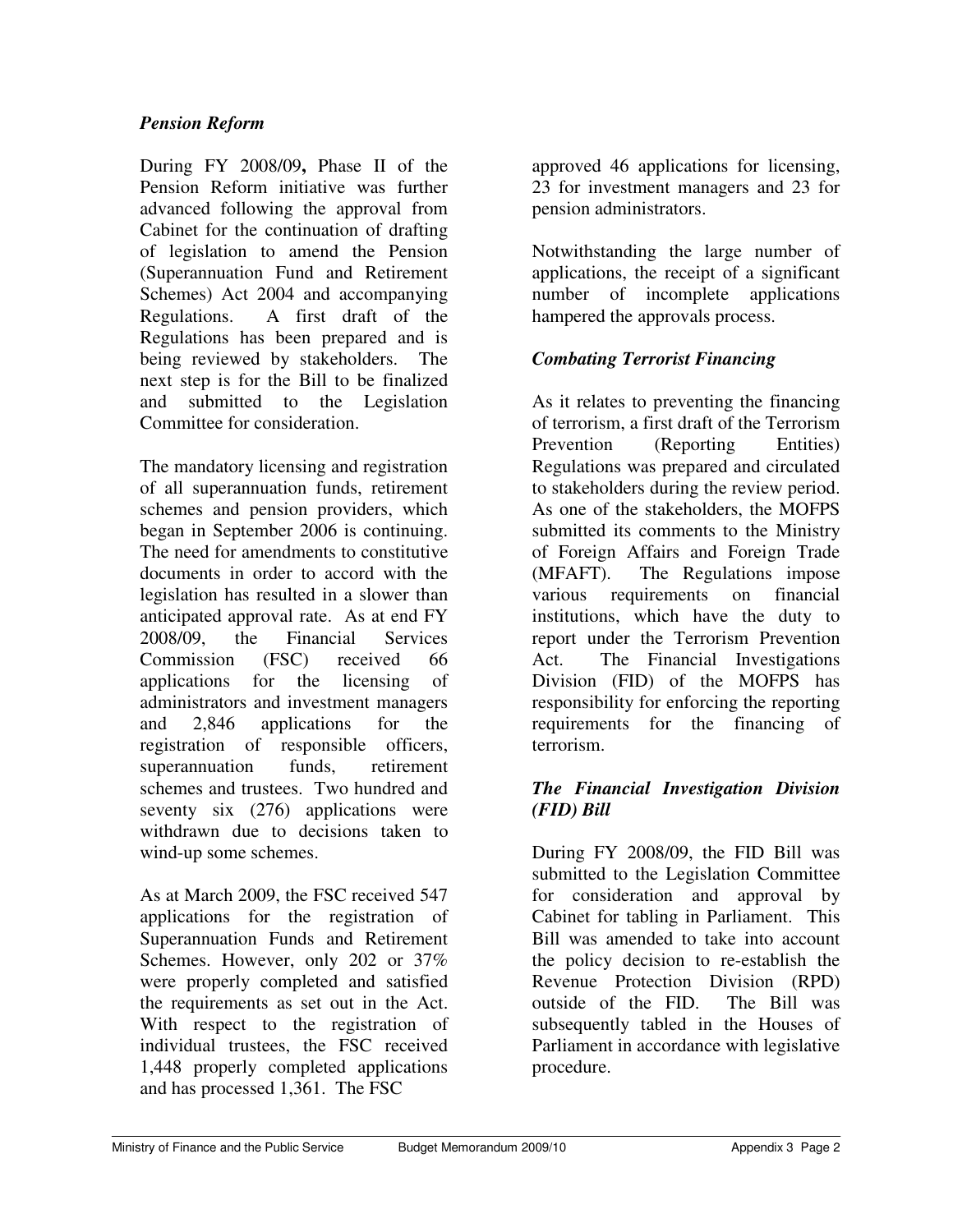The enactment of the FID statute will facilitate the Division becoming a member of the International Financial Crimes Unit, the Egmont Group.

### *Amendment to the Industrial and Provident Societies Act*

Draft Industrial and Provident Societies Regulations were prepared during FY 2008/09 to accompany the amendments to the Industrial and Provident Societies Act. The Cabinet gave approval for the tabling of the Industrial and Provident Societies Bill in Parliament. The next step will be to have the Bill and accompanying Regulations tabled in Parliament.

The legislation to amend the Industrial and Provident Societies Act seeks to modernize and enhance the framework for the supervision of Industrial and Provident societies. These institutions will be supervised by the Registrar of Cooperatives.

## *Deposit Insurance (Amendment) Act*

A first draft of the Deposit Insurance (Amendment) Bill was prepared and is being reviewed by stakeholders. The Bill seeks to address weaknesses identified in the legislation. Among other things, the Bill will provide for:

- Preservation of depositor entitlement;
- Recognition of beneficial interest in Trust Accounts;
- Recognition of beneficial interest of co-owners of Joint Accounts

## *Amendment to the Bank of Jamaica Act*

 During FY 2008/09, the Chief Parliamentary Counsel drafted the necessary legislation to amend the Bank of Jamaica Act to increase the limit for the legal tender of coins. The Bill has been approved by the Legislation Committee in accordance with legislative procedure. The next step is for the Bill to be tabled in Parliament.

### **Activities undertaken by the Financial Investigations Division (FID)**

During FY 2008/09, the FID continued to pursue its mandate of investigating and facilitating the prosecution of financial crimes, including fraud breaches and money laundering.

To this end, the FID continued to collaborate with financial institutions to strengthen Jamaica's anti-money laundering regime. Since the designation of the FID as the Asset Recovery Agency (ARA), it has been developing the institutional framework within which it will carry out this new function. In addition, the FID has been receiving technical assistance from bilateral partners to strengthen its capability to administer the relevant provisions of the Proceeds of Crime Act (POCA).

The FID, during FY 2008/09, achieved successes in completing cases in money laundering, cash seizures, forfeiture and confiscations and requests for cooperation from international counterparts. The FID was also engaged in training persons in anti-corruption and ethics.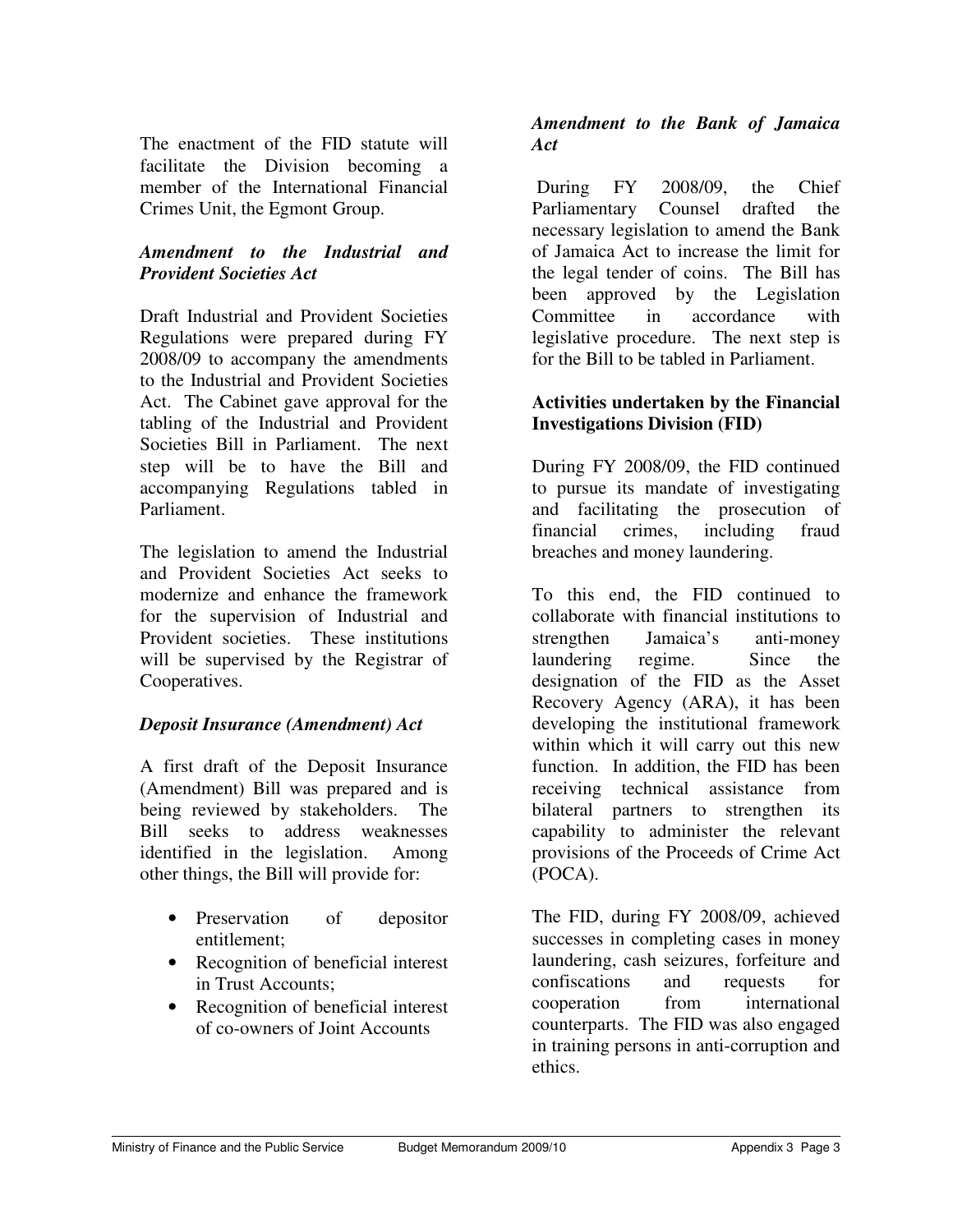### **Financial Institutions Services Limited (FIS)**

During FY 2008/09, FIS continued to deal with a number of divestment, liquidation, and other residual activities, as well as coordinating outstanding litigation matters, as it continued with the winding up operations of both FIS and the Financial Sector Adjustment Company (FINSAC).

Audits of FINSAC for FY 2006/07 and FY 2007/08 and FIS for the FY ending 2006/07 were completed during FY 2008/09. Monies totalling approximately \$22.0mn and US\$5.3mn were collected for the divestment of properties and rental, and for the share of collections from loans sold to Jamaican Redevelopment Foundation (JRF), respectively.

In April 2008, FIS relocated office to the Ministry of Finance and the Public Service's complex at Shalimar Avenue.

FIS encountered various challenges during the period under review. The liquidation of 18 companies has been delayed as 8 are incorporated overseas. Given that these 8 companies are domiciled overseas, liquidation will have to be done in the country of registration. The other 10 companies have outstanding litigation matters. FIS has also encountered delays in matters that require legal representation.

## **Developments with Alternative Investment Schemes**

During FY 2008/09, the fallout from alternative investment schemes continued to unfold, affecting a wide cross-section of Jamaicans. The

authorities continued their efforts in dealing with the various Unregulated Financial Organizations (UFO's). The FSC published a list of unregistered investment entities not licensed or registered to solicit or receive investment funds from members of the public.

Throughout the review period, the FSC continued to issue and enforce Cease and Desist Orders. A cease and desist order is an instruction to an entity requiring it to discontinue any business transactions, or any actions which are in contravention of any of the acts that have provisions for the regulation of the financial sector. The Order is subject to be lifted, once the requirements for licensing are met.

## **The Proposed Areas of Focus for FY 2009/10**

During FY 2009/10, efforts will concentrate on the following:

- Finalizing draft legislation under Phase II of the Pension Reform to allow for tabling in the Houses of Parliament;
	- Completion of the legislative framework to facilitate Credit Reporting;
- Facilitating the enactment of legislation for the regulation and operation of the National Payments System;
- Facilitating the enactment of legislation for the revision of legal tender limits;
	- Extensive use of the provisions of POCA to enhance the fight against financial crimes;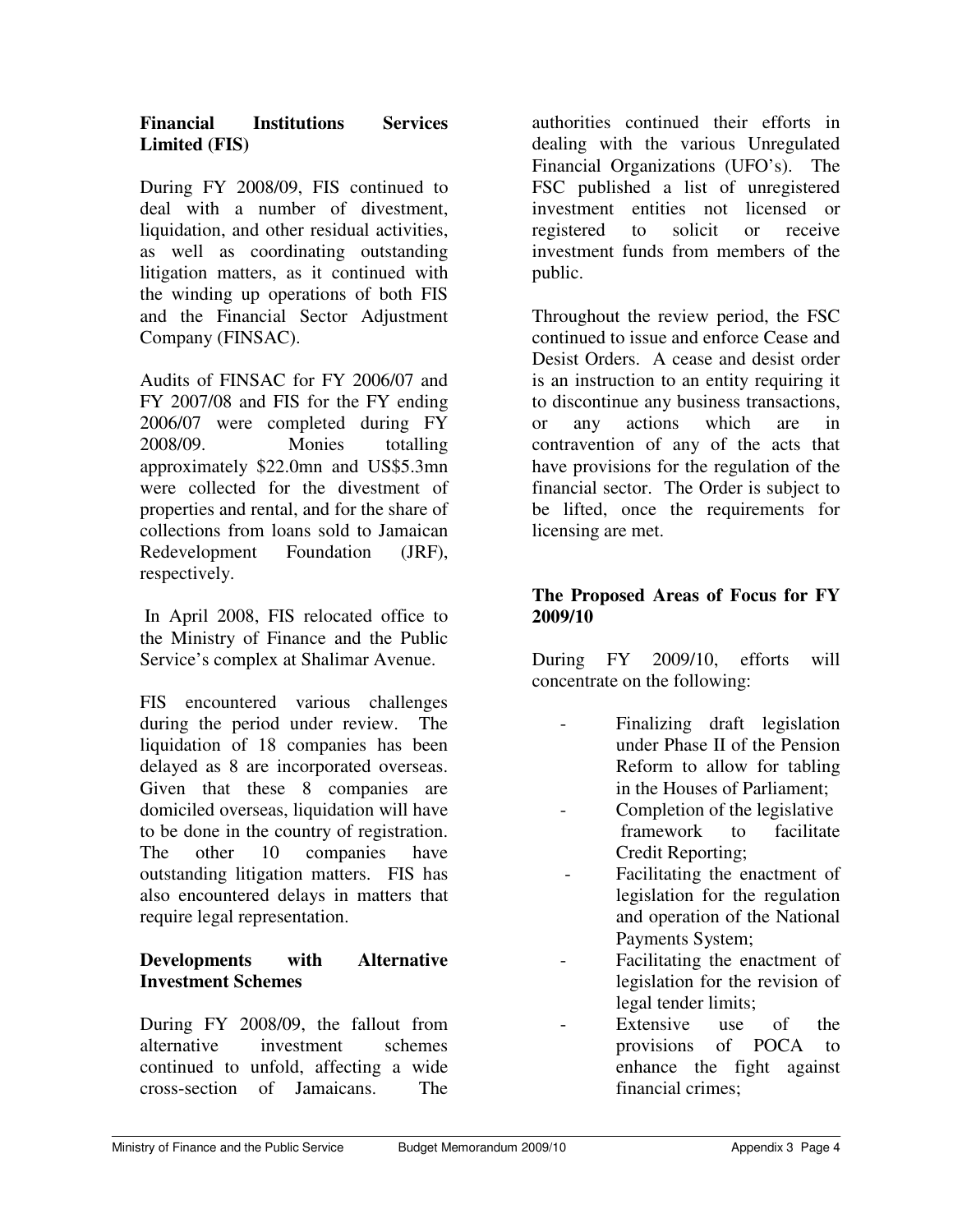- Completion of the implementation of the electronic Case Management System to achieve online reporting by financial institutions;
- Continued effort by the FID to become a member of the Egmont Group;
- Completing the set up and staffing of the ARA;
- Training staff in civil recovery and terrorist financing;
- Facilitating training and compliance of societies registered under the Co-operative Societies Act;
- Assessing the vulnerability of registered charities and money lending organizations to money laundering activities;
- Processing of Cross-Border Currency Transactions Reports;
- Continue with the divestment of remaining properties/ shares/assets held by FIS;
- Finalizing the liquidation of dormant companies, coordinating outstanding litigation matters and finalizing all outstanding issues for sale of loans to JRF and sale of Life of Jamaica (LOJ) to Sagicor Life Jamaica Limited;
- Completing the audit for FIS for 2007/08.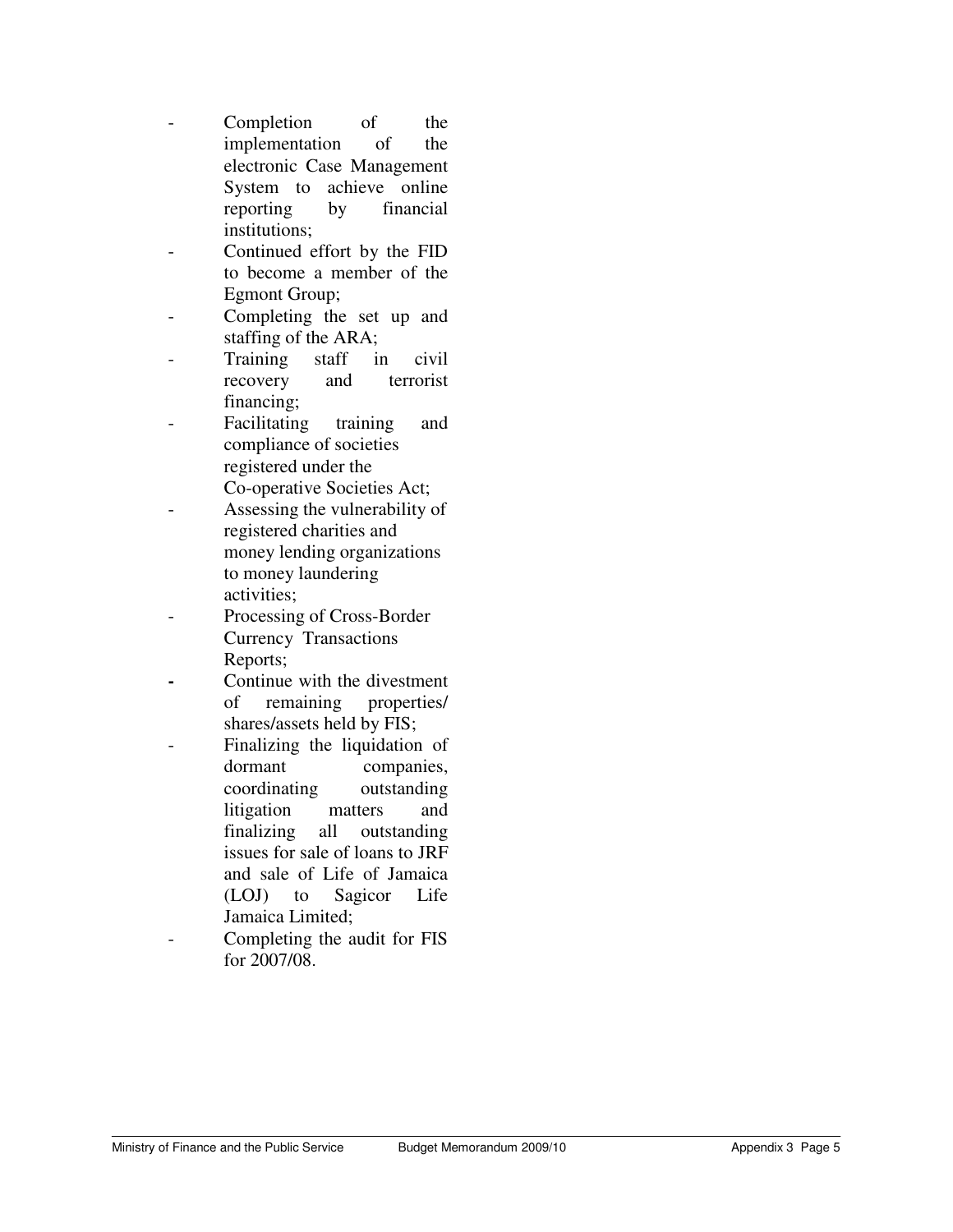## **Appendix 4**

## **TAX ADMINISTRATION**

### **FY 2008/09 REVIEW**

The mission of Tax Administration (TA) focuses on collecting the revenues due in an equitable and efficient manner while achieving high levels of voluntary compliance and maintaining public confidence. Emanating from the mission are four (4) high level strategic objectives:

- 1. To collect the revenues due;
- 2. To improve compliance through harmonization of programmes in service, education and enforcement;
- 3. To improve information and communication technology (ICT);
- 4. To improve organization and management skills.

During FY 2008/09 a number of strategies were designed to ensure the revenue target would be achieved. The net tax revenue target was set at \$265.1bn, representing \$45.6bn or 20.8% above collections for FY 2007/08. This level of tax inflow was to be buoyed by:

- An increase in business activities;
- Improved tax compliance programme;
- Improved tax collection drive;
- Administrative reform with special emphasis on Jamaica Customs Department (JCD);
- Reintroduction of the Revenue Protection Division (RPD);
- A new tax package for the year;
- Introduction of a Tax Amnesty programme.

The amnesty programme resulted in \$7.8bn collected in FY 2008/09. This represents an increase of \$3.0bn or 61% over the targeted \$4.9bn.

During FY 2008/09, structural and operational changes were made within the Customs Department, including: creating a sterile environment for processing entries and streamlining the process flow of documents.

General Consumption Tax (GCT) efiling was successfully implemented during FY 2008/09. This allowed taxpayers to file their GCT returns online. The option to pay online has been available since October 2005.

### **Revenue Collection**

Collections during FY 2008/09 amounted to \$246.2bn or 92.9% of the revenue target of \$265.1bn. This represents an increase of 12.2% over collections for FY 2007/08.

### **Improved Compliance**

Returns filed for the major tax types increased by 20% over FY 2007/08 with taxes declared and paid on the returns both increasing by 14%.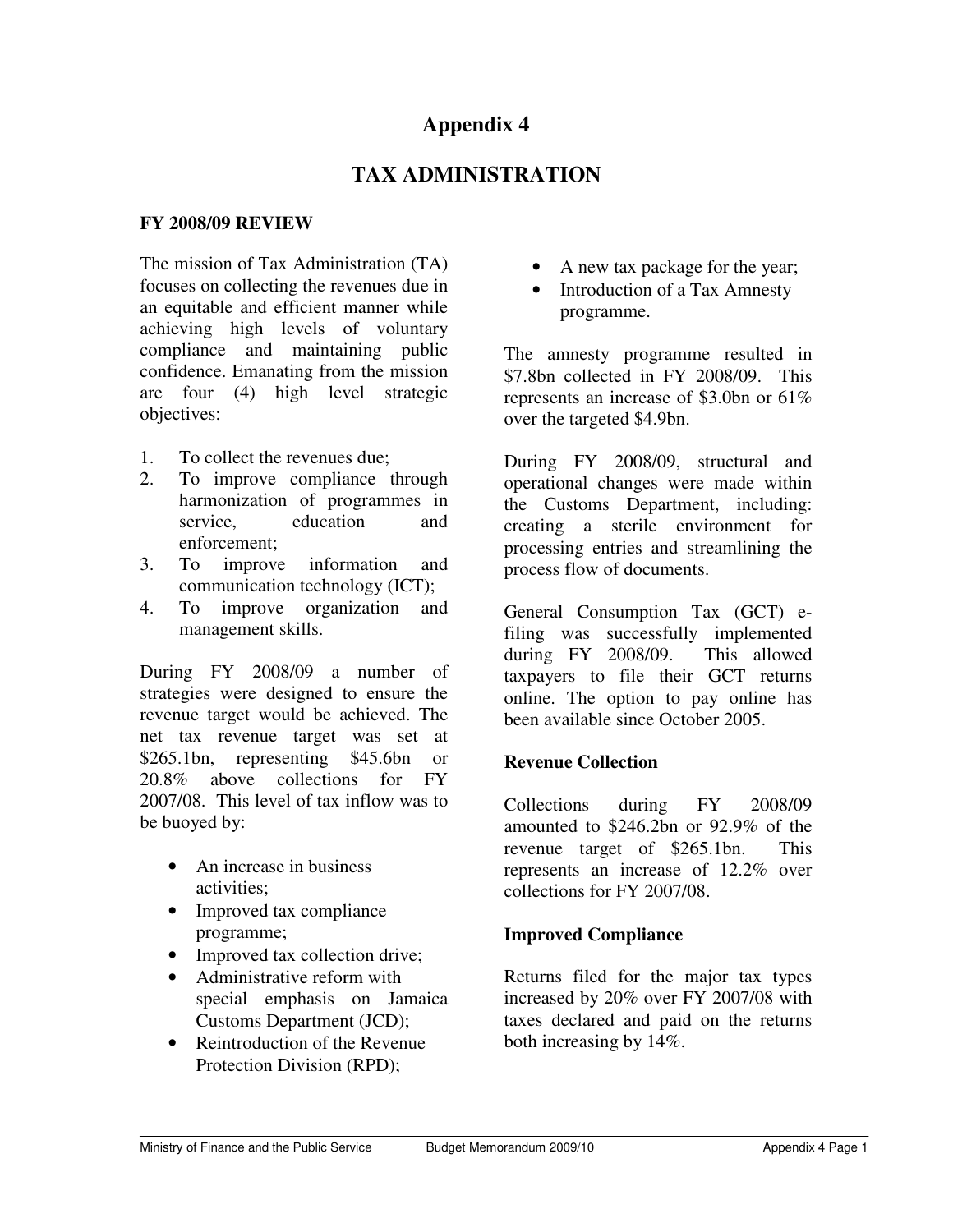Seven thousand seven hundred and fifty six (7,756) new taxpayers were identified as at end February 2009. This was 28% more than for the same period last year when 6,080 new taxpayers were identified.

The majority of these new taxpayers were identified during the period of the amnesty programme.

Audit coverage increased by 8.7% over FY 2007/08. Additional enforcement measures through the Courts resulted in additional revenue intake from 47 criminal and civil litigation cases, while as at February 2009, Customs made 142 narcotics seizures and arrested 40 persons for breaching Customs laws.

Other notable developments during the fiscal year included:

- Continuation of the public education programmes geared at informing taxpayers about their rights and obligations, with over 230 public education programmes delivered, including 36 lectures and seminars under the Schools Tax Education Programme (STEP);
- A new tax office was opened in Portmore, St. Catherine in July 2008;
- The X-ray Unit at Customs was established and staffed. The role of this unit is to conduct nonintrusive examinations on containers of imports and exports;

• A review of operations of the Inland Revenue Department (IRD) was conducted resulting in the establishment of new positions to reflect appropriate levels and grades for various jobs.

### **PROPOSED STRATEGIES FY 2009/10**

TA is committed to a three (3) year reform project as its primary strategy for strengthening the Administration to stimulate greater voluntary tax compliance. This is so, notwithstanding the implementation of the Tax Administration Reform Programme (TaxARP) nine years ago, at which time there was a general consensus that TA was in need of further improvement to make it more efficient and effective. As such, a review of tax and customs administration reform, and subsequent recommendations for the way forward by a team from the International Monetary Fund (IMF) Fiscal Affairs Department and the Caribbean Technical Assistance Centre (CARTAC) took place in FY 2006/07. This engagement was revisited in FY 2008/09 as the majority of the then recommendations were not fully implemented.

Along with recommendations from the United States Treasury and IBM Reengineering Review, TA is currently undergoing another reform exercise.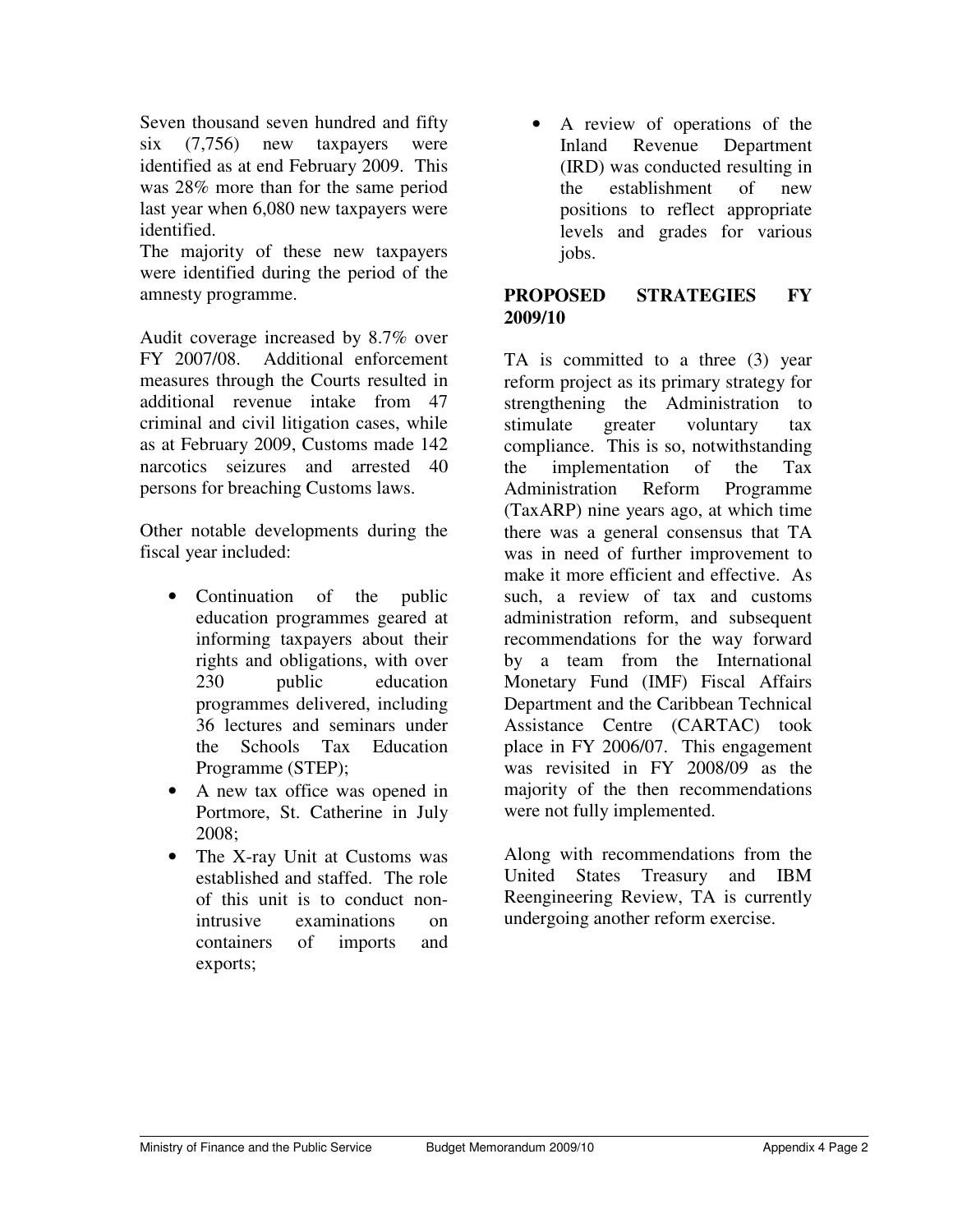The primary objective of this reformation is the institutional strengthening of the Administration's ability to encourage voluntary tax compliance. The reform will proceed along two lines – establishing Tax Administration (TA) to focus on domestic taxes, and establishing the Customs Department as an Executive Agency.

### **Tax Administration (TA) – Domestic Taxes**

The project commenced on January 12, 2009 and is slated to end in December 2011. The reform will incorporate a widening of the tax base, facilitating tax compliance, strengthening enforcement and restructuring along customer-centric lines.

The general purpose of the project is to increase revenue through significant improvements in the efficiency and effectiveness of the organization of domestic tax with the following main objectives:

- To reduce dependence on borrowing by making additional financial resources available on a sustainable basis to finance budgetary needs;
- To widen the tax base through increased efficiency of operations;
- To contribute directly to macroeconomic stability, stimulate greater voluntary compliance and collect more revenues.

The reform will include the revision of the structure, the implementation of 'headquarters' units and improvement in the management information and performance management systems of TA.

The initial stage of the reform focuses on:

- The establishment of a Large Taxpayer Office in April 2009. This office will provide all services to an estimated 500 large taxpayers who are responsible for 48% of total revenue collected;
- The establishment of an in-bound and out-bound Customer Care Centre to contribute significantly to improving staff productivity, the quality of taxpayer service and improving tax compliance;
- The decentralization of the processing of returns, refunds and registration of taxpayers to enhance accountability and improve quality, accuracy and speed of service.
- The establishment of a Forensic Data-Mining Intelligence Unit (FDIU) to carry out data-driven intelligence gathering for use in strategic risk assessments. The unit will be mandated to identify for tax purposes, persons who are not captured by the system, as well as identify those who are already in the system but have been noncompliant in filing true and correct tax returns.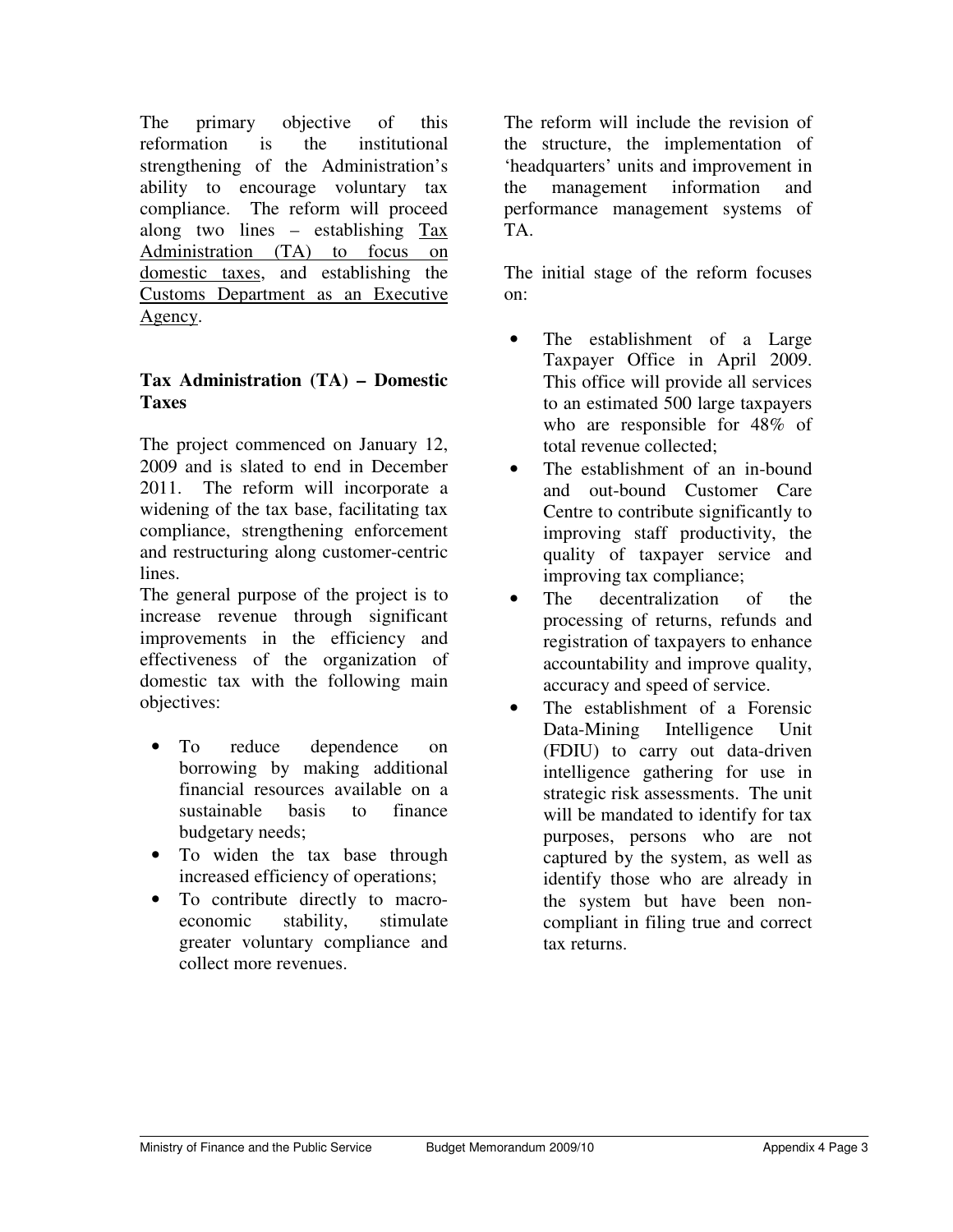Some of the benefits envisioned from the reform are:

- 1. The Commissioner General having full authority for administering all domestic tax laws;
- 2. The auditing of medium and small taxpayers taking place from service centres;
- 3. The removal of duplication of information and communication services across departments;
- 4. The opportunity to strengthen the re-engineering of processes to improve efficiency and produce better information for boosting tax compliance;
- 5. Dedicated programmes to analyze available taxpayer data and better inform operational plans and their execution;
- 6. Specific attention to risk management approach supported by stronger information technology;
- 7. More effective handling of staff matters with single responsibility and authority to each field office and the decentralization of human resource services to the regional level.

## **Improve Revenue Inflow**

TA will continue to implement compliance measures aimed at boosting inflows. These measures will focus on:

- Improving Compliance;
- Improving Information & Communication Technology;
- Improving Organization and Management;
- Enforcement.

## *Improving Compliance*

TA will continue to harmonize programmes in service, education and enforcement in order to reduce compliance costs while improving voluntary compliance.

### *Taxpayer Service*

Having established a LTO aimed at building customer-centric relationships with large taxpayers that have the greatest impact on revenue collections, the unit will focus on enticing/inviting large taxpayers to make use of this optional facility. Additionally, by providing exceptional customer service, it is anticipated that by March 2010 the top 454 largest taxpayers will be using this service channel.

A Tax Reminder System is now in an advanced stage of development and was designed to leverage cellular phone and e – mail access technologies to inform taxpayers of their due dates, for Income Tax, GCT, Motor Vehicle Registration, Driver's Licence, among other obligations. In addition there will be continued expansion of e-payment facilities and introduction of e-filing of tax returns to allow for an increase in the number of taxes and deductions that can be paid online.

## *Taxpayer Education*

TA will continue to develop and expand marketing and educational programmes aimed at engaging the general public. The public relations programme will involve the use of more diversified communications channels. Partnership arrangements with media houses,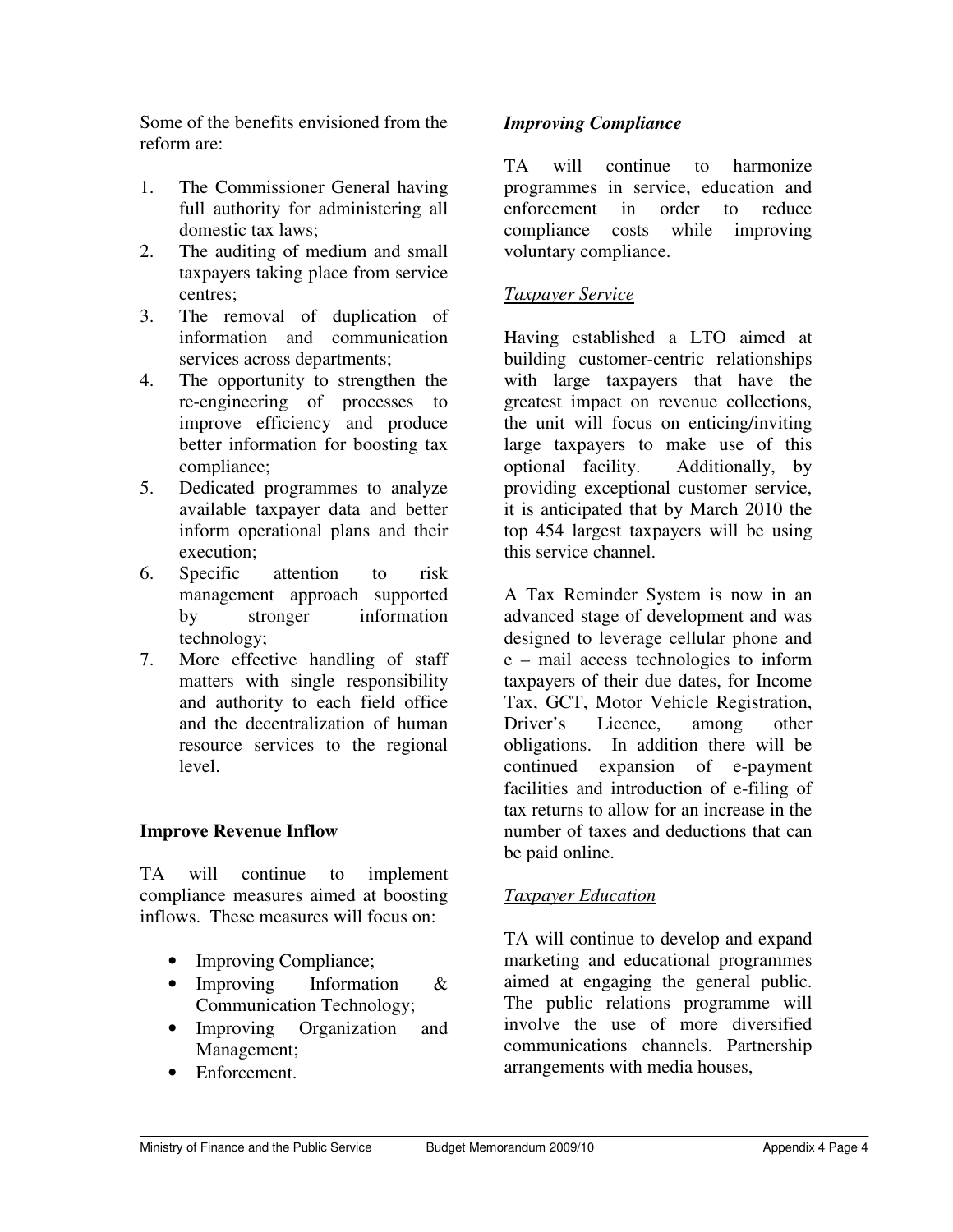online advertisements and the TA website will be leveraged to reach a wider cross section of the public. Strategic partnership with key stakeholders will also be deepened. The main advertising message to be sustained through the year will feature the theme, "*your taxes hold the key for … education, health, security, et al"*  the objective being to engender a strong tax paying culture.

With respect to taxpayer education, programmes will be customized to meet the needs of targeted stakeholders, primarily Small and Medium sized Enterprises (SMEs) and lending agencies. Tax classes will be developed for key industry groups, including professionals. The Schools Tax Education Programme (STEP) will be further expanded to include more secondary and tertiary students, particularly community colleges. Publications will be developed to be more user-friendly and a key deliverable will be a Tax Kit for new business entrants.

## *Improving Information & Communication Technology*

Efforts will continue to leverage technologies to better support the strategic objectives of TA. In order to improve the TA's servicing of its taxpayers, enhancements will be made to business functions and system modules such as:

- Audit to improve recording of the accounting for assessments, objections, appeals;
- Revenue Accounting to automate the process for the efficient

functioning of the Revenue Accounting Unit of IRD;

- Taxpayer Accounting to resolve all outstanding taxpayer accounting issues inclusive of the withholding tax;
- Case Tracking to review, enhance and implement the Lotus Notes Case Tracking System;
- Interface to review and implement interfaces with Stamp Duty and Customs Systems;
- To implement a taxpayer reminder service utilizing short message services and email.

A request for proposal (RFP) will be issued for the design and development of a Tax Administration Business Intelligence System (TABIS), a data warehouse solution. This system will provide TA with the capability to:

- − Consolidate and report on the collection from all TA revenue points;
- Establish a Decision Support System utilizing taxpayer information;
- Utilize information from third party sources;
- Use available data to drive Classification and Risk Management programmes.

## *Improving Organization and Management*

Findings from the IMF/CARTAC study highlighted limitations to the current organization and management component that act as inhibitors to the efficient and effective collection of revenues. This includes duplication of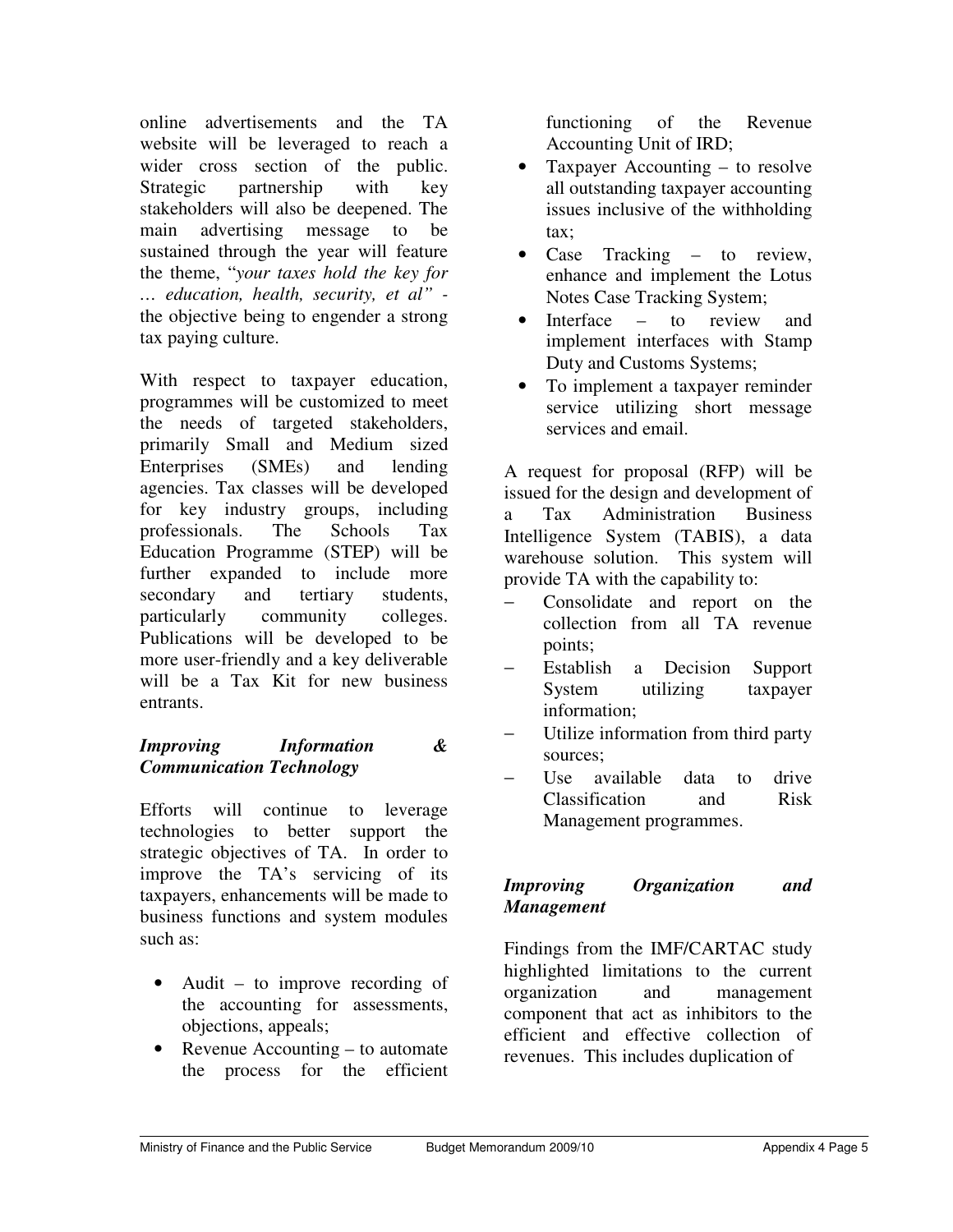effort across the existing departments,

limitations of the Revenue Administration Act (RAA) that prevents the Director General from having proper authority to exercise needed management control and oversight.

Changes to the organization and management will include:

- Separation of the Headquarters Function (planning, monitoring and controlling) from Field Operations;
- Clear line of command for all entities (tax offices, service centers, regional offices and the large taxpayer office – each with a single head) and functions (e.g. taxpayer registration, collections and enforcement, audit and investigation);
- Consolidation of the ICT, human resources, finance and administration services within one division (rather than their current separate existence within three departments);
- The centralization of planning  $\&$ research functions and directed from head office and not fragmented across departments as currently exists.

## *Enforcement*

To improve collections while broadening the tax base, special emphasis will be on intelligence- driven risk assessment through developing a forensic dragnet that will profile each taxpayer by lifestyle, age and industry to be utilized

in assessing the level of taxes due irrespective of what was filed or not filed.

## **Customs Modernization - Customs Department (Executive Agency)**

The Customs Modernization Project will proceed along the lines of Customs becoming an executive agency within an estimated 2-year period. It is anticipated transformation of the customs workforce enabling a reduction in corruption and improving overall efficiency and effectiveness by improving the recruitment mechanism, compensation and accountability of staff.

Components of the project are similar to the domestic tax reform. These Include:

- Amending legislation where necessary;
- A new organization structure including the concept of a head quarters function separate from field operations;
- Ensuring the safeguard of the current exchange of taxpayer/trader specific information with Ministries, Departments and Agencies (MDA's);
- Modernization of business processes to ensure customs meet its current and future needs;
- Improved Management Information System (MIS);
- Improved development of risk management criteria and overall performance management.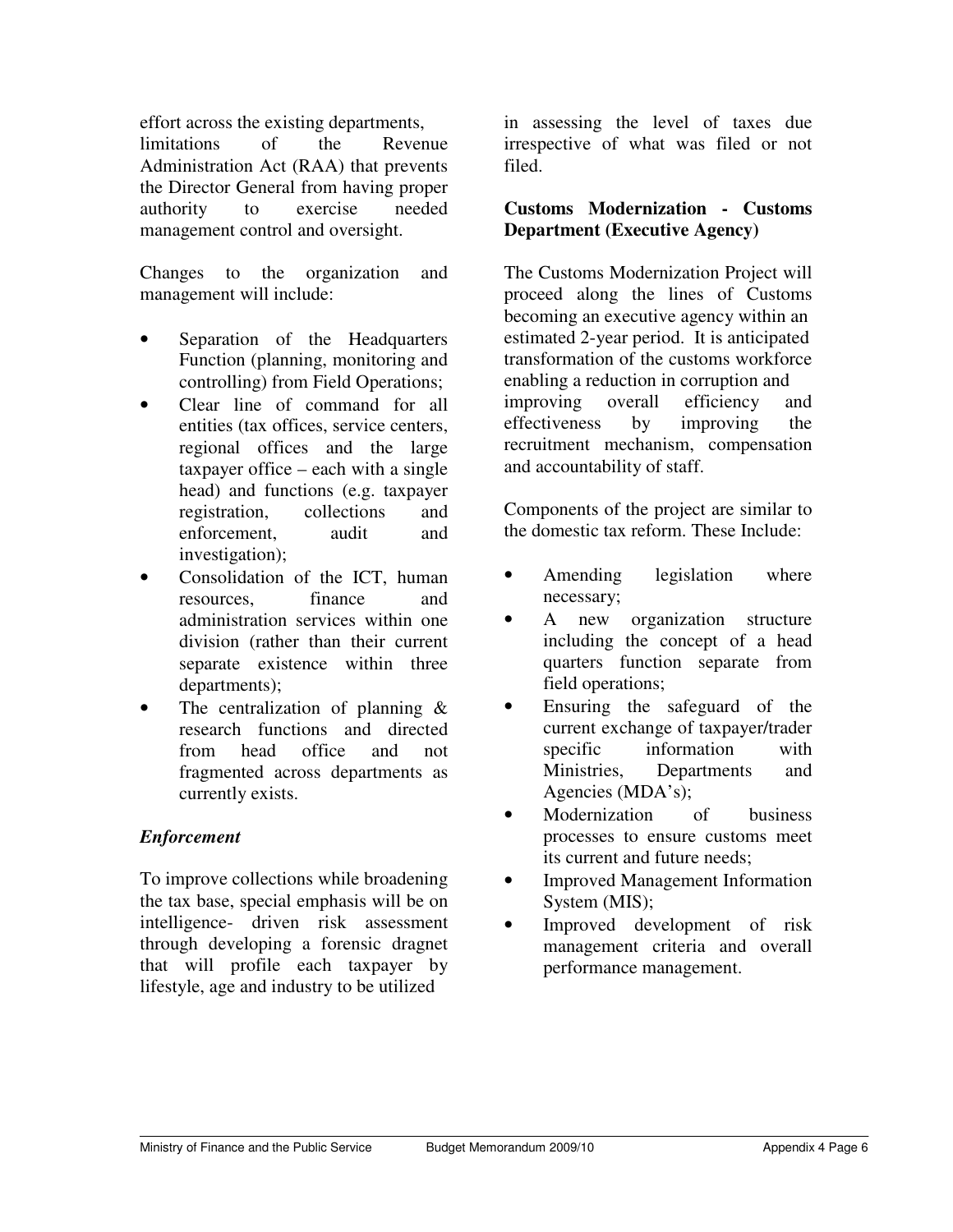# **2009/2010 Jamaica Budget Estimates (Gross) by Selected Ministry Groups – Part 1**

## **Total**







### **Ministry of Finance and the Public Service**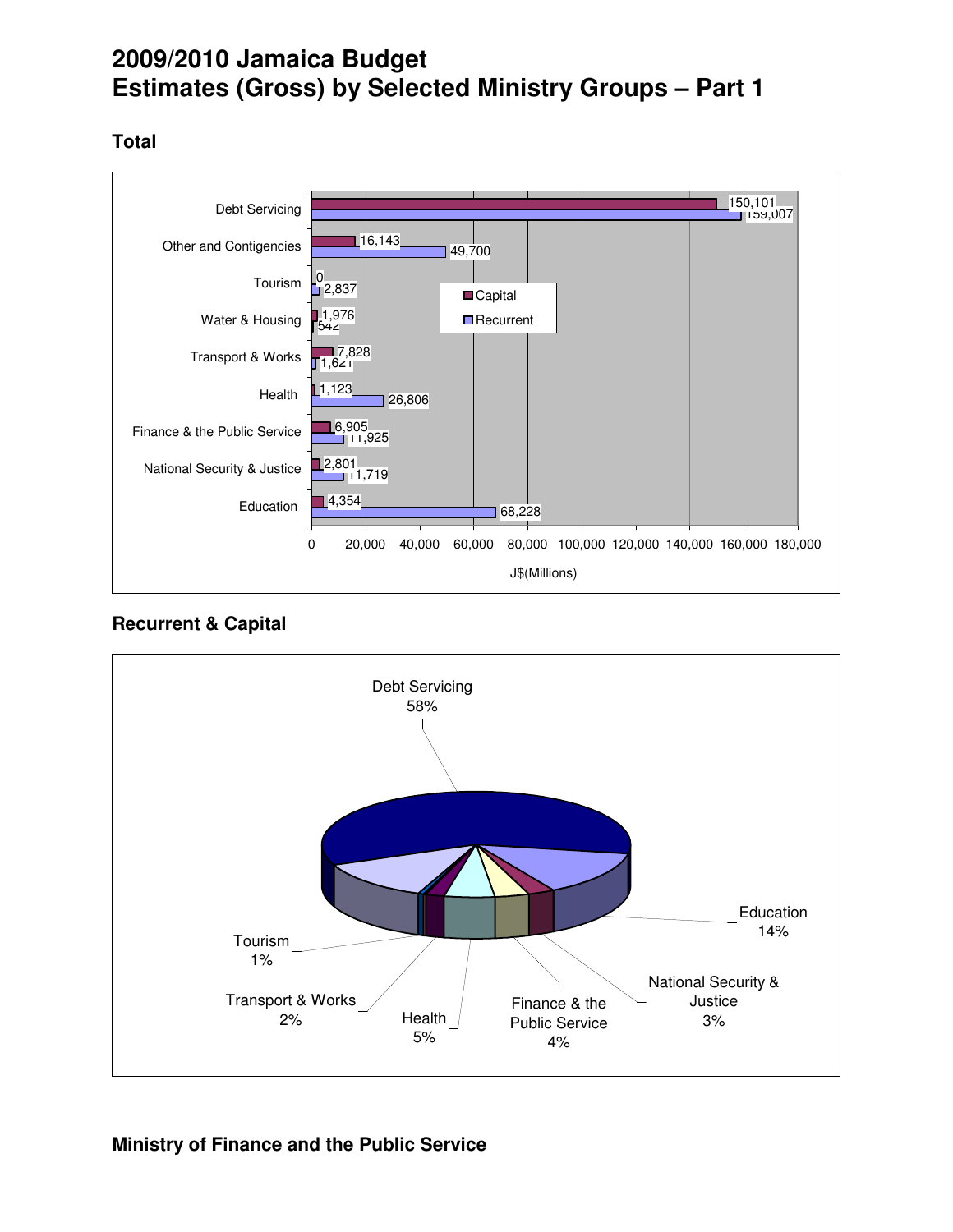# **2009/2010 Jamaica Budget Estimates (Gross) by Selected Ministry Groups – Part 2**

## **Recurrent**



## **Capital**



## **Ministry of Finance and the Public Service**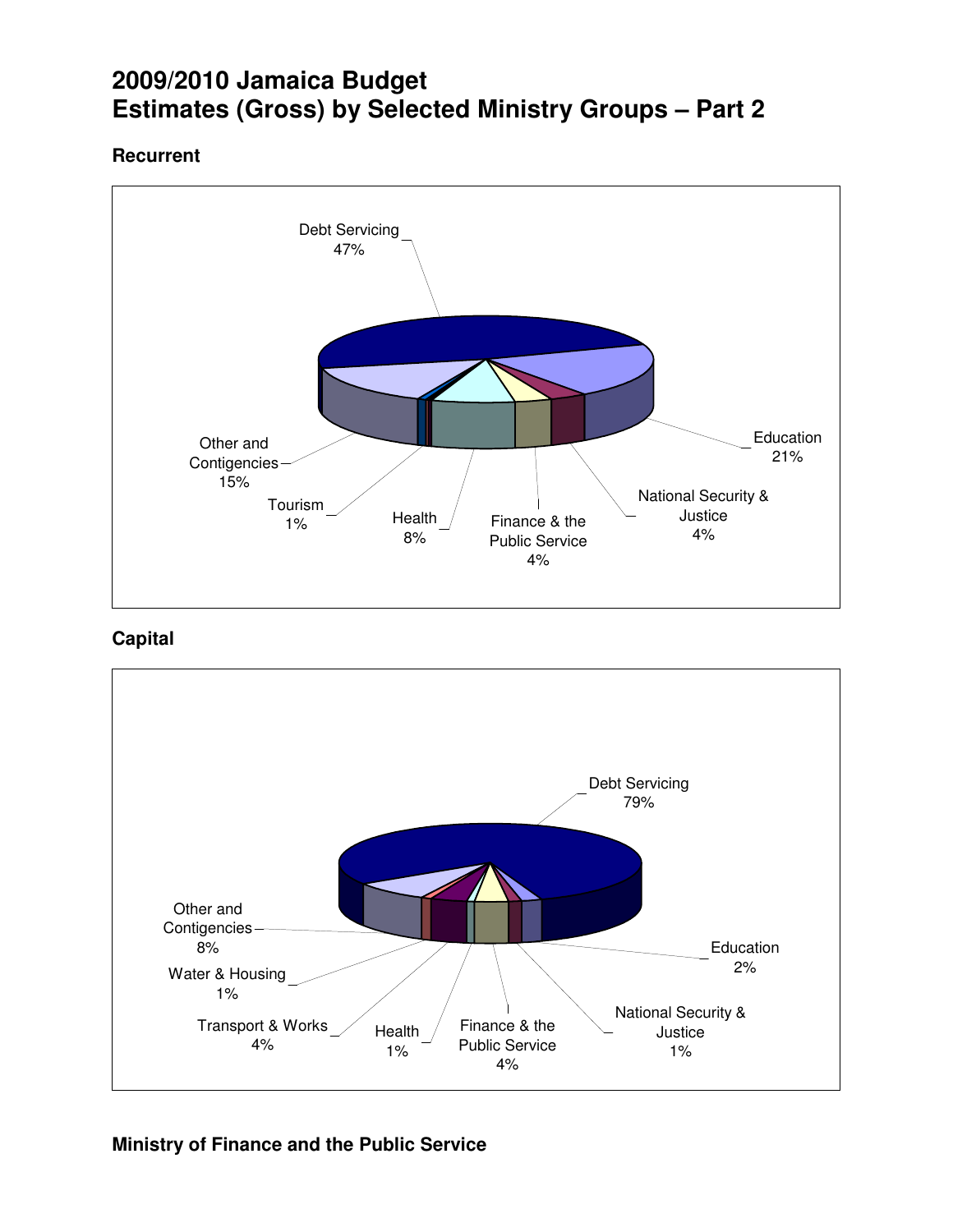# **2009/2010 Jamaica Budget Estimates (Net of Debt) by Selected Ministry Groups – Part 1**

## **Recurrent & Capital**

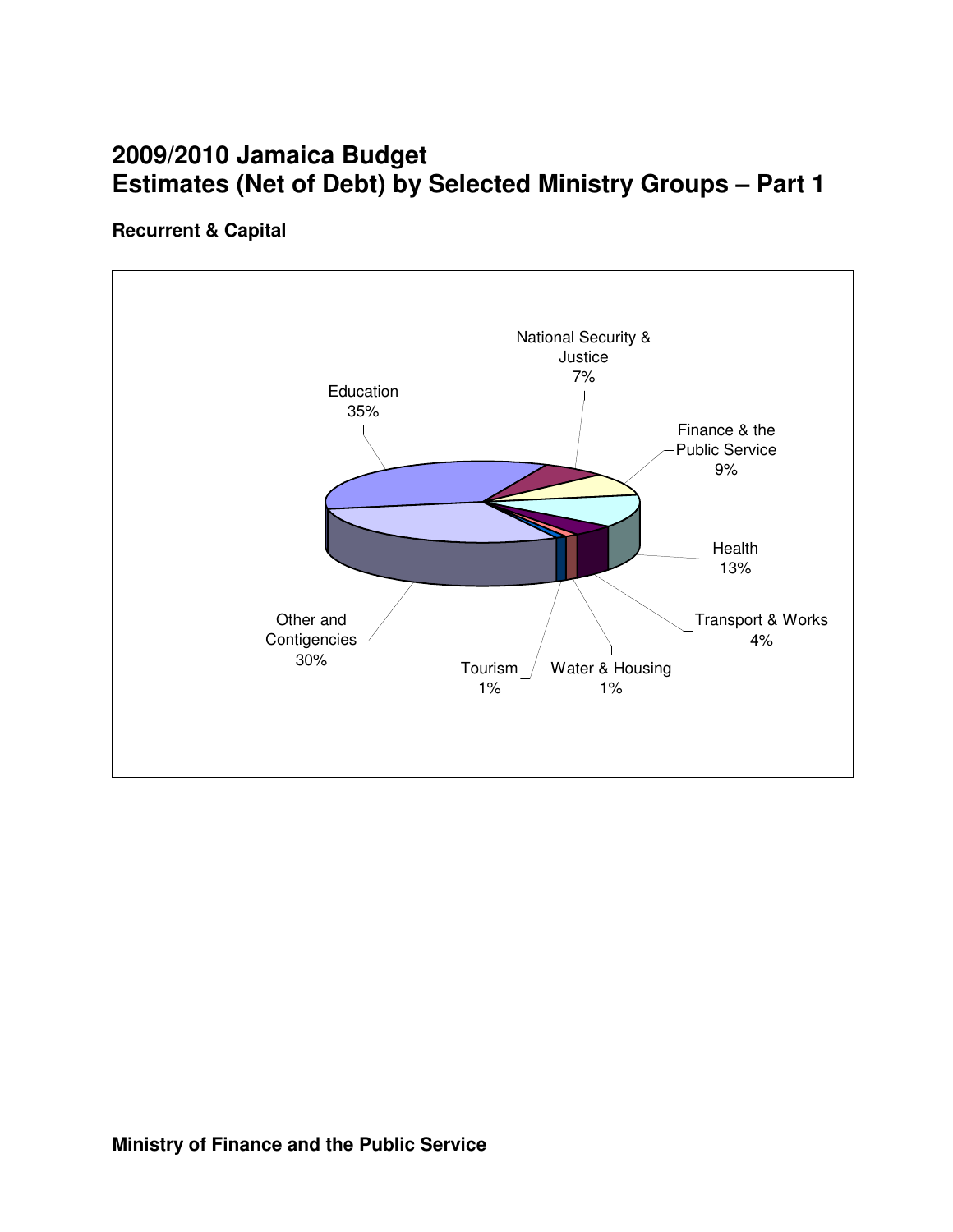# **2009/2010 Jamaica Budget Estimates (Net of Debt) by Selected Ministry Groups – Part 2**

## **Recurrent**



## **Capital**



## **Ministry of Finance and the Public Service**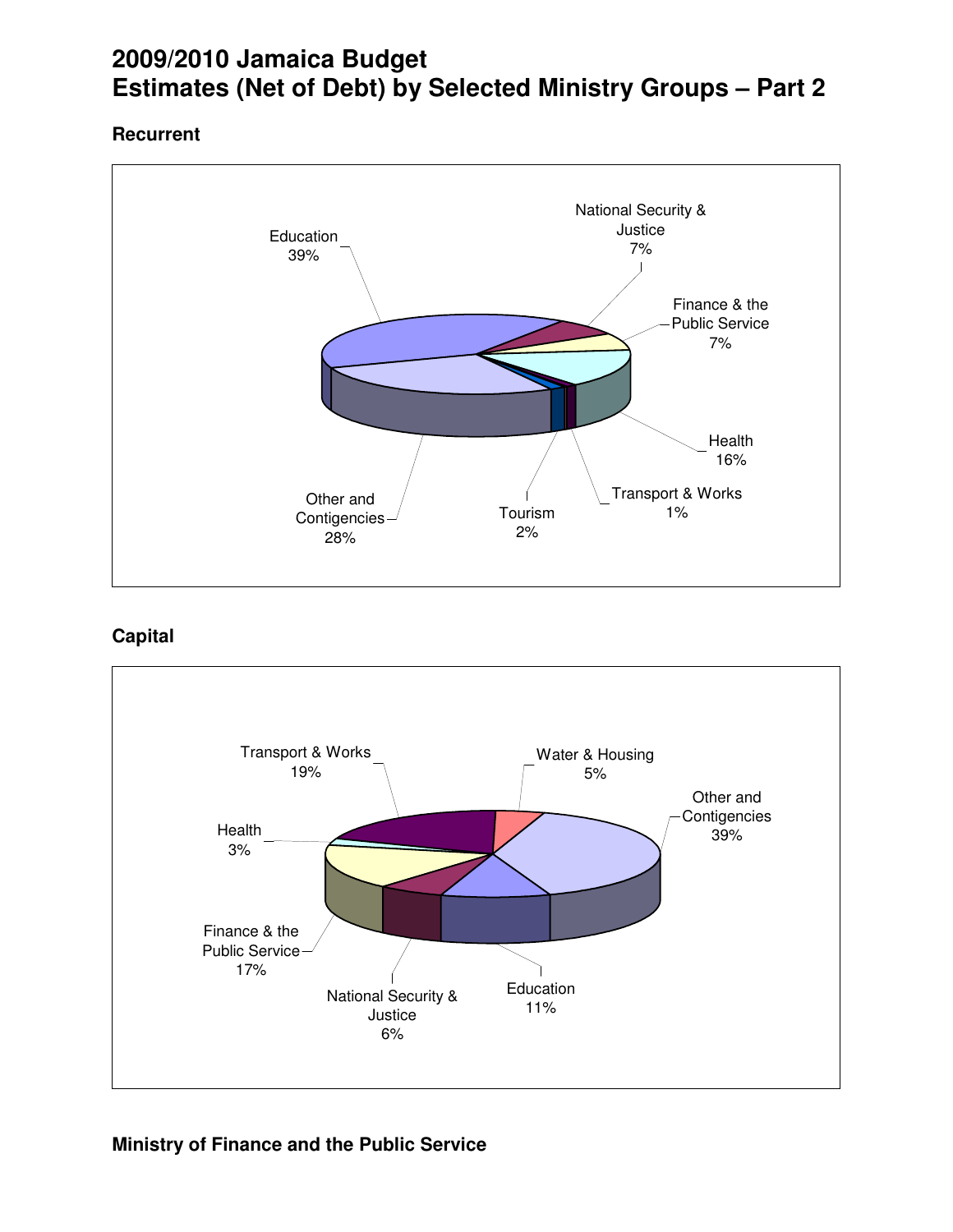# **2009/2010 JAMAICA BUDGET Expenditure & Amortization Outturn - FY 2008/09**





**Ministry of Finance and the Public Service**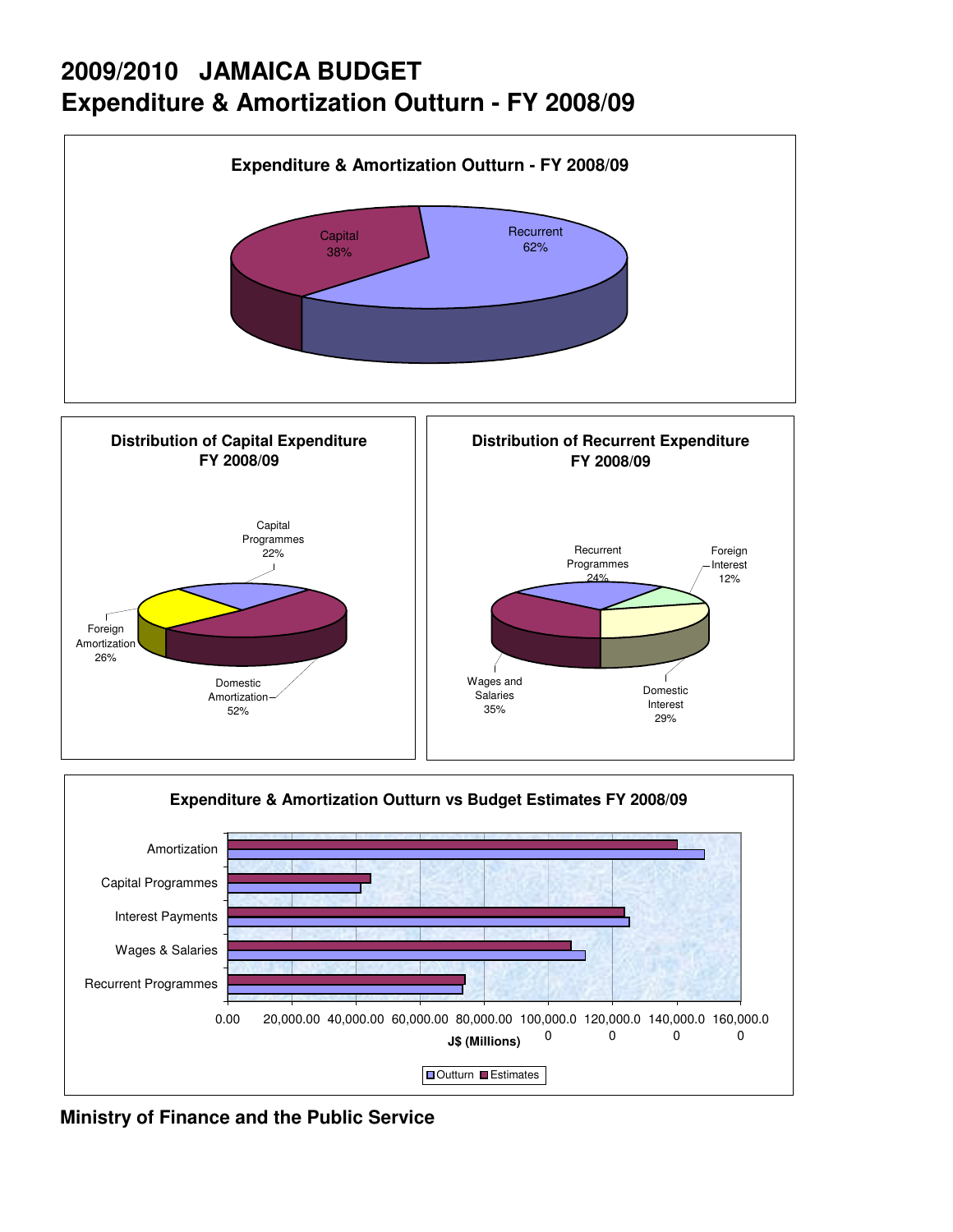### **Amortization**

Amortization refers to principal repayments on loans. These repayments reduce the borrowed money by portions, which are usually fixed amounts expressed as a percentage of the whole. Most of the domestic debt has a bullet repayment - the entire principal is repaid at maturity rather than gradually over the term of the loan.

### **Auction**

An auction is a system by which securities are bought and sold on a competitive bidding process. The auctions are conducted on a multiple-price-bidding basis, which means that the successful investor will receive stocks at the price he bids.

### **Benchmark Issues**

Issues of securities that are sufficiently large and actively traded, such that their prices serve as reference for other issues of similar maturities.

### **Budgeting, Performance**

Performance budgeting relates input factors such as expenditures for man-hours and materials to measured outputs. These output measures and their relationship to inputs may take various forms. By compiling such measures, then comparing them with those of similar activities and studying their movements over time, the efficiency and the effectiveness of activities can be assessed.

### **Budgeting, Programme**

Programme budgeting focuses on the prioritization and productivity of expenditure. The allocations for expenditure are cast in terms of programmes, activities and projects and presents a breakdown of the financial allocation according to specific purposes and objectives.

### **Capital 'A'**

Capital 'A' projects are funded solely from local sources.

### **Capital 'B'**

Capital 'B' projects are at least partially funded from foreign sources - grants and/or loans from multilateral/bilateral institutions.

### **Commonwealth Debt Initiative**

A programme of the Government of the United Kingdom launched in 1997 to cancel the debt of poor to middle-income Commonwealth countries that are committed to international development targets.

### **Consolidated Fund**

The Consolidated Fund is the principal Government account to which all Government revenues must be deposited and from which expenditure, via warrants, is withdrawn.

### **Contingent Liabilities**

The potential obligations of the Government, as guarantor, having provided a form of security to the lender for a loan or credit facility on behalf of a public sector entity.

### **Debt Service Payments**

Debt service payments cover interest charges on a loan. Some sources also include amortization under debt service payments. These payments liquidate the accrued interest (and loan obligations if amortization is included).

### **EMBI+**

The Emerging Markets Bond Index Plus (EMBI+) is a benchmark index for measuring the total return performance of international government bonds issued by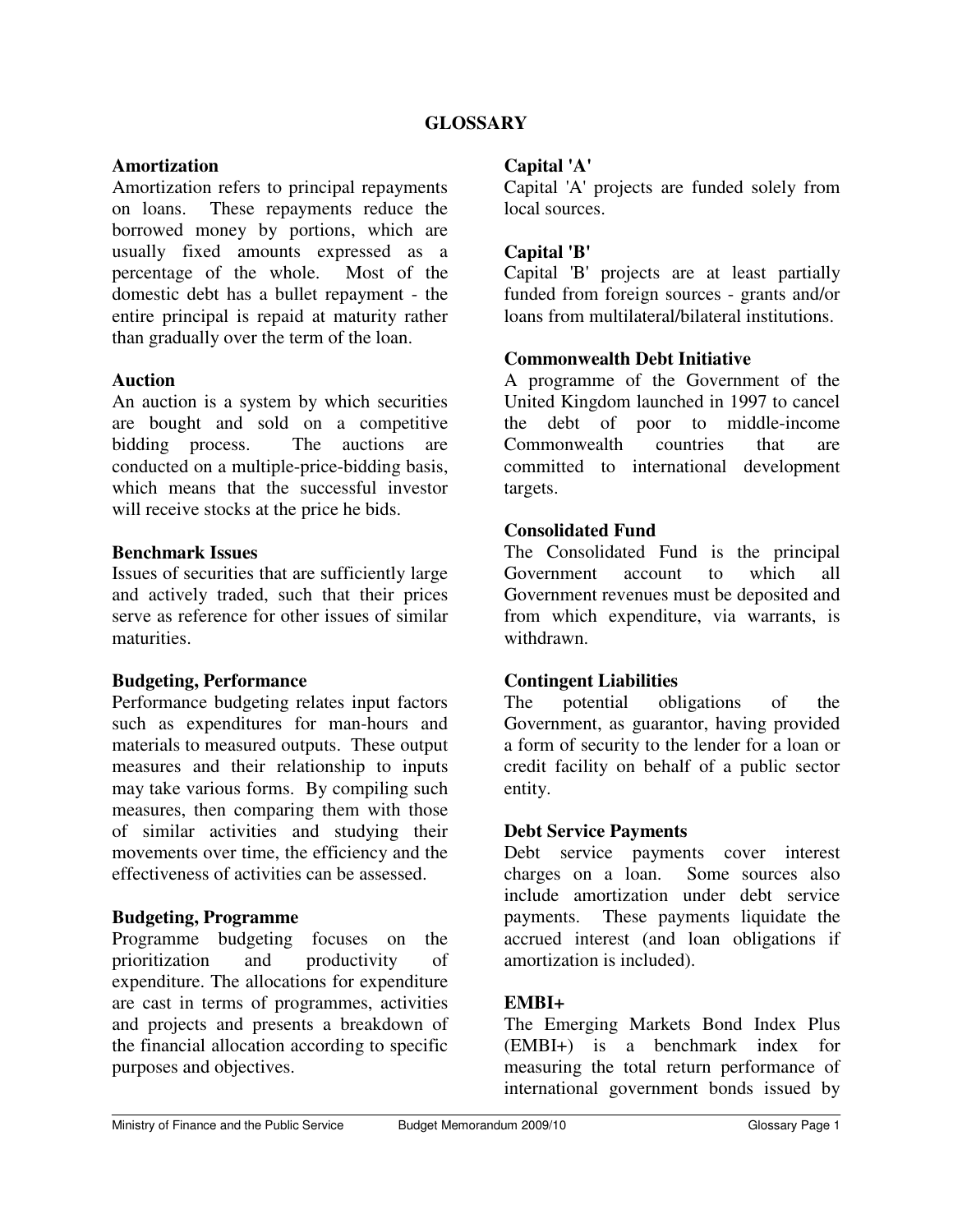emerging market countries. Inclusion in the index requires that the debt be more than one year to maturity, have more than \$500 million outstanding, and meet stringent trading guidelines to ensure that pricing inefficiencies don't affect the index.

### **Eurobond**

A bond underwritten by international investors and sold in countries other than the country of the currency in which the issue is denominated. Jamaica issued a five-year, US\$200mn Eurobond in July 1997, its first ever.

### **Executive Agencies**

An Executive Agency is a Government entity, which focuses primarily on service delivery with a resource orientated approach to governance. In exchange for delegated managerial autonomy, the Chief Executive Officer (CEO) is held accountable for achieving stated results economically, efficiently and effectively.

### **Expenditure, Statutory**

Statutory expenditure refers to those expenditures provided for in the Budget, which receive their authority from the Constitution. These expenditures are regarded as statutory obligations and therefore do not require prior approval of Parliament; for example, debt servicing, pension payments and the salaries of certain public officers such as the Auditor General and Judges of the Court of Appeal.

### **Expenditure, Voted**

Voted expenditure refers to those expenditures provided for in the Budget, which require Parliamentary approval and include expenditure for normal housekeeping expenses and project implementation.

### **FINSAC**

The Financial Sector Adjustment Company (FINSAC) was created by Government in January 1997 to manage the intervention and rehabilitation of the financial sector. FINSAC is also responsible for disposal of the assets acquired during the process.

### **FIS**

The Financial Institutions Services Limited (FIS) was incorporated in September 1995. The company was established to take over the operations, assets and liabilities of Blaise Trust Company and Merchant Bank Limited, Blaise Building Society and Consolidated Holdings Limited. FIS also took over the operations, assets and prescribed liabilities of Century National Bank Limited, Century National Building Society and Century National Merchant Bank and Trust Company Limited.

### **FMIS**

The Financial Management Information System (FMIS) is an accounting and information management system, which encompasses all activities related to the management of Government expenditure. The FMIS comprises accounting procedures and regulations within the framework of Programme Format Budgeting and Accounting. The scope of the FMIS includes the accounting and reporting activities of line ministries as well as the centralized functions of the Ministry of Finance and Planning and its agencies involved in managing the Consolidated Fund.

### **HRMIS**

The Human Resource Management Information System (HRMIS) is a database system designed to assist Government to manage the civil service by providing proficient automated records management systems. The system enables personnel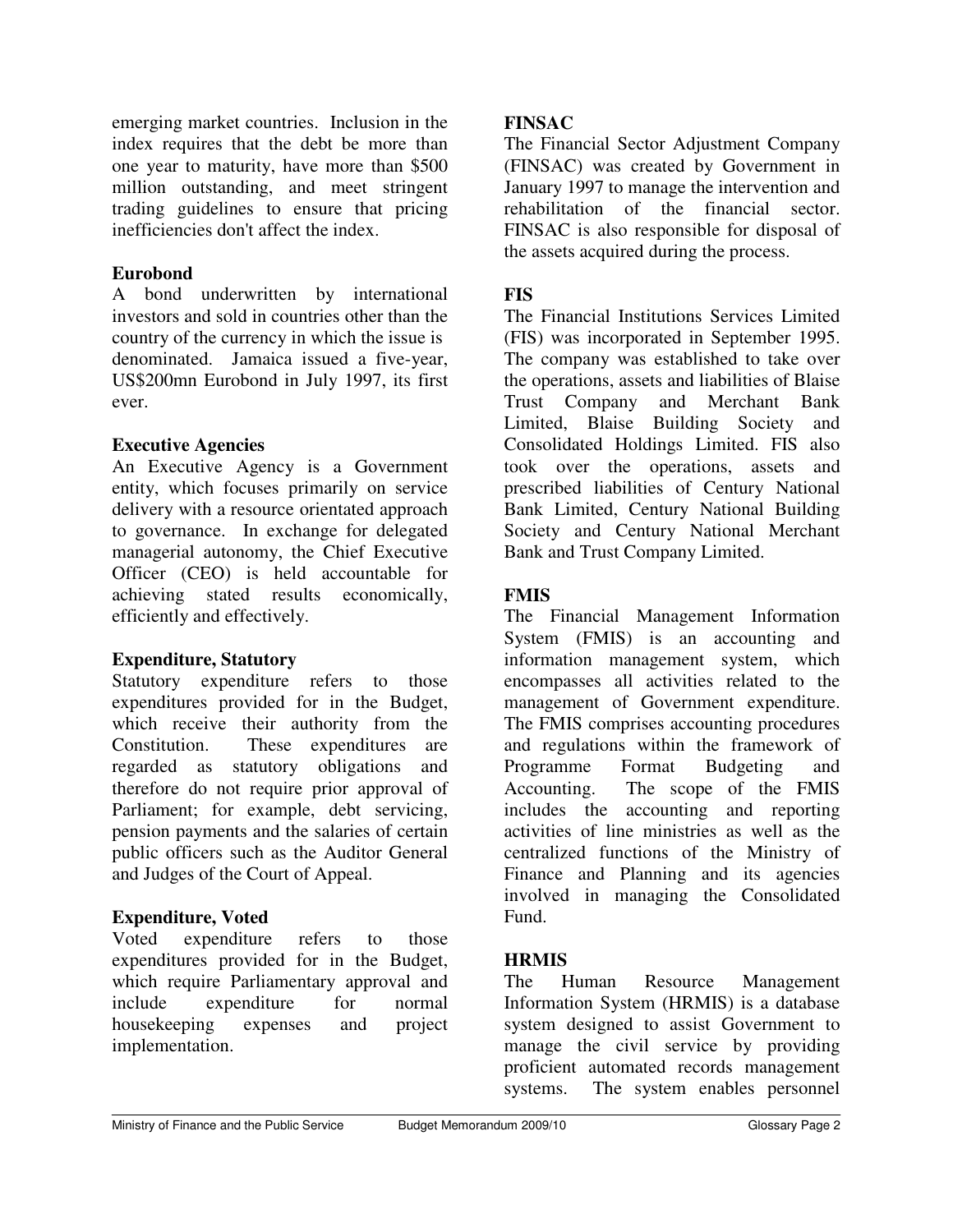managers and central agencies such as the Office of the Prime Minister to make effective personnel decisions.

### **Inflation-Indexed Bonds**

Inflation-Indexed bonds are securities with the principal linked to the Consumer Price Index. The principal changes with inflation, guaranteeing the investor that the real purchasing power of the investment will keep pace with the rate of inflation. Although deflation can cause the principal to decline, at maturity the investor will receive the higher of the inflation-adjusted principal or the principal amount of the bonds on the date of the original issue.

### **Local Registered Stock (LRS)**

The term refers to medium and long term debt instruments issued by Government. LRS is issued both to finance Government operations and to support macroeconomic and monetary objectives. Since October 1999, LRS has been offered to the market using the auction system.

## **Par**

Par is the nominal or face value of a security. A bond being issued at par, for example at \$100, is worth the same \$100 at maturity.

## **Project Loan**

The term refers to loans, which fund capital development activities. The term capital refers to lasting systems, institutions and physical structures. Project loans are typically funded from foreign sources by bilateral/multilateral institutions.

## **Public Debt Charges / Public Debt**

Public debt refers to the loan obligations of Central Government. The obligations of Government entities are also included if such entities are unable to meet their obligations. The entities, however, are then indebted to the Central Government. Public debt charges are interest payments on the loan obligations and include related incidental expenses such as service fees, late payment penalties and commitment fees.

### **Schedule B/Shelf Registration Statement**

A facility with the US Securities Exchange Commission, which allows for the registration of securities intended to be issued in the future.

### **Sovereign Rating**

A sovereign rating is an assessment of the default risk for medium and/or long-term debt obligations issued by a national Government (denominated in foreign currency), either in its own name or with its guarantee. Ratings are produced by independent agencies (Moody's Investors Service, Standard & Poors and others). The ratings provide a guide for investment risk to capital market investors.

## **Treasury Bill**

Treasury Bills are instruments designed to provide Government with short-term financing to meet temporary cash needs arising from fluctuations in cash revenue. Treasury Bills are no longer limited in use to this strict interpretation. They are now being used by Government as a tool in its open market operations for liquidity management.

## **US Dollar Indexed Bonds**

Interest and principal are protected from adverse changes in the exchange rate as adjustments are made for movements in Jamaica dollar vis-à-vis the US dollar.

Interest payments are made on a fixed rate basis on the exchange rate adjusted principal.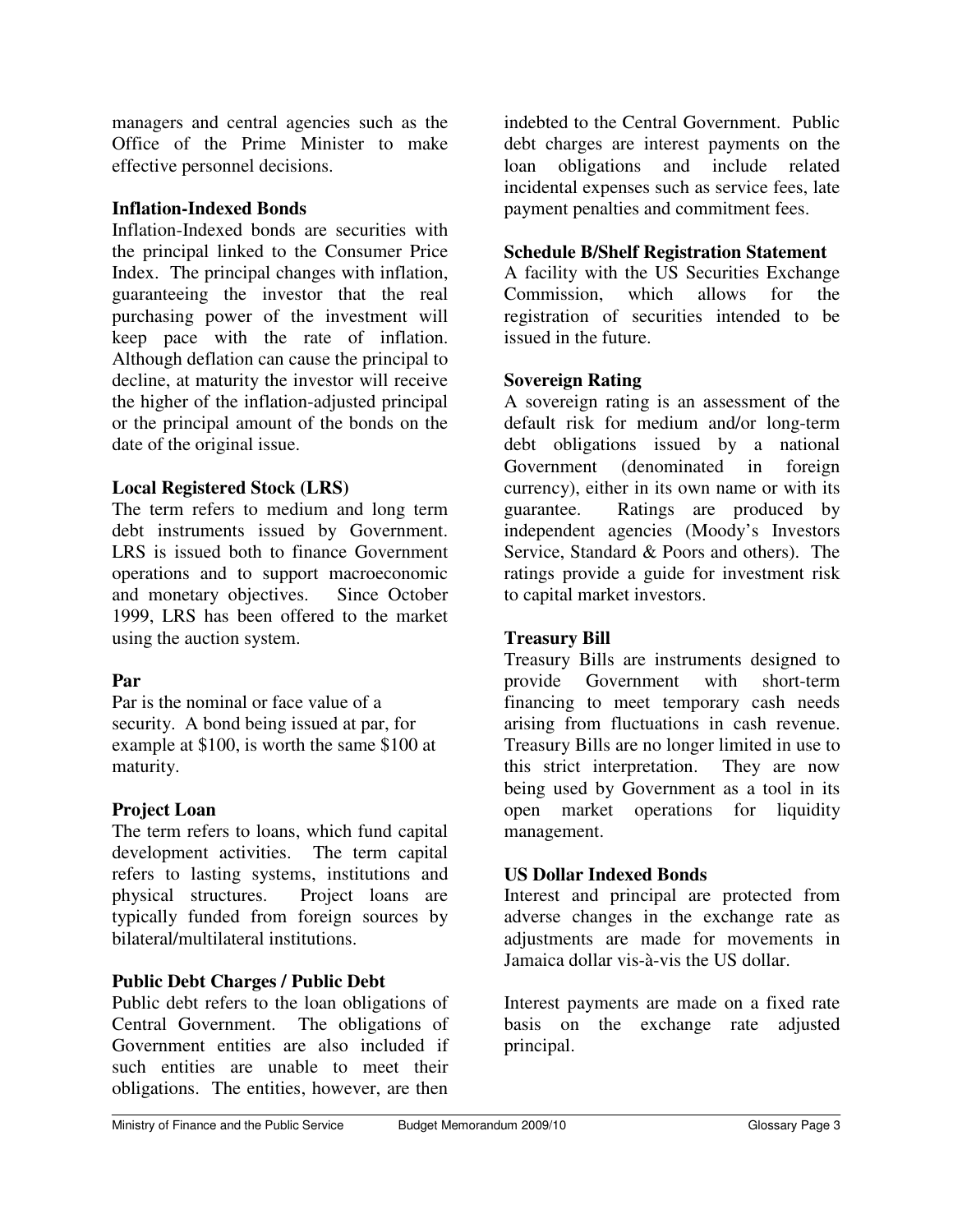The index for measuring the applicable rate of exchange has been the 10-day moving average selling rate as published by the Bank of Jamaica 10 days prior to the respective due dates. Interest and principal are generally payable in Jamaica dollars. US Dollar Indexed Bonds were introduced in July 1999.

### **Warrants**

A warrant is a written authority over the signatures of the Minister of Finance and the Financial Secretary authorizing the Accountant General to transfer from the Consolidated Fund Account to the various accounts listed, the amount stated in the warrants. There are two broad categories of warrants: Statutory and General. Statutory warrants are for expenditure, which is

provided for by law and does not require the approval of Parliament e.g. Public Debt. General warrants relate to expenditure of a general nature as approved by Parliament. General warrants are broken down into Capital and Recurrent. Normally, recurrent warrants are issued at the beginning of each month. Capital warrants are issued at the beginning of each quarter.

### **Yield Curve**

A line graph showing the interest rates at specific points in time by plotting the yields of all securities with the same risk but with maturities ranging from the shortest to the longest available. The resulting curve shows if short-term interest rates are higher or lower than long-term interest rates.